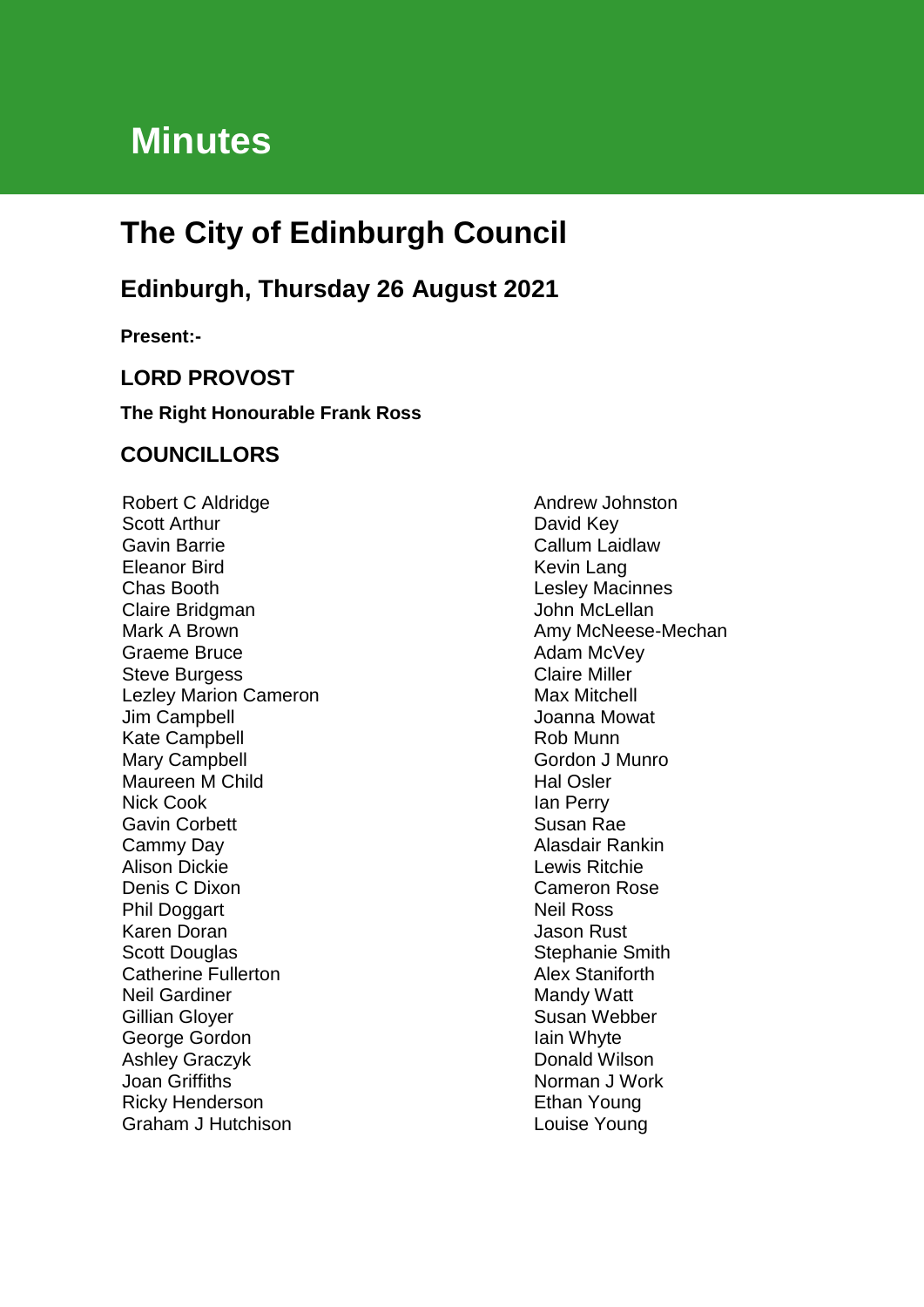# **1 Motion by Councillor Osler – Action on Flooding**

#### **a) Deputation – Easter Drylaw Drive Residents Group**

A written deputation was presented on behalf of Easter Drylaw Residents Group.

The deputation was concerned at the damage the flooding had brought to their properties inside and out which had a major impact on their lives and mental well being. They indicated that in regard to flash flooding it seemed that climate change was also an issue.

The deputation noted that major works had commenced within the Crailgleith area due to residents being subjected to similar problems and asked if provision could be made within the Council budget to help in their area which was of a smaller scale than Craigleith.

#### **b) Deputation – EH4 Residents Association**

The deputation expressed concern at the summers storms which caused sewage surcharges into their properties and with the high water pressure during those times the water was unable to go back down the drainage pipes. They stressed that water was being forced through manholes in the street and into into internal sinks.

The deputation felt powerless to stop the water from infiltrating their properties and urged the Council to work with Scottish Water to find a solution to the problem which could include soak away tanks.

# **c) Deputation – Owners and Residents of Queens Court, Blackhall**

The deputation indicated that Queens Court had been the subject of immense flooding in recent years following exceptionally heavy rain and thunder showers in the area. These occurrences had happened in recent times in June 2019, August 2020 and more recently in July 2021. On each of these recent occasions the drainage system flowing under the development grounds had been under immense pressure of water, resulting in the drains situated within the development having their lids blown off with the overflow of water and sewerage saturating the grounds and entering the apartments situated on the lower (garden) level and communal areas (ie Residents Lounge and Guest Suite) also sited on that level. The level of resulting contamination from these floods had been significant and caused potential extreme health hazards, requiring action by Scottish Water to decontaminate the grounds on several occasions.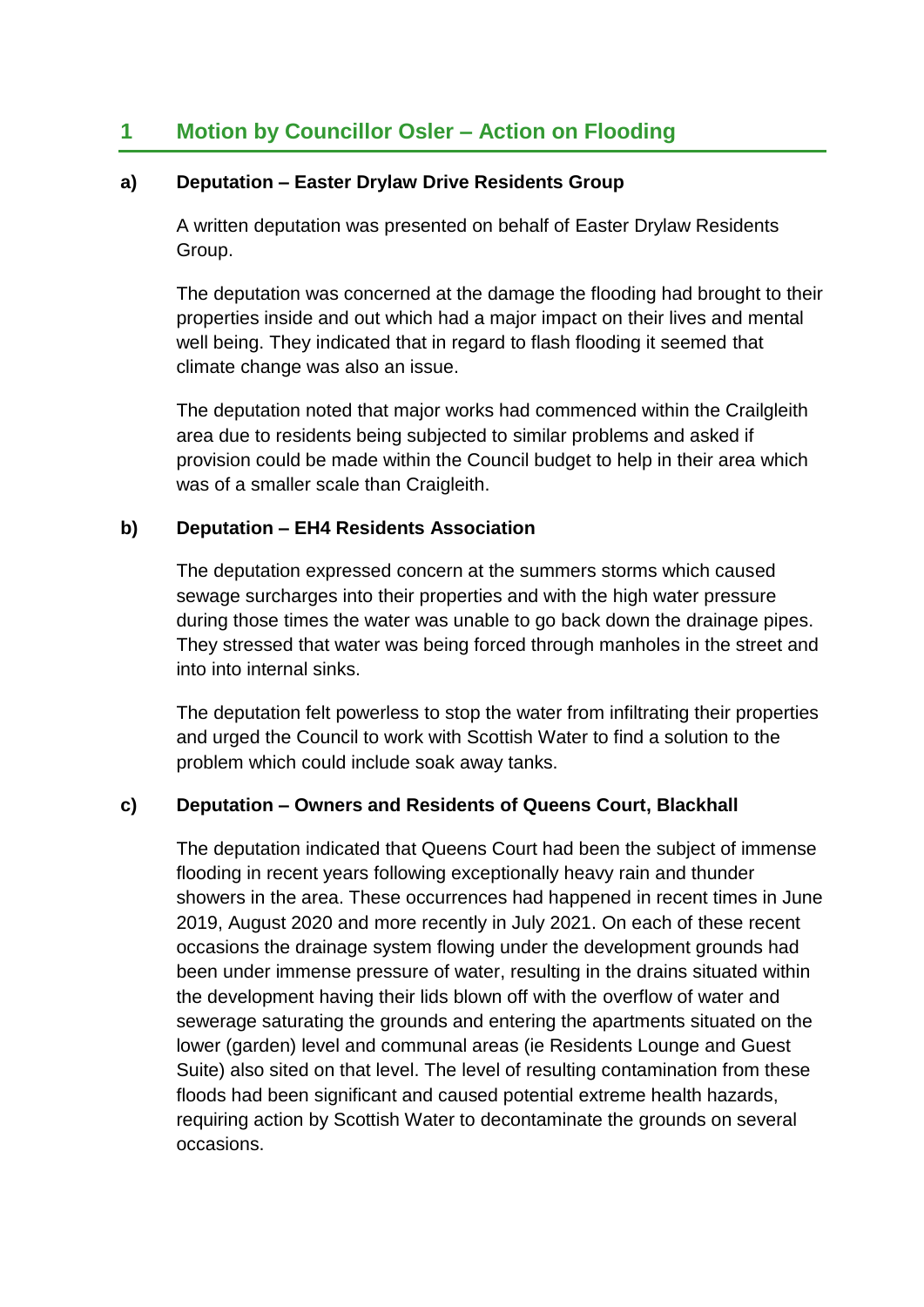The deputation felt that the Council needed to take full responsibility to ensure that measures were put in place urgently to improve the drainage system flowing through the grounds of Queen's Court to prevent further flooding in the area, and to endorse Councillor Osler's motion regarding action on flooding.

# **d) Deputation – Eildon Street Residents Association**

A written deputation was presented on behalf of Eildon Street Residents Association.

The deputation indicated that they hade recently suffered several basement property flooding incidents which had caused severe emotional and financial harm to an increasing number of residents. They felt that in view of the likelihood of more flooding incidents in years to come, the support and involvement of the Council in finding a solution to this traumatic situation would be welcomed.

# **e) Deputation – Craigleith Flooding**

The deputation indicated that in August 2020 three homes had been very badly flooded with water coming in through doors and walls at the front and backs of the houses and in through airbricks and up through the floors. There had been dirty water sitting above skirting board height across the whole ground floor of each of the houses.

The deputation stressed that the impact that this event has had on all three households involved was hard to set out and that the initial shock of seeing the water in their homes, being powerless to do anything to stop or alleviate the damage and not knowing what the ultimate consequences would be, had been distressing.

The deputation felt that their situation justified public investment and assistance.

# **f) Deputation – Craigleith/Blackhall Community Council**

The deputation indicated that the significant amount of rain falling in a short period which had occurred annually over the last 3years - 2019, 2020, 2021 had led to major disruption, roads impassible for a period, debris left on the road and pavements. For some unfortunate residents their properties were affected. Queensferry Road/Hillhouse Road flooded wall to wall during the recent floods in July 2021 and some residents had been affected by not only rainfall , but also foul sewage mixed with the floodwater

The deputation felt that the Council needed to be more pro-active giving greater priority to maintaining existing infrastructure such as gully drains,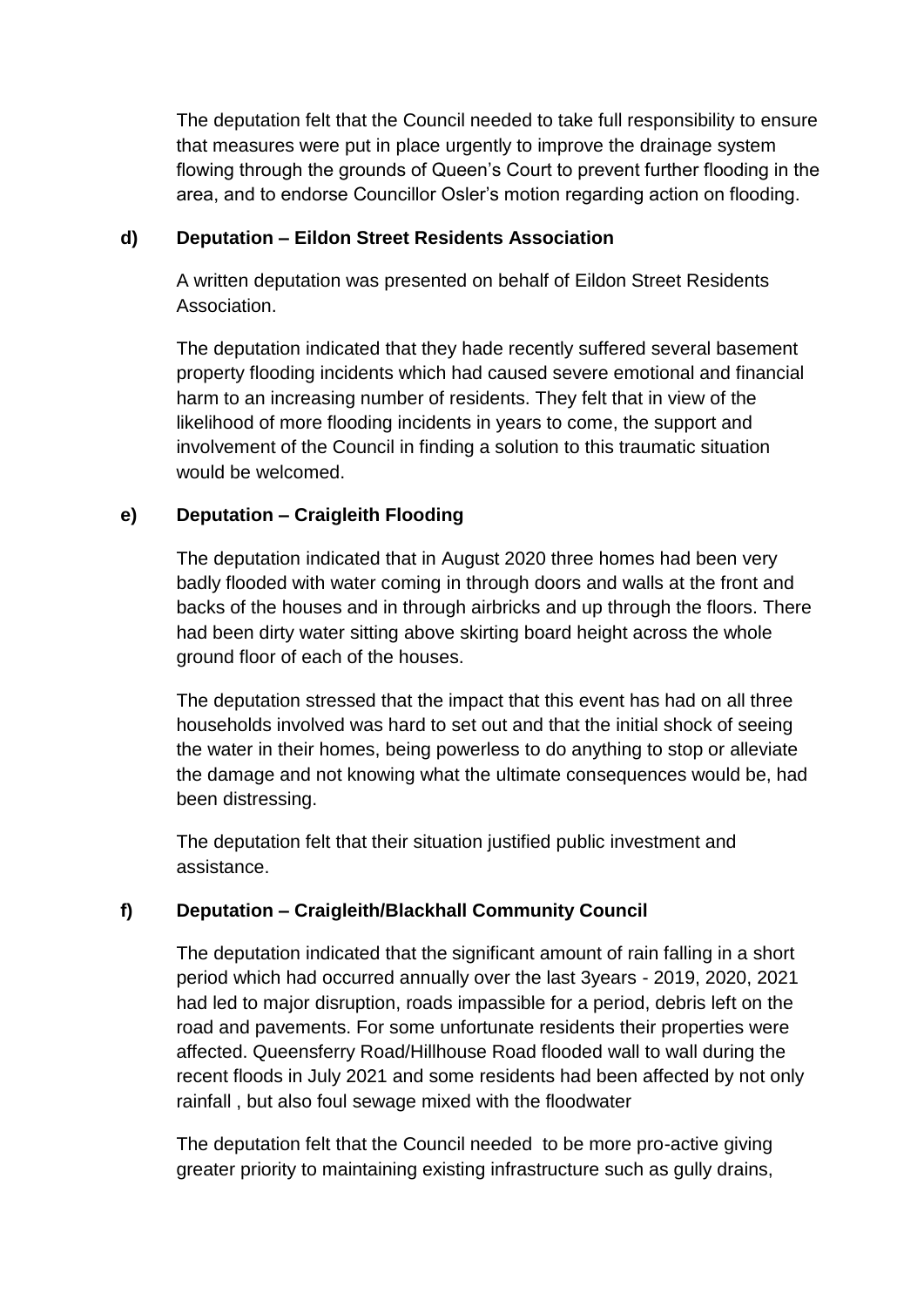roads and pavements and that it was unrealistic to expect residents to report all blocked gully drains.

They urged the Council to identify problem areas where early action to upgrade the drainage system was required to accommodate increased rainfall and that a more pro-active approach was essential, equal to the priority being given to other Council policies.

# **g) Deputation – Residents of Egypt Mews**

The deputation expressed concern at the number of flodding incidents they had suffered over the last 30 years and particularly on 11/12 August 2020 when floodwater entered homes, caused a car to be written off, and seriously damaged driveways.

The deputation strongly supported the motion asking for adequate funding to support the transition from risk assessment to implementation of risk management for Edinburgh.

The deputation was particularly concerned at the ability of the capacity of existing drainage infrastructure to cope with any additional water load resulting from future developments on the Astley Ainslie Hospital site. While this was a very local issue, they believed similar concerns would apply to other areas in Edinburgh vulnerable to flooding.

# **h) Deputation – Polwarth Local Residents**

A written deputation was presented on behalf of Polwarth Local Residents.

The deputation indicated that there had been repeated flooding to properties in Polwarth Grove for the last 12 years, however, on 11 August 2020 they had suffered the worst flooding so far. Seven properties in Polwarth Grove had been impacted with thousands of pounds of damage to buildings and gardens. Luckily no one was killed or injured.

The deputation indicated that the flooding re-occurred in early July 2021 and felt that the disaster and damage to their houses could have been avoided if the council had properly addressed their repeated requests over recent years to address the underlying problem of insufficient and non-working drains to manage surface water.

The deputation asked the Council for a co-ordinated city-wide approach by the Council, Scottish Water and SEPA via the Edinburgh and Lothians Strategic Drainage Partnership to implement the objectives of the Water Management plan.

# **i) Deputation – Greenhill Place Residents**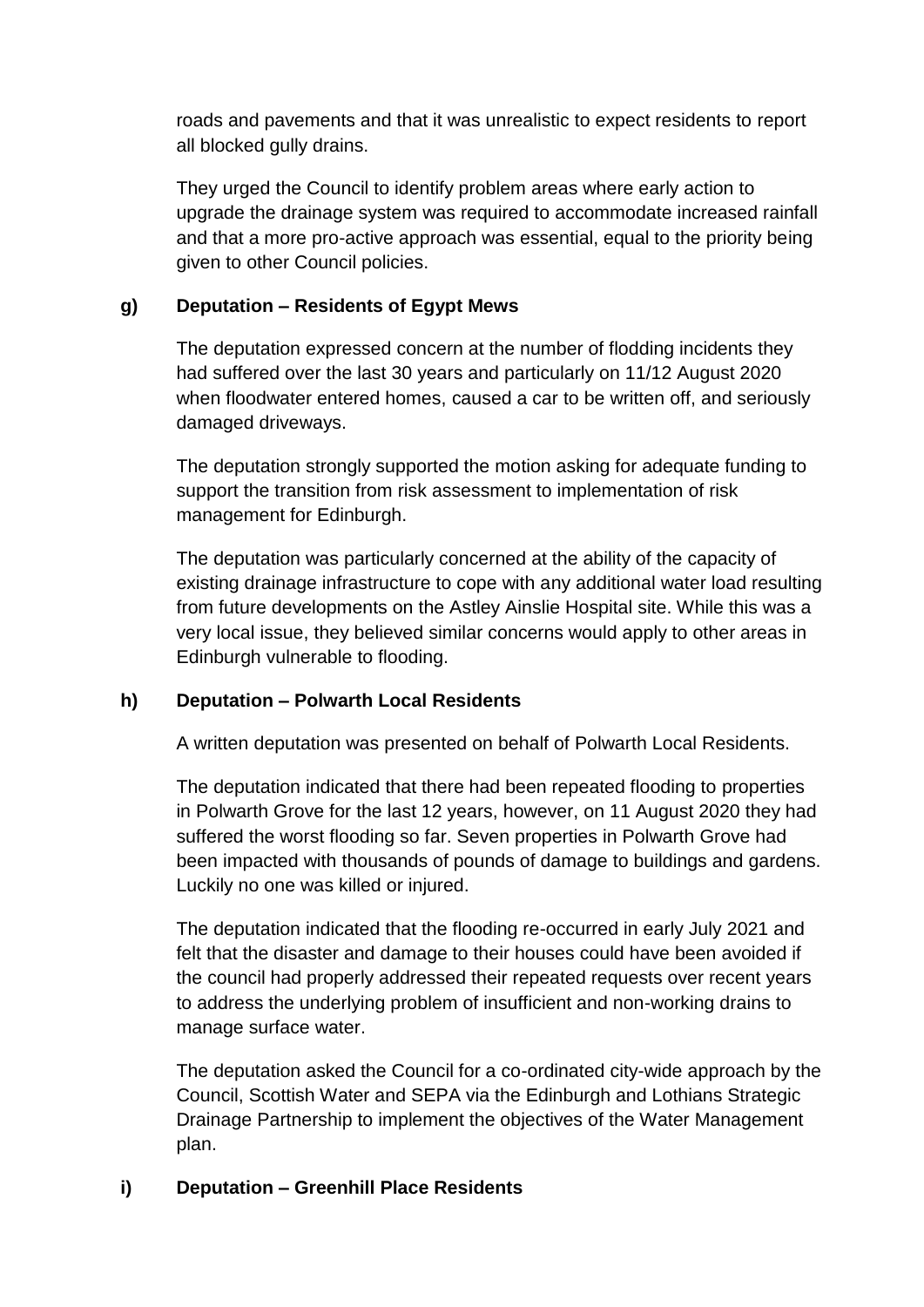The deputation indicated that following the flooding in August, Scottish Water had carried out a survey in their area but the residents were still unaware of the details of the outcome. Nothing had been heard from the City of Edinburgh Council addressing the problem of flooding which they felt had been exacerbated by the gross failure of the Council for a considerable period of time to clear the roadway and gutters of leaves, mud and debris.

The deputation urged the Council to allocate the necessary funds to ensure necessary improvements were made for protection against flooding and there was an appropriate maintenance schedule in place to ensure gutters and drains were kept clear. They asked the Council to liaise with Scottish Water on steps to be taken concerning the sewers to avoid a repeat of flooding which was becoming more frequent.

# **j) Motion by Councillor Osler**

The following motion by Councillor Osler was submitted in terms of Standing Order 17:

"Council notes:

- 1) Notes the torrential rainfall witnessed in July 2021 which resulted in serious localised flooding including areas of Blackhall, Comely Bank, Craigleith, Drylaw, Inverleith, Stockbridge and Warriston.
- 2) Thanks the efforts of Council officers, the emergency services and local residents who worked to support local communities which were affected.
- 3) Notes the Vision for Water Management as approved Transport and Environment Committee in November 2020 which recognised how occurrences of extreme rainfall events will rise as a result of climate change, and that a progress report on the Vision is due later this year.
- 4) Notes the collaborative work with Scottish Water and SEPA to address the complex interaction between surface and wastewater and to develop surface water management plans which identify the most critical areas in this city for flooding.
- 5) Remains concerned that continued pressure on local government funding will mean the Council is unable to make the critical improvements which will be necessary to protect communities from future flooding.
- 6) Therefore agrees that the Convener of the Transport and Environment Committee writes to both Cabinet Secretary for Finance and Economy and the Minister for Net Zero, Energy and Transport in order to seek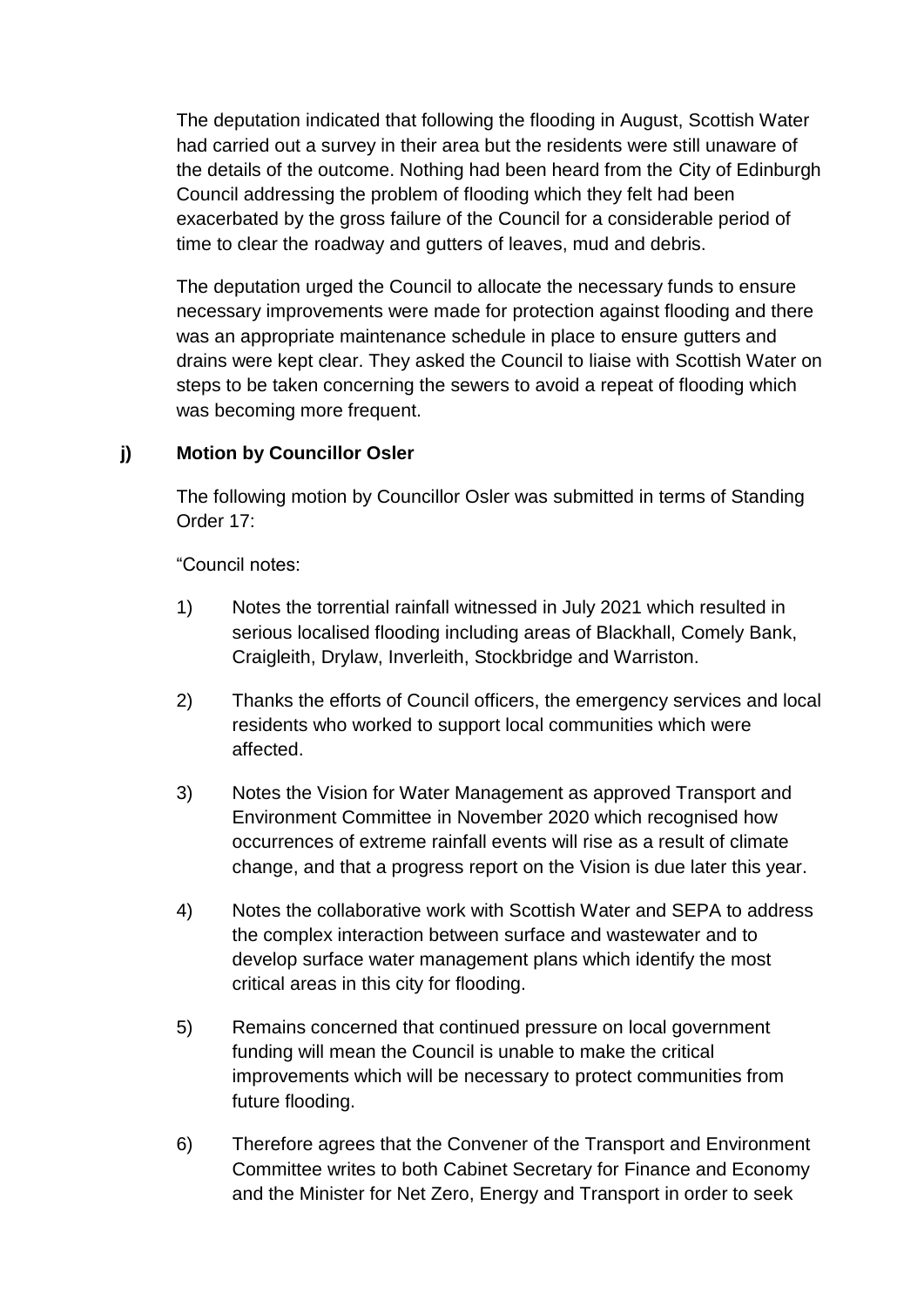sufficient increased funding to enable the necessary improvements to be made."

#### **Motion**

To approve the motion by Councillor Osler.

- moved by Councillor Osler, seconded by Councillor Lang

#### **Amendment**

To add to the motion by Councillor Osler:

- 1) Notes the work between the council, Scottish Water and Scottish Canals in Glasgow to develop a "Smart Canal" partnership to tackle surface water distribution and therefore, in the progress report on the Vision for Water Management, seeks an update from officers on the scope for an analogous partnership with reference to the Union Canal.
- 2) Notes that the arrangements for regional strategic drainage partnership need to be matched by improved partnership arrangements at an operational level so that multi-faceted flooding problems at hotspots can be tackled across a range of public bodies as appropriate, and so seeks an update on work to enable that to happen.

- moved by Councillor Corbett, seconded by Councillor Miller

In accordance with Standing Order 21(12), the amendment was accepted as an addendum to the motion.

# **Decision**

To approve the following adjusted motion by Councillor Osler:

- 1) To note the torrential rainfall witnessed in July 2021 which resulted in serious localised flooding including areas of Blackhall, Comely Bank, Craigleith, Drylaw, Inverleith, Stockbridge and Warriston.
- 2) To thank the efforts of Council officers, the emergency services and local residents who worked to support local communities which were affected.
- 3) To note the Vision for Water Management as approved Transport and Environment Committee in November 2020 which recognised how occurrences of extreme rainfall events would rise as a result of climate change, and that a progress report on the Vision was due later this year.
- 4) To note the collaborative work with Scottish Water and SEPA to address the complex interaction between surface and wastewater and to develop surface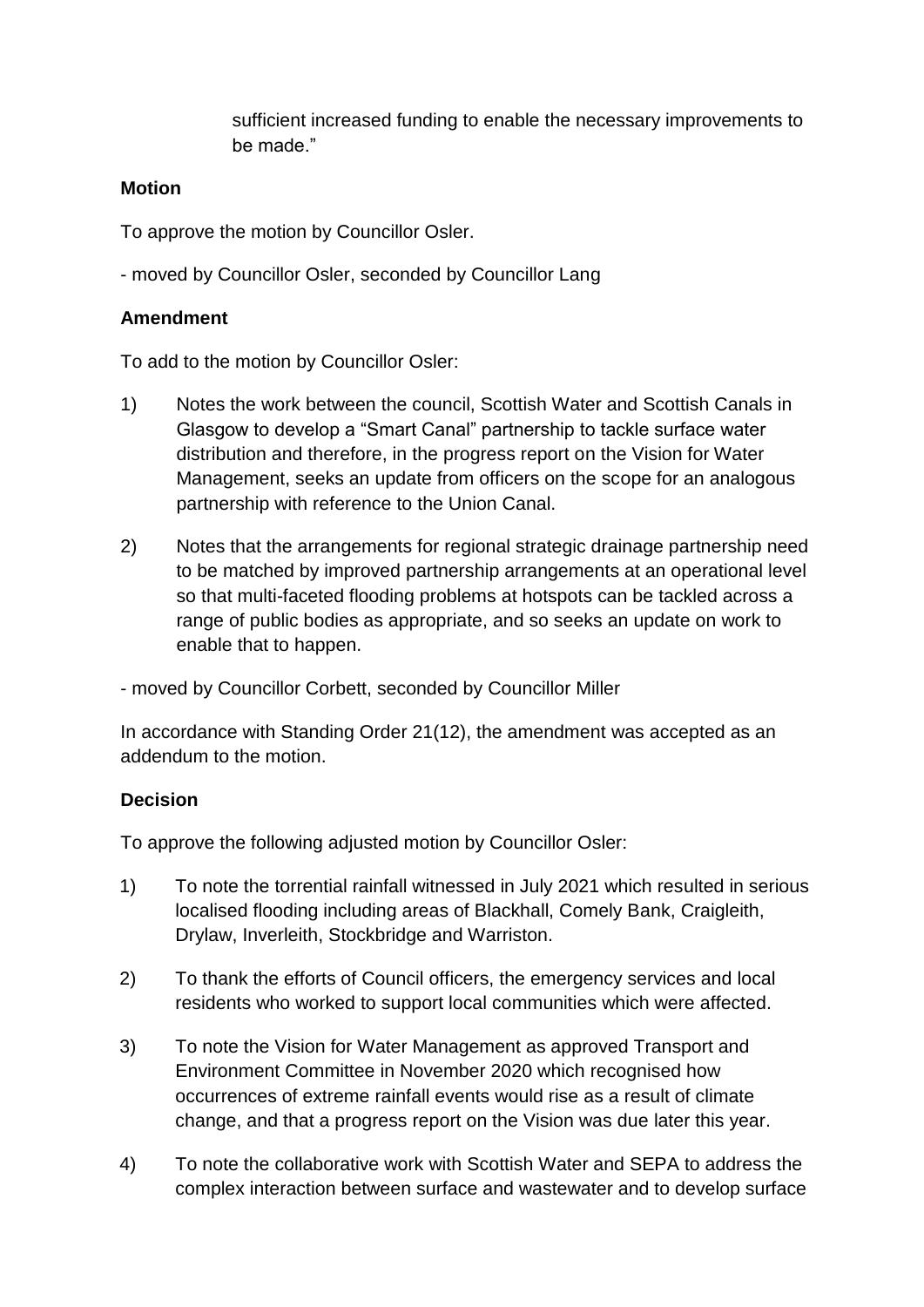water management plans which identify the most critical areas in this city for flooding.

- 5) To remain concerned that continued pressure on local government funding would mean the Council was unable to make the critical improvements which would be necessary to protect communities from future flooding.
- 6) To therefore agree that the Convener of the Transport and Environment Committee writes to both Cabinet Secretary for Finance and Economy and the Minister for Net Zero, Energy and Transport in order to seek sufficient increased funding to enable the necessary improvements to be made.
- 7) To note the work between the council, Scottish Water and Scottish Canals in Glasgow to develop a "Smart Canal" partnership to tackle surface water distribution and therefore, in the progress report on the Vision for Water Management, seek an update from officers on the scope for an analogous partnership with reference to the Union Canal.
- 8) To note that the arrangements for regional strategic drainage partnership needed to be matched by improved partnership arrangements at an operational level so that multi-faceted flooding problems at hotspots could be tackled across a range of public bodies as appropriate, and so seek an update on work to enable that to happen.

# **Declaration of Interests**

Councillor Corbett declared a non-financial interest in the above item as the Council's Canal Champion.

# **3 Minutes**

#### **Decision**

To approve the minute of the Council of 24 June 2021 as a correct record.

# **4 Leader's Report**

The Leader presented his report to the Council. He commented on:

- Updated Covid status increase in numbers
- Situation in Afghanistan accommodation for refugees

The following questions/comments were made:

| <b>Councillor Whyte</b> | 2022 Controlled parking zones in the City - |
|-------------------------|---------------------------------------------|
|                         | Consultation outcomes                       |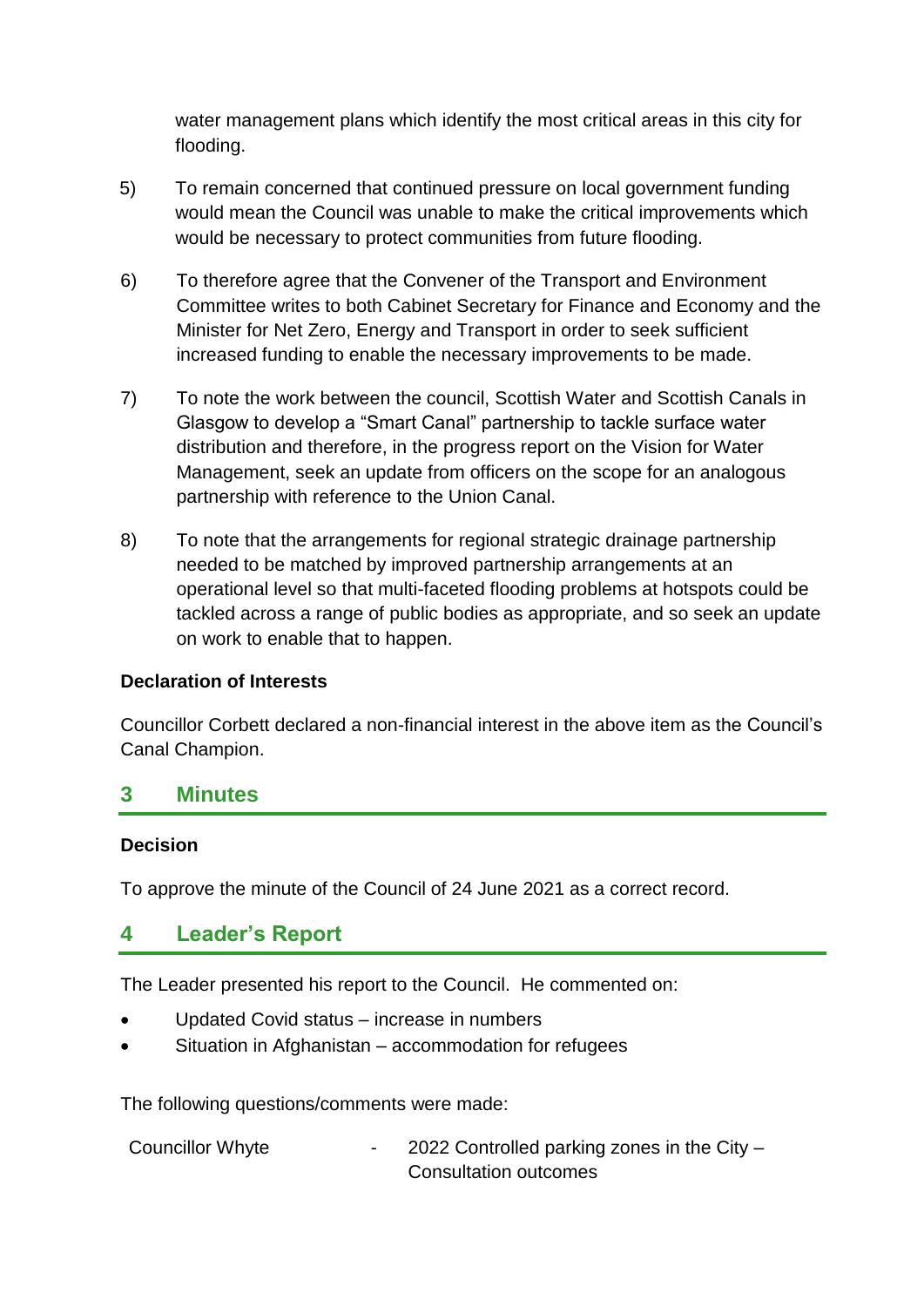| <b>Councillor Miller</b>       | $\overline{\phantom{a}}$     | Afghanistan refugees - Funding resources for 3rd<br>sector organisations                                               |
|--------------------------------|------------------------------|------------------------------------------------------------------------------------------------------------------------|
| <b>Councillor Aldridge</b>     | $\overline{\phantom{0}}$     | Afghanistan refugees                                                                                                   |
|                                | --                           | Joseph Rowntree report - UK Government cut of<br><b>Universal Credit</b>                                               |
| <b>Councillor Day</b>          | $\overline{\phantom{0}}$     | Edinburgh welcoming refugees                                                                                           |
|                                | $\overline{\phantom{0}}$     | Senior Officer Appointments and appointment of<br>Sharon Graham as Unite leader                                        |
| <b>Councillor Bird</b>         |                              | 76 expressions of interest for young people to<br>stand in the election for the Scottish Youth<br>Parliament           |
| <b>Councillor Webber</b>       |                              | Wester Hailes Regeneration - pilot programme<br>costs                                                                  |
| <b>Councillor Burgess</b>      |                              | Rrecent report on Climate Change - Council led<br>approach                                                             |
| <b>Councillor Louise Young</b> | $\overline{\phantom{0}}$     | Flooding - communications                                                                                              |
| <b>Councillor Cameron</b>      |                              | Dame Elizabeth Violet Blackadder - condolences                                                                         |
| <b>Councillor Gordon</b>       | $\overline{\phantom{a}}$     | Climate declaration before COP                                                                                         |
| <b>Councillor Laidlaw</b>      | $\qquad \qquad \blacksquare$ | Re-branded Spaces for People programme -<br>creation of driveways                                                      |
| <b>Councillor Barrie</b>       |                              | Afghanistan refugees                                                                                                   |
|                                |                              | Affordable housing within the city                                                                                     |
| <b>Councillor Booth</b>        |                              | Short term lets/holiday lets – planning policy on<br>loss of housing                                                   |
| <b>Councillor Bruce</b>        |                              | School closures - home schooling P1 - P3 - what<br>additional support will be provided to enable pupils<br>to catch up |
| <b>Councillor Fullerton</b>    |                              | Government decision to cut Universal Credit uplift                                                                     |
| <b>Councillor Munro</b>        |                              | UK Government funding for refugees                                                                                     |
|                                |                              | <b>Scottish Government funding</b>                                                                                     |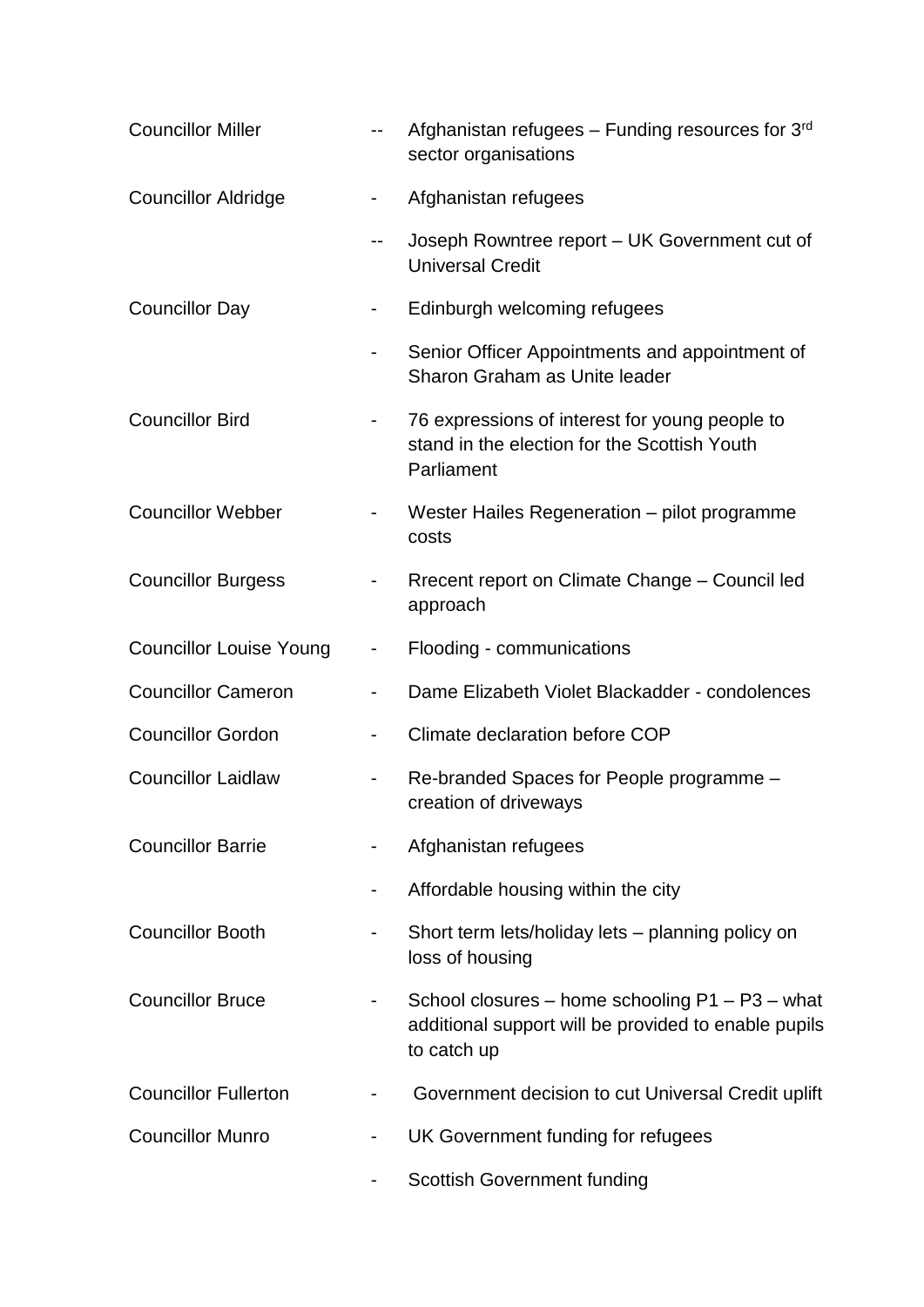# **5 Elected Member Champion – Older People**

The Council had appointed elected member champions for a number of roles but currently there was no champion for older people. The Council had been approached by the national charity Age Scotland and the Scottish Older People's Assembly (SOPA) to establish an Older People's Champion.

#### **Motion**

- a) To appoint Councillor Fullerton as Older People's Champion.
- b) To note a review of the role of elected member champions would be carried out with findings and recommendations presented to Council, following the local government elections in 2022.

- moved by Councillor McNeese-Mechan, seconded by Councillor Doran

#### **Amendment**

To note that a review of the role of elected member champions would be carried out following the local government elections in 2022 and presented to Council with findings and recommendation and agree that Council should consider whether to appoint an elected member champion for older people at that time.

- moved by Councillor Mowat, seconded by Councillor Doggart

# **Voting**

The voting was as follows:

For the motion Theorem 12 votes For the amendment - 17 votes

(For the motion: The Lord Provost, Councillors Aldridge, Arthur, Barrie, Bird, Booth, Bridgman, Burgess, Cameron, Kate Campbell, Mary Campbell, Child, Corbett, Day, Dickie, Dixon, Doran, Fullerton, Gardiner, Gloyer, Gordon, Graczyk, Griffiths, Henderson, Key, Macinnes, McNeese-Mechan, McVey, Miller, Munn, Munro, Osler, Perry, Rae, Rankin, Neil Ross, Staniforth, Watt, Wilson, Work, Ethan Young and Louise Young.

For the amendment: Councillors Brown, Bruce, Jim Campbell, Cook, Doggart, Douglas, Hutchison, Johnston, Laidlaw, McLellan, Mitchell, Mowat, Rose, Rust, Smith, Webber and Whyte.)

# **Decision**

To approve the motion by Councillor Fullerton.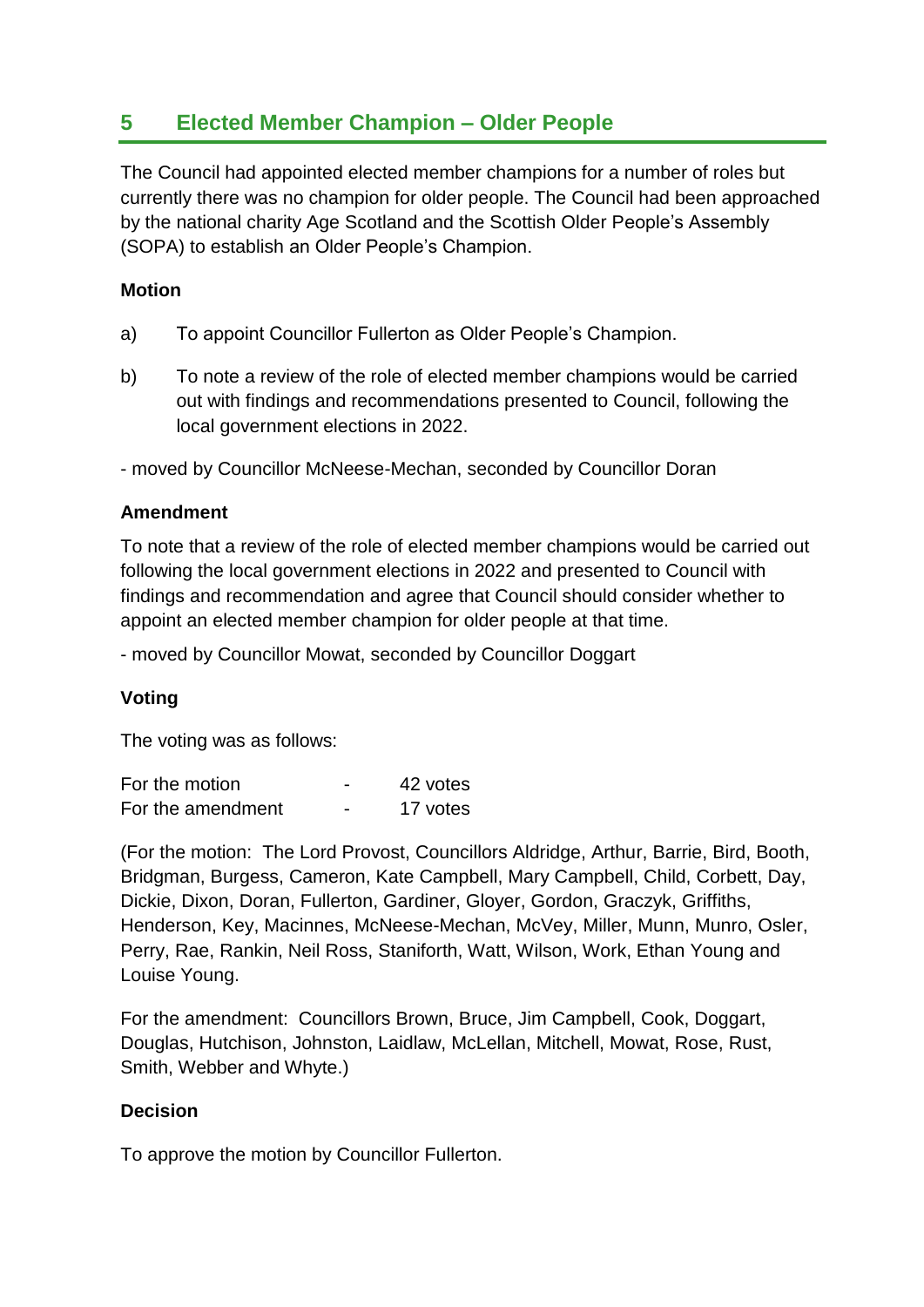(References – Act of Council No 8 of 29 June 2017; report by the Executive Director of Corporate Service, submitted.)

# **Declaration of Interests**

Councillor Corbett declared a non-financial interest in the above item as the Council's Canal Champion

# **6 Review of Political Management Arrangements**

In response to the Covid-19 emergency; specifically, to establish quick and agile decision making, manage the pressure on staff, and prioritise frontline services; interim political management arrangements had been implemented. Arrangements had been reviewed at regular and appropriate points during this period.

Details were provided on proposed meeting arrangements to carry out Council and Committee business going forward.

# **Motion**

- 1) To note that physical meetings of executive committees would re-commence with the Policy and Sustainability Committee on 5 October 2021.
- 2) To agree that meetings of the City of Edinburgh Council would continue to be virtual until the Council removed the physical distancing requirement in its buildings.
- 3) To delegate authority to the Chief Executive, in consultation with relevant Conveners and Vice-Conveners, to agree an appropriate time to reinstate physical Other Committees and Sub-Committees (as set out in the Committee Terms of Reference and Delegated Functions) including quasi-judicial meetings, following the successful implementation of physical executive committees.
- 4) To delegate authority to the Proper Officer, in consultation with the relevant Convener, to determine whether a hybrid meeting should revert to being remote only in situations where the numbers of members attending virtually meant that it was impractical to run and support the meeting effectively.

- moved by Councillor McVey, seconded by Councillor Day

# **Amendment 1**

1) To note that physical meetings of executive committees would re-commence with the Policy and Sustainability Committee on 5 October 2021.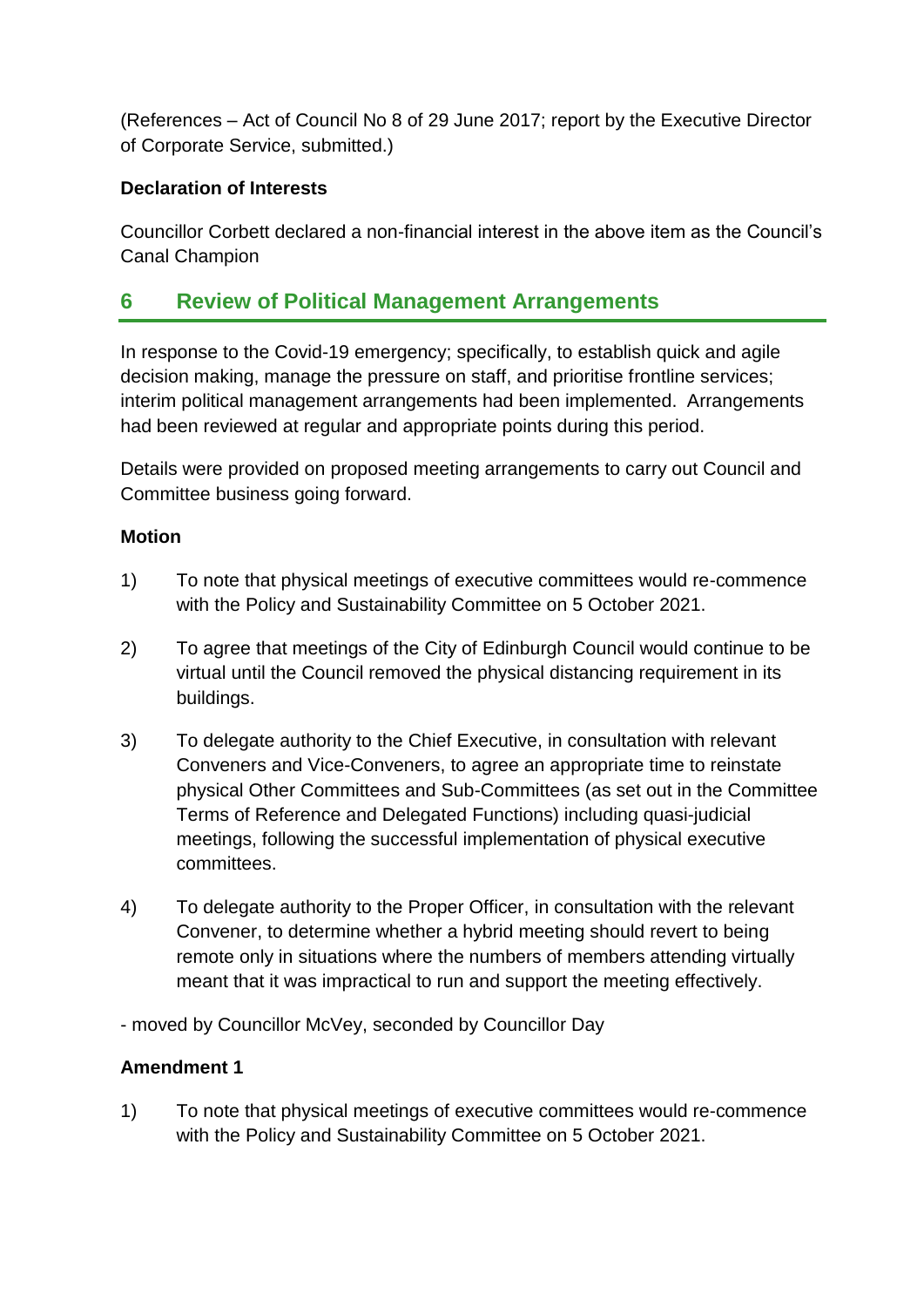- 2) To agree that meetings of the City of Edinburgh Council would continue to be virtual until the Council removed the physical distancing requirement in its buildings.
- 3) To delegate authority to the Chief Executive, in consultation with relevant Conveners and Vice-Conveners, to agree an appropriate time to reinstate physical Other Committees and Sub-Committees (as set out in the Committee Terms of Reference and Delegated Functions) including quasi-judicial meetings, following the successful implementation of physical executive committees.
- 4) To delegate authority to the Proper Officer, in consultation with the relevant Convener, to determine whether a hybrid meeting should revert to being remote only in situations where the numbers of members attending virtually meant that it was impractical to run and support the meeting effectively.
- 5) To develop guidance on when hybrid meetings should revert to being remote to ensure consistency in how meetings were held across the Council.

- moved by Councillor Mowat, seconded by Councillor Webber

# **Amendment 2**

To ensure that all political parties were represented in discussions on the return of physical meetings, to insert, at paragraph 3 of the motion by Councillor McVey;

"and Group leaders" after "Vice-Conveners".

In accordance with Standing Order 21(12), Amendments 1 and 2 were accepted as addendums to the motion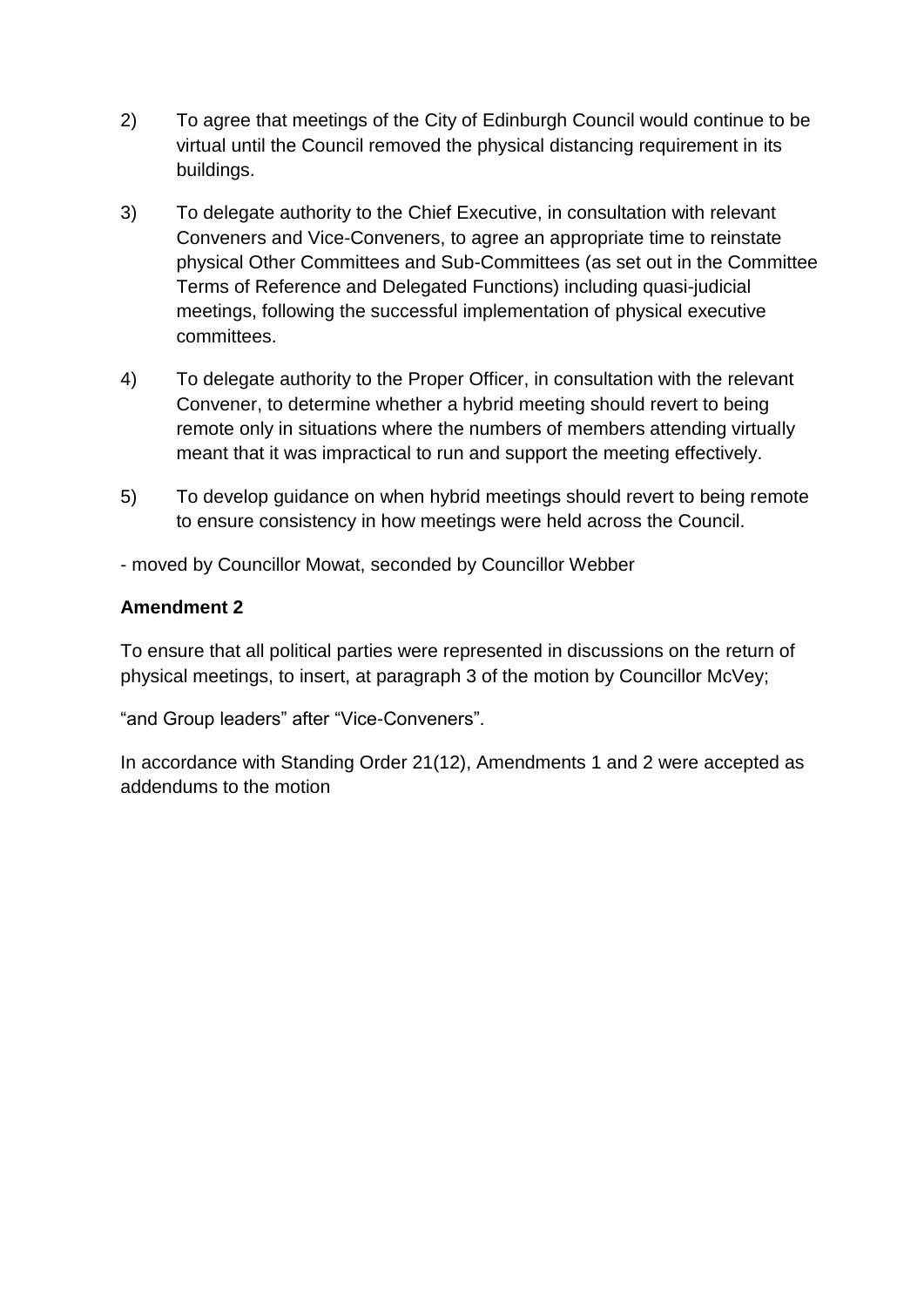# **Decision**

To approve the following adjusted motion by Councillor McVey:

- 1) To note that physical meetings of executive committees would re-commence with the Policy and Sustainability Committee on 5 October 2021.
- 2) To agree that meetings of the City of Edinburgh Council would continue to be virtual until the Council removed the physical distancing requirement in its buildings.
- 3) To delegate authority to the Chief Executive, in consultation with relevant Conveners, Vice-Conveners and Group Leaders, to agree an appropriate time to reinstate physical Other Committees and Sub-Committees (as set out in the Committee Terms of Reference and Delegated Functions) including quasijudicial meetings, following the successful implementation of physical executive committees.
- 4) To delegate authority to the Proper Officer, in consultation with the relevant Convener, to determine whether a hybrid meeting should revert to being remote only in situations where the numbers of members attending virtually meant that it was impractical to run and support the meeting effectively.
- 5) To develop guidance on when hybrid meetings should revert to being remote to ensure consistency in how meetings were held across the Council.

(Reference – report by the Executive Director of Corporate Services, submitted.)

# **7 The Scheme of Delegation**

Details were provided on proposed amendments to the Scheme of Delegation to Officers in relation to the delegated powers to proper officers

# **Decision**

- 1) To repeal the Scheme of Delegation to Officers and approve in its place Appendix one to the report by the Executive Director of Corporate Services, such repeal and approval to take place from 27 August 2021.
- 2) To designate the proper officer functions noted in paragraph 4.3 of the report currently appointed to the Chief Executive to the Service Director, Legal and Assurance from 27 August 2021.

(Reference - report by the Executive Director of Corporate Service, submitted.)

# **8 Consultation Response to Ethical Standards Commissioner – Strategic Plan 2021-24**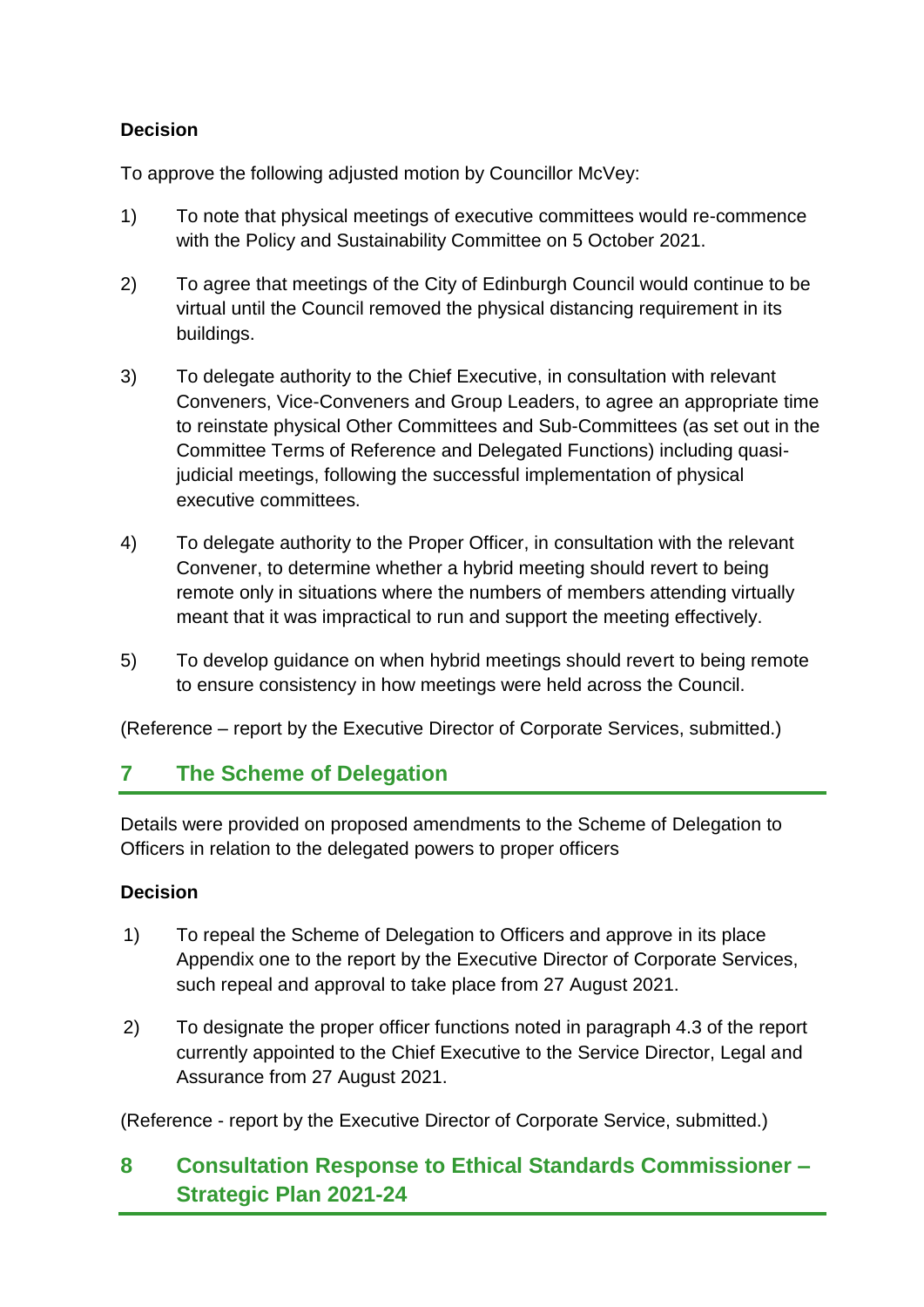Details were provided on the Council's proposed draft response to the Ethical Standards Commissioner's consultation on the Strategic Plan 2021-24.

# **Decision**

- 1) To note an extension period had been agreed with the Acting Ethical Standards Commissioner to allow consideration of the consultation at Council.
- 2) To agree the proposed Council response to the consultation at Appendix 1 to the report by the Executive Director of Corporate Services.
- 3) To add to Edinburgh's consultation response:
	- a) To note to date, a perceived failure in the office to effectively and quickly deal with minor complaints and effectively and meaningfully deal with the most serious complaints relating to violence and sexual misconduct have led to a low in confidence in the office and very much hope through reform this can be improved.
	- b) While acknowledging the aspiration to improve effectiveness of the office, notes that these are only set out a fairly high level in the proposed plan. Welcomes further engagement with Council, formally through consultation and directly through continuous engagement, to ensure that confidence can be restored in the operations of the office to ensure that the public, Councillors and their families can be effectively protected.

(Reference: report by the Executive Director of Corporate Services, submitted.)

# **9 Rolling Actions Log**

Details were provided on the outstanding actions arising from decisions taken by the Council from May 2015 to June 2021.

# **Decision**

1) To agree to close the following Actions:

**Action 3 -** Climate Change Impact and Management - Motion by Councillor **Macinnes** 

**Action 4 -** 1140 Hours Provision of Early Learning and Childcare – Motion by Councillor Laidlaw

**Action 5 -** Community Councils - Motion by Councillor Rae

**Action 7 -** Year of Childhood – Motion by Councillor Dickie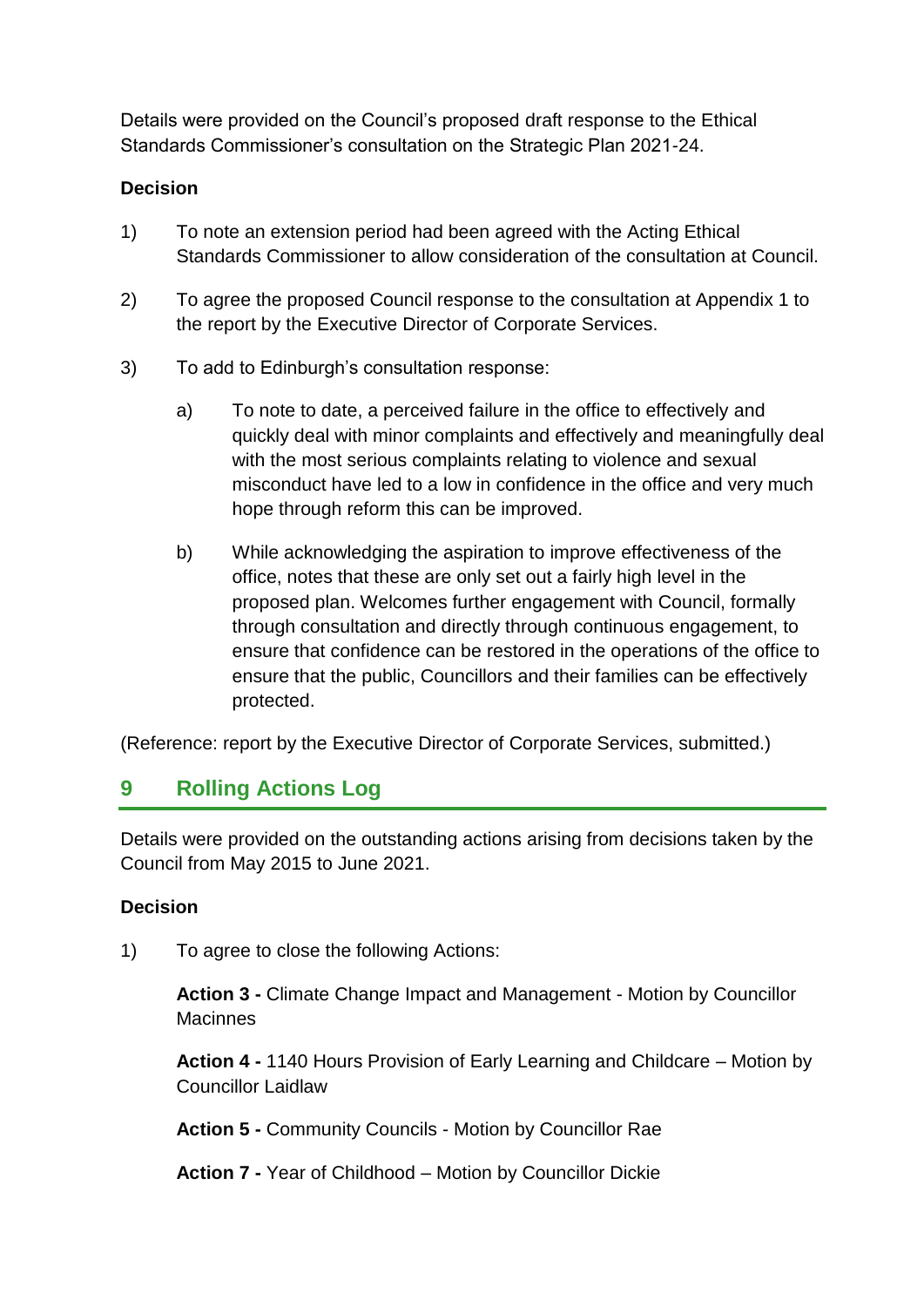**Action 8 -** CEC Legal Challenge – Motion by Councillor Rose

2) To otherwise note the Rolling Actions Log.

(Reference – Rolling Actions Log, submitted)

# **10 Report in Relation to a Legal Case**

#### **Order of Business - Resolution to consider in private**

The following motion by Councillor Whyte was submitted in terms of Standing Order  $17<sup>·</sup>$ 

"Council notes that Item 7.5 has been circulated to members with a related confidential Annex with the intention that it be considered as private business.

Council further notes that part of the Annex is the Court Judgement in the case and Court judgements are published as public documents by the Court Service so there is no reason why this should not be published under the 'A agenda'; Council therefore agrees to do so.

Council also notes that the remainder of the report circulated under a 'B agenda' as private relates to potential legal arguments which the Council did not use in the case. As the case has been lost, the Court has ordered release of the document to the Whistleblower and this has been complied with, there is no further value in this legal argument and no reason why the remainder of the report should not be made public.

Council therefore agrees to publish the remainder of the report on the 'A agenda' and to consider the matter in public."

- moved by Councillor Whyte, seconded by Councillor Jim Campbell

# **Decision**

To continue consideration of the matter to the next meeting of the Council for further clarification on the private elements of the report at b) on the agenda.

(References – Act of Council No 14 of 24 June 2021: reports (2) by the Service Director: Legal and Assurance and Council Monitoring Officer, submitted.)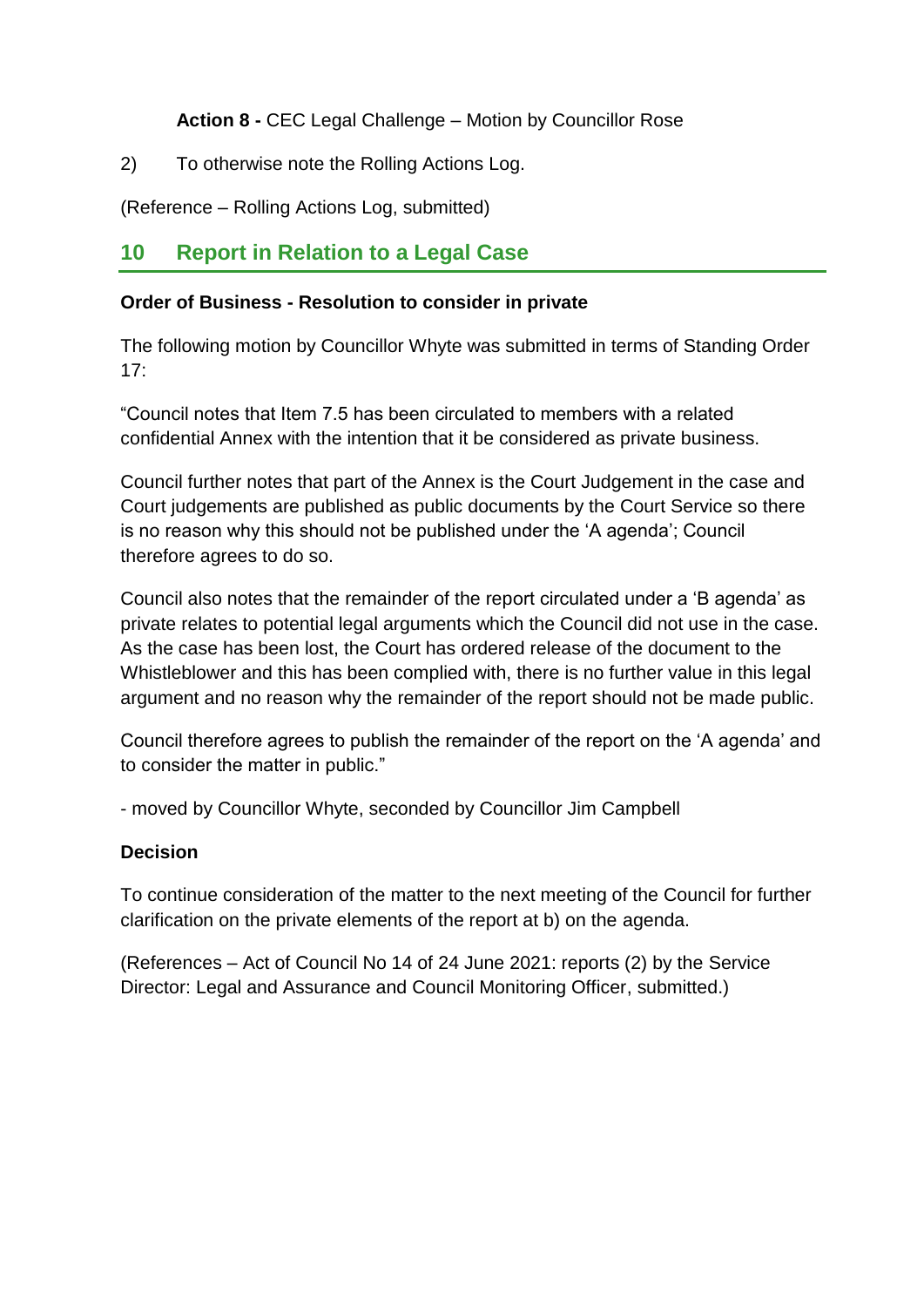# **11 Treasury Management - Annual Report 2020/21 – referral from the Finance and Resources Committee**

The Finance and Resources Committee had refered a report on Treasury Management activity in 2020/21 to the City of Edinburgh Council for approval.

#### **Decision**

To approve the Annual Report on Treasury Management for 2020/21.

(References - Finance and Resources Committee of 12 August 2021 (item 11); referral from the Finance and Resources Committee, submitted.)

# **12 Revenue Monitoring 2020/21 – Outturn Report – referral from the Finance and Resources Committee**

The Finance and Resources Committee had referred a report on Revenue Monitoring 2020/21 – outturn report to the City of Edinburgh Council for approval of a contribution of up to £21,660 to support the Edinburgh Boundaries Extension and Tramways Act 1920 Centennial commemorations.

#### **Decision**

To approve of a contribution of up to £21,660 to support the Edinburgh Boundaries Extension and Tramways Act 1920 Centennial commemorations:

(References – Finance and Resources Committee of 12 August 2021 (item 7); referral from the Finance and Resources Committee, submitted.)

# **13 Strategic Review of Parking – Results of Phase 2 Consultation and General Update– referral from the Transport and Environment Committee**

The Transport and Environment Committee had referred a report on the Strategic Review of Parking – Results of Phase 2 Consultation and General Update to the Council for consideration

#### **Motion**

- 1) To note the results of the informal consultation for the Phase 2 area as detailed in Appendix 1 to the report by the Executive Director of Place.
- 2) To note that the report formed the second part of a city-wide strategic review of parking being conducted in 4 different stages and previously approved in 2018.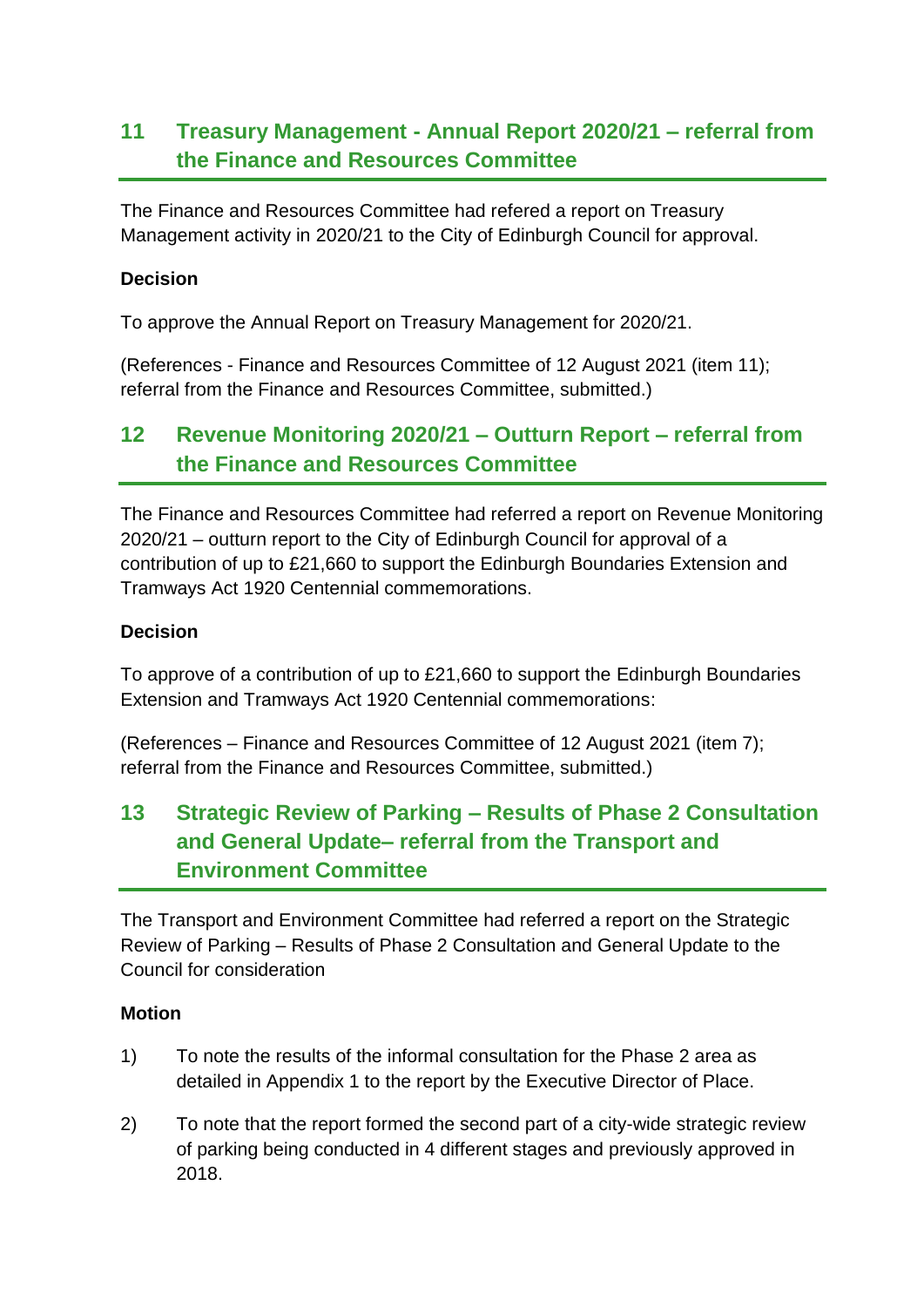- 3) To note the degree of consultation and engagement which had taken place and the consultation results for the Phase 2 schemes.
- 4) To request officers undertake further engagement with resident's groups and other local stakeholders, such as community Councils, on the final designs for Phase 2.
- 5) To request an additional report in Autumn 2022 at the latest (including feedback on the implementation on phase 1) to allow Committee to review the designs for the TRO process for Phase 2 schemes following the engagement set out in 4) above and prior to a traffic order being issued. These designs should be consistent with the implementation of the pavement parking ban.
- 6) To note the intention to further defer consideration of the Stadiums Review, as detailed in the report.
- 7) To approve the setting of charges related to permits and pay-and-display as detailed in Appendix 4 of the report.
- 8) To note the details in Appendix 5 to the report, which outlined the progress made since the previous report in January 2021.
- 9) To agree that high quality public engagement during the roll-out of these proposals would be crucial to its success, and therefore call for a comprehensive public engagement programme to be brought forward, in particular focusing on the policy justifications for the extension of the CPZ and the likely knock-on effect of adjacent zones coming into operation.
- 10) To further agree that the roll-out of the extension of the CPZ could be used as an opportunity to encourage vehicle owners to consider more sustainable transport options, and therefore to agree to investigate the potential to collaborate with public transport operators, the City Car Club and active travel organisations to provide information and incentives to residents to choose more sustainable travel options at the point of CPZ extension

- moved by Councillor Macinnes, seconded by Councillor Doran

# **Amendment 1**

- 1) To note the results of the informal consultation for the Phase 2 area as detailed in Appendix 1 to the report by the Executive Director of Place.
- 2) To note that the Council had traditionally only introduced new parking restrictions in areas where there was significant support amongst residents for such restrictions.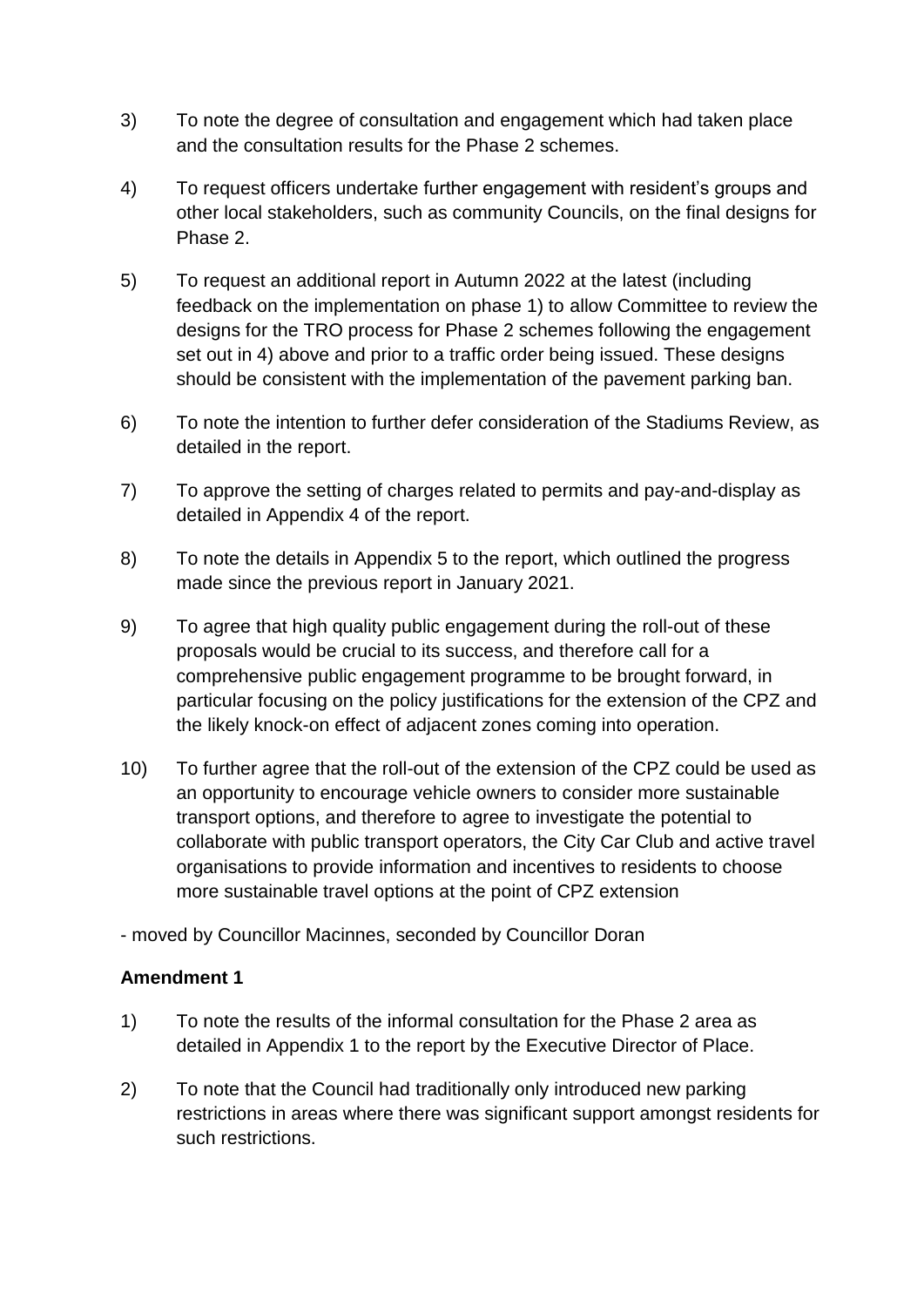- 3) Consider that the results of the consultation for phase 2 showed a significant majority of respondents were opposed to these plans and therefore conclude that there was not sufficient public demand for their implementation.
- 4) To believe that further consultation and delaying a decision until next year needlessly drew out the process when residents had already made their views clear.
- 5) To therefore, agree not to proceed with the implementation of parking controls in the Phase 2 area.
- 6) To ask that officers now progress with the stadium review as a priority in order to address long-standing concerns regarding the significant impact large events had on parking in the vicinity of stadiums.

- moved by Councillor Hutchison, seconded by Councillor Douglas

#### **Amendment 2**

- 1) To note the results of the informal consultation for the Phase 2 area as detailed in Appendix 1 to the report by the Executive Director of Place.
- 2) Having considered the consultation results, the policy justification behind the measures proposed by the Strategic Review of Parking, and the potential for parking migration between areas, to approve commencement of the legal process to introduce parking controls into all areas covered by the Phase 2 proposals.
- 3) To note the operational details for the proposed parking controls for the Phase 2 area, as detailed in Appendix 3 to the report.
- 4) To note the recommended changes arising from the consultation process to the proposed designs as detailed in Appendix 1 to the report.
- 5) To note the intention to further defer consideration of the Stadiums Review, as detailed in the report.
- 6) To approve the setting of charges related to permits and pay-and-display as detailed in Appendix 4 to the report.
- 7) To note the details in Appendix 5 to the report which outlined the progress made since the previous report in January 2021;
- 8) To agree that high quality public engagement during the roll-out of these proposals would be crucial to its success, and therefore call for a comprehensive public engagement programme to be brought forward, in particular focusing on the policy justifications for the extension of the CPZ and the likely knock-on effect of adjacent zones coming into operation.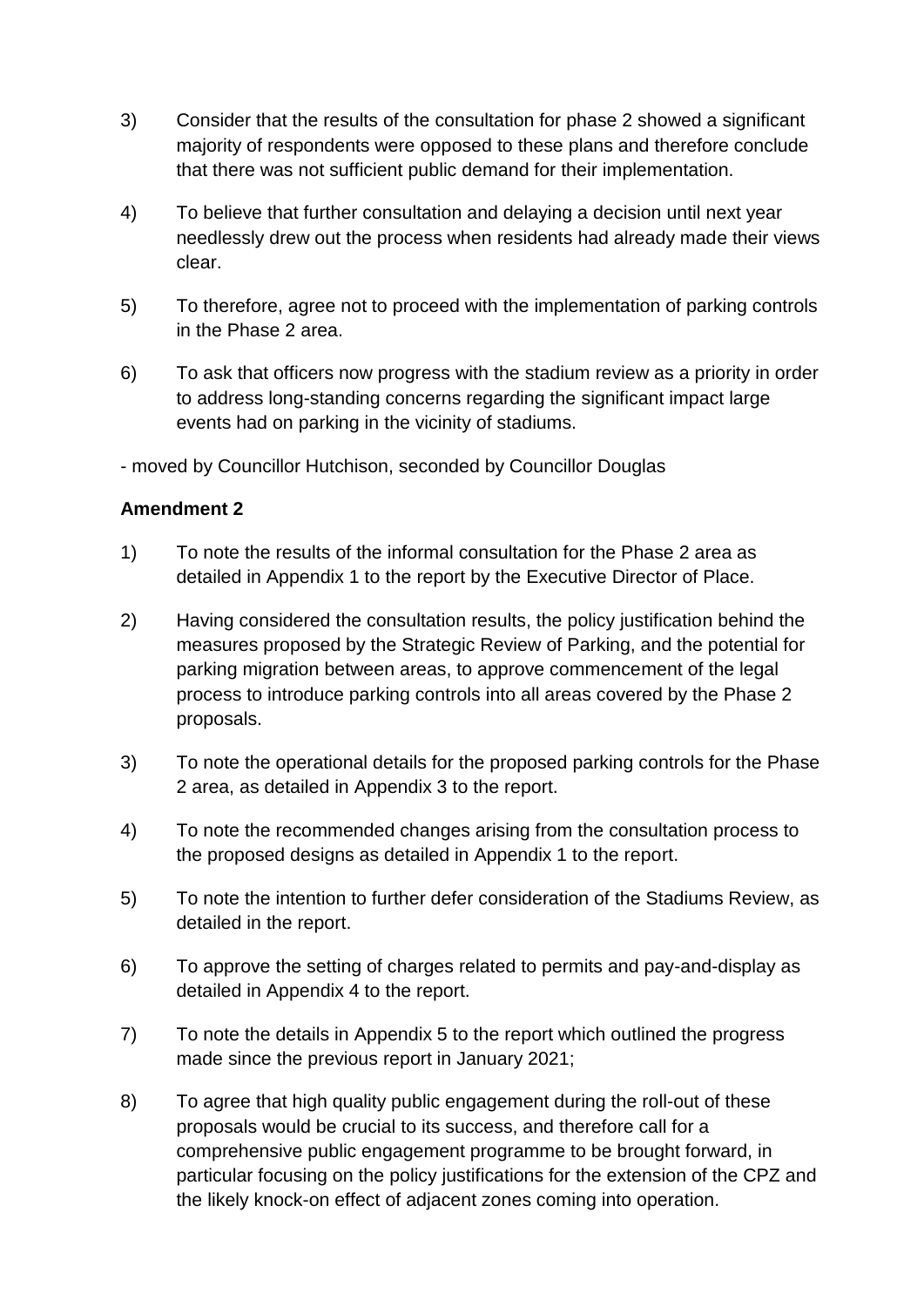9) To further agree that the roll-out of the extension of the CPZ could be used as an opportunity to encourage vehicle owners to consider more sustainable transport options, and therefore to agree to investigate the potential to collaborate with public transport operators, the City Car Club and active travel organisations to provide information and incentives to residents to choose more sustainable travel options at the point of CPZ extension.

- moved by Councillor Miller, seconded by Councillor Corbett

# **Amendment 3**

- 1) To note the results of the informal consultation for the Phase 2 area as detailed in Appendix 1 to the report by the Executive Dirctor of Place.
- 2) To respect the clear views expressed during the consultation, regret that it failed to offer residents the option of more nuanced local solution to parking pressures, and agree not to proceed with the legal process to introduce parking controls into the areas covered by the phase 2 proposals.
- 3) To note the intention to further defer consideration of the Stadiums Review, as detailed in the report.
- 4) To note the details in appendix 5 to the report, which outlined the progress made since the previous report in January 2021.

- moved by Councillor Lang, seconded by Councillor Gloyer

# **Voting**

#### **First Vote**

The voting was as follows:

| For the Motion  | -                        | 27 votes |
|-----------------|--------------------------|----------|
| For Amendment 1 | $\overline{\phantom{0}}$ | 17 votes |
| For Amendment 2 | $\blacksquare$           | 8 votes  |
| For Amendment 3 |                          | 8 votes  |

(For the Motion: Lord Provost, Councillors Arthur, Bird, Cameron, Kate Campbell, Child, Day, Dickie, Dixon, Doran, Fullerton, Gardiner, Gordon, Griffiths, Henderson, Key, Macinnes, McNeese-Mechan, McVey, Munn, Munro, Perry, Rankin, Watt, Wilson, Work and Ethan Young.

For Amendment 1: Councillors Brown, Bruce, Jim Campbell, Cook, Doggart, Douglas, Hutchison, Johnston, Laidlaw, McLellan, Mitchell, Mowat, Rose, Rust, Smith, Webber and Whyte.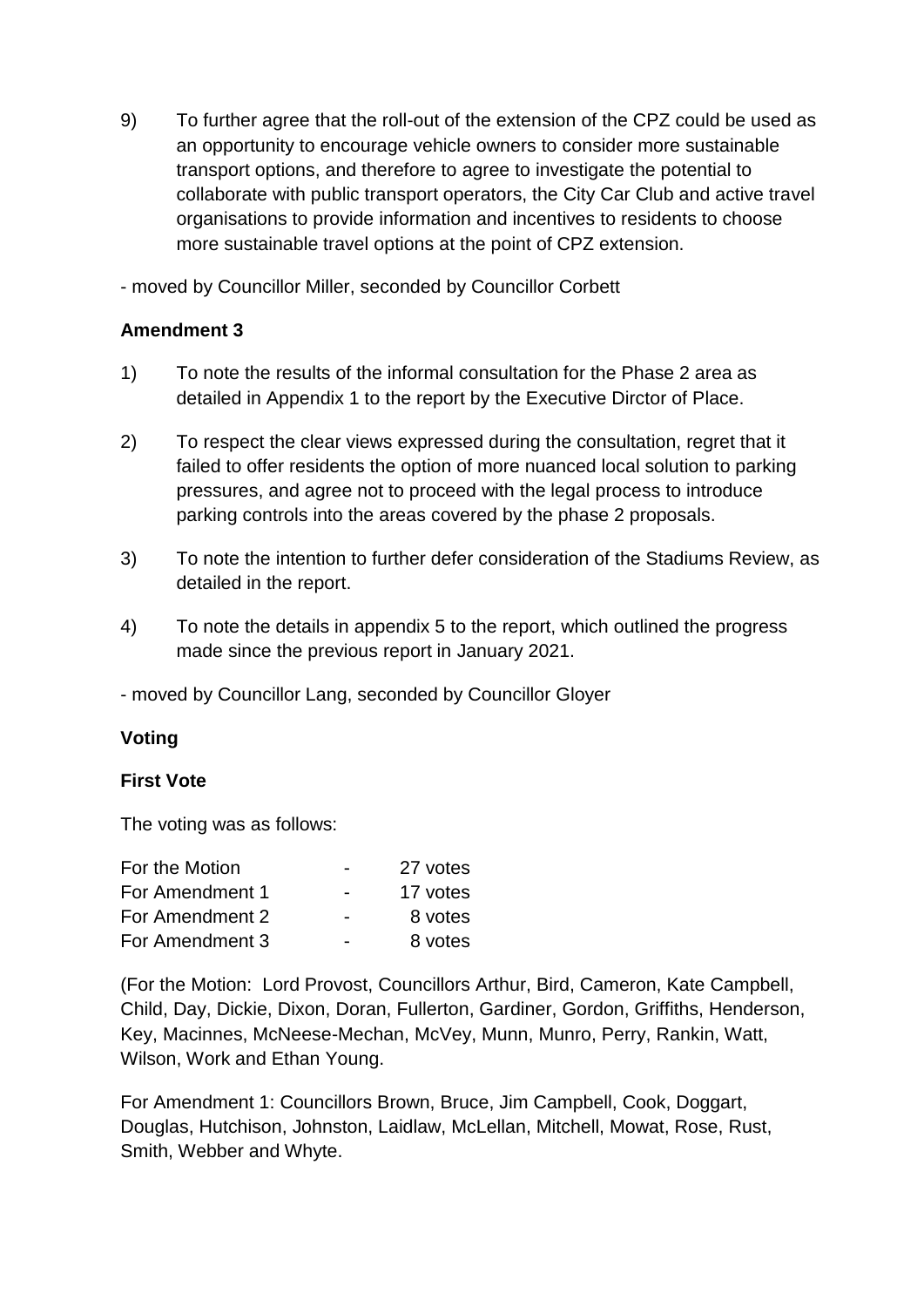For Amendment 2: Councillors Booth, Burgess, Mary Campbell, Corbett, Graczyk, Miller, Rae and Staniforth.

For Amendment 3: Councillors Aldridge, Barrie, Bridgman, Gloyer, Lang, Osler, Neil Ross and Louise Young.)

There being no overall majority, and having 3 votes for Amendment 2 and 3 votes for Amendment 3, the Lord Provost gave his casting vote for Amendment 2, therefore Amendment 3 fell and a second vote was taken between the Motion and Amendments 1 and 2.

# **Second Vote**

The voting was as follows:

| For the Motion  | $\overline{\phantom{0}}$ | 27 votes |
|-----------------|--------------------------|----------|
| For Amendment 1 | $\overline{\phantom{0}}$ | 25 votes |
| For Amendment 2 | -                        | 8 votes  |

(For the Motion: Lord Provost, Councillors Arthur, Bird, Cameron, Kate Campbell, Child, Day, Dickie, Dixon, Doran, Fullerton, Gardiner, Gordon, Griffiths, Henderson, Key, Macinnes, McNeese-Mechan, McVey, Munn, Munro, Perry, Rankin, Watt, Wilson, Work and Ethan Young

For Amendment 1: Councillors Aldridge, Barrie, Bridgman, Brown, Bruce, Jim Campbell, Cook, Doggart, Douglas, Gloyer, Hutchison, Johnston, Laidlaw, Lang, McLellan, Mitchell, Mowat, Osler, Rose, Neil Ross, Rust, Smith, Webber, Whyte and Louise Young.

For Amendment 2: Councillors Booth, Burgess, Mary Campbell, Corbett, Graczyk, Miller, Rae and Staniforth.)

There being no overall majority, Amendment 2 fell and a third vote was taken between the Motion and Amendment 1.

# **Third Vote**

The voting was as follows:

| For the Motion  | 35 votes |
|-----------------|----------|
| For Amendment 1 | 25 votes |

(For the Motion: Lord Provost, Councillors Arthur, Bird, Booth, Burgess, Cameron, Kate Campbell, Mary Campbell, Child, Corbett, Day, Dickie, Dixon, Doran, Fullerton, Gardiner, Gordon, Graczyk, Griffiths, Henderson, Key, Macinnes, McNeese-Mechan, McVey, Miller, Munn, Munro, Perry, Rae, Rankin, Staniforth, Watt, Wilson, Work and Ethan Young.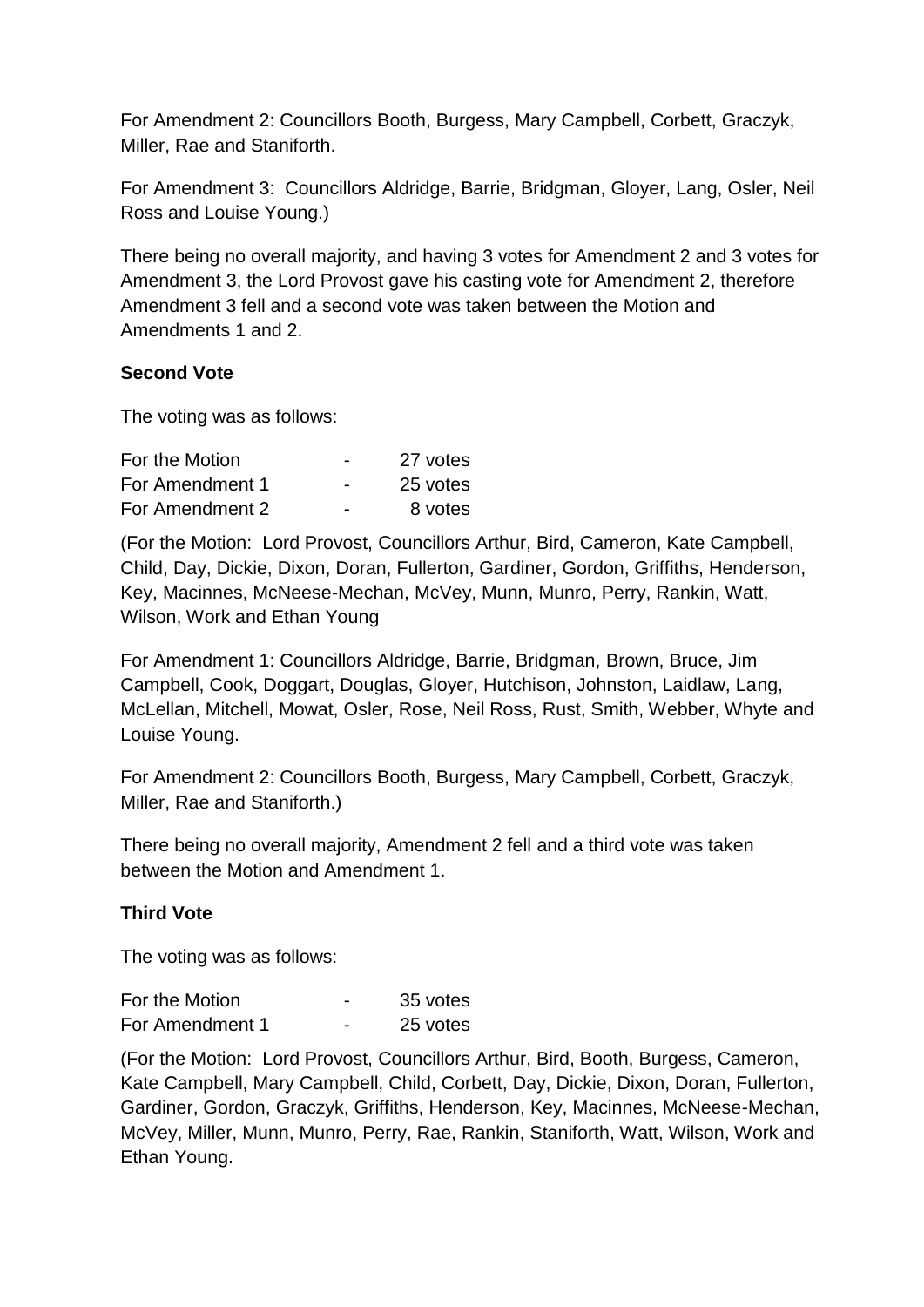For Amendment 1: Councillors Aldridge, Barrie, Bridgman, Brown, Bruce, Jim Campbell, Cook, Doggart, Douglas, Gloyer, Hutchison, Johnston, Laidlaw, Lang, McLellan, Mitchell, Mowat, Osler, Rose, Neil Ross, Rust, Smith, Webber, Whyte and Louise Young.)

# **Decision**

To approve the motion by Councillor Macinnes.

(References - Transport and Environment of 19 August 2021; referral from the Transport and Environment Committee, submitted.)

# **Declaration of Interests**

Councillors Bird, Gardiner, Gordon, McNeese-Mechan, McVey, Mowat, Munn and Whyte declared a non-financial interest in the above item as residents of one of the areas affected by the proposed changes.

# **14 Reform of Transport Arm's Length External Organisations– referral from the Transport and Environment Committee**

The Transport and Environment Committee had referred a report on the reform of Transport Arm's Length External Organisations to the City of Edinburgh Council for consideration.

# **Motion**

- 1) To note the considerations of the short life working group, including the options for reform.
- 2) To agree to progress with the reforms to the Transport Arm's Length External Organisation (ALEO) structure, as set out in paragraphs 4.20 – 4.25 of the report by the Executive Director of Place.
- 3) To request updates as implementation moved forward.
- moved by Councillor Macinnes, seconded by Councillor Doran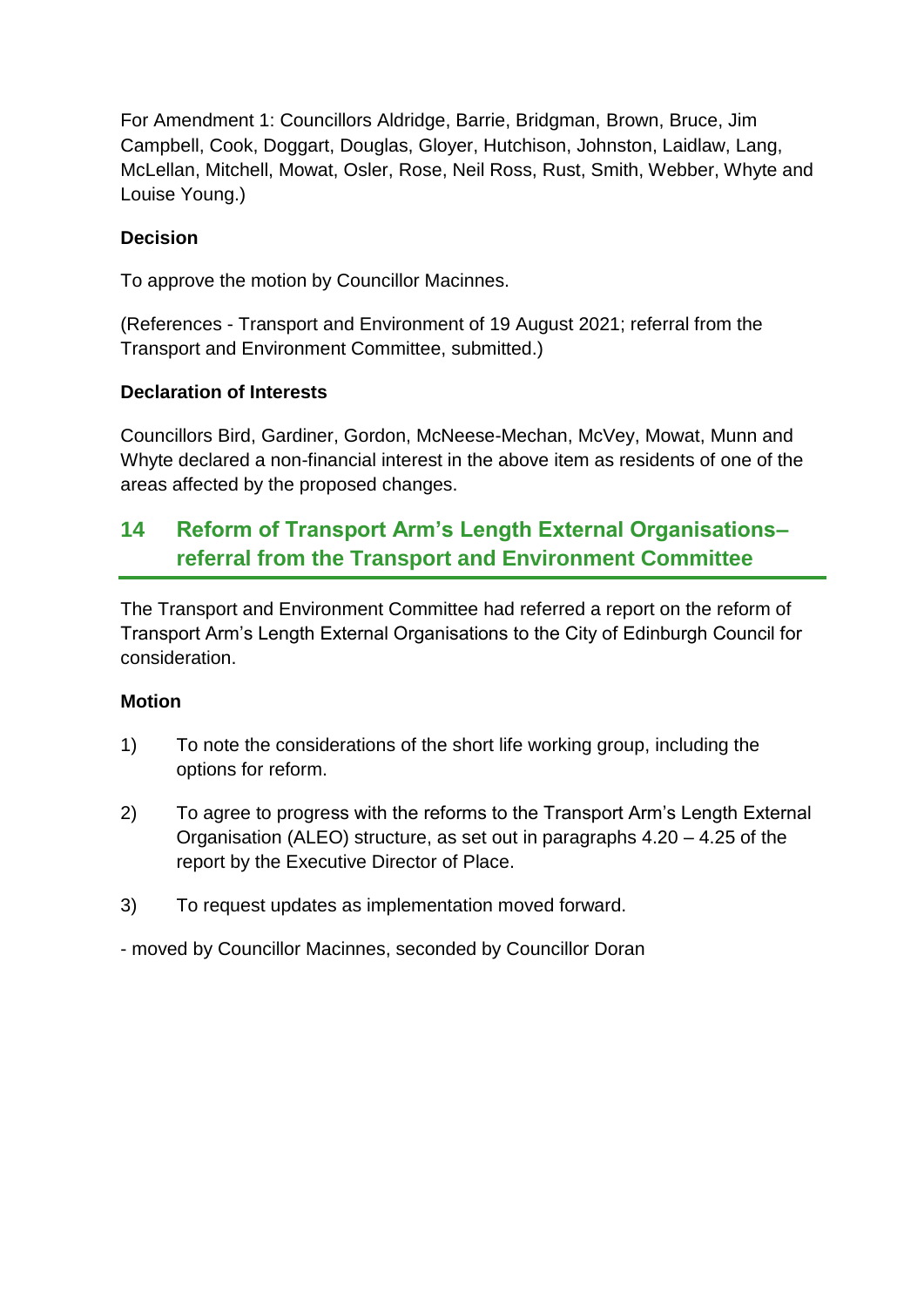#### **Amendment 1**

- 1) To consider that the report was not clear on how the proposed new structure would deliver on the stated principles.
- 2) To note that the rolling of transport ALEOs into Lothian Buses appeared to be a backward step and was not consistent with the Council's recent approach to transport ALEOs.
- 3) To note the considerations of the short life working group, including the options for reform.
- 4) To therefore instruct officers to recommence the process of examining Report of Transport Arm's Length External Organisations with proposals for a more representative working group and terms of reference to be brought to the Transport and Environment Committee in a report in one cycle, and with a clearer and more substantive report with recommendations to be brought to the Transport and Environment Committee in four cycles.

- moved by Councillor Whyte, seconded by Councillor Mowat

#### **Amendment 2**

- 1) To note the considerations of the short life working group, including the options for reform.
- 2) To agree not to progress with the reforms to the Transport Arm's Length External Organisation (ALEO) structure, as set out in paragraphs 4.20 – 4.25 of the report by the Executive Director of Place.;
- moved by Councillor Lang, seconded by Councillor Neil Ross

#### **Voting**

The voting was as follows:

| For the Motion  | $\overline{\phantom{0}}$ | 36 votes |
|-----------------|--------------------------|----------|
| For Amendment 1 | $\overline{\phantom{0}}$ | 17 votes |
| For Amendment 2 | $\overline{\phantom{0}}$ | 6 votes  |

(For the Motion: Lord Provost, Councillors Arthur, Barrie, Bird, Booth, Burgess, Cameron, Kate Campbell, Mary Campbell, Child, Corbett, Day, Dickie, Dixon, Doran, Fullerton, Gardiner, Gordon, Graczyk, Griffiths, Henderson, Key, Macinnes, McNeese-Mechan, McVey, Miller, Munn, Munro, Perry, Rae, Rankin, Staniforth, Watt, Wilson, Work and Ethan Young.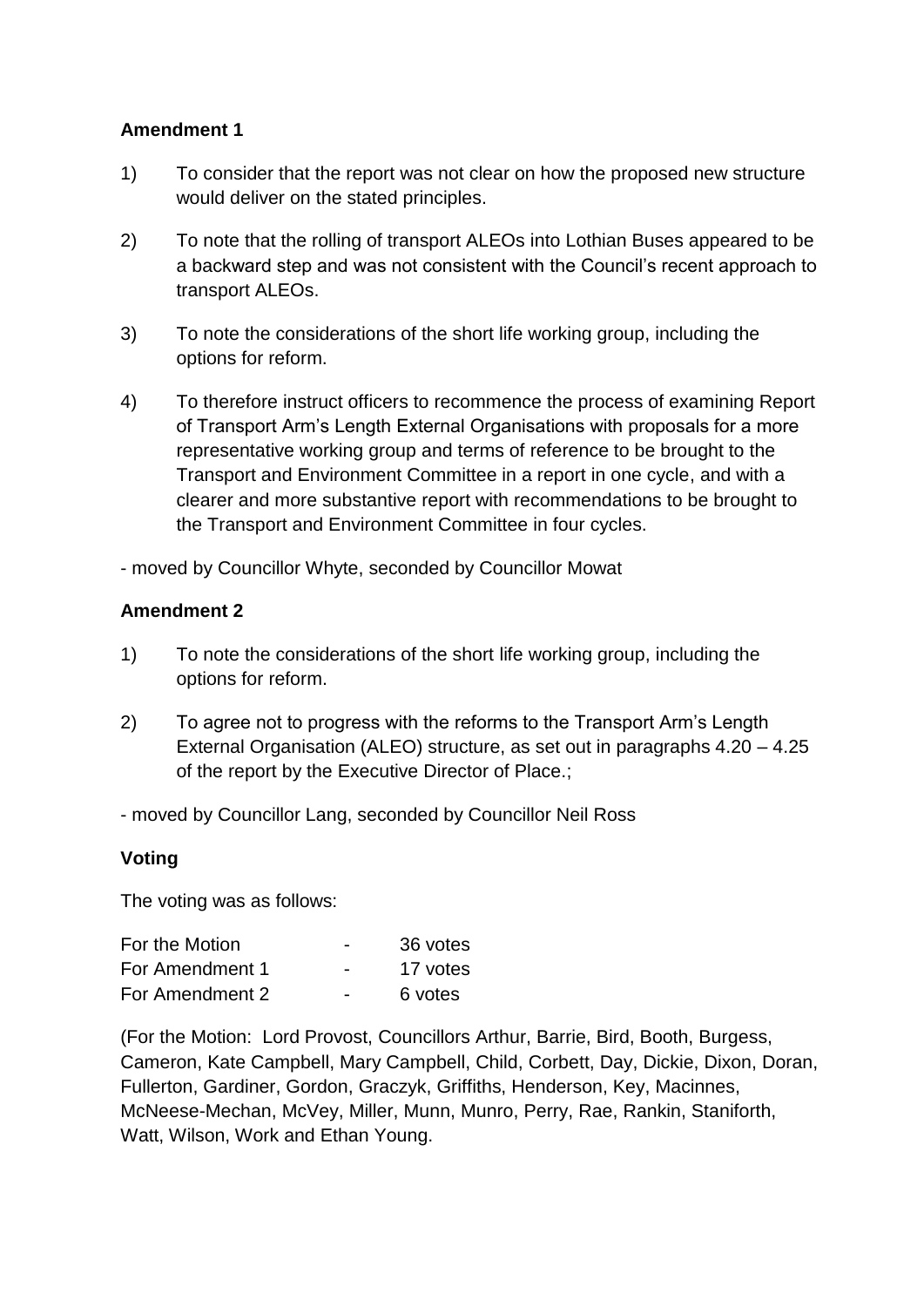For Amendment 1: Councillors Brown, Bruce, Jim Campbell, Cook, Doggart, Douglas, Hutchison, Johnston, Laidlaw, McLellan, Mitchell, Mowat, Rose, Rust, Smith, Webber and Whyte.

For Amendment 2: Councillors Aldridge, Gloyer, Lang, Osler, Neil Ross and Louise Young.)

# **Decision**

To approve the motion by Councillor Macinnes.

(References: Transport and Environment of 19 August 2021; referral from the Transport and Environment Committee, submitted.)

# **Declaration of Interests**

Councillor Bridgman declared a non-financial interest in the above item as the wife of a bus driver and took no part in consideration of this item.

Councillors Doran, Laidlaw and Miller declared a non-financial interest in the above item as members of Transport for Edinburgh.

Councillor Macinnes declared a non-financial interest in the above item as Chair of Transport for Edinburgh.

# **15 Drainage – Motion by Councillor Mowat**

The following motion by Councillor Mowat was submitted in terms of Standing Order  $17<sup>°</sup>$ 

"Council:

Council notes that motions from Councillors in August 2020 and August 2013 have asked officers to engage with Scottish Water and then report back as to how flooding in the event of heavy rainfall can be mitigated. Is concerned that after flooding in similar areas of the city which have, in some cases, affected the same homes and businesses.

Further notes that a 'Vision for Water Management' was reported to the Transport and Environment Committee in November 2020. While accepting this is a useful vision statement, considers that Council needs to be better informed of the issues around flooding events in Edinburgh to enable Members to respond to the concerns of residents and businesses, and better represent those interests in Council decision making and with other organisations.

Therefore, calls for in 1 cycle: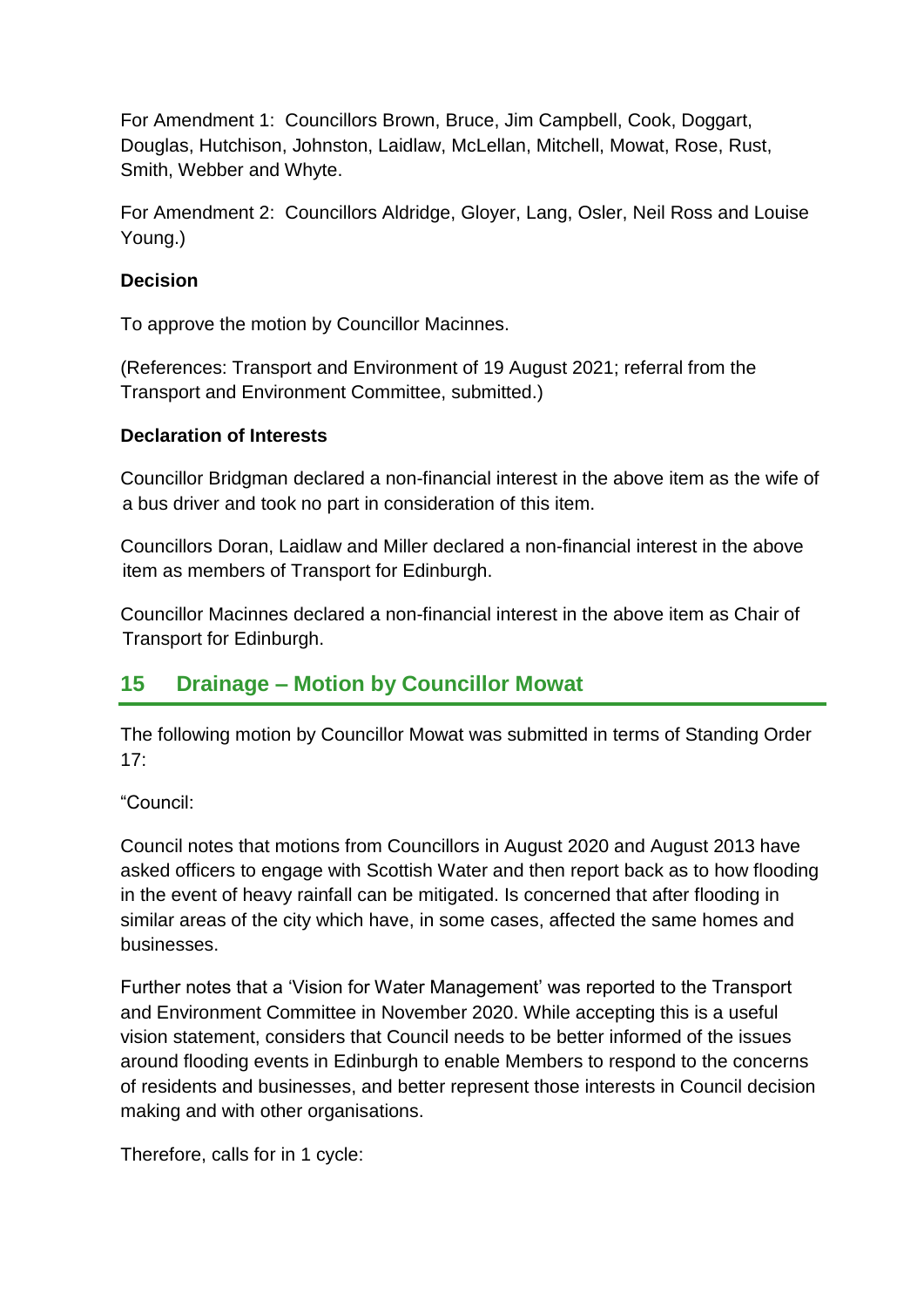A report of engagement activity with Scottish Water detailing how the following challenges are being addressed:

Separation of foul water from wastewater:

The survey of the drainage/sewerage system to ascertain where there are blockages, slow draining gullies and to detail what works needs to be done to reduce slow running drains and blocked gullies which lead to localised flooding during spells of heavy rain as agreed in the motion of 2013.

Capacity issues with both the sewerage and drainage system and how this is being addressed.

Road surface design appropriate for intense rainfall events, including camber angles and gully placement and the intelligent use of adjacent surfaces to attenuate flooding and mitigate the risk to property."

#### **Motion**

To approve the motion by Councillor Mowat.

- moved by Councillor Mowat, seconded by Councillor Webber

#### **Amendment**

To delete:

"Therefore, calls for a report in one cycle: A report of engagement with Scottish Water detailing how the following challenges are being addressed" in the motion by Councillor Mowat:

And replace with:

"Therefore, calls for a report by January to the Transport and Environment Committee, requesting that Scottish Water provide information alongside input and information from Council officers detailing how the following challenges are being addressed."

- moved by Councillor Macinnes, seconded by Councillor Doran

In accordance with Standing Order 21(12), the amendment was accepted as an amendment to the motion.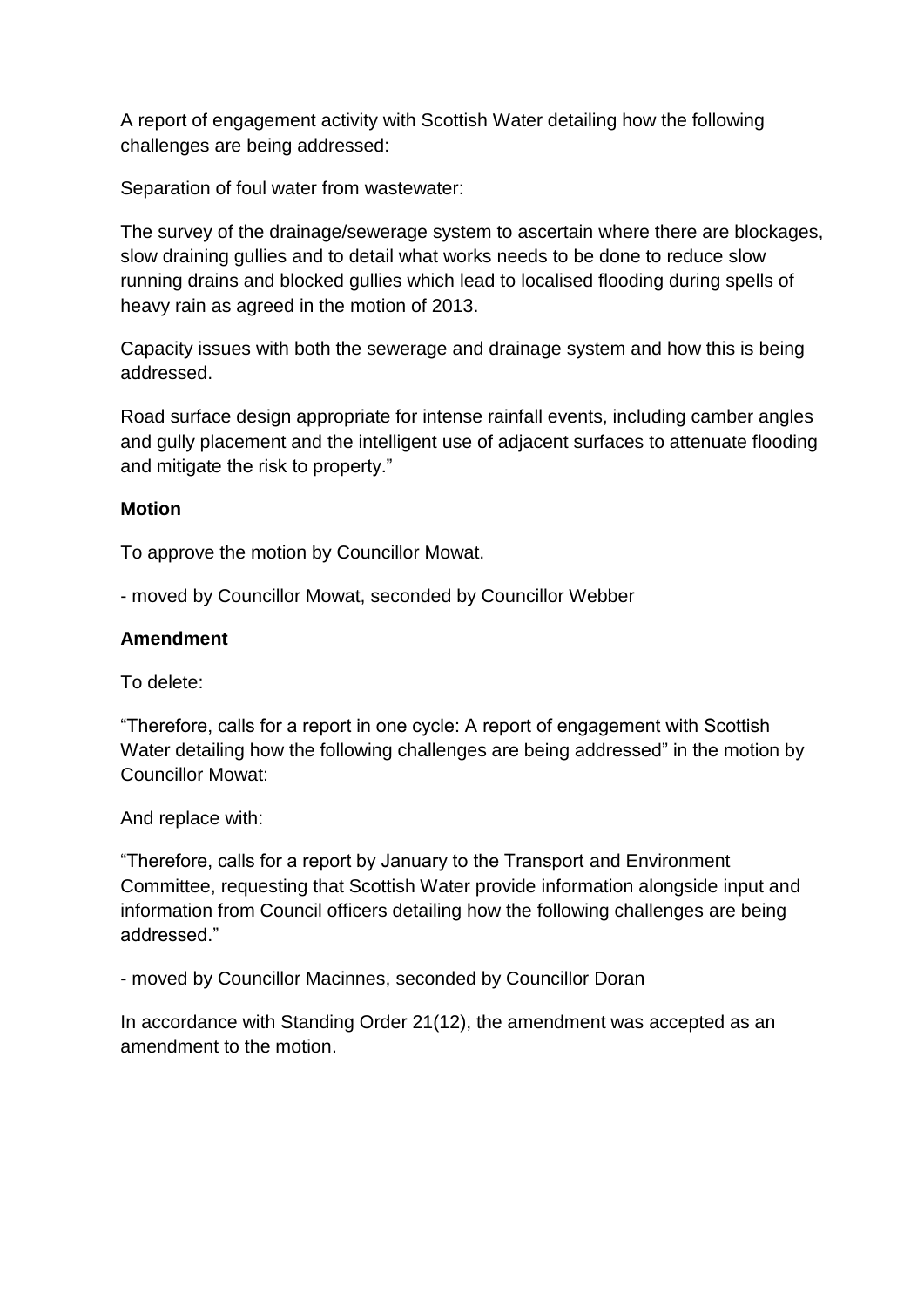# **Decision**

To approve the following adjusted motion by Councillor Mowat:

- 1) To note that motions from Councillors in August 2020 and August 2013 had asked officers to engage with Scottish Water and then report back as to how flooding in the event of heavy rainfall could be mitigated. Was concerned that after flooding in similar areas of the city which had, in some cases, affected the same homes and businesses.
- 2) To further note that a 'Vision for Water Management' was reported to the Transport and Environment Committee in November 2020. While accepting this was a useful vision statement, consider that Council needed to be better informed of the issues around flooding events in Edinburgh to enable Members to respond to the concerns of residents and businesses, and better represent those interests in Council decision making and with other organisations.
- 3) To therefore, call for a report by January to the Transport and Environment Committee, requesting that Scottish Water provide information alongside input and information from Council officers detailing how the following challenges are being addressed:

Separation of foul water from wastewater:

The survey of the drainage/sewerage system to ascertain where there were blockages, slow draining gullies and to detail what works needed to be done to reduce slow running drains and blocked gullies which lead to localised flooding during spells of heavy rain as agreed in the motion of 2013.

Capacity issues with both the sewerage and drainage system and how this was being addressed.

Road surface design appropriate for intense rainfall events, including camber angles and gully placement and the intelligent use of adjacent surfaces to attenuate flooding and mitigate the risk to property.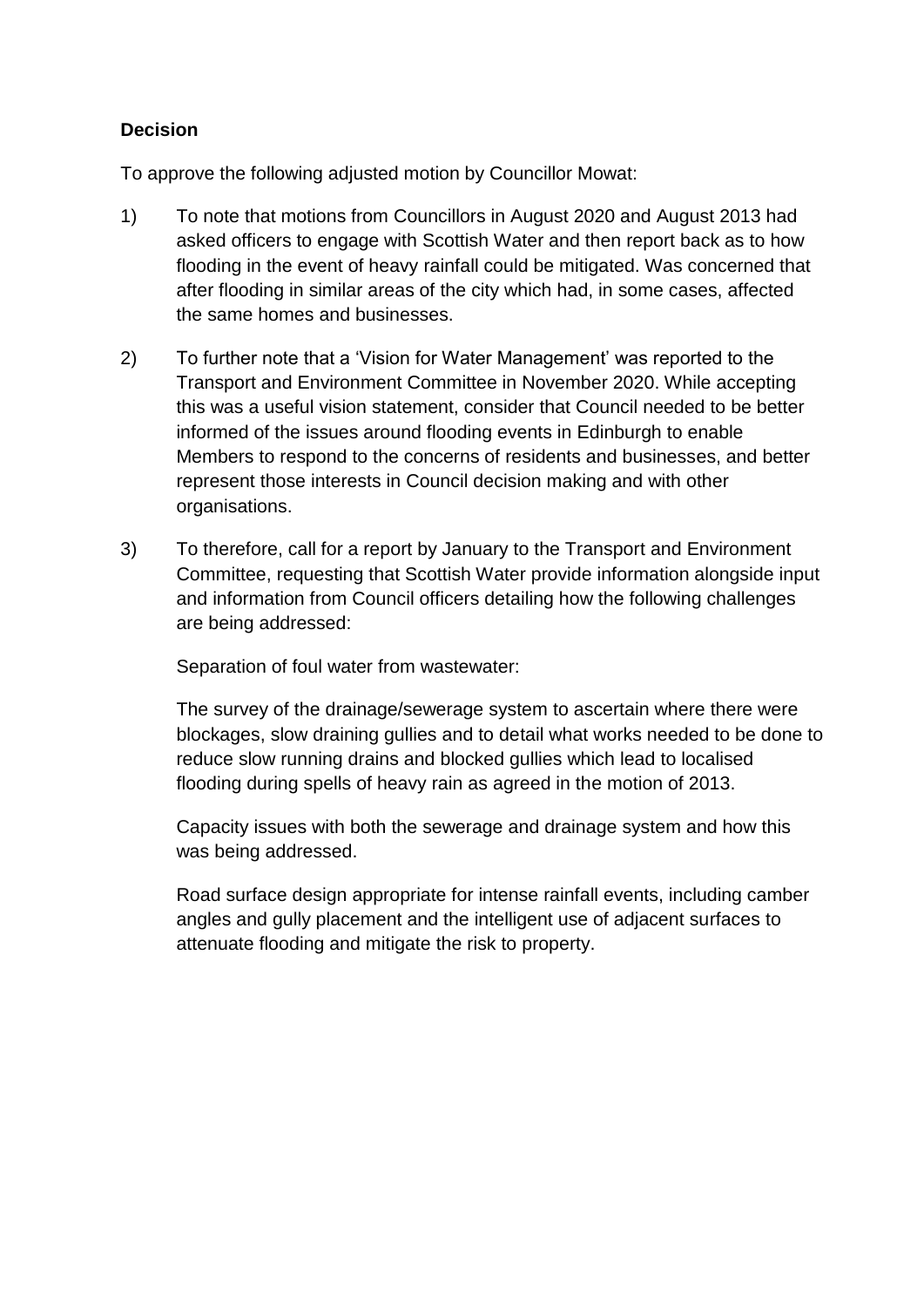# **16 Creating a Safer First and Last Mile Journey for Women and Girls – Motion by Councillor Osler**

The following motion by Councillor Osler was submitted in terms of Standing Order  $17:$ 

"Council:

- acknowledges the importance of ensuring women and girls can travel safely in Edinburgh including through our open spaces,
- recognises 'Safe Cities and Safe Public Spaces' is one of the core partnership initiatives in action used by UN Women (of the United Nations) to achieve its 2018 – 2021 strategic plan objective of more cities and other settings having safe and empowering public spaces for women and girls,
- notes Atkins' 'Get Home Safe' which calls on transport planners and urban designers to take action to create safer first and last mile journeys for women, and recommends: improving visibility through low to the ground planting and vegetation and removal of walls and barriers; active building frontages to provide 'eyes on the street'; and providing emergency contact and digital wayfinding apps, and
- calls for a report to be submitted to Transport and Environment Committee within two cycles on the benefits of adopting such recommendations and on how safety for women should be improved, notably in our parks and open spaces."

# **Motion**

To approve the motion by Councillor Osler.

- moved by Councillor Osler, seconded by Councillor Gloyer

# **Amendment 1**

To delete the last paragraph of Councillor Osler's motion and replace with:

"Council welcomes the motion by Councillor Osler and asks that it be included in the remit of Councillor Watt's motion: Women's Safety in Public Places, which was agreed by Council on 29 April 2021. Councillor Watt's motion asked for a report to Policy and Sustainability Committee within two cycles. This amendment would extend that by two cycles to acknowledge the scope of the work that is being undertaken."

- moved by Councillor Watt, seconded by Councillor McNeese-Mechan

# **Amendment 2**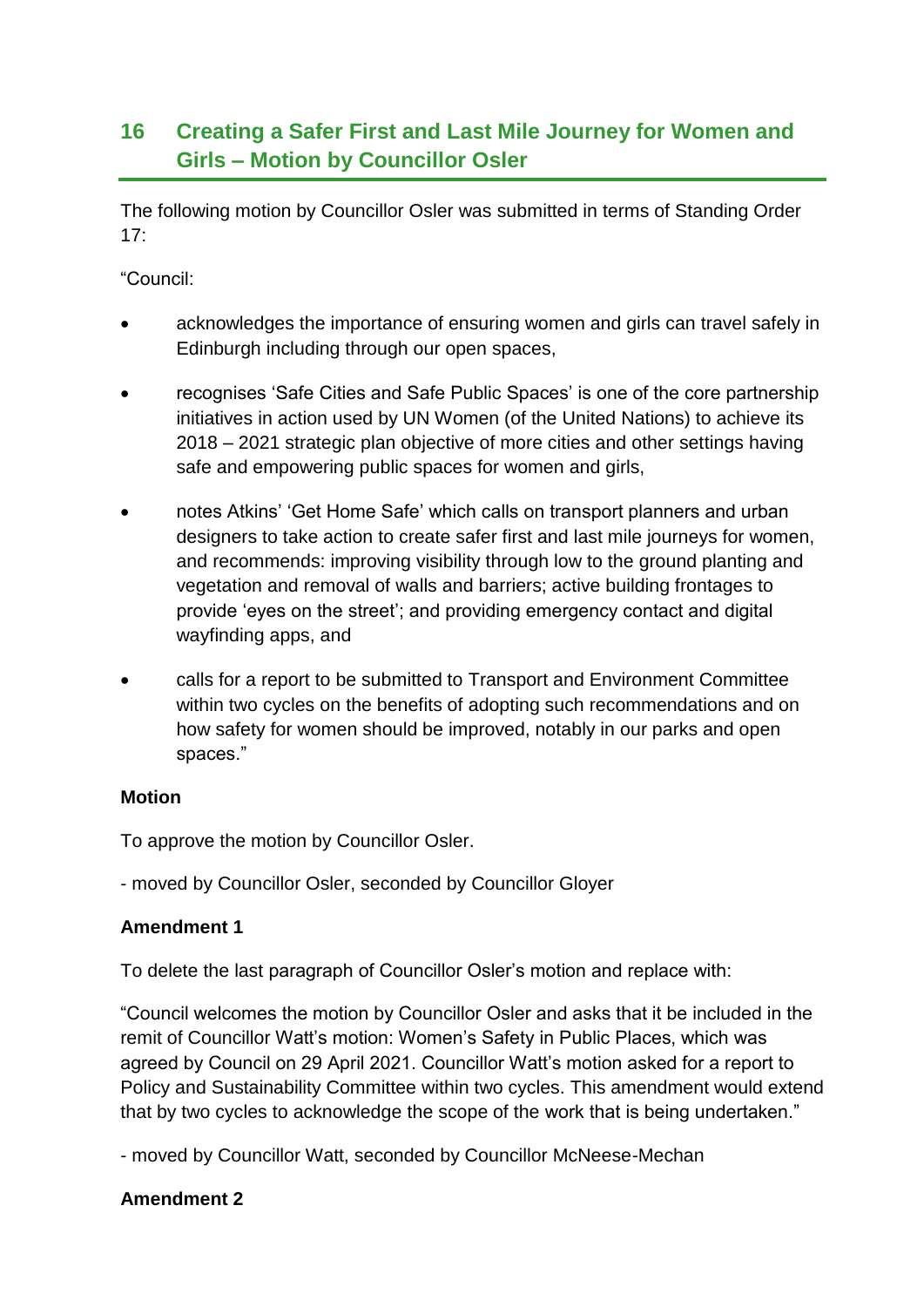To add to the end of the motion by Councillor Osler:

"Notes that violence against women and girls is ultimately caused by perpetrators, and that the responsibility for violence therefore lies with those perpetrators, however recognises that in this context Council can and should take action to make spaces safer whilst working towards an end to violence against women and girls."

- moved by Councillor Miller, seconded by Councillor Rae

In accordance with Standing Order 22(12), Amendments 1 and 2 were accepted as amendments to the motion.

# **Decision**

To approve the following adjusted motion by Councillor Osler:

- 1) To acknowledge the importance of ensuring women and girls can travel safely in Edinburgh including through our open spaces.
- 2) To recognise 'Safe Cities and Safe Public Spaces' was one of the core partnership initiatives in action used by UN Women (of the United Nations) to achieve its 2018 – 2021 strategic plan objective of more cities and other settings having safe and empowering public spaces for women and girls.
- 3) To note Atkins' 'Get Home Safe' which called on transport planners and urban designers to take action to create safer first and last mile journeys for women, and recommended: improving visibility through low to the ground planting and vegetation and removal of walls and barriers; active building frontages to provide 'eyes on the street'; and providing emergency contact and digital wayfinding apps.
- 4) To welcome the motion by Councillor Osler and ask that it be included in the remit of Councillor Watt's motion: Women's Safety in Public Places, which was agreed by Council on 29 April 2021. Councillor Watt's motion asked for a report to Policy and Sustainability Committee within two cycles. This amendment would extend that by two cycles to acknowledge the scope of the work that is being undertaken.
- 5) To note that violence against women and girls was ultimately caused by perpetrators, and that the responsibility for violence therefore lay with those perpetrators, however to recognise that in this context Council could and should take action to make spaces safer whilst working towards an end to violence against women and girls..

# **17 Enterprise Car Club - Motion by Councillor Neil Ross**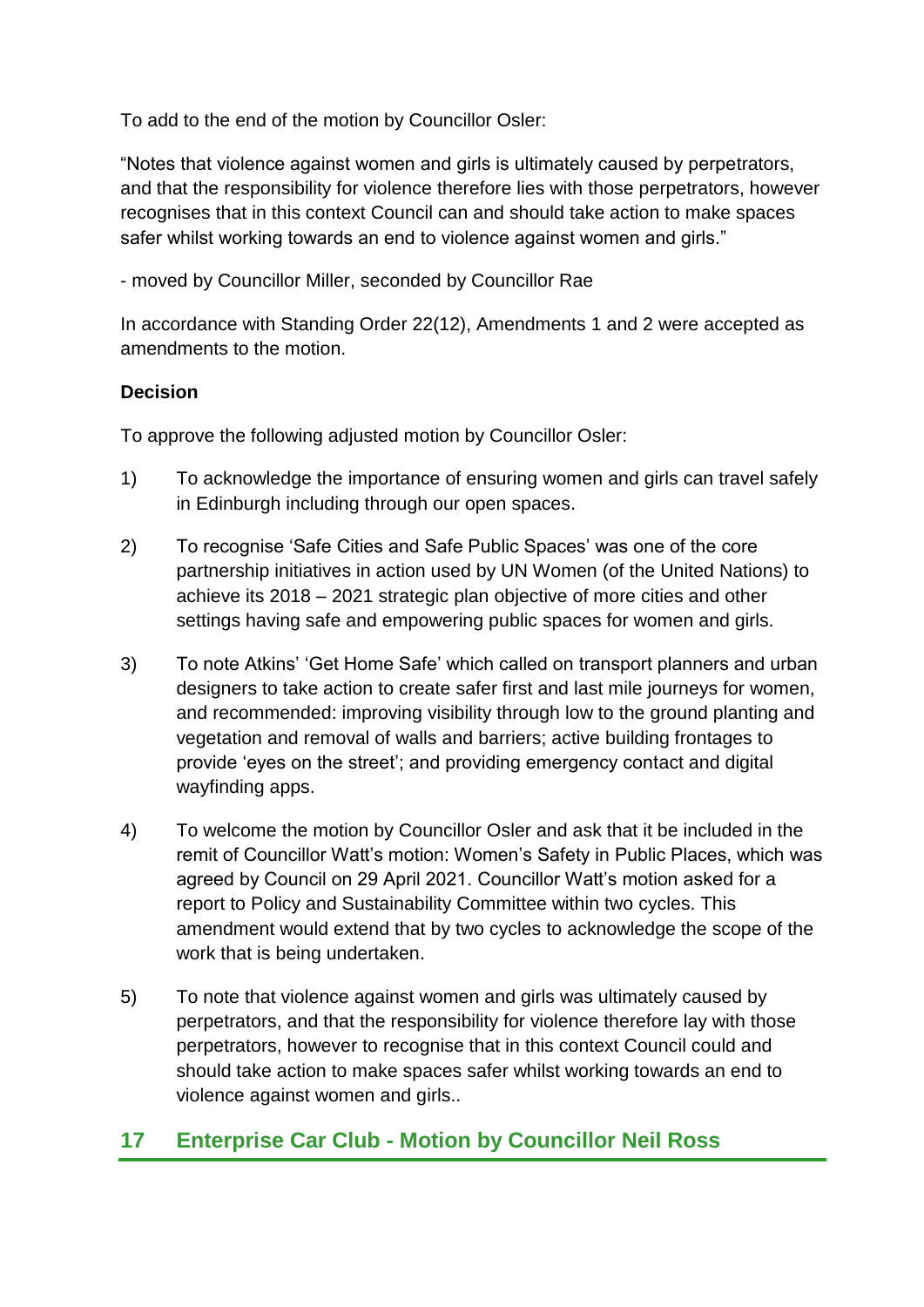The following motion by Councillor Neil Ross was submitted in terms of Standing Order 17:

"Council:

- 1) Notes the recognition within the City Mobility Plan on the importance of the city car club scheme towards meeting the Council's transport goals, and the commitment within the plan to strengthen partnerships with car sharing partners.
- 2) Agrees that the car club scheme has an important role in addressing congestion and on-street parking capacity by encouraging shared car usage and a reduction in private car ownership.
- 3) Notes that while the Council's website hosts a map of car club locations and a link to the Enterprise Car Club website, it does not provide a clear process for people to suggest or request new car club locations.
- 4) Agrees that officers should follow the example of the Cyclehoop scheme, where residents are able to suggest new locations, and create a system to allow residents to suggest new sites for car club spaces.
- 5) Requests that such a system be put in place and reported to the Transport and Environment Committee within two cycles."

# **Motion**

To approve the motion by Councillor Neil Ross.

- moved by Councillor Neil Ross seconded by Councillor Osler

# **Amendment**

To delete points 4 and 5 of the motion by Councillor Neil Ross and replace with:

4) To note the contract with Enterprise Car Club was to be extended for a further 12 months and that discussions were exploring how to better facilitate requests for new Car Club locations from customers, residents' and businesses across the city. These discussions included improving visibility and access to forms to request additional local provision and continuing discussions between the Council and Enterprise to effectively facilitate installation of additional local provision. To request that the improvements agreed in the contract extension be reported to the Transport and Environment Committee upon agreement.

- moved by Councillor Macinnes, seconded by Councillor Doran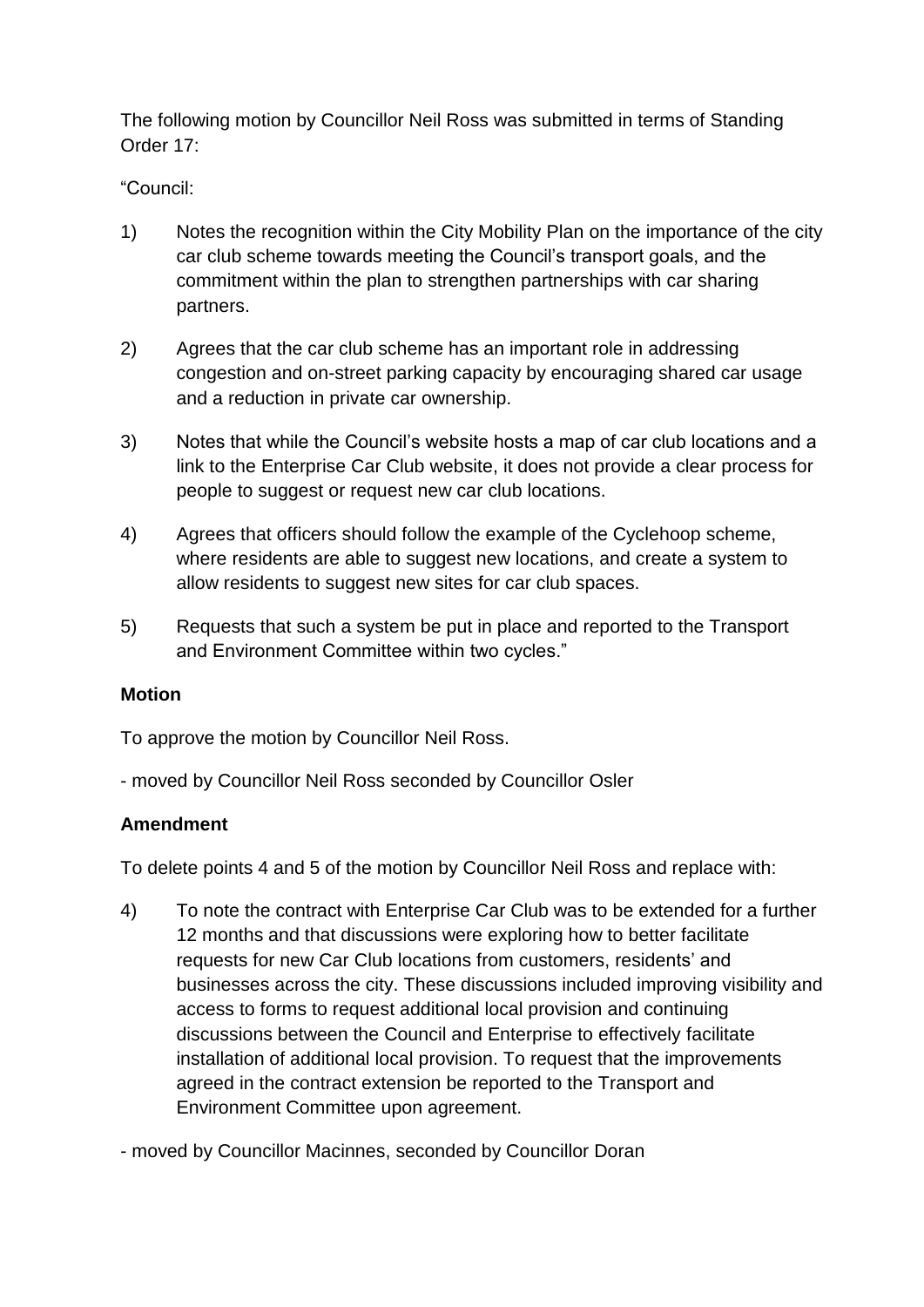In accordance with Standing Order 22(12), the motion was adjusted and the amendment adjusted and accepted as an amendment to the motion.

# **Decision**

To approve the following adjusted motion by Councillor Neil Ross:

- 1) To note the recognition within the City Mobility Plan on the importance of the city car club scheme towards meeting the Council's transport goals, and the commitment within the plan to strengthen partnerships with car sharing partners.
- 2) To agree that the car club scheme had an important role in addressing congestion and on-street parking capacity by encouraging shared car usage and a reduction in private car ownership.
- 3) To note that while the Council's website hosted a map of car club locations and a link to the Enterprise Car Club website, it did not provide a clear process for people to suggest or request new car club locations.
- 4) To agree that officers should follow the example of the Cyclehoop scheme, where residents were able to suggest new locations, and create a system to allow residents to suggest new sites for car club spaces.
- 5) To note the contract with Enterprise Car Club was to be extended for a further 12 months and that discussions were exploring how to better facilitate requests for new Car Club locations from customers, residents' and businesses across the city. These discussions included improving visibility and access to forms to request additional local provision and continuing discussions between the Council and Enterprise to effectively facilitate installation of additional local provision. To request that the improvements agreed in the contract extension be reported to the Transport and Environment Committee upon agreement.

# **Declaration of Interests**

Councillor Aldridge declared a non-financial interest in the above item as a member of the Enterprise Car Club.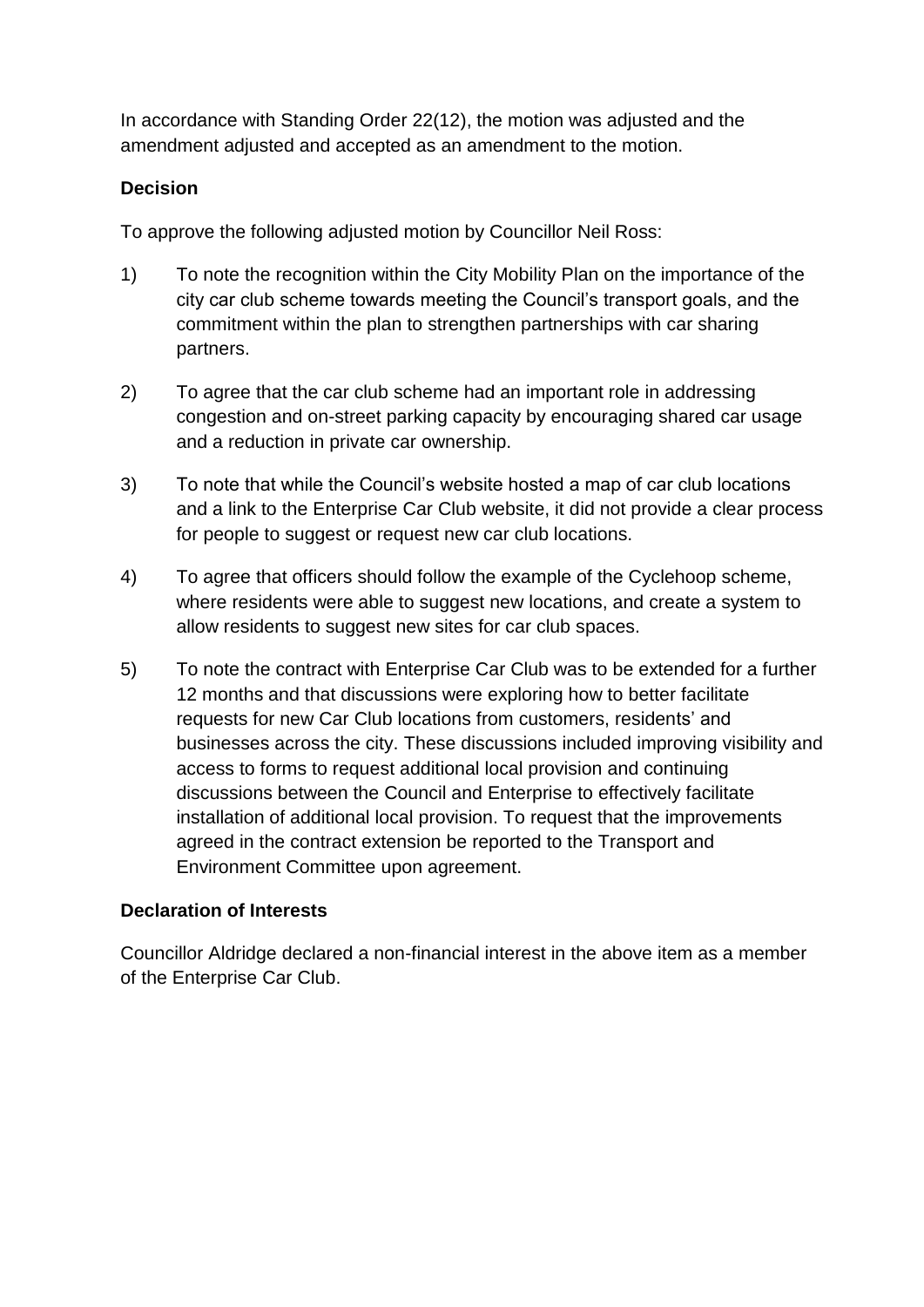# **18 Goldenacre Steps - Motion by Councillor Mitchell**

The following motion by Councillor Mitchell was submitted in terms of Standing Order  $17<sup>·</sup>$ 

"Council:

- 1) Notes that the Goldenacre Steps form part of the adopted network under 'City Development'.
- 2) Acknowledges that the 'City Development' account is now obsolete, requires to be updated and officially transferred to an existing department and team.
- 3) Therefore agrees that the Executive Director of Place shall prepare a report for the next meeting of the Transport and Environment Committee which will include:
	- a) A list of the existing adopted network remaining under 'City Development'.
	- b) A transfer of the remaining 'City Development' network to appropriate department teams.
	- c) Any referrals of the report to appropriate committees."

#### **Motion**

To approve the motion by Councillor Mitchell.

- moved by Councillor Mitchell, seconded by Councillor Jim Campbell

#### **Amendment**

To delete point 3 of the motion by Councillor Mitchell and replace with:

- 3) Therefore agrees that the Director of Place shall resolve any outstanding issues preventing the effective repair and maintenance of the Goldenacre Steps and any other affected areas and updates the Transport and Environment Committee of this resolution in the business bulletin within one cycle.
- moved by Councillor Macinnes, seconded by Councillor Doran

In accordance with Standing Order 22(12), the amendment was accepted as an amendmet to the motion.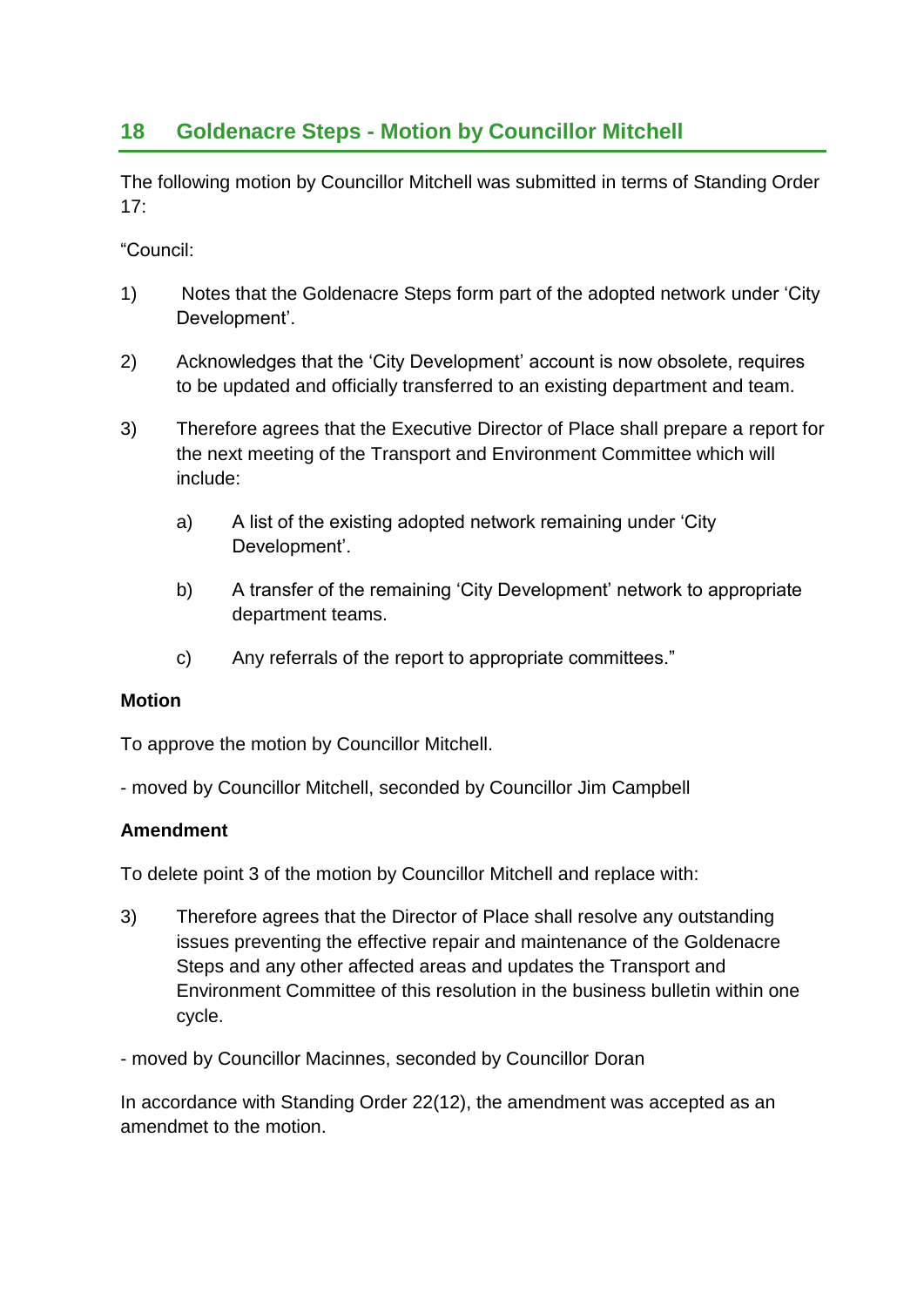# **Decision**

To approve the following adjusted motion by Councillor Mitchell:

- 1) To note that the Goldenacre Steps formed part of the adopted network under 'City Development'.
- 2) To acknowledge that the 'City Development' account was now obsolete, required to be updated and officially transferred to an existing department and team.
- 3) To therefore agree that the Director of Place should resolve any outstanding issues preventing the effective repair and maintenance of the Goldenacre Steps and any other affected areas and update the Transport and Environment Committee of this resolution in the business bulletin within one cycle.

# **17 Platinum Jubilee Holiday – June 2022 - Motion by Councillor Laidlaw**

The following motion by Councillor Laidlaw was submitted in terms of Standing Order  $17:$ 

"Council:

- 1) Notes that to celebrate HM The Queen's Platinum Jubilee the UK government has announced a special four-day bank holiday weekend to include Thursday 2nd June and Friday 3rd June 2022.
- 2) Recognises the momentous occasion of Her Majesty celebrating 70 years of serving her country and Commonwealth and that this will be the first time any British monarch has celebrated a platinum jubilee.
- 3) Notes the four days will include special celebrations and festivities including public and community events.
- 4) Recognises that Edinburgh, as Scotland's capital and the site of Her Majesty's official residence in Scotland, will play a key part in these celebrations.
- 5) Notes that currently City of Edinburgh Council offices and libraries are scheduled to be open on existing May public holidays in 2022.
- 6) Notes City of Edinburgh schools are scheduled to be closed on Victoria Day on Monday 23 May 2022.
- 7) Acknowledges that additional public holidays are a fitting reward for the hardwork our employees have undertaken during the pandemic.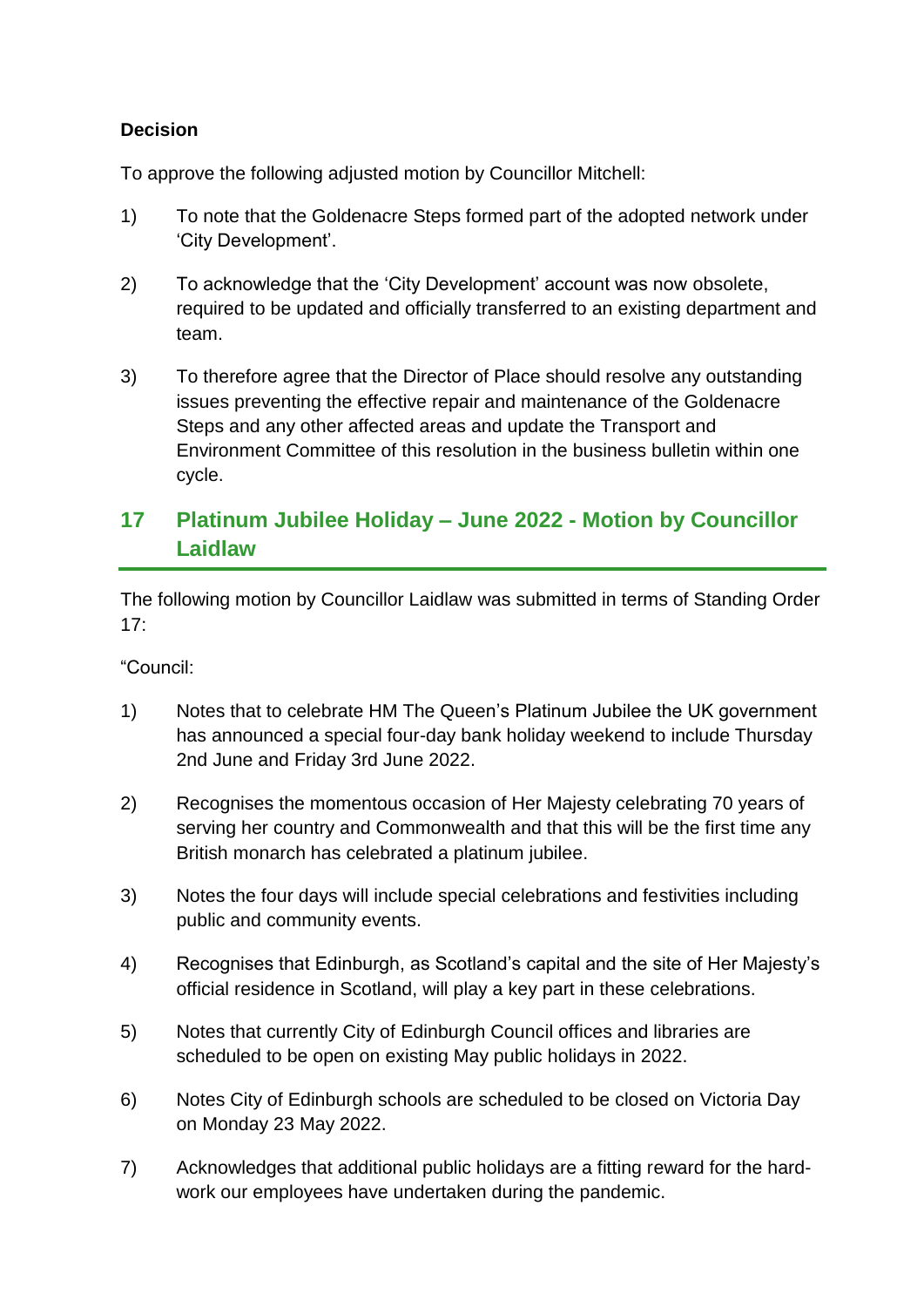- 8) Approves a one-off closure of Council offices and libraries 2 nd and 3rd June 2022 and a two-day holiday for all Council staff; taken in lieu for those who provide essential services over the jubilee holiday weekend.
- 9) Approves closure of schools on 2nd and 3rd June to allow pupils to join their parents in enjoying the celebrations, in lieu of the Victoria Day holiday."

#### **Motion**

To approve the motion by Councillor Laidlaw.

- moved by Councillor Laidlaw seconded by Councillor Rust

#### **Amendment**

To delete paragraphs 8 and 9 of the motion by Councillor Laidlaw and replace with:

8) Requests a report to Council in one cycle benchmarking through SOLACE against other authorities and making a recommendation on the way forward for the City of Edinburgh Council's hardworking dedicated colleagues.

- moved by Councillor McVey, seconded by Councillor Day

In accordance with Standing Order 22(12), the amendment was accepted as an amendment to the motion.

# **Decision**

To approve the following adjusted motion by Councillor Laidlaw:

- 1) To note that to celebrate HM The Queen's Platinum Jubilee the UK government had announced a special four-day bank holiday weekend to include Thursday 2nd June and Friday 3rd June 2022.
- 2) To recognise the momentous occasion of Her Majesty celebrating 70 years of serving her country and Commonwealth and that this would be the first time any British monarch had celebrated a platinum jubilee.
- 3) To note the four days would include special celebrations and festivities including public and community events.
- 4) To recognise that Edinburgh, as Scotland's capital and the site of Her Majesty's official residence in Scotland, would play a key part in these celebrations.
- 5) To note that currently City of Edinburgh Council offices and libraries were scheduled to be open on existing May public holidays in 2022.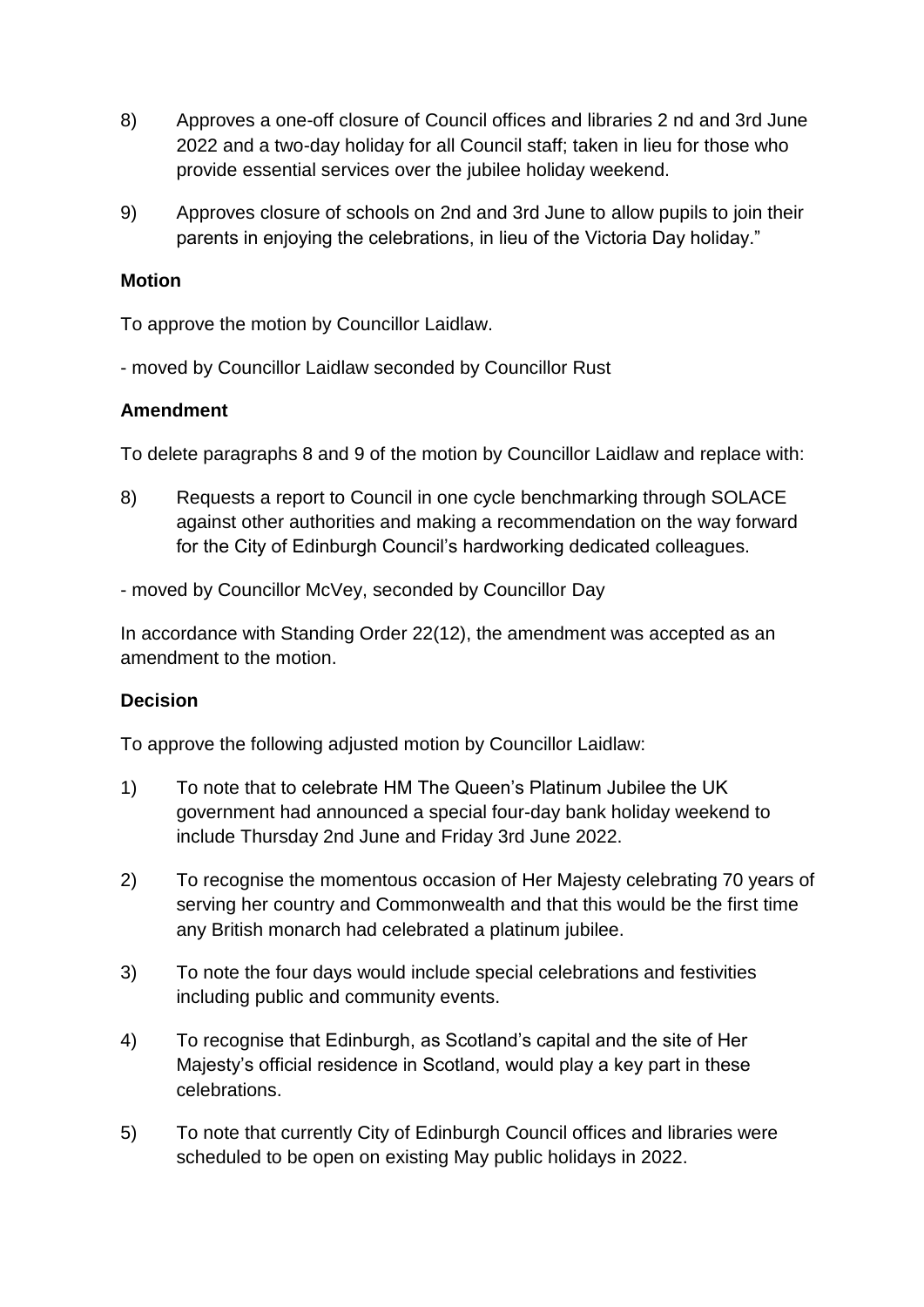- 6) To note City of Edinburgh schools were scheduled to be closed on Victoria Day on Monday 23 May 2022.
- 7) To acknowledge that additional public holidays were a fitting reward for the hard-work our employees have undertaken during the pandemic.
- 8) To request a report to Council in one cycle benchmarking through SOLACE against other authorities and making a recommendation on the way forward for the City of Edinburgh Council's hardworking dedicated colleagues.

# **18 Council Condemns Homophobic Attack - Motion by Councillor Staniforth**

The following motion by Councillor Staniforth was submitted in terms of Standing Order 17:

- "1) Council condemns the homophobic attack that occurred on Leith Street on the evening of Friday 27th July.
- 2) Council reaffirms that Edinburgh Council will work to ensure that Edinburgh is an inclusive city in which all people feel safe regardless of their sexuality, gender identity, race or any other protected characteristic.
- 3) Council affirms that as the city opens up and comes out of Covid regulations everyone has a right to enjoy those freedoms without fear of harassment or assault."

#### **Motion**

To approve the motion by Councillor Staniforth

- moved by Councillor Staniforth, seconded by Councillor Rae

#### **Amendment**

To add to the motion by Councillor Staniforth:

4) Council is proud of LGBT+ community and their positive contribution to society and the economy in Edinburgh and notes the ongoing work with LGBT and other partners to promote LGBT community in our Capital city.

In accordance with Standing Order 21(12), the amendment was accepted as an addendum to the motion.

# **Decision**

To approve the following adjusted motion by Councillor Staniforth: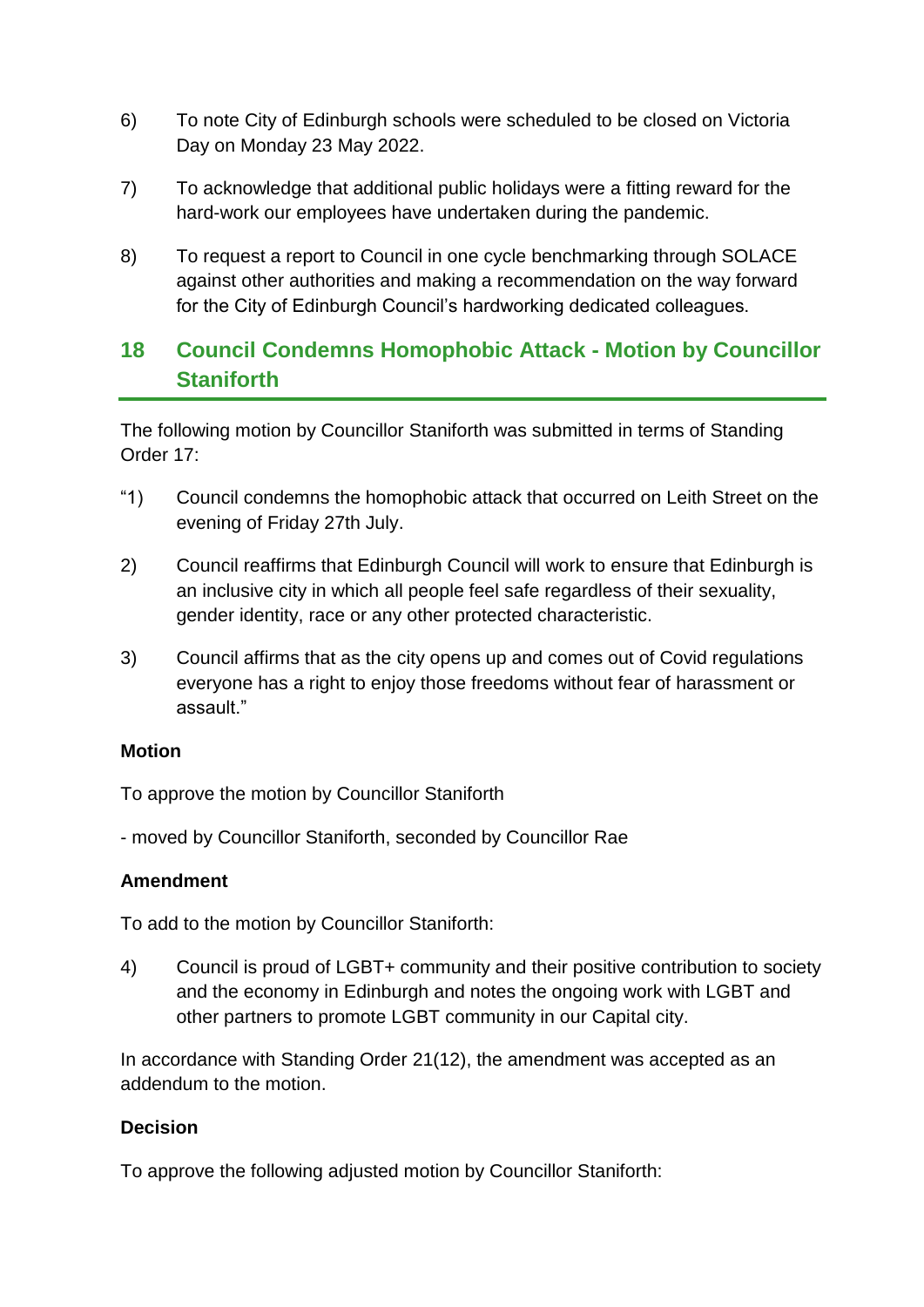- 1) To condemn the homophobic attack that occurred on Leith Street on the evening of Friday 27th July.
- 2) To reaffirm that Edinburgh Council would work to ensure that Edinburgh was an inclusive city in which all people felt safe regardless of their sexuality, gender identity, race or any other protected characteristic.
- 3) To affirm that as the city opened up and came out of Covid regulations everyone had a right to enjoy those freedoms without fear of harassment or assault.
- 4) Council was proud of LGBT+ community and their positive contribution to society and the economy in Edinburgh and to note the ongoing work with LGBT and other partners to promote LGBT community in our Capital city.

# **19 Fossil Fuel Non Proliferation Treaty - Motion by Councillor Burgess**

The following motion by Councillor Burgess was submitted in terms of Standing Order 17:

"This Council;

- 1) Notes that the recent report from the United Nations Intergovernmental Panel on Climate Change (IPCC), has been described as 'a code red for humanity' by the Secretary General of the United Nations;
- 2) Notes the latest IPCC report reaffirms the vital need for rapid and significant reduction of climate-changing pollution;
- 3) Notes that the UN Paris Climate Agreement is largely silent with respect to the supply and production of fossil fuels - coal, oil and gas – the largest source of climatechanging pollution;
- 4) Notes that global governments and the fossil fuel industry are currently planning to produce an estimated 120% more emissions by 2030 than what is needed to limit warming to 1.5°C and avert catastrophic climate disruption, and that this risks undermining global efforts to reduce climatechanging pollution;
- 5) Notes that the economic opportunities presented by a clean energy transition far outweigh the opportunities presented by an economy supported by expanding fossil fuel use and extraction;
- 6) Believes that Scotland should be committed, as part of our Climate Emergency response, to a just energy transition and to ambitious investments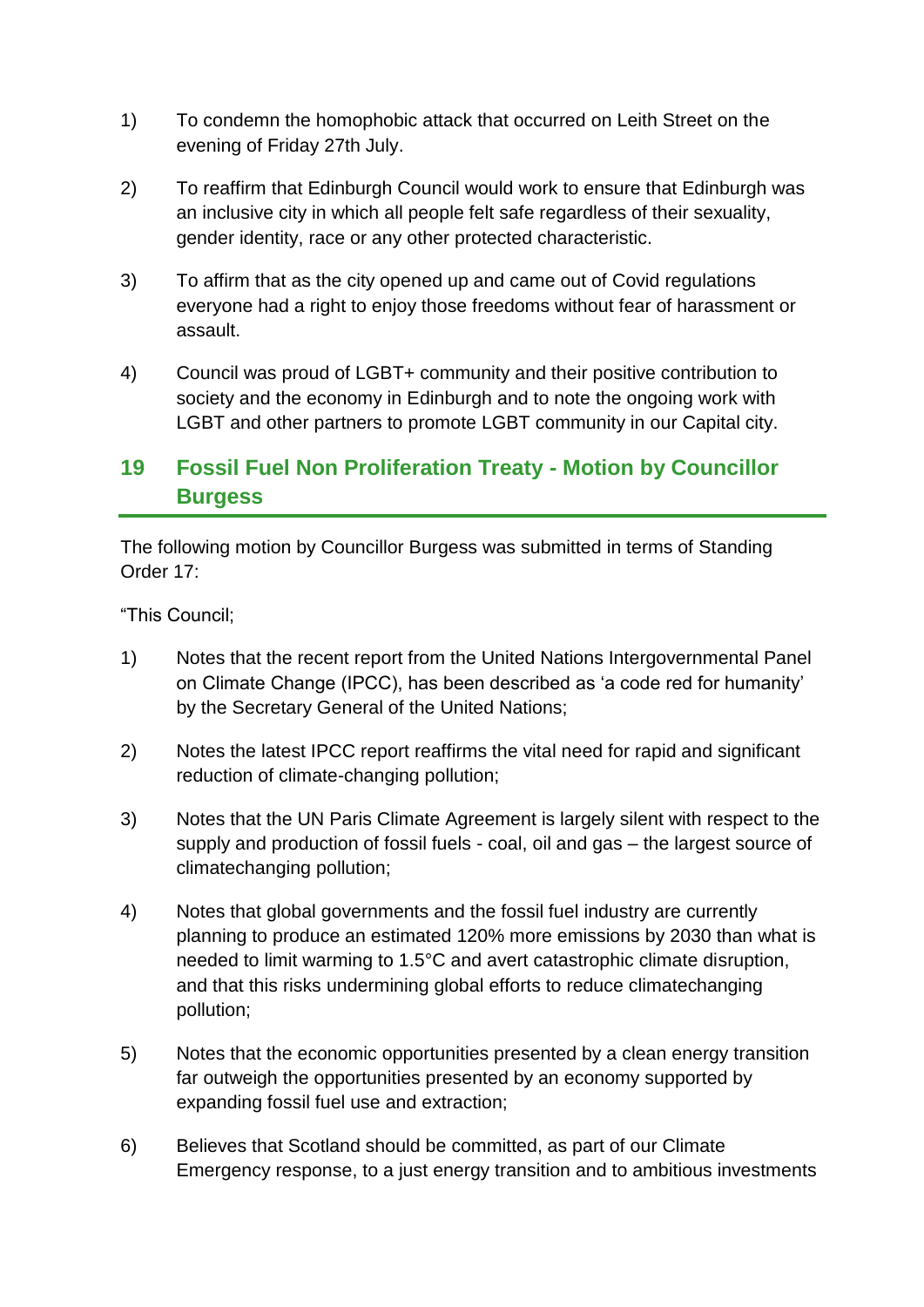in green infrastructure and industries that will create jobs and rapidly decarbonize our economy;

- 7) Recognises the global initiative underway calling for a 'Fossil Fuel Non-Proliferation Treaty' aimed at ending new fossil fuel exploration and expansion, phasing out existing production in line with the global commitment to limit warming to 1.5°C, and accelerating equitable transition plans;
- 8) Notes that other leading cities including Barcelona, Toronto, Los Angeles and Sydney have endorsed the call for a Fossil Fuel Non-Proliferation Treaty;
- 9) Therefore endorses the call for a Fossil Fuel NonProliferation Treaty and urges the Scottish Government to support this initiative."

#### **Motion**

To approve the motion by Councillor Burgess.

- moved by Coucillor Burgess, seconded by Councillor Miller

#### **Amendment 1**

To delete paragraph 9 of the motion by Councillor Burgess and replace with:

- 9) Calls for a report in two cycles to the Policy and Sustainability Committee setting out the Fossil Fuel Non-Proliferation for the City of Edinburgh Council.
- moved by Councillor McVey, seconded by Councillor Day

#### **Amendment 2**

To take no action on the motion by Councillor Burgess.

- moved by Councillor McLellan, seconded by Councillor Rose

In accordance with Standing Order 21(12), the amendment was accepted as an amendment to the motion.

#### **Voting**

The voting was as follows:

| For the motion (as adjusted) | $\overline{\phantom{0}}$ | 41 votes |
|------------------------------|--------------------------|----------|
| For Amendment 2              |                          | 17 votes |

(For the Motion (as adjusted): Lord Provost, Councillors Aldridge, Arthur, Barrie, Bird, Booth, Burgess, Cameron, Kate Campbell, Mary Campbell, Child, Corbett, Day, Dickie, Dixon, Doran, Fullerton, Gardiner, Gloyer, Gordon, Graczyk, Griffiths, Henderson, Key, Lang, Macinnes, McNeese-Mechan, McVey, Miller, Munn, Munro,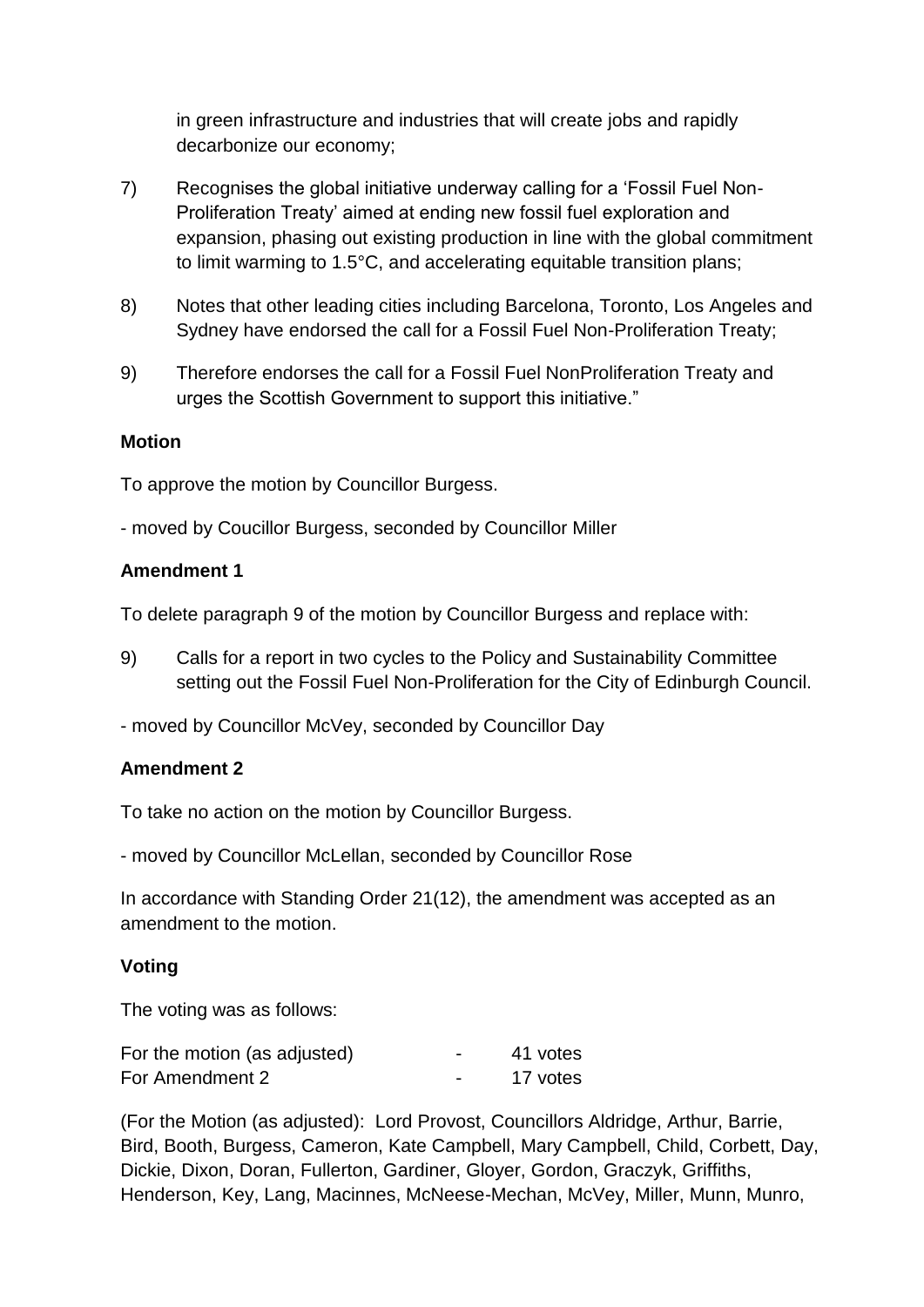Osler, Perry, Rae, Neil Ross, Staniforth, Watt, Wilson, Work,Ethan Young and Louise Young.

For Amendment 2: Councillors Brown, Bruce, Jim Campbell, Cook, Doggart, Douglas, Hutchison, Johnston, Laidlaw, McLellan, Mitchell, Mowat, Rose, Rust, Smith, Webber and Whyte.)

# **Decision**

To approve the following adjusted motion by Councillor Burgess:

- 1) To note that the recent report from the United Nations Intergovernmental Panel on Climate Change (IPCC), had been described as 'a code red for humanity' by the Secretary General of the United Nations.
- 2) To note the latest IPCC report reaffirmed the vital need for rapid and significant reduction of climate-changing pollution.
- 3) To note that the UN Paris Climate Agreement was largely silent with respect to the supply and production of fossil fuels - coal, oil and gas – the largest source of climatechanging pollution.
- 4) To note that global governments and the fossil fuel industry were currently planning to produce an estimated 120% more emissions by 2030 than what was needed to limit warming to 1.5°C and avert catastrophic climate disruption, and that this risked undermining global efforts to reduce climatechanging pollution.
- 5) To note that the economic opportunities presented by a clean energy transition far outweighed the opportunities presented by an economy supported by expanding fossil fuel use and extraction.
- 6) To believe that Scotland should be committed, as part of our Climate Emergency response, to a just energy transition and to ambitious investments in green infrastructure and industries that would create jobs and rapidly decarbonize the economy.
- 7) To recognise the global initiative underway calling for a 'Fossil Fuel Non-Proliferation Treaty' aimed at ending new fossil fuel exploration and expansion, phasing out existing production in line with the global commitment to limit warming to 1.5°C, and accelerating equitable transition plans.
- 8) To note that other leading cities including Barcelona, Toronto, Los Angeles and Sydney had endorsed the call for a Fossil Fuel Non-Proliferation Treaty.
- 9) To call for a report in two cycles to the Policy and Sustainability Committee setting out the Fossil Fuel Non-Proliferation for the City of Edinburgh Council.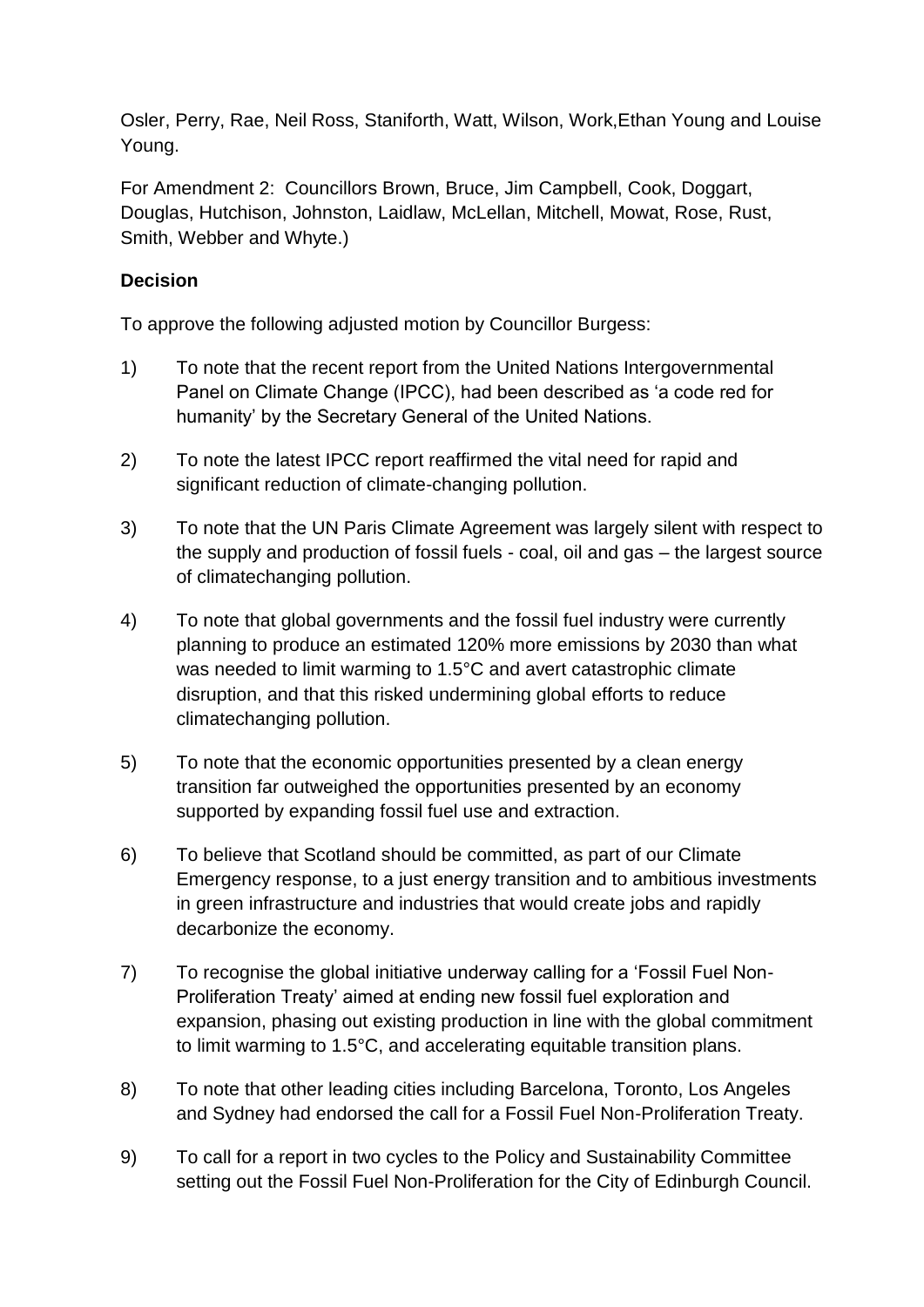# **20 Welcoming Afghanistan Refugees - Motion by Councillor McVey**

The Lord Provost ruled that the following item, notice of which had been given at the start of the meeting, be considered as a matter of urgency to allow the Council to give early consideration to this matter.

The following motion by Councillor McVey was submitted in terms of Standing Order 17, and verbally altered in terms of Standing Order 22.5:

"Notes that unfolding events in Afghanistan since the US, UK and other nations' substantive withdrawal have been shocking to witness and that the whole of the UK bears a moral responsibility for dealing with the consequences. Notes efforts of residual personnel still in Kabul to support evacuation of some of those at risk.

Supports the people of Afghanistan in enjoying the liberties previously protected by allied forces and the right to independence of thought, to vote and for women and girls to be educated and play a full part in the work and life of their country- as well as the right to life for at risk groups, such as LGBT Afghans.

Acknowledges that many UK veterans who served in Afghanistan will find the deteriorating security situation extremely difficult and lead them to question the sacrifices they and their colleagues have made and requests the Lord Provost, as Veterans' Champion, continues to engage with local armed forces.

Agrees that Edinburgh must embrace its responsibility to welcome those fleeing persecution and empower these people to reach their full potential when they arrive. This includes providing good quality immediate temporary accommodation and welcoming Afghan refugees for permanent resettlement in the Capital. Agrees to explore all avenues to secure appropriate accommodation, without putting pressure on existing demand for social homes, such as exploring using short term let properties, to maximise local provision.

Notes ongoing discussions between the Council and the UK Government on arrangements to host a number of Afghan refugees who were locally employed staff as well as ongoing discussions on welcoming further Afghan refugees. Further notes these discussions will include other third/voluntary sector and Trade Unions to support and welcome refugees along with the continuing dialogue with the Scottish Government of levels of support they can also contribute. Agrees this includes full access to local services and should also include access to support finding employment, without restrictions on ability to work.

Agrees the Council Leader writes to the UK Government to add Edinburgh's voice to calls to increase the number of Afghan refugees, who are not formerly locally employed staff, beyond the 20,000 already committed over 5 years.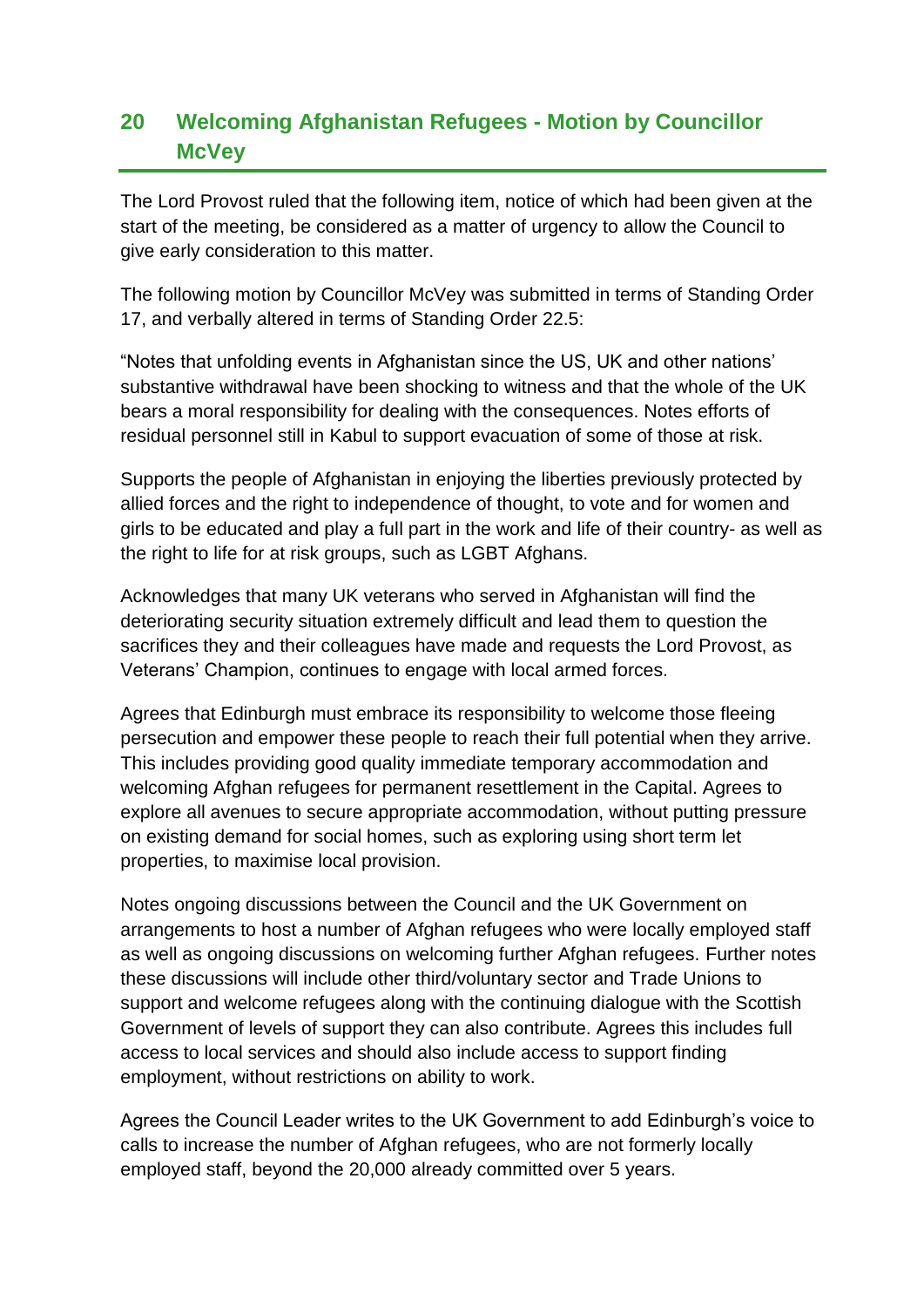Notes the funding arrangements for the formerly locally employed staff and agrees the Council leader and officers continue dialogue with UK Minsters and officials to ensure support is fully funded by the UK Government and delegates to the Chief Executive, in consultation with the Leader and Deputy Leader, to approve any such other costs arising not covered by UK Government funding, or existing budgets, up to £500,000 from the unallocated general reserve.

Notes current arrangements of UK Government funding for formerly employed staff is able to cover private rented property rates and agrees the Council leader and officers communicate directly the need for the same level of support for all refugees being welcomed and resettled in the City.

Notes the very generous offers of direct support from the people of Edinburgh and agrees that Edinburgh should play its part in welcoming of Afghan refugees: both in terms of the need to find immediate temporary accommodation and welcoming Afghan refugees for permanent resettlement in the Capital."

# **Motion**

To approve the motion by Councillor McVey.

- moved by Councillor McVey, seconded by Councillor Day

## **Decision**

To approve the motion by Councillor McVey.

# **21 The Edinburgh Festival Voluntary Guides Association 75th Anniversary - Motion by Councillor McNeese-Mechan**

The following motion by Councillor McNeese-Mechan was submitted in terms of Standing Order 17:

"Council notes:

The roots of the Edinburgh Festival Voluntary Guides Association go back to 1947. That was when Sir John Falconer, the Lord Provost of Edinburgh and the driving force behind the first Edinburgh Festival, appealed for local people to volunteer to run walking tours of the Royal Mile for the many visitors that were expected to attend the Festival. Twelve volunteers stepped forward. The tours, which were advertised in the Festival's official Souvenir Programme, attracted large numbers of visitors and received favourable mentions in the press.

Further volunteers were recruited for the 1948 Festival, at which point the group was officially constituted as the Edinburgh Festival Voluntary Guides Association, with John Bowman, a former City Water Engineer, serving as its first president. In 1998, in order to increase their public profile, they became officially part of the Edinburgh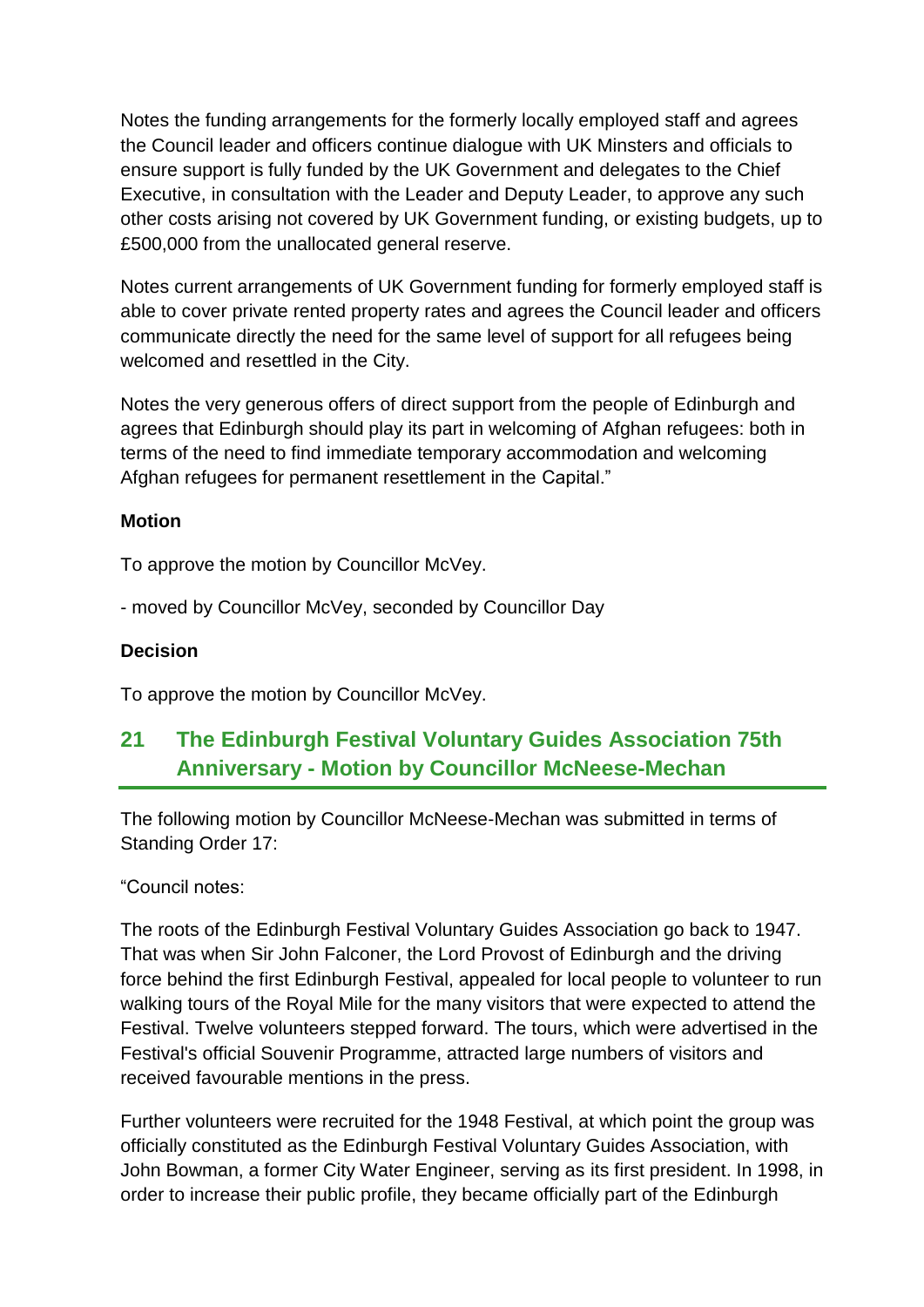Festival Fringe rather than the International Festival. They have been running tours as part of the International Festival and the Festival Fringe ever since.

Since 2003, the Association has been entirely self-supporting. They receive no public funding of any kind but are, instead, financed by donations and by the charges they make for custom tours outside the Festival season.

In 2013, they were obliged to move their base out of Cannonball House - after 67 years. Thanks to the support of the City of Edinburgh Council, they now use the City Chambers as their meeting point.

In 2019, the Association became part of the Edinburgh's Open Streets project, in which most of the Royal Mile and other streets in the Old Town are closed to traffic – and therefore open to visitors on foot - on one Sunday afternoon each month. These afternoons have provided them with an excellent opportunity to run their tours in a traffic-free environment.

In acknowledging the positive work of the Edinburgh Festival Voluntary Guides Association, Council requests that the Lord Provost, who is the patron of the Association, marks their 75th Anniversary in an appropriate way."

- moved by the Lord Provost, seconded by Councillor Griffiths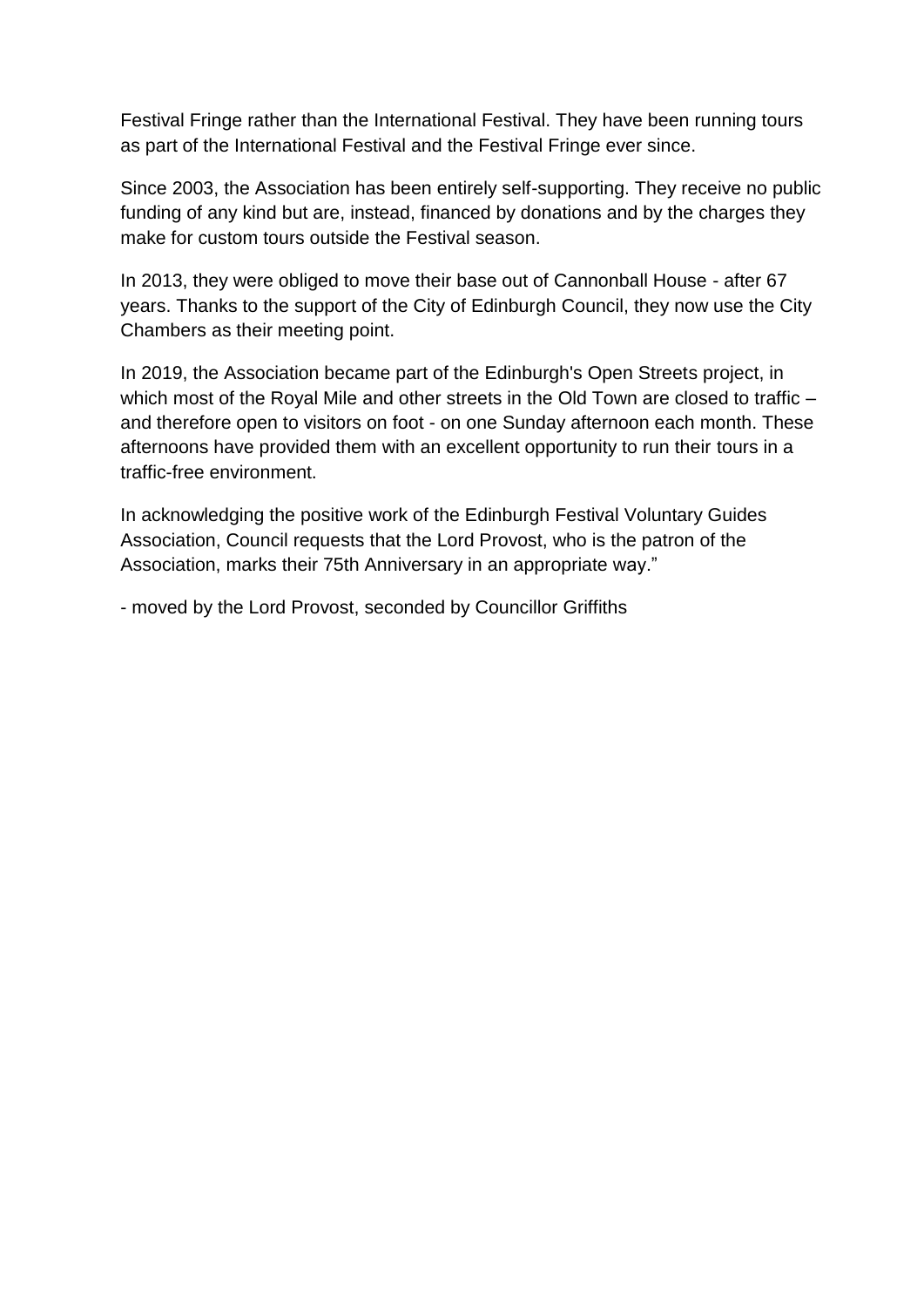# **Decision**

To approve the motion by Councillor McNeese-Mechan.

# **22 Great British Sewing Bee Winner – Motion by Councillor Rae**

The following motion by Councillor Rae was submitted in terms of Standing Order 17, and verbally altered in terms of Standing Order 22.5:

"Council is delighted to recognise and congratulate Ms Serena Baker, the Glasgow born Edinburgh medical student, currently in her fourth year of study, who took time out from nurturing patients to nurture our hearts and minds by winning The Great British Sewing Bee 2021.

Her skill, precision, dexterity and creativity together with her warmth and personality revealed her to be an enormous credit to both cities, and her country, but more importantly, in a time of crisis, to the NHS which we are all incredibly thankful for.

With links to both Glasgow and Edinburgh, Serena became the third winner of iconic programmes this year, following Edinburgh student Peter Sawkins Great British Bake-off win and Glasgow's Laurence Chaney who took the RuPaul's Drag Race crown, ensuring a clean sweep for Scotland.

Council asks that Serena be officially congratulated by the Lord Provost, and that she and her family be invited to celebrate with us at a suitable event in the future when such events resume."

# **Motion**

To approve the motion by Councillor Rae.

- moved by the Lord Provost, seconded by Councillor Griffiths

## **Decision**

To approve the motion by Councillor Rae.

# **23 Questions**

The questions put by members to this meeting, written answers and supplementary questions and answers are contained in Appendix 1 to this minute.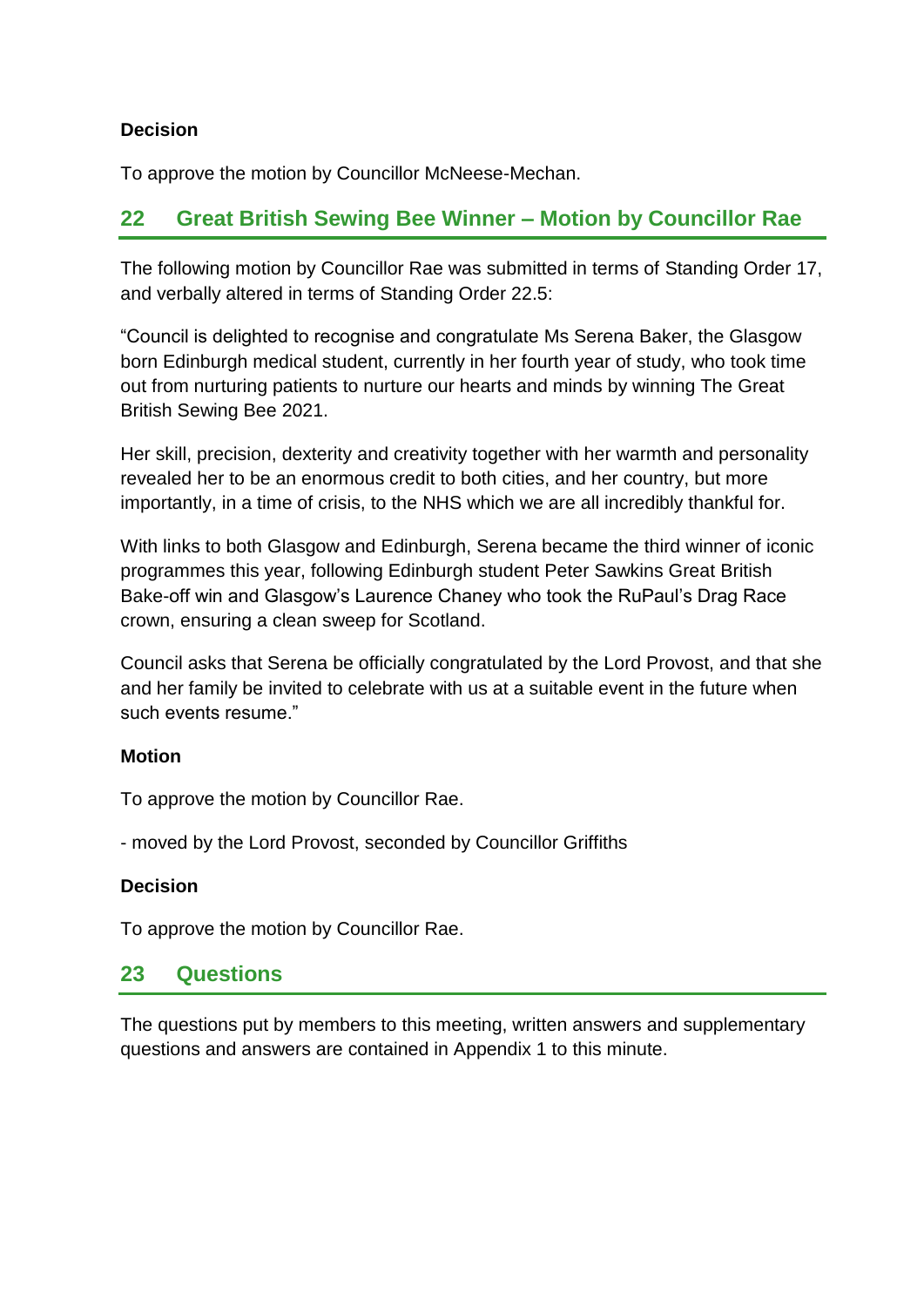# **Appendix 1**

# **(As referred to in Act of Council No 23 of 26 August 2021)**

| <b>QUESTION NO 1</b> |     | By Councillor Munro for answer by<br>the Chair of the Edinburgh<br><b>Integration Joint Board at a meeting</b><br>of the Council on 26 August 2021                                                                                                                                                                                                                                                                                                                                                                                                                                                                                                                                                                                                                                                                                                                                                                             |
|----------------------|-----|--------------------------------------------------------------------------------------------------------------------------------------------------------------------------------------------------------------------------------------------------------------------------------------------------------------------------------------------------------------------------------------------------------------------------------------------------------------------------------------------------------------------------------------------------------------------------------------------------------------------------------------------------------------------------------------------------------------------------------------------------------------------------------------------------------------------------------------------------------------------------------------------------------------------------------|
| Question             | (1) | When will the EHSCP provide fully costed plans that detail<br>how the care services proposed to replace the loss of<br>residential beds in Edinburgh are workable and affordable?                                                                                                                                                                                                                                                                                                                                                                                                                                                                                                                                                                                                                                                                                                                                              |
| <b>Answer</b>        | (1) | The business case that we provide to the EIJB sets this out<br>in the financial and workforce planning elements. The<br>financial model includes an allowance for reinvestment in<br>community services and enhancement of current staffing<br>models in our remaining care homes. If the proposals are<br>approved, they will be implemented in a phased approach<br>with set evaluation points to ensure there are no unintended<br>consequences. The bed based care project is one project in<br>a wide scale Transformation programme that aims to<br>revolutionise the way health and social care is provided in<br>Edinburgh in a system wide approach. A number of<br>different projects are underway, contributing to a system<br>wide redesign that will enable the EIJB to shift the balance<br>of care from acute settings into the community, increase<br>community capacity and support people to remain at home. |
| Question             | (2) | Will these plans include local provision within a city wide<br>context?                                                                                                                                                                                                                                                                                                                                                                                                                                                                                                                                                                                                                                                                                                                                                                                                                                                        |
| <b>Answer</b>        | (2) | Yes, as detailed above there are a number of change<br>projects underway that will, where possible, deliver health<br>and social care services in, or as close to people's homes<br>as possible. The proposals presented to the EIJB will<br>increase intermediate care capacity with facilities located in<br>the north and south of the city. Ultimately it will reduce our<br>HBCCC capacity to be delivered in one facility in the north of<br>the city and will reduce the number of care home beds<br>across the city but, our managed care homes will be in both<br>the north and south of the city. Through delivery of more<br>community based services people will only need to access<br>bed based services when there is no alternative.                                                                                                                                                                           |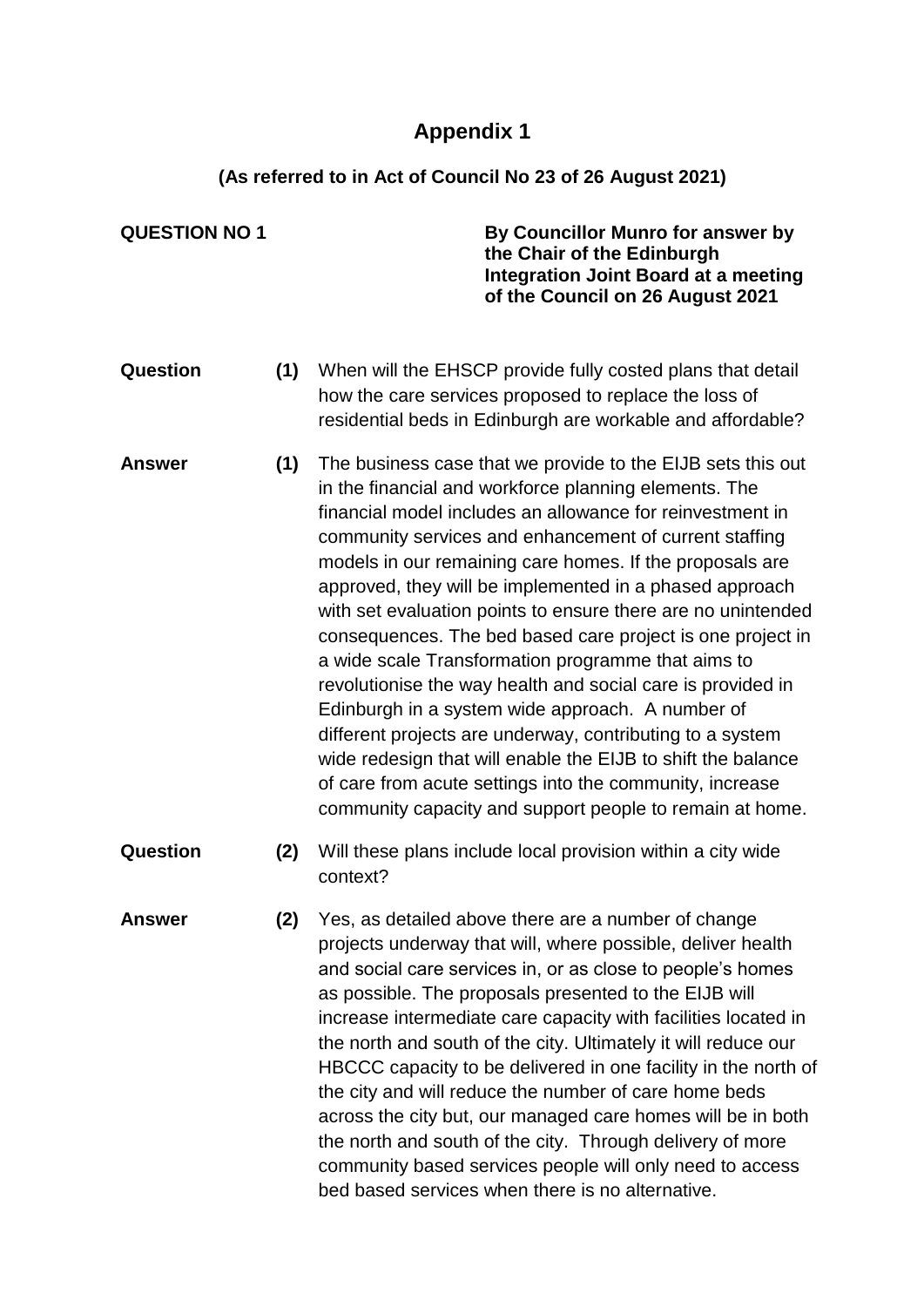- **Question (3)** Will these alternate services replicate the 24 hour care currently provided by staff within Council Care Home provision and can we expect to see an increase in the use of external providers?
- **Answer (3)** The plan sets out that the Bed Based Review is to ensure a modernisation of care provision and that we have the right kind of bed based services. Currently there are too many residential beds and not enough facilities in which to deliver more intensive support and nursing care. In terms of an increase in external care home provision, the balance of this won't change.

As before, there are a range of change activities underway that will increase community capacity, enabling us to deliver health and social care as close to people's homes as possible. Through our modernisation and system wide redesign of services we can provide care, support and choice to our citizens in the most appropriate environment to meet their needs and improve their outcomes.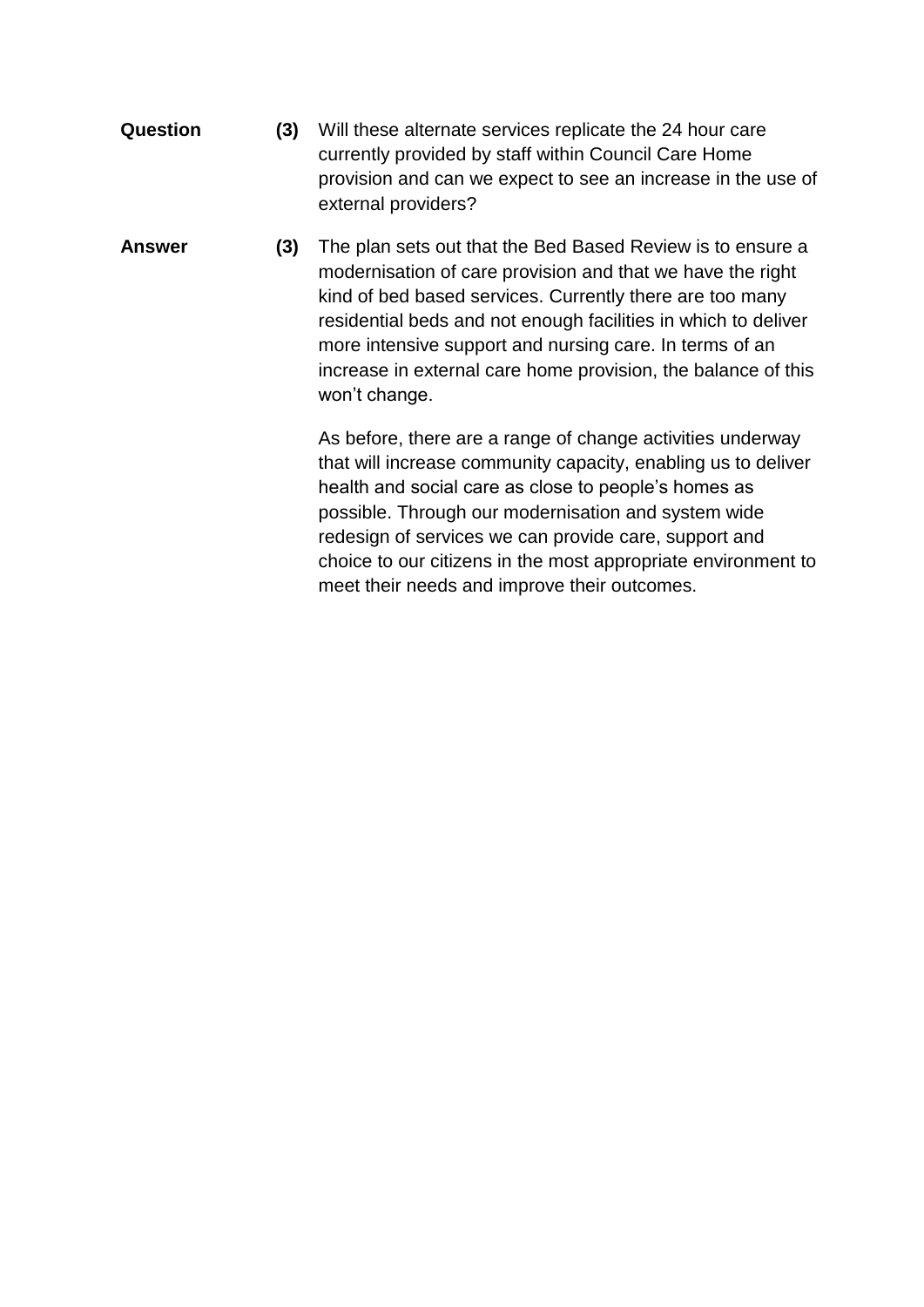**QUESTION NO 2 By Councillor Munro for answer by the Chair of the Edinburgh Integration Joint Board at a meeting of the Council on 26 August 2021**

| Question      | Before any closures or changeovers are implemented will<br>there be a meaningful public consultation, with comments<br>invited from all interested parties, but particularly from<br>residents and their families and those others that are<br>impacted?                                                                                                                                                        |
|---------------|-----------------------------------------------------------------------------------------------------------------------------------------------------------------------------------------------------------------------------------------------------------------------------------------------------------------------------------------------------------------------------------------------------------------|
| <b>Answer</b> | In the progress report submitted for the August EIJB<br>meeting, details on the public consultation process have<br>been provided. Consultation activity will be focussed on the<br>wider bed based strategy and a new model of care to meet<br>the needs of the city's residents. We are currently seeking<br>advice on how to approach the public consultation, once<br>received we will progress as advised. |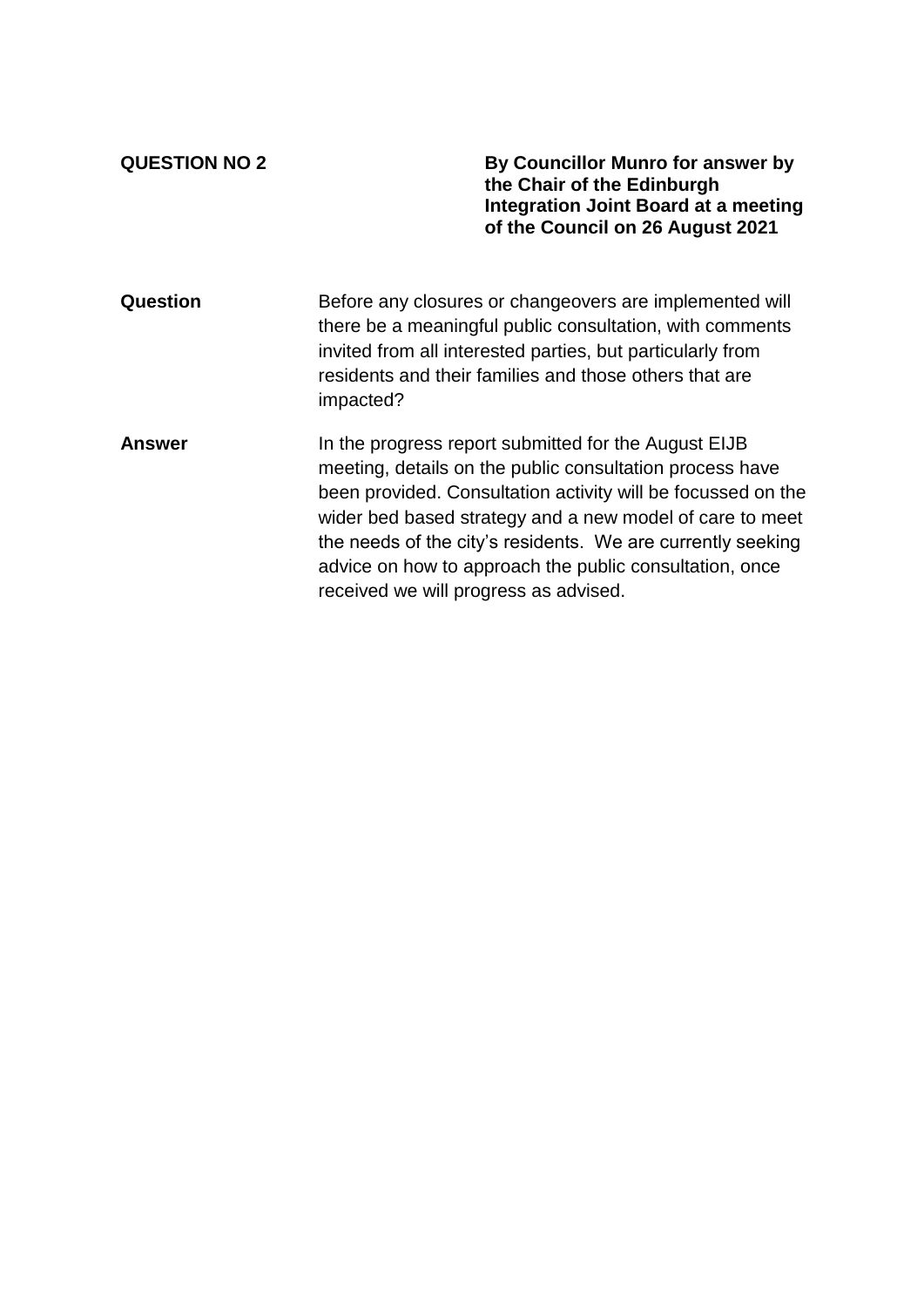**QUESTION NO 3 By Councillor Munro for answer by the Chair of the Edinburgh Integration Joint Board at a meeting of the Council on 26 August 2021**

- **Question (1)** As it was known as far back as 2009 that Clovenstone, Ferrylee, Ford's Road and Jewel House had been deemed not fit for purpose by the Care Inspectorate why was the £15m set aside for the building of a 60 bed care home cut from the budget in February 2021?
- **Answer (1)** The four older care homes mentioned above are approaching their life expectancy, do not conform to design standards advised by the Care Inspectorate and are not deemed suitable to provide the kind of care required to meet future demand. Capital investment was allocated to the construction of a new facility. However, due to the current fiscal position this amount was reduced by the Council to £2m.
- **Question (2)** The deletion of the replacement £15m for a 60 bed care home from the Capital budget strategy refers to a requirement to develop a business case "to identify a partially self-funding model to deliver this new facility, requiring a balance of £2 million". Where is this proposal, is it still to be actioned and can detail be provided?
- **Answer (2)** The EIJB's Chief Officer and management team are working closely with officers from the Council and NHS Lothian in respect of future capital requirements.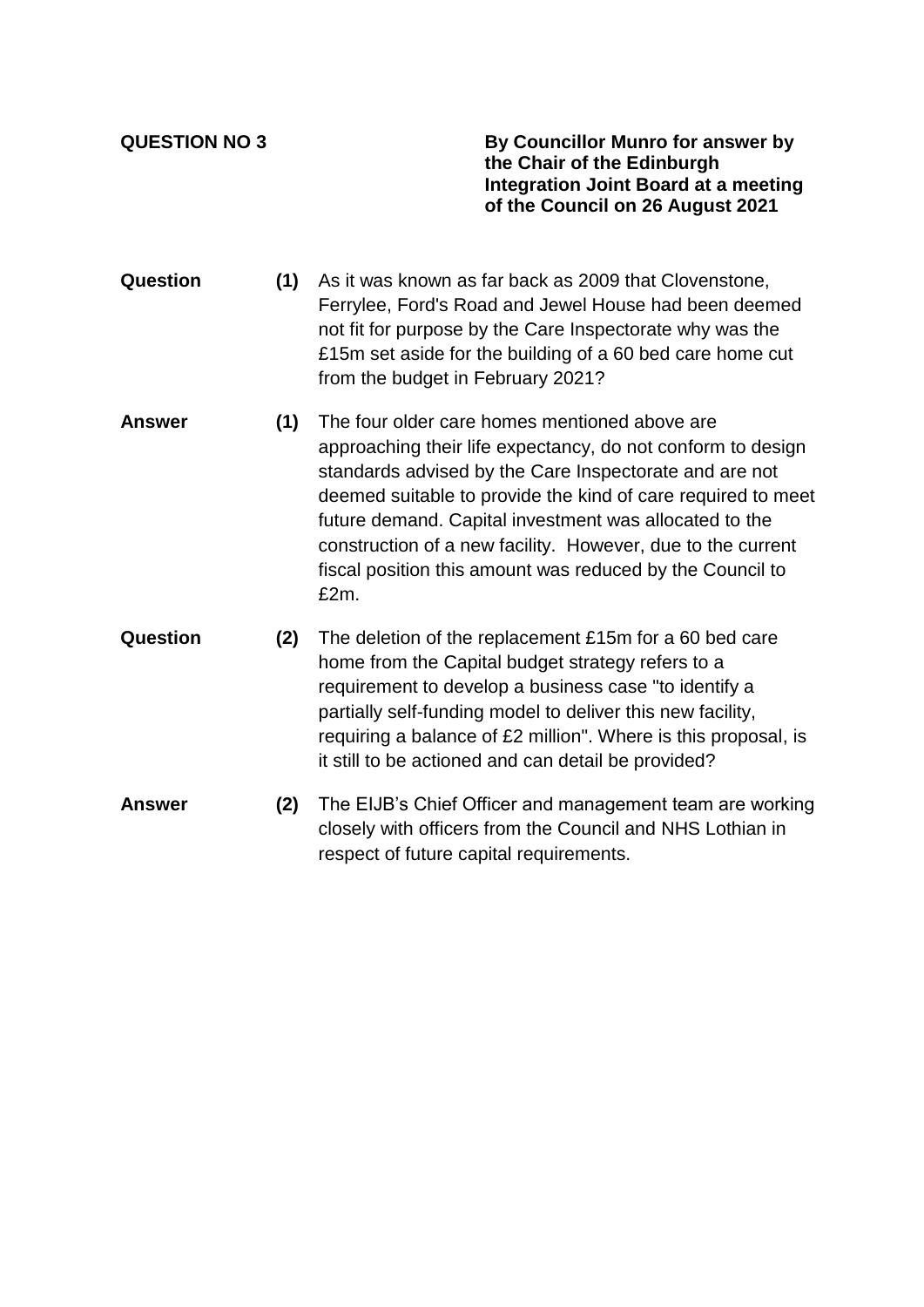**QUESTION NO 4 By Councillor Munro for answer by the Chair of the Edinburgh Integration Joint Board at a meeting of the Council on 26 August 2021**

- **Question (1)** Can improvements be carried out in the Care Homes which would satisfy the report recommendations to make them fit for purpose?
- **Answer (1)** No, from the property assessment completed in 2019 and from previous assessments it was determined that it would not be value for money to refurbish, alter or extend these older properties to meet current minimum standards.
- **Question (2)** What is the cost or estimated cost involved?
- **Answer (2)** Further to the answer provided above, the property assessment suggested it would be even more costly to meet the City of Edinburgh Council's own design and quality criteria and therefore would not be viable.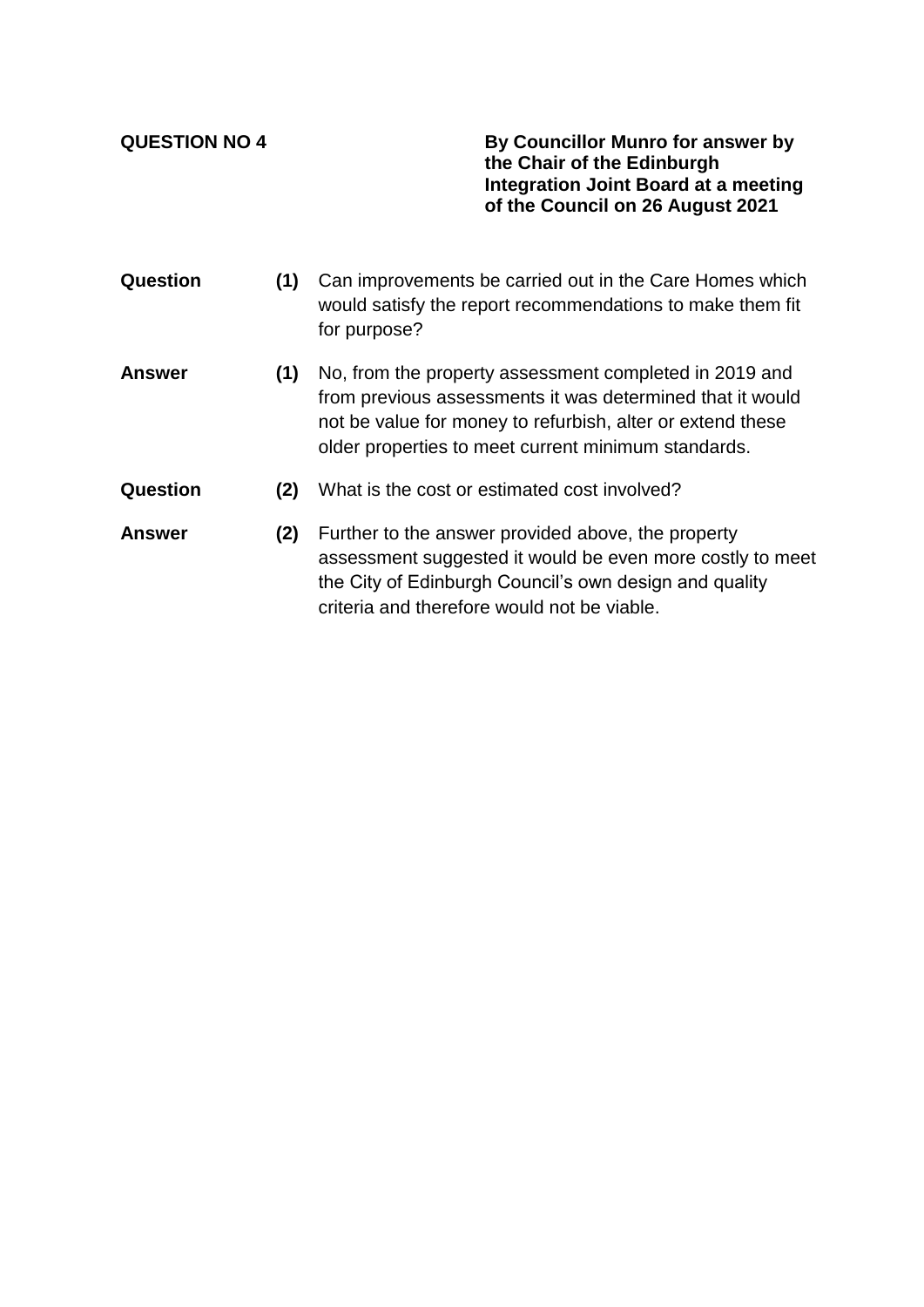**QUESTION NO 5 By Councillor Munro for answer by the Chair of the Edinburgh Integration Joint Board at a meeting of the Council on 26 August 2021**

- **Question (1)** If City of Edinburgh Council intend on closing 4 care homes, where is the sense in handing over a fully functioning 60 bed residential care home for a different use by another organisation when demand for placements says otherwise?
- **Answer (1)** The IJB is commissioning care differently and the focus of the Bed Based Review is having the right sort of care and support in the right place to meet the needs of citizens' and improve outcomes. We have too many residential care home beds, the current demand indicates that those who need care home placements have greater needs than we can provide in residential accommodation. We do not have enough intermediate care capacity and we also need to reduce and consolidate the number of HBCCC beds we have across the city. The Bed Based strategy sets out why the IJB is proposing the use of Drumbrae in this way and also why we are strengthening the model of care and support we are commissioning in the remaining care homes. The purpose of Integration is that the resources delegated to the IJB are utilised in an integrated way and it's important that the plans are seen, not as being NHS or Council but as the right integrated approach to meet the population's needs.
- **Question (2)** When City of Edinburgh Council has paid the NHS £16 million for the purchase of Liberton Hospital, why is there no similar financial recompense from the NHS to the Council for the proposed handover over of Drumbrae?
- **Answer (2)** See Answer 1.
- **Question (3)** If money has changed hands, why is not being used for the build of a replacement care home?
- **Answer (3)** Not for the IJB to answer, this question would have to be directed to NHS Lothian.
- **Question (4)** When did referrals to Drumbrae halt and where, when and who took this decision taken?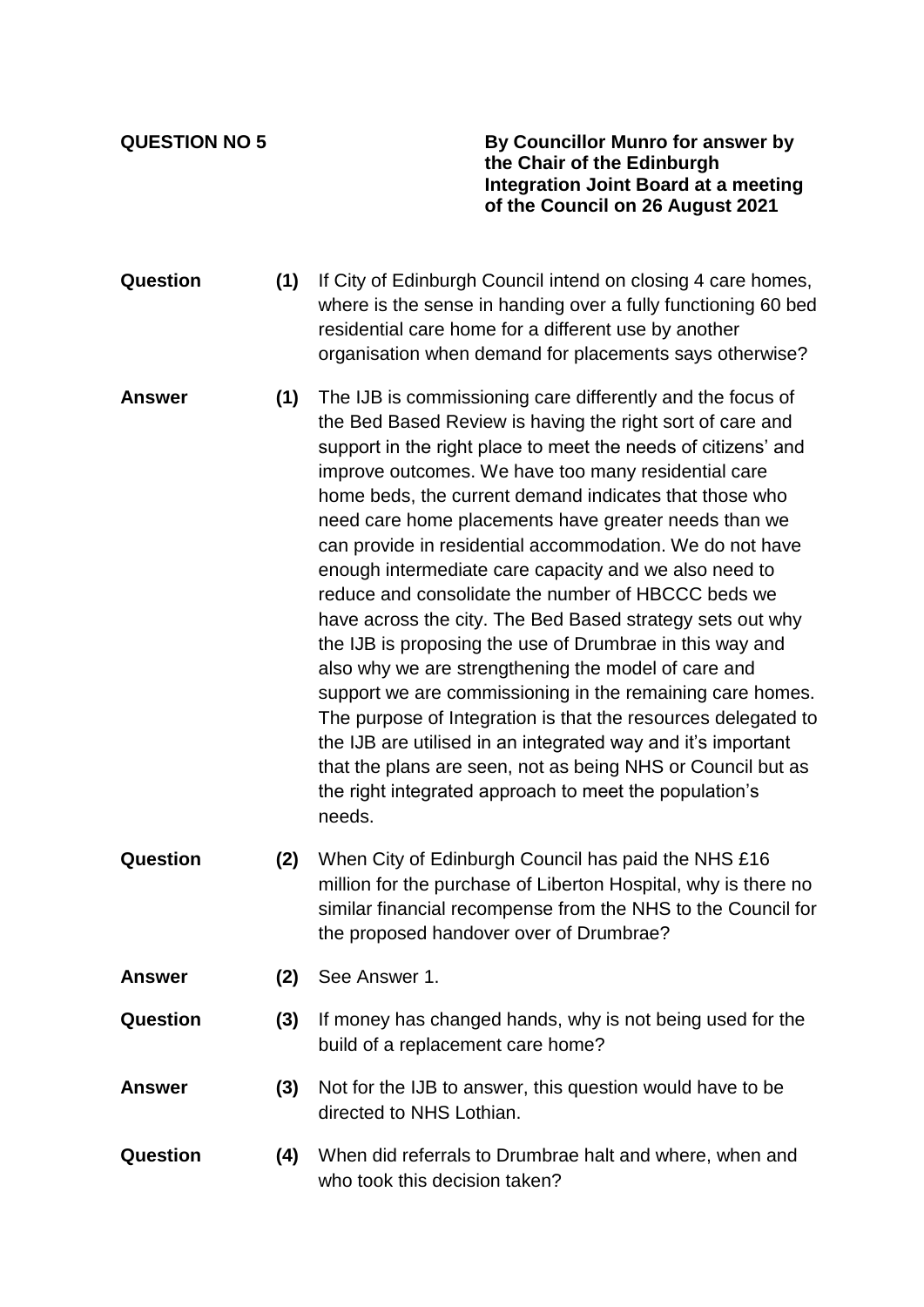**Answer (4)** From December 2019, Drumbrae Care Home has been subject to an Improvement notice from the Care Inspectorate which halted all admissions until progress was made to meet the improvements. This initially ran to February 2020 and then was extended until July 2020. The large scale investigation process continued throughout 2020 to ensure improvements were maintained. Also, due to the pandemic situation, care homes were closed to admissions if there were any positive cases. Throughout 2020/21, the Bed Based Review was ongoing and we deemed it morally unacceptable to admit into the care homes where the future of the home is under discussion.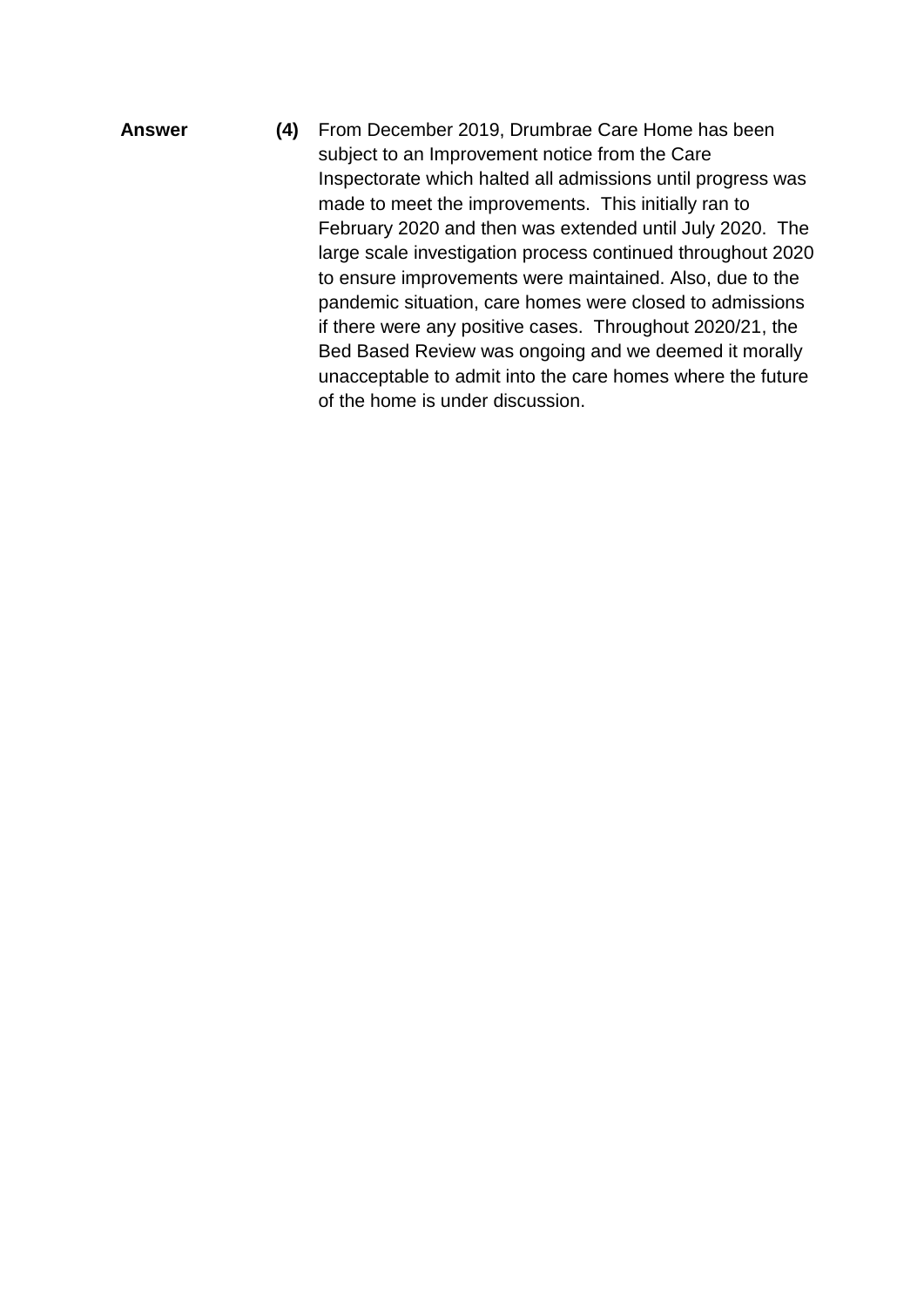**QUESTION NO 6 By Councillor Lang for answer by the Convener of the Transport and Environment Committee at a meeting of the Council on 26 August 2021**

- **Question (1)** What is the current status of the review of the city's bus network, as set out on page 26 of the approved City Mobility Plan?
- **Answer (1)** The review of the city's bus network is currently at a very early stage and will need to take account of some key priorities including understanding the scale of patronage recovery following the COVID-19 pandemic; the introduction of the Bus Partnership Fund; and planned growth across the city region. This is also a key priority of the proposals for transport arms length organisation reform.
- **Question (2)** What is the timetable for the completion of the review and subsequent report to committee?
- **Answer (2)** There is no fixed timetable for completion of the review and reporting to Committee. This is because it is currently uncertain, particularly because it is not possible to predict how long it will be before the scale of patronage recovery following the COVID-19 pandemic is known.
- **Question (3)** What opportunities exist for bus users, community councils and other stakeholders to contribute to the review?
- **Answer (3)** Stakeholder engagement will be a key part of the review and, once an engagement plan has been developed, this will be shared with stakeholders.
- **Supplementary Question** In her answer to question 1, the Convener stated the review was "at a very early stage". Can the convener clarify if any work has yet been undertaken and, if so, what?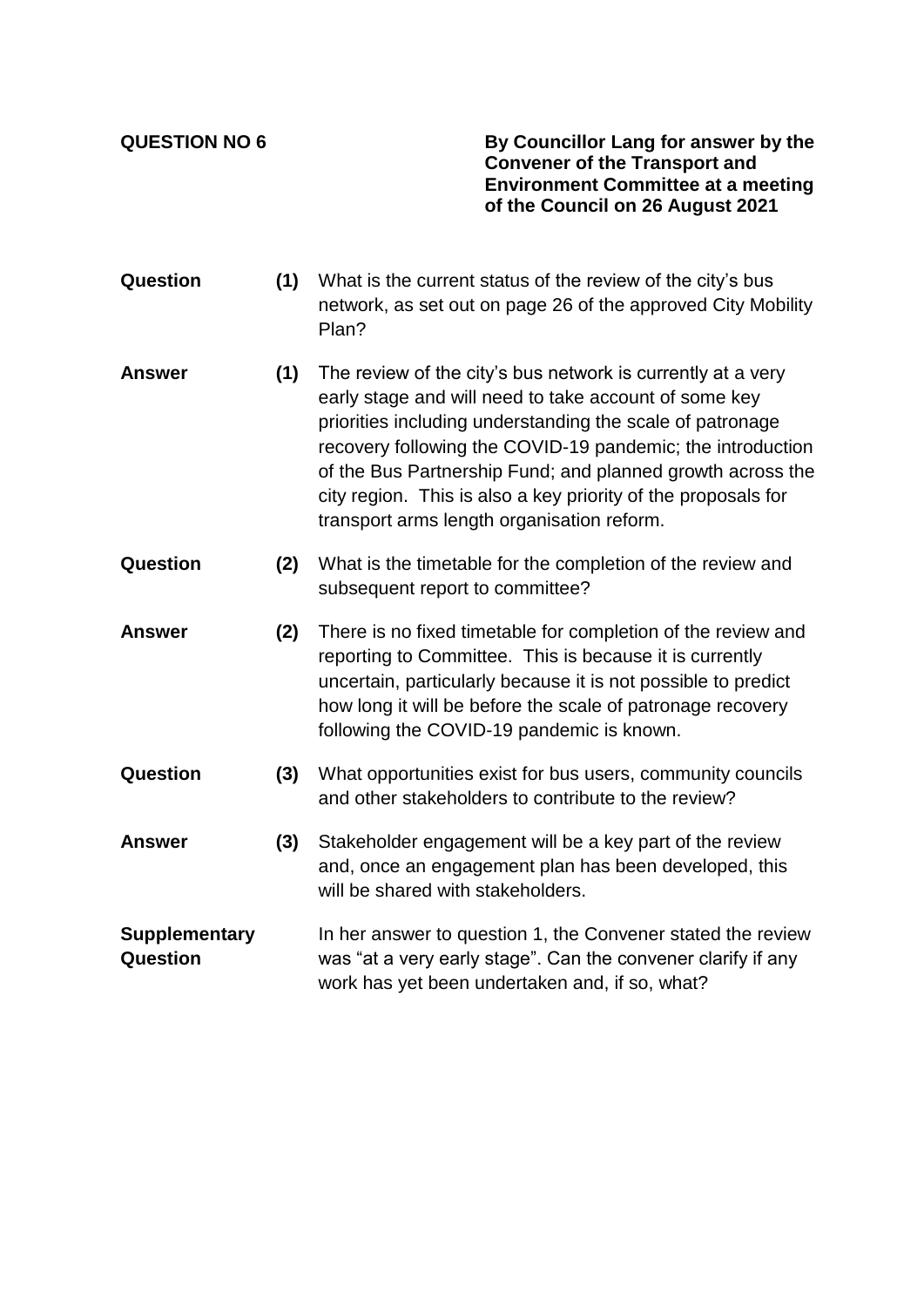| <b>Supplementary</b><br><b>Answer</b> | The commitment to review the city's bus network is<br>embedded in all of the public transport team's work<br>activities.                                                                                                                                             |  |  |
|---------------------------------------|----------------------------------------------------------------------------------------------------------------------------------------------------------------------------------------------------------------------------------------------------------------------|--|--|
|                                       | Current activities include engagement with a variety of<br>stakeholders on the Bus Partnership Fund and Edinburgh<br>City Centre Transformation workstreams, where<br>methodology of determining road use and space hierarchies<br>are being developed.              |  |  |
|                                       | As part of this, officers have been studying other cities and<br>lessons are being learned from Amsterdam's Plusnet and<br>Ghent's Circulation Plan. Officers have also met with<br>counterparts from Dublin who are working on their<br>BusConnects network review. |  |  |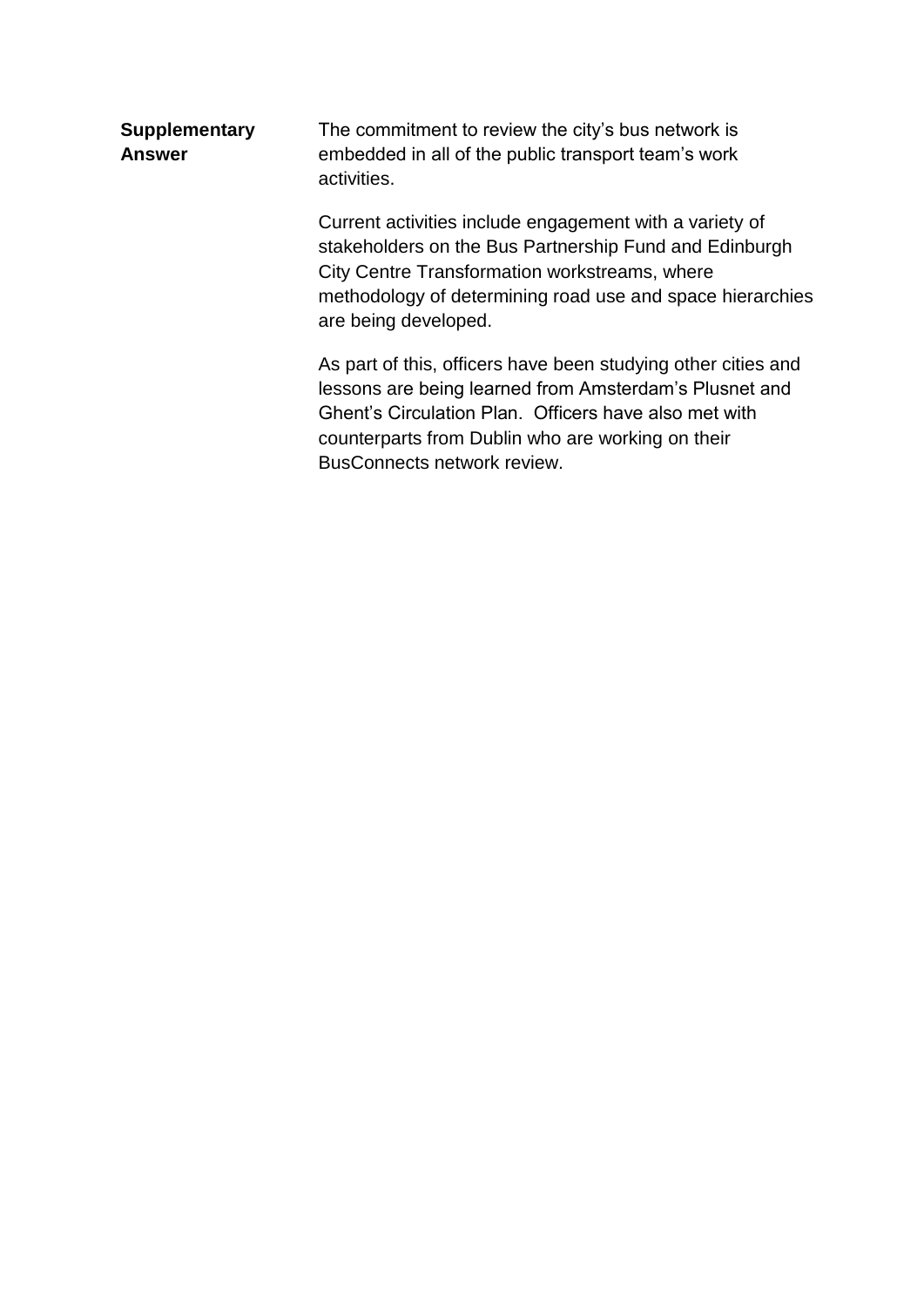**QUESTION NO 7 By Councillor Lang for answer by the Convener of the Culture and Communities Committee at a meeting of the Council on 26 August 2021**

| <b>Question</b> | (1) | How much Scottish Government funding does he expect the<br>Council will receive as a result of the SNP's manifesto<br>pledge to spend £60 million to refurbish all play parks?                                                                                                                                                                                   |
|-----------------|-----|------------------------------------------------------------------------------------------------------------------------------------------------------------------------------------------------------------------------------------------------------------------------------------------------------------------------------------------------------------------|
| <b>Answer</b>   | (1) | City of Edinburgh Council will receive an initial allocation of<br>£414,000 in 2021/22 (of £5m which is being released by<br>Scottish Government in the current financial year). The<br>funding profile for future years has not yet been confirmed.                                                                                                             |
| Question        | (2) | Will this share of funding cover all the anticipated costs of<br>refurbishing play parks maintained by the Council?                                                                                                                                                                                                                                              |
| <b>Answer</b>   | (2) | The Scottish Government funding so far allocated for play<br>parks will not be sufficient to refurbish all of the Council's<br>play parks. However, the funding will be aligned to the<br>Council's Parks infrastructure investment programme,<br>alongside any thirdparty funding secured, to implement<br>improvements in the Council's play parks in 2021/22. |
| Question        | (3) | When does he expect to receive the first allocation of<br>funding from the Scottish Government?                                                                                                                                                                                                                                                                  |
| <b>Answer</b>   | (3) | It is expected that the initial funding allocated will be<br>received in September 2021.                                                                                                                                                                                                                                                                         |
| Question        | (4) | How will the first allocation of funding be prioritised?                                                                                                                                                                                                                                                                                                         |
| <b>Answer</b>   | (4) | As set out above, the funding will be aligned with the<br>priorities set out in the Parks infrastructure investment<br>programme which was presented to Culture and<br>Communities Committee in June 2021.                                                                                                                                                       |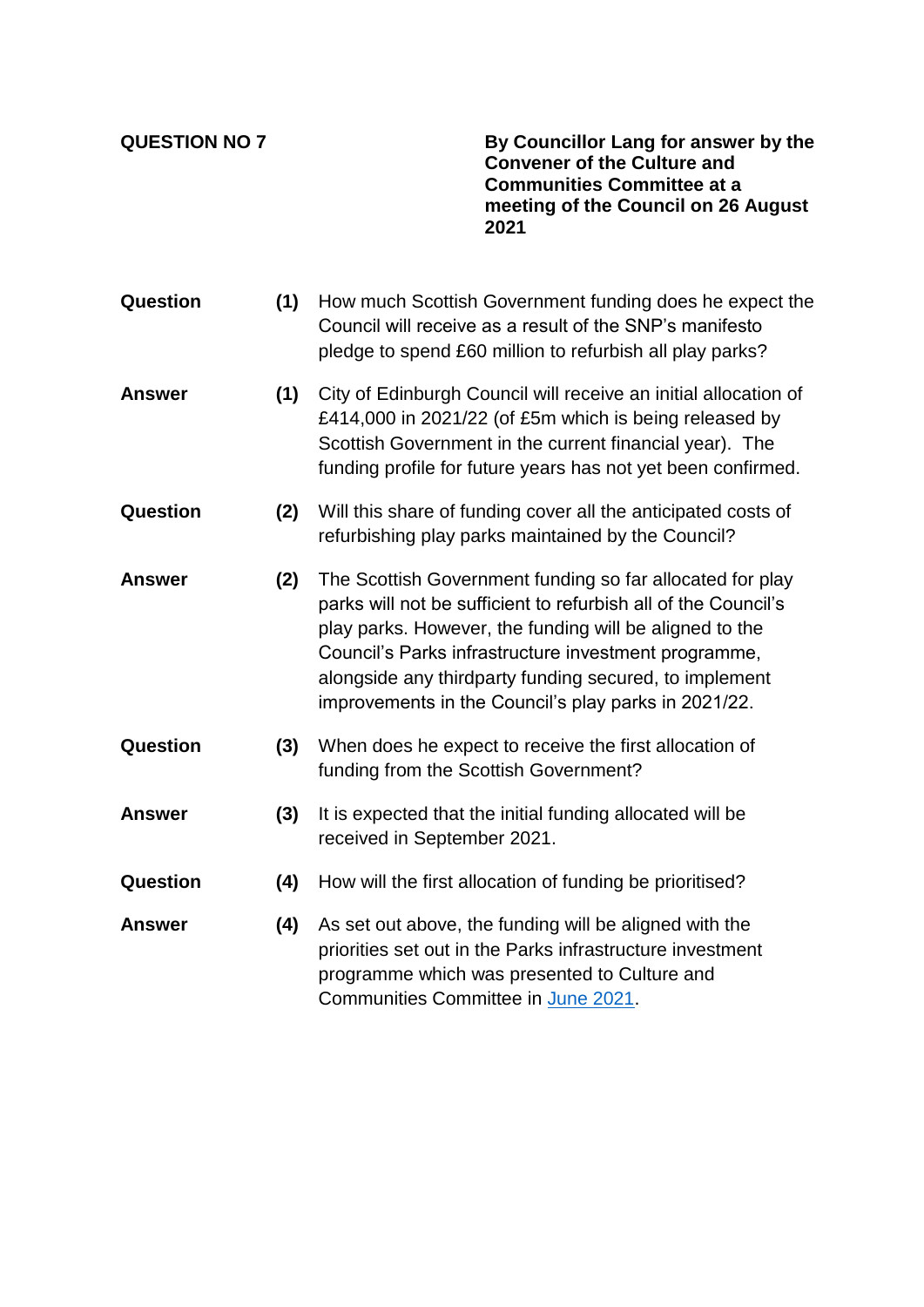## **QUESTION NO 8 By Councillor Osler for answer by the Convener of the Transport and Environment Committee at a meeting of the Council on 26 August 2021**

- **Question (1)** How many road gullies are on the "sensitive" list?
- **Answer (1)** 1,402
- **Question (2)** Where are they (broken down by ward)?

**Answer (2)** Please find below a table summarising the number of sensitive gullies, broken down by ward.

| Ward | <b>Number</b> |
|------|---------------|
| 1    | 95            |
| 2    | 49            |
| 3    | 12            |
| 4    | 19            |
| 5    | 86            |
| 6    | 95            |
| 7    | 40            |
| 8    | 128           |
| 9    | 86            |
| 10   | 193           |
| 11   | 65            |
| 12   | 81            |
| 13   | 19            |
| 14   | 65            |
| 15   | 133           |
| 16   | 86            |
| 17   | 150           |
|      | 1,402         |

| Question |  | (3) What criteria are applied to meet sensitive status? |  |  |  |  |
|----------|--|---------------------------------------------------------|--|--|--|--|
|----------|--|---------------------------------------------------------|--|--|--|--|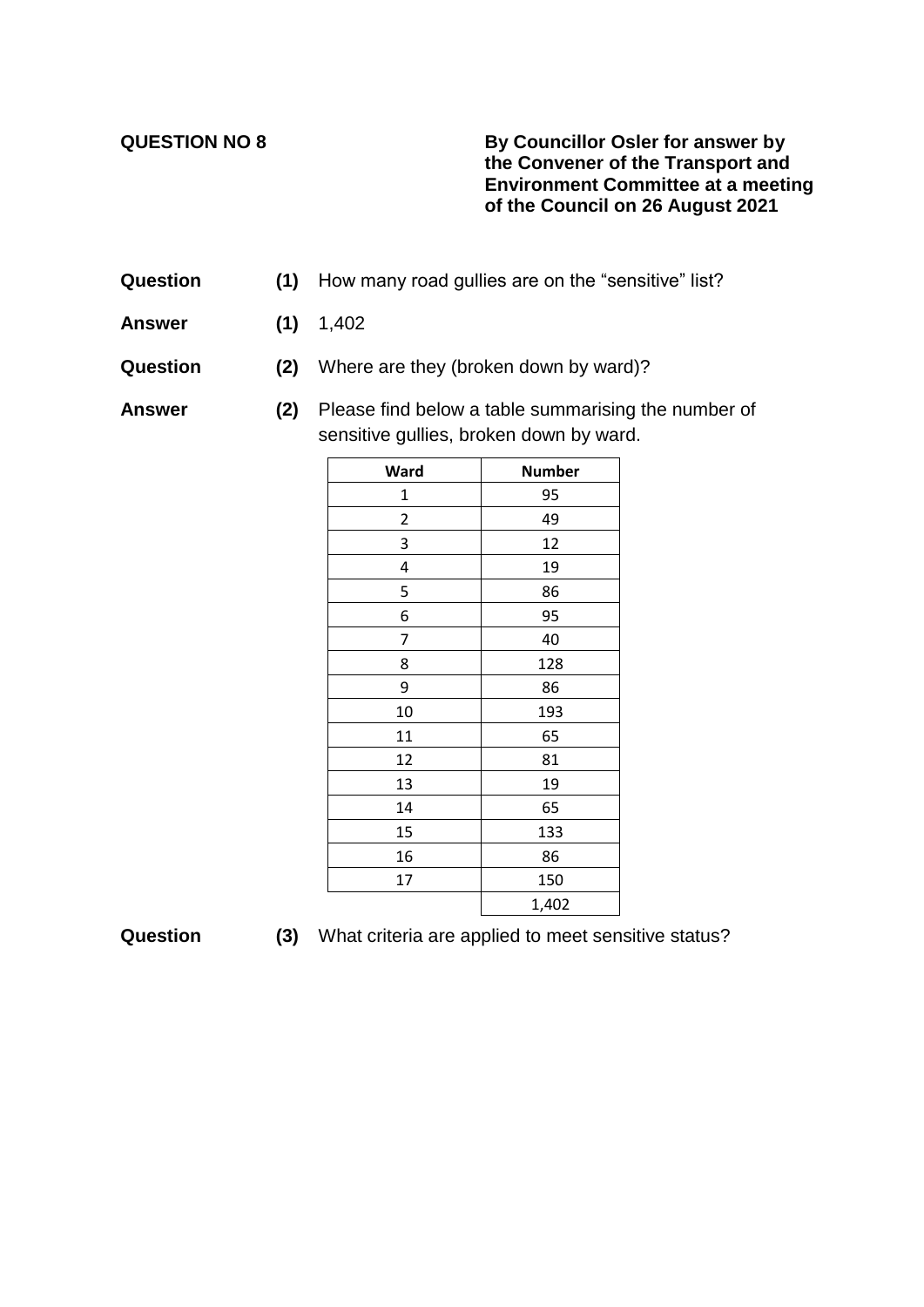| <b>Answer</b>   | (3) | Sensitive gullies have been selected using historic<br>information and, in general, are based on: areas of known<br>flooding history; generally affect property; are generally at<br>lower lying (double gully) areas; and/or are possibly prone to<br>excessive silting where routine cleansing will help to<br>alleviate flooding or the frequency of it. The decision to add<br>sensitive gullies will be taken following investigation into the<br>surrounding factors by the gully team, often in consultation<br>with the flood prevention team and, on occasion, Scottish<br>Water. |
|-----------------|-----|--------------------------------------------------------------------------------------------------------------------------------------------------------------------------------------------------------------------------------------------------------------------------------------------------------------------------------------------------------------------------------------------------------------------------------------------------------------------------------------------------------------------------------------------------------------------------------------------|
| Question        | (4) | What resourcing and prioritisation is applied to gullies on the<br>sensitive list compared to other gullies not on the list?                                                                                                                                                                                                                                                                                                                                                                                                                                                               |
| <b>Answer</b>   | (4) | Sensitive gullies are cleansed twice a year ahead of historic<br>bad weather windows and leaf fall seasons (June/July and<br>November).                                                                                                                                                                                                                                                                                                                                                                                                                                                    |
| Question        | (5) | Is the sensitive list the highest priority list?                                                                                                                                                                                                                                                                                                                                                                                                                                                                                                                                           |
| <b>Answer</b>   | (5) | In terms of routine maintenance, there are only two levels of<br>priority: standard and sensitive, sensitive is the highest<br>priority.                                                                                                                                                                                                                                                                                                                                                                                                                                                   |
| <b>Question</b> | (6) | - if not - What is?                                                                                                                                                                                                                                                                                                                                                                                                                                                                                                                                                                        |
| <b>Answer</b>   | (6) | N/A                                                                                                                                                                                                                                                                                                                                                                                                                                                                                                                                                                                        |
| Question        | (7) | Please can the questions 1,2,3,4, be applied to 6 if<br>applicable                                                                                                                                                                                                                                                                                                                                                                                                                                                                                                                         |
| <b>Answer</b>   | (7) | N/A                                                                                                                                                                                                                                                                                                                                                                                                                                                                                                                                                                                        |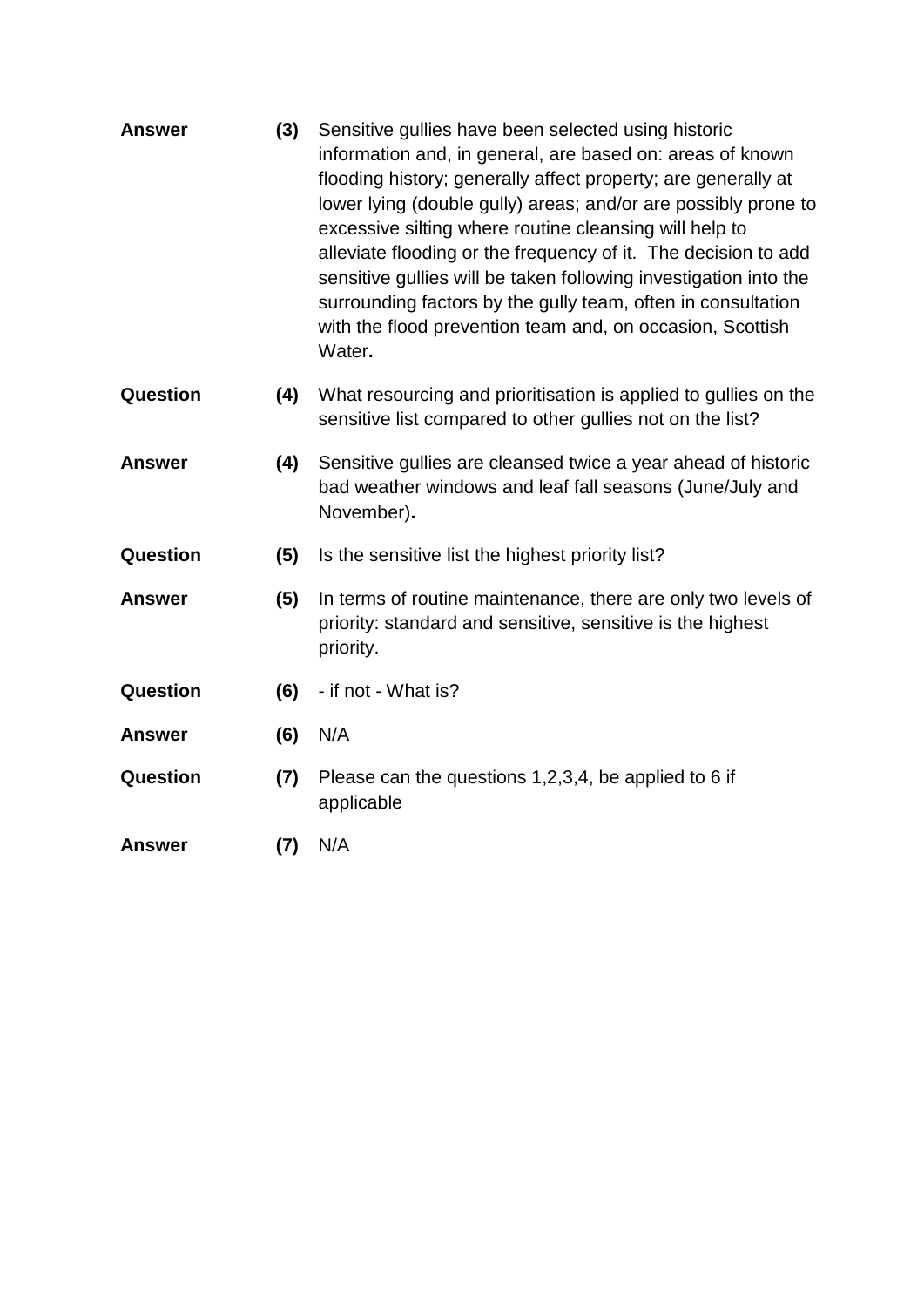**QUESTION NO 9 By Councillor Osler for answer by the Convener of the Transport and Environment Committee at a meeting of the Council on 26 August 2021**

**Question** What instruction is given to waste operatives when returning empty householder bins so that the bins do not obstruct the pavement?

**Answer** A toolbox talk and presentation film are used in training waste operatives on how they should return bins after emptying them. The talk and film were developed in conjunction with the Royal National Institute of the Blind and Guide Dogs Scotland.

> When returning bins, operatives are encouraged to consider other pavement users, especially more vulnerable pedestrians, and to place the bins back properly at the collection points ensuring there is a clear pathway and that they are not blocking access. They are also instructed to report any presentation point issues to their Driver Crew Leader or Supervisor.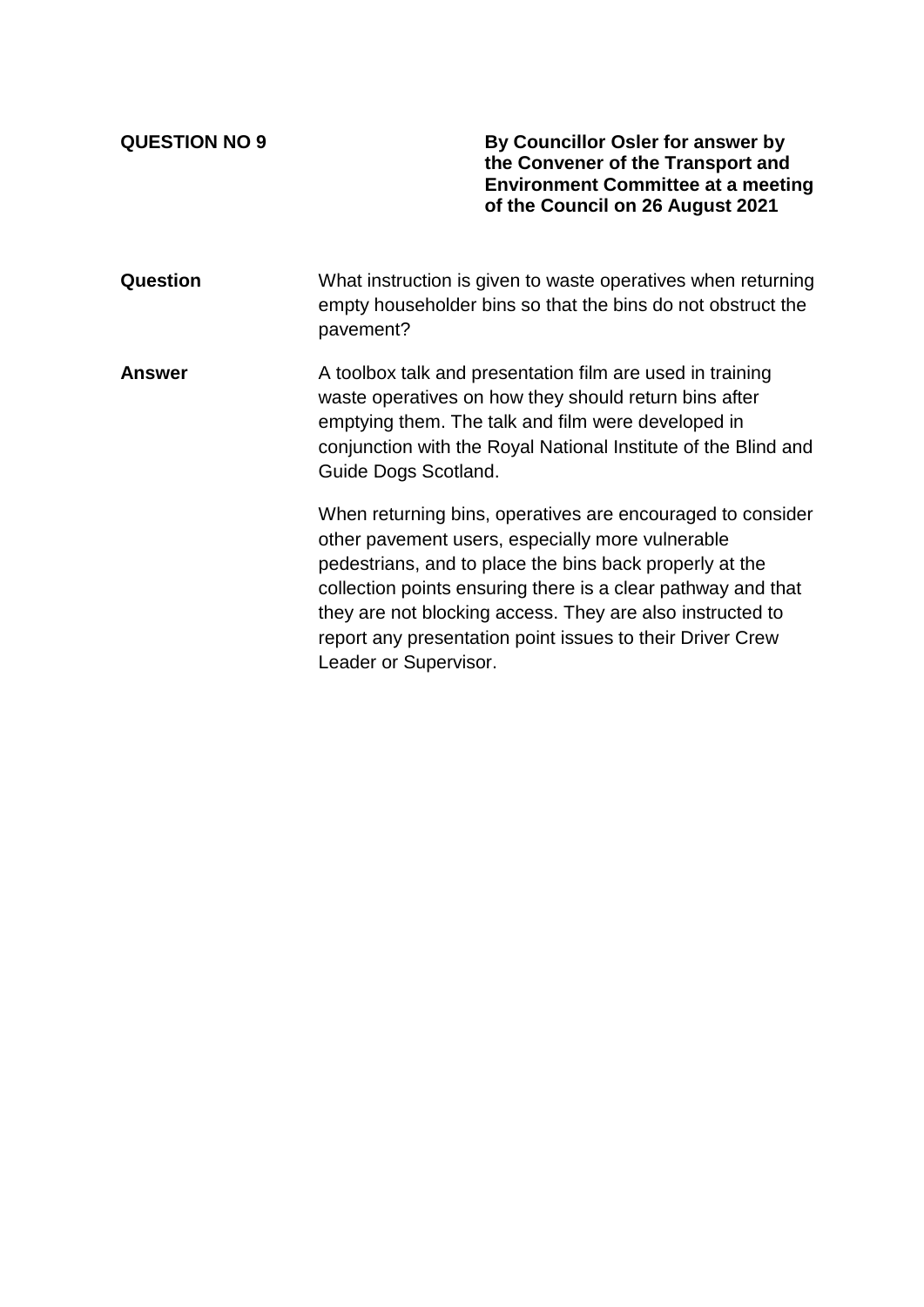| <b>QUESTION NO 10</b> | By Councillor Johnston for answer<br>by the Convener of the Transport and<br><b>Environment Committee at a meeting</b><br>of the Council on 26 August 2021                                                                                                                                                                                                                                                  |
|-----------------------|-------------------------------------------------------------------------------------------------------------------------------------------------------------------------------------------------------------------------------------------------------------------------------------------------------------------------------------------------------------------------------------------------------------|
|                       | 'The 2021-31 Sustainable Capital Budget Strategy - Outturn<br>2021/21 and Revised Budget 2011/22 report, which was<br>presented to the Finance and Resources Committee on 12 <sup>th</sup><br>of August, states that as regards Trams to Newhaven there<br>has been out-turn slippage of £6.577m. This slippage is<br>partially attributed to 'utilities diversions being more onerous<br>than forecasted'. |
| Question              | Can the Convener advise                                                                                                                                                                                                                                                                                                                                                                                     |
|                       | Which utility diversions are proving more onerous<br>than forecasted?                                                                                                                                                                                                                                                                                                                                       |
|                       | What problems have been encountered?                                                                                                                                                                                                                                                                                                                                                                        |
|                       | Whether she remains confident that the Trams to<br>Newhaven project will complete, on budget, by May<br>2023?                                                                                                                                                                                                                                                                                               |
| Answer                | The report to Finance and Resources committee reported a<br>£6.577m underspend in year 2020/21 for the Trams to<br>Newhaven project. This was the result of programme<br>slippage, partially as a result of utility diversions taking<br>longer than programmed. The most significant additional<br>work was required to the following utilities:                                                           |
|                       | Diversion of a gas main at Jane Street, which had<br>been diverted by the previous tram project but, when<br>uncovered, was found to be insufficiently deep and<br>therefore further work was required; and                                                                                                                                                                                                 |
|                       | Discovery of a Victorian sewer at Constitution Street,<br>which required a complete replacement.                                                                                                                                                                                                                                                                                                            |
|                       | From the previous tram construction project, a key lesson<br>learned was the risk of utilities taking longer than<br>programmed and that the potential for associated cost<br>increases. Therefore, a significant risk allowance has been<br>made in the current Trams to Newhaven project to ensure                                                                                                        |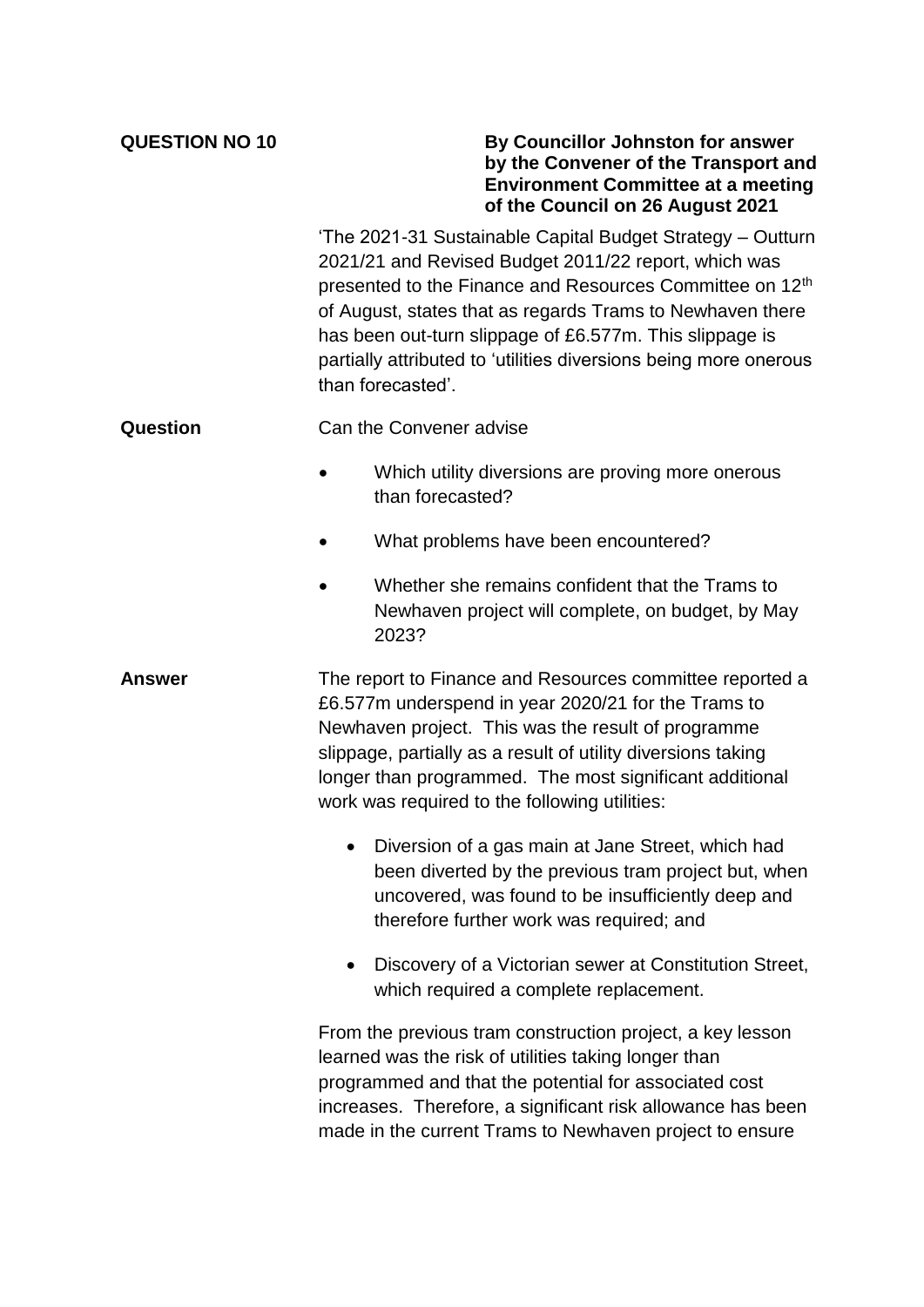|                                       | that any additional costs from utilities can be accommodated<br>within the project budget. In addition, the construction<br>strategy, which utilises large worksites so that work can<br>continue in different locations while difficult utility diversions<br>are completed, has proved effective in these instances.                                                                                                                                                    |
|---------------------------------------|---------------------------------------------------------------------------------------------------------------------------------------------------------------------------------------------------------------------------------------------------------------------------------------------------------------------------------------------------------------------------------------------------------------------------------------------------------------------------|
|                                       | The project remains within budget and is working towards<br>'Open for Revenue' service in Spring 2023.                                                                                                                                                                                                                                                                                                                                                                    |
| <b>Supplementary</b><br>Question      | Can you please clarify what "working towards 'Open for<br>Revenue' service in Spring 2023" means? Does this mean<br>the Tram Extension will be fully operational, the project<br>concluded on time and on budget by Spring 2023?                                                                                                                                                                                                                                          |
| <b>Supplementary</b><br><b>Answer</b> | It is currently anticipated that the line to Newhaven will be<br>complete and open for operation by Spring 2023. As with<br>any project, there are pressures on programme which have<br>to be mitigated, along with opportunities which can mean<br>that work completes more quickly than anticipated. This<br>means that the exact date of opening will become clearer as<br>the project progresses. The project is currently forecast to<br>be delivered within budget. |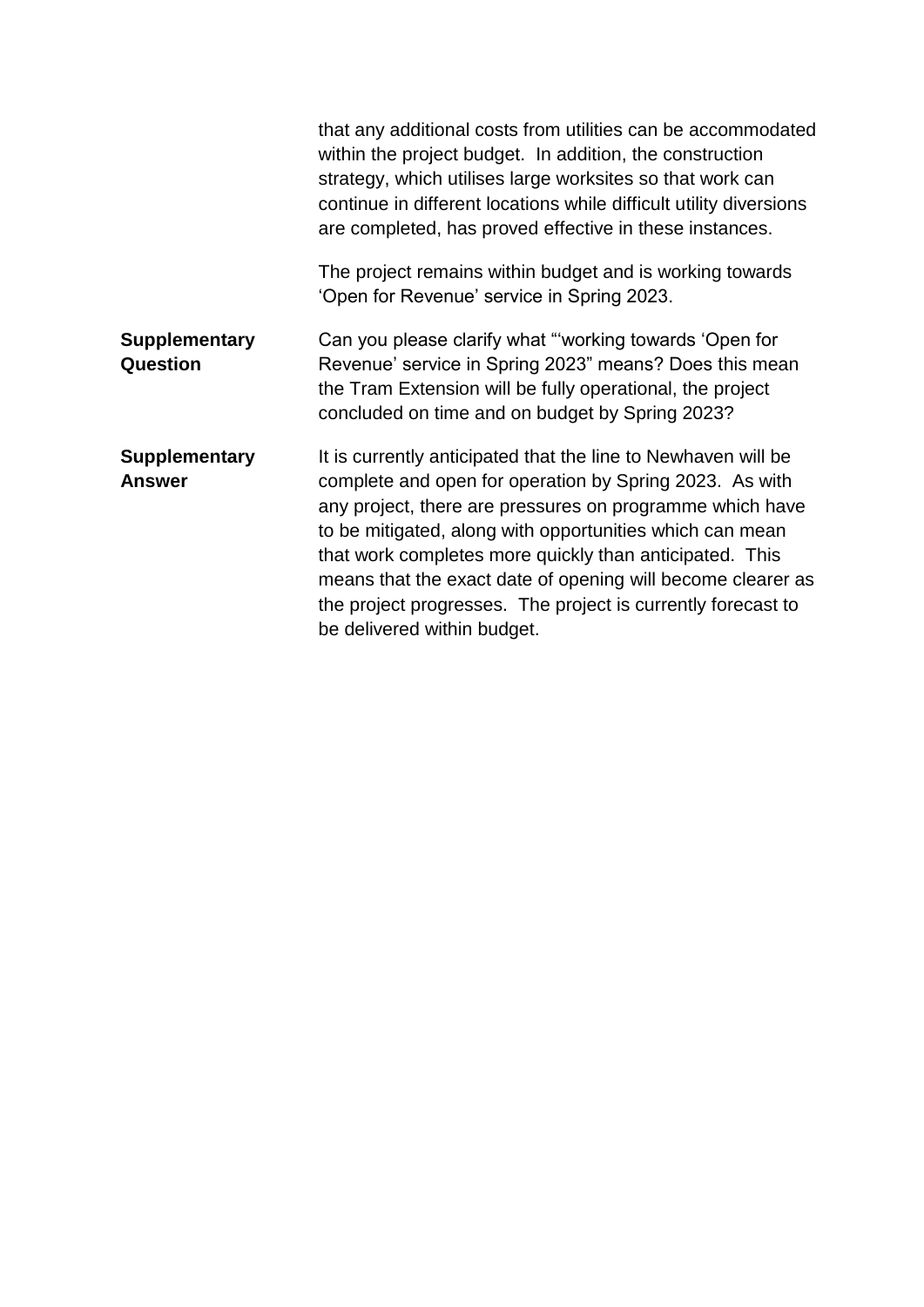|  | <b>QUESTION NO 11</b> |  |
|--|-----------------------|--|
|  |                       |  |

**By Councillor Whyte for answer by the Convener of the Culture and Communities Committee at a meeting of the Council on 26 August 2021**

The Council's Management Rules for Public Parks and Greenspace state, amongst other things, the following:

"BBQs, Fire and Camping The following acts are prohibited:

6.1 Lighting barbecues outwith designated barbecue sites, where these are provided, or in areas or in a manner likely to burn or scorch the ground or cause danger or nuisance to other Park users or neighbouring residents.

6.2 Failing to remove litter associated with BBQs and picnics"

Despite this, a number of parks have recently been provided with barbecue disposal bins.

Can the Convener answer the following:

- **Question (1)** How much did these bins cost and from which budget were they provided?
- **Answer (1)** Barbecue disposal bins have been purchased following the complete 'burn out' of a number of litter bin housing units where barbecues had been disposed of unsafely. In total, 30 bins have been purchased at a cost of £8,640. This cost has been met from the Waste and Cleansing budget.
- **Question (2)** Using the example of Leith Links what locations within the park exist where it is permitted to light a barbecue whilst remaining compliant with Rule 6.1?
- **Answer (2)** There are no dedicated barbecue locations at Leith Links. In total, there are 25 barbecue slabs on the Meadows and Bruntsfield Links and five slabs in Roseburn Park. The slab in Roseburn Park was funded by the Friends of Roseburn Park.
- **Question (3)** How is it envisaged that Rule 6.1 is enforced and how many times has this been undertaken in 2020 and 2021 by Council staff?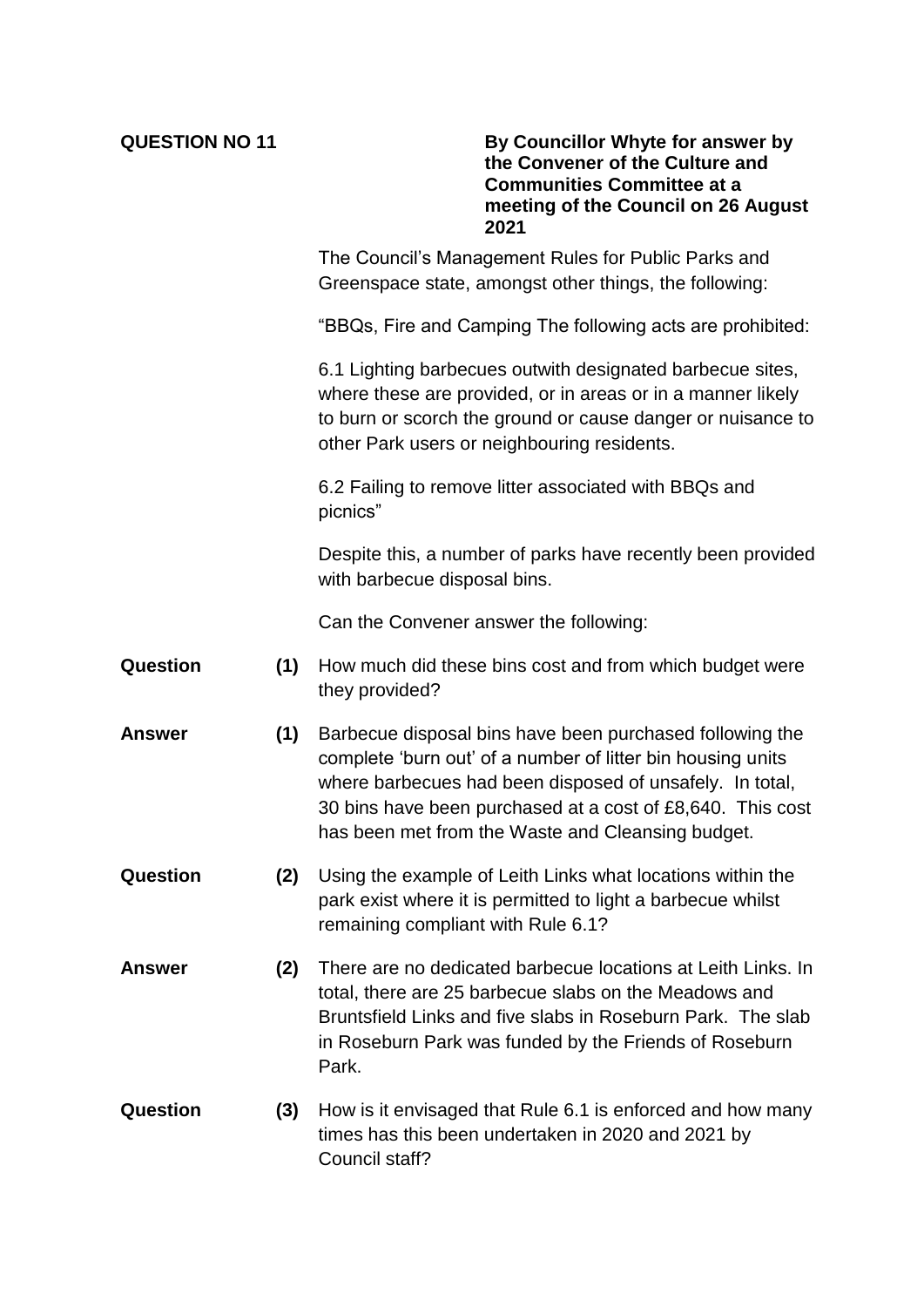**Answer (3)** Park Rangers monitor, provide advice, and enforce as appropriate in line with the relevant sections of the Civic Government (Scotland) Act 1982. Park Rangers do not log each interaction so although incidents have been managed over the last couple of years, officers do not hold a record of these interactions.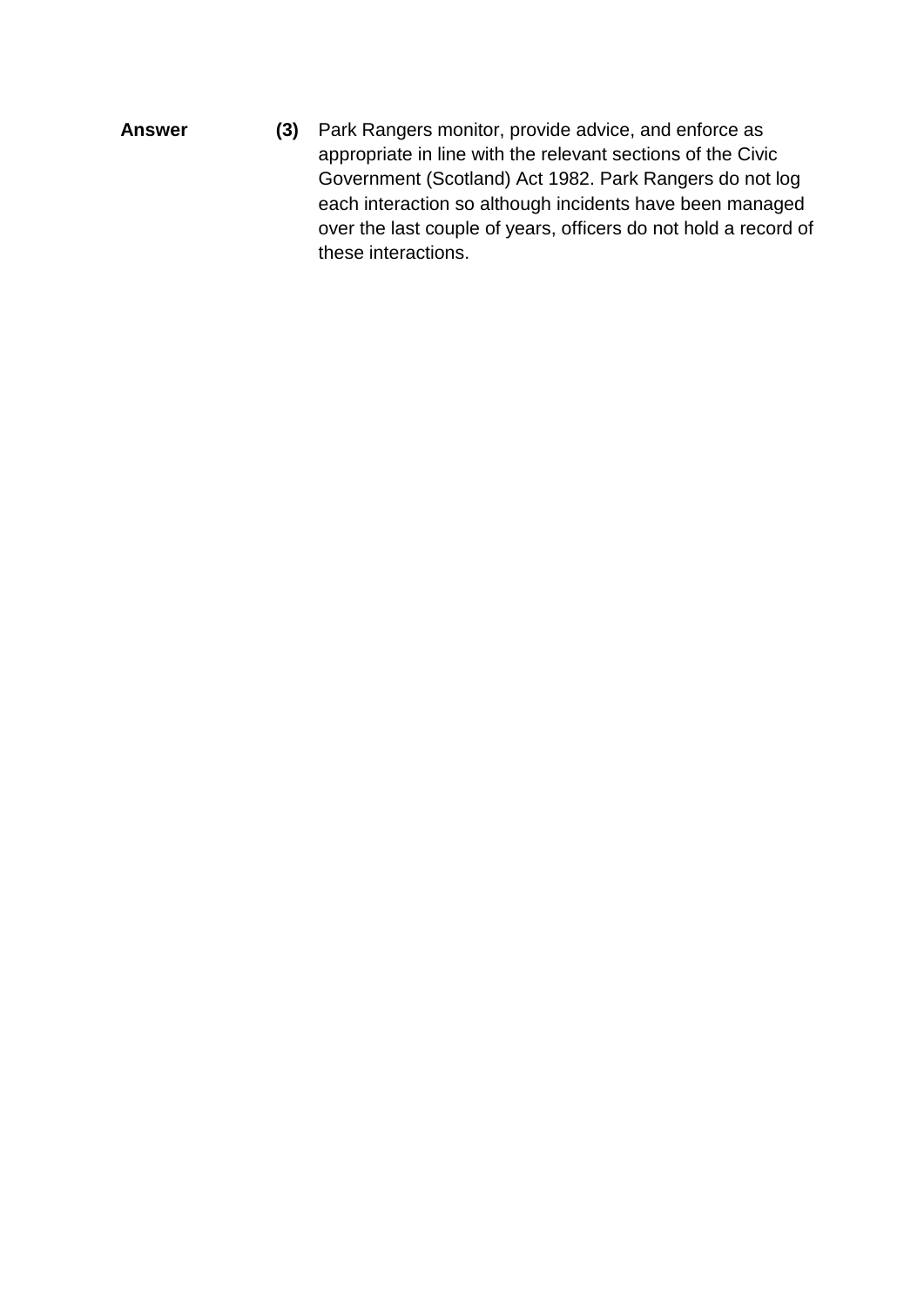**QUESTION NO 12 By Councillor Rust for answer by the Convener of the Finance and Resources Committee at a meeting of the Council on 26 August 2021**

**Question (1)** What sum has been received from UK Treasury in furlough payments in financial years 2020-21 and 2021 to date? **Answer (1)** £0.986m relating to the financial year 2020-21 and £0.238m relating to 2021-22 for period to June 21. Sums stated relate to Council employees with separate claims being made through the Council's ALEOs. **Question (2)** How many employees remain furloughed, both flexibly and in full? **Answer (2)** 31 employees are currently furloughed, comprising 11 employees who are fully furloughed and 20 employees who are flexibly furloughed. The use of furlough has reduced significantly during August to facilitate the resumption of Cultural Services and residential services at the Lagganlia Outdoor Centre. Further significant reductions are anticipated in early September as staff prepare for the resumption of services at the Benmore Outdoor Centre on 1 October.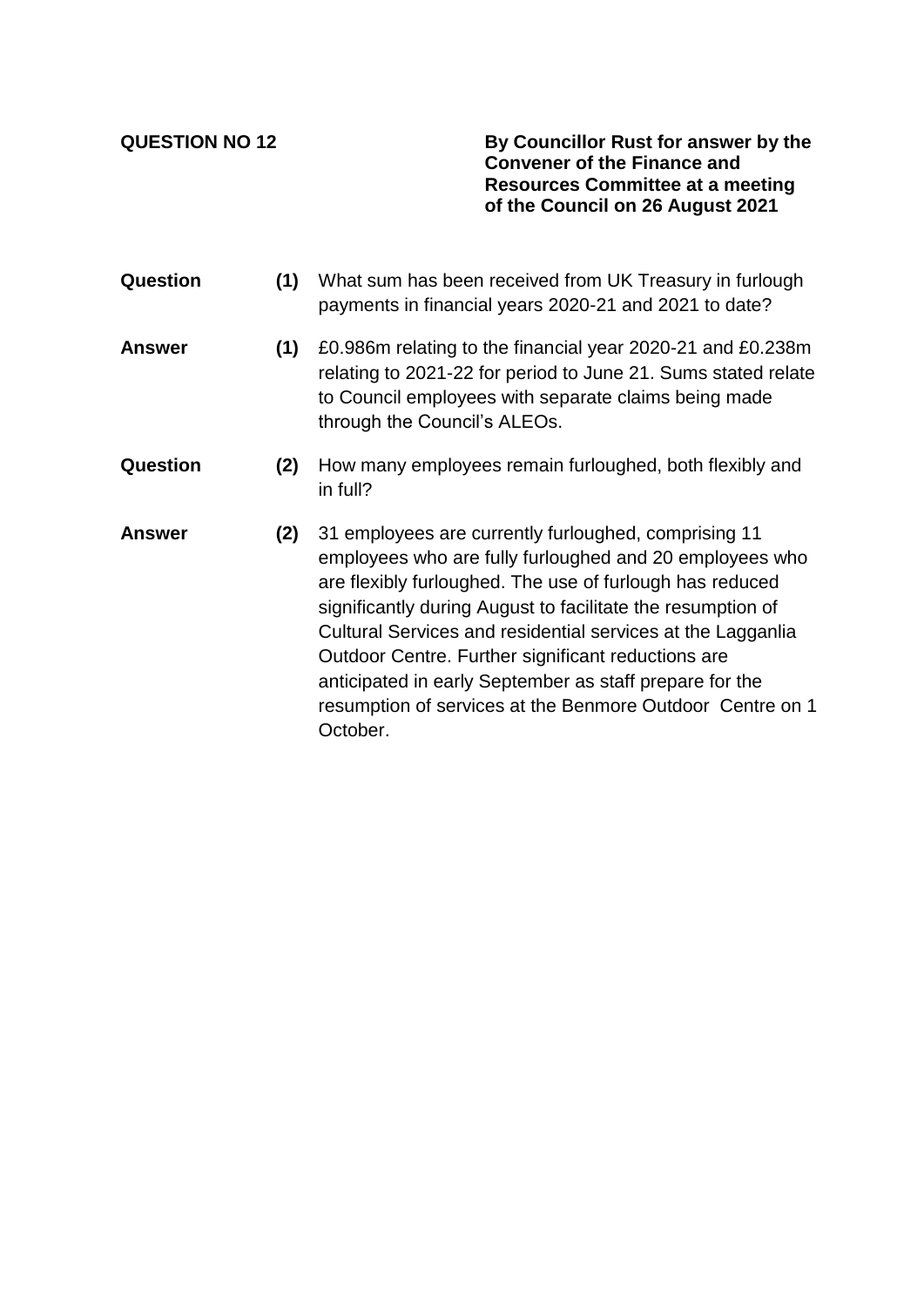**QUESTION NO 13 By Councillor Rust for answer by the Convener of the Transport and Environment Committee at a meeting of the Council on 26 August 2021**

| Question                              | Where there are proposals for interventions in relation to<br>pedestrians (such as the subsequently refused pedestrian<br>crossing on Lanark Road) data is gathered. In relation to<br>the installation, adjustment and retention of cycle lanes what<br>data gathering on cycling is planned and please can you<br>provide details of |                                                                                                                                                                                                                                                 |  |  |  |
|---------------------------------------|----------------------------------------------------------------------------------------------------------------------------------------------------------------------------------------------------------------------------------------------------------------------------------------------------------------------------------------|-------------------------------------------------------------------------------------------------------------------------------------------------------------------------------------------------------------------------------------------------|--|--|--|
|                                       | (a)                                                                                                                                                                                                                                                                                                                                    | location and                                                                                                                                                                                                                                    |  |  |  |
|                                       | (b)                                                                                                                                                                                                                                                                                                                                    | dates of this data gathering and                                                                                                                                                                                                                |  |  |  |
|                                       | (c)                                                                                                                                                                                                                                                                                                                                    | which organisation(s) is/are undertaking this?                                                                                                                                                                                                  |  |  |  |
| Answer                                | The report to the Council in June 2021 on the potential<br>retention of Spaces for People measures indicated that the<br>monitoring of measures will be reported to Transport and<br>Environment Committee prior to the implementation of the<br>associated Experimental Traffic Regulation Orders<br>(ETROs).                         |                                                                                                                                                                                                                                                 |  |  |  |
| <b>Supplementary</b><br>Question      | I fear my question has not been answered. I asked what is<br>planned, not about what is to be reported? Please can I<br>have an answer to the question.                                                                                                                                                                                |                                                                                                                                                                                                                                                 |  |  |  |
| <b>Supplementary</b><br><b>Answer</b> | Before implementation of the original scheme, the following<br>monitoring was commissioned by Sustrans and carried out<br>during October 2020 by Streetwise and TSP Data:                                                                                                                                                              |                                                                                                                                                                                                                                                 |  |  |  |
|                                       | $\bullet$                                                                                                                                                                                                                                                                                                                              | Volume of vehicle and cycle traffic across five working<br>days at two locations on Lanark Road (adjacent to<br>Redhall Bank Road, and adjacent to Hailes Gardens)<br>and one location on Longstone Road (adjacent to<br>Longstone Avenue); and |  |  |  |
|                                       | Connol of vahiale traffic of the comp locations                                                                                                                                                                                                                                                                                        |                                                                                                                                                                                                                                                 |  |  |  |

• Speed of vehicle traffic at the same locations.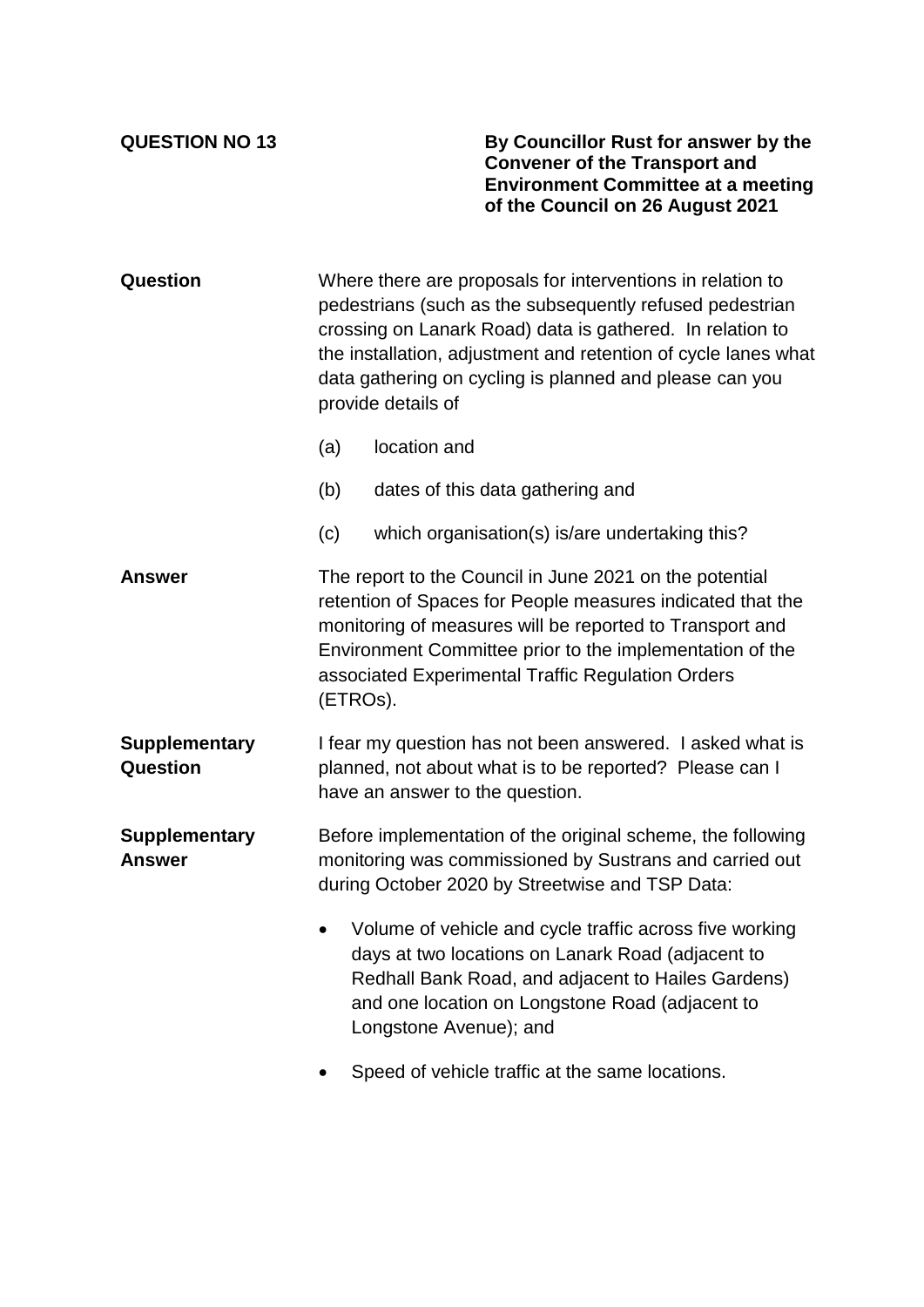Following the decision of Council in June 2021, monitoring was commissioned by the Council and carried out by Tracsis during Summer 2021 including:

In July 2021 (within School Holiday period):

- Volume of vehicle and cycle traffic monitoring was undertaken across five working days at two locations on Lanark Road (adjacent to Redhall Bank Road, and adjacent to Hailes Gardens) and one location on Longstone Road (adjacent to Longstone Avenue);
- Speed of vehicle and cycle traffic was monitored across the same period at the same locations; and
- A survey of parking occupancy was undertaken on full length of Lanark Road (from Inglis Green Road junction to Gillespie Road junction), along the full length of Inglis Green Road and on Longstone Road (from Lanark Road Junction to Murrayburn Road junction) on one full working day (05:00 – 20:00) during July 2021.

Monitoring was also carried out in August (outwith School Holiday period) on the volume of vehicle and cycle traffic across five working days at two locations on Lanark Road (adjacent to Redhall Bank Road, and adjacent to Hailes Gardens) and one location on Longstone Road (adjacent to Longstone Avenue).

No further monitoring is planned at this point.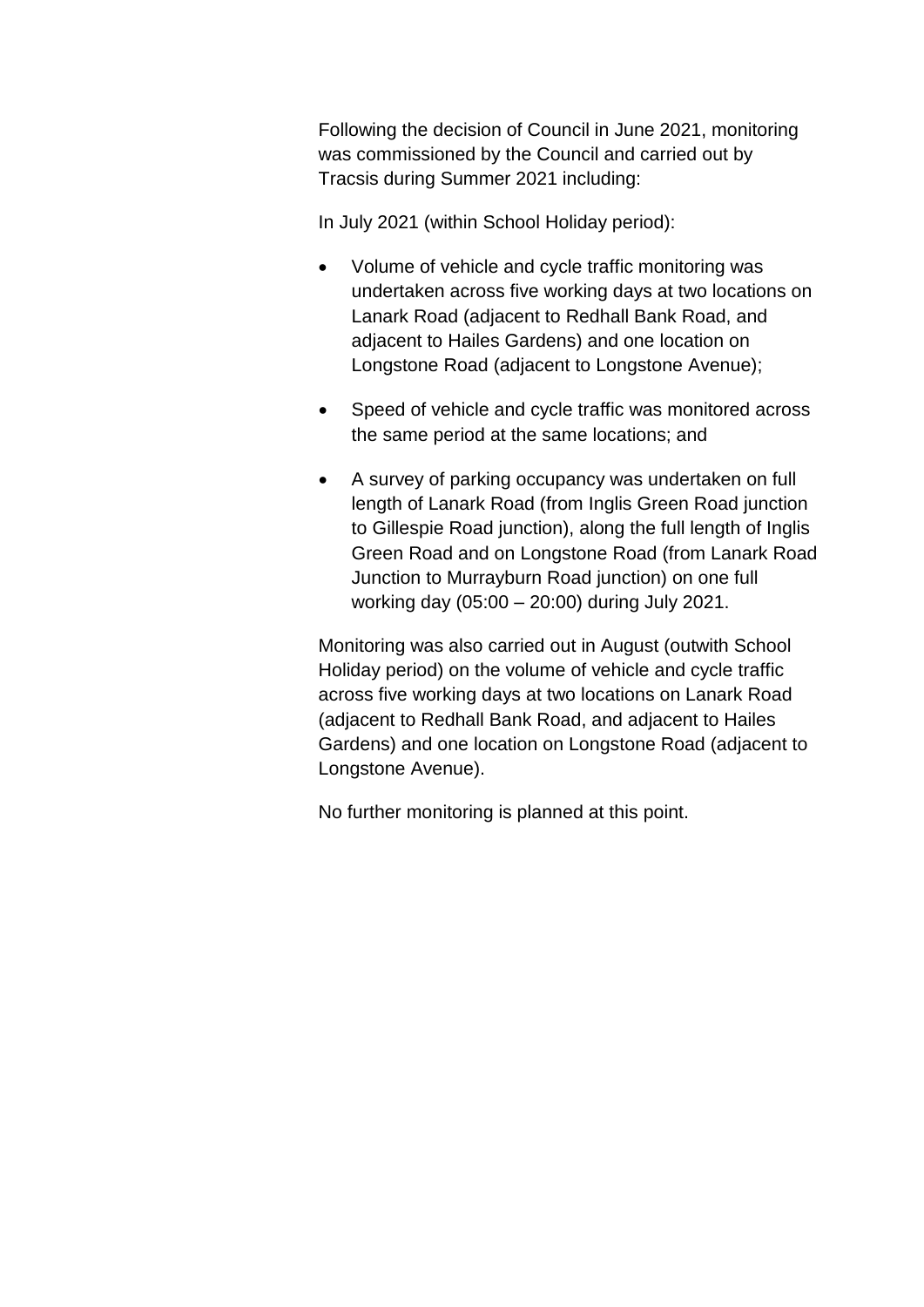**QUESTION NO 14 By Councillor Rust for answer by the Convener of the Transport and Environment Committee at a meeting of the Council on 26 August 2021**

- **Question (1)** Can the Convener please arrange for this table from November 2020 to be updated, including any new schemes since then, showing the breakdown of Spaces for People expenditure (incurred and scheduled), broken down by project.
- **Answer (1)** The table below is currently being updated and will be shared with Councillors as soon as possible.
- **Question (2)** Now all the Spaces for People schemes have been completed, please also add the estimate for removing each of the schemes and carrying out any extra road repairs for any damage caused by burning the road surface and attaching bollards etc.
- **Answer (2)** A breakdown of the cost for removing each scheme has not been prepared. However, a budget of £450,000 has been set aside for the removal of measures, if required.
- **Question (3)** Please confirm that funding is still ringfenced and available for this as required.
- **Answer (3)** As stated in the answer to Question 2, a budget has been set aside for the removal of measures.
- **Supplementary Question** Does the failure to provide a complete answer for Full Council demonstrate the audit report findings of an over reliance on key officers?
- **Supplementary Answer** Officers have confirmed that the delay in providing this updated table has been due to officer annual leave and that a cost reconciliation is currently underway on the individual schemes and the updated table will be provided when this reconciliation is complete.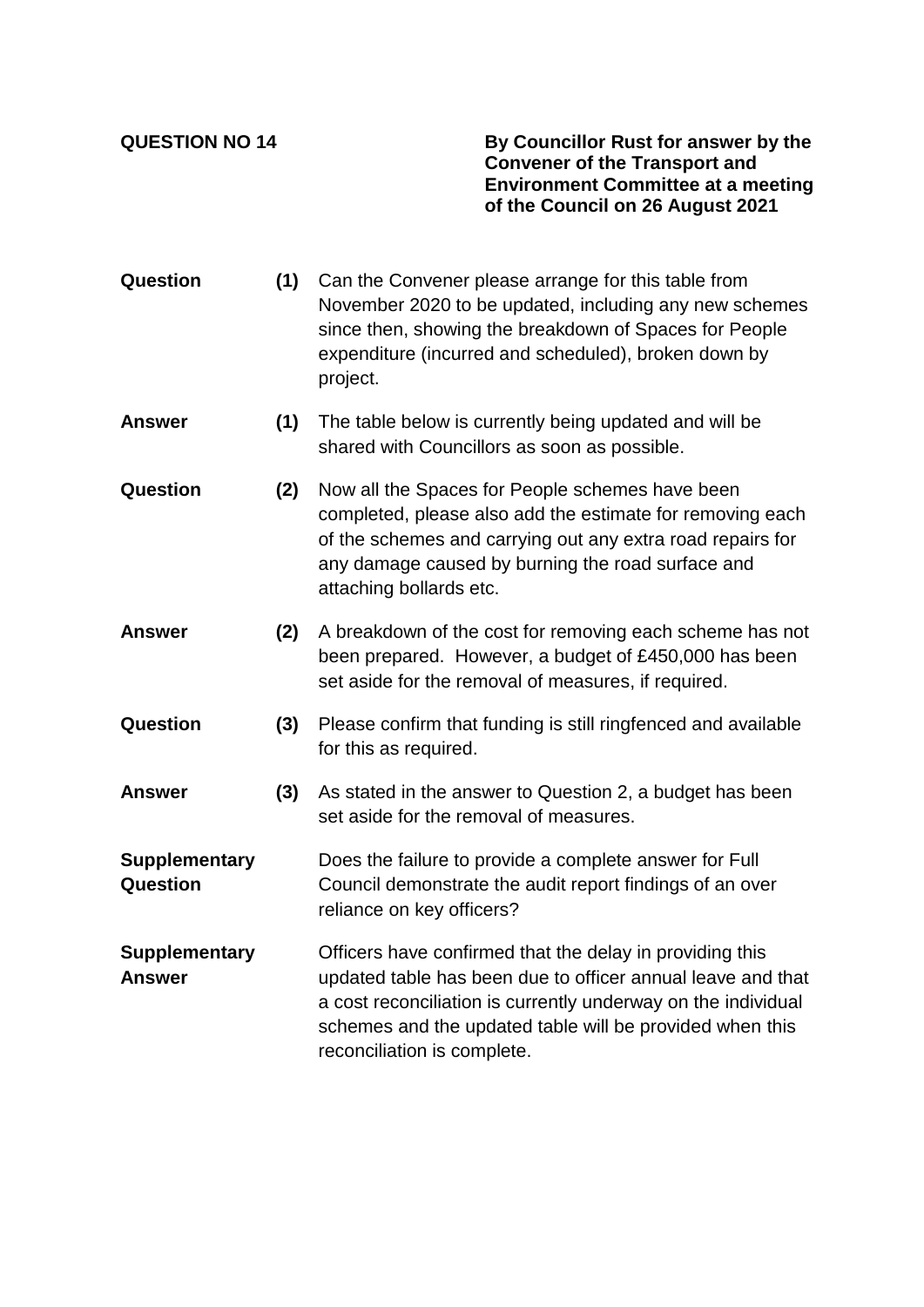| <b>Scheme</b>                                | <b>Status</b>               | <b>Cost</b>              | <b>Maintenance</b>     | <b>Actual Cost to</b>    | <b>Status</b>                        |
|----------------------------------------------|-----------------------------|--------------------------|------------------------|--------------------------|--------------------------------------|
|                                              | On / Off                    | <b>Projection</b>        | <b>Projection</b>      | <b>Date</b>              |                                      |
|                                              |                             |                          |                        |                          |                                      |
| South Bridge                                 | <b>Awaiting</b><br>decision | £117,683.55              | £12,033.17             | £1,369.75                | <b>Underway</b>                      |
| <b>Waverley Bridge</b>                       | On                          | £13,305.46               | £371.80                | £7,585.46                | <b>Underway</b>                      |
| <b>Forest Road</b>                           | On                          | £52,695.78               | £3,839.33              | £33,863.78               | <b>Underway</b>                      |
| George IV Bridge                             | On                          | £138,179.63              | £5,687.06              | £118,389.63              | <b>Installed</b>                     |
| The Mound                                    | On                          | £148,331.72              | £2,669.17              | £148,088.37              | <b>Installed</b>                     |
| <b>Princes Street East End</b>               | On                          | £100,375.96              | £2,469.90              | £95,282.23               | <b>Underway</b>                      |
| Victoria Street                              | On                          | £18,501.01               | £371.80                | £16,781.01               | <b>Installed</b>                     |
| Cockburn Street                              | On                          | £13,638.45               | £371.80                | £12,716.00               | <b>Installed</b>                     |
| Chamber St / George IV                       | On                          | £136,000.00              | £5,032.00              | £1,493.45                | <b>Underway</b>                      |
| Non-allocated                                | On                          | £6,729.45                | £0.00                  | £6,402.17                |                                      |
| Expenditure                                  |                             |                          |                        |                          |                                      |
| <b>City Centre Phase 1</b>                   |                             | £745,441.01              | £32,846.03             | £441,971.85              |                                      |
| Queensferry High St                          | On                          | £30,000.00               | £1,024.55              | £0.00                    |                                      |
| <b>Great Junction St</b>                     | On                          | £14,957.64               | £307.51                | £2,840.50                | Underway                             |
| Stockbridge                                  | On                          | £48,494.40               | £3,784.70              | £3,126.50                | <b>Underway</b>                      |
| Portobello High Street                       | On                          | £30,132.72               | £1,965.44              | £2,598.50                | <b>Underway</b>                      |
| Newington                                    | Off                         | £0.00                    | £0.00                  | £0.00                    |                                      |
| Gorgie / Dalry Road                          | On                          | £43,812.35               | £3,433.65              | £42,721.29               | <b>Installed</b>                     |
| Corstorphine                                 | On                          | £43,060.40               | £2,953.17              | £3,243.50                | <b>Underway</b>                      |
| <b>Bruntsfield</b>                           | On                          | £31,983.48               | £2,389.81              | £29,998.69               | <b>Installed</b>                     |
| <b>Tolcross</b>                              | On                          | £31,761.69               | £1,652.80              | £29,898.08               | <b>Installed</b><br><b>Installed</b> |
| Morningside<br><b>Haymarket Terrace</b>      | On<br>Off                   | £63,081.17<br>£0.00      | £4,229.95<br>£0.00     | £56,188.81<br>£0.00      |                                      |
| <b>Easter Road</b>                           | Off                         | £0.00                    | £0.00                  | £0.00                    |                                      |
| <b>Shopping Streets</b>                      |                             | £337,283.85              | £21,741.58             | £170,615.87              |                                      |
| <b>Telford Road</b>                          | Off                         | £0.00                    | £0.00                  | £0.00                    |                                      |
| Carrington Road                              | On                          | £0.00                    | £0.00                  | £0.00                    |                                      |
| Fountainbridge Dundee                        | On                          | £61,858.64               | £4,980.14              | £0.00                    |                                      |
| Ferry Road                                   | On                          | £106,284.88              | £8,168.73              | £100,146.32              | <b>Installed</b>                     |
| <b>Melville Drive</b>                        | Off                         | £0.00                    | £0.00                  | £0.00                    |                                      |
| Teviot Pl / Potterrow                        | On                          | £6,952.32                | £257.24                | £0.00                    |                                      |
| Buccleuch St /                               | On                          | £46,185.52               | £3,537.28              | £37,378.44               | <b>Underway</b>                      |
| Causewayside                                 |                             |                          |                        |                          |                                      |
| Crewe Toll Roundabout                        | On                          | £28,995.00               | £1,880.20              | £0.00                    |                                      |
| Meadowplace Road                             | Off                         | £0.00                    | £0.00                  | £0.00                    |                                      |
| <b>Duddingston Road</b>                      | On                          | £48,320.48               | £3,805.36              | £0.00                    |                                      |
| <b>Wester Hailes Road</b>                    | Off                         | £0.00                    | £0.00                  | £0.00                    |                                      |
| Craigmillar Park /                           | On                          | £110,058.80              | £7,851.87              | £0.00                    |                                      |
| Liberton                                     |                             |                          |                        |                          |                                      |
| <b>Gilmerton Road</b>                        | On                          | £42,695.68               | £3,717.04              | £0.00                    |                                      |
| <b>Crewe Road South</b><br>Old Dalkeith Road | On<br>On                    | £88,222.63<br>£78,008.98 | £5,116.01<br>£3,056.52 | £85,216.63<br>£75,002.98 | <b>Installed</b><br><b>Installed</b> |
| <b>Comiston Road</b>                         | On                          | £139,839.05              | £10,466.80             | £113,207.61              | Underway                             |
|                                              | Off                         |                          |                        | £0.00                    |                                      |
| Ingils Green Road                            |                             | £0.00                    | £0.00                  |                          |                                      |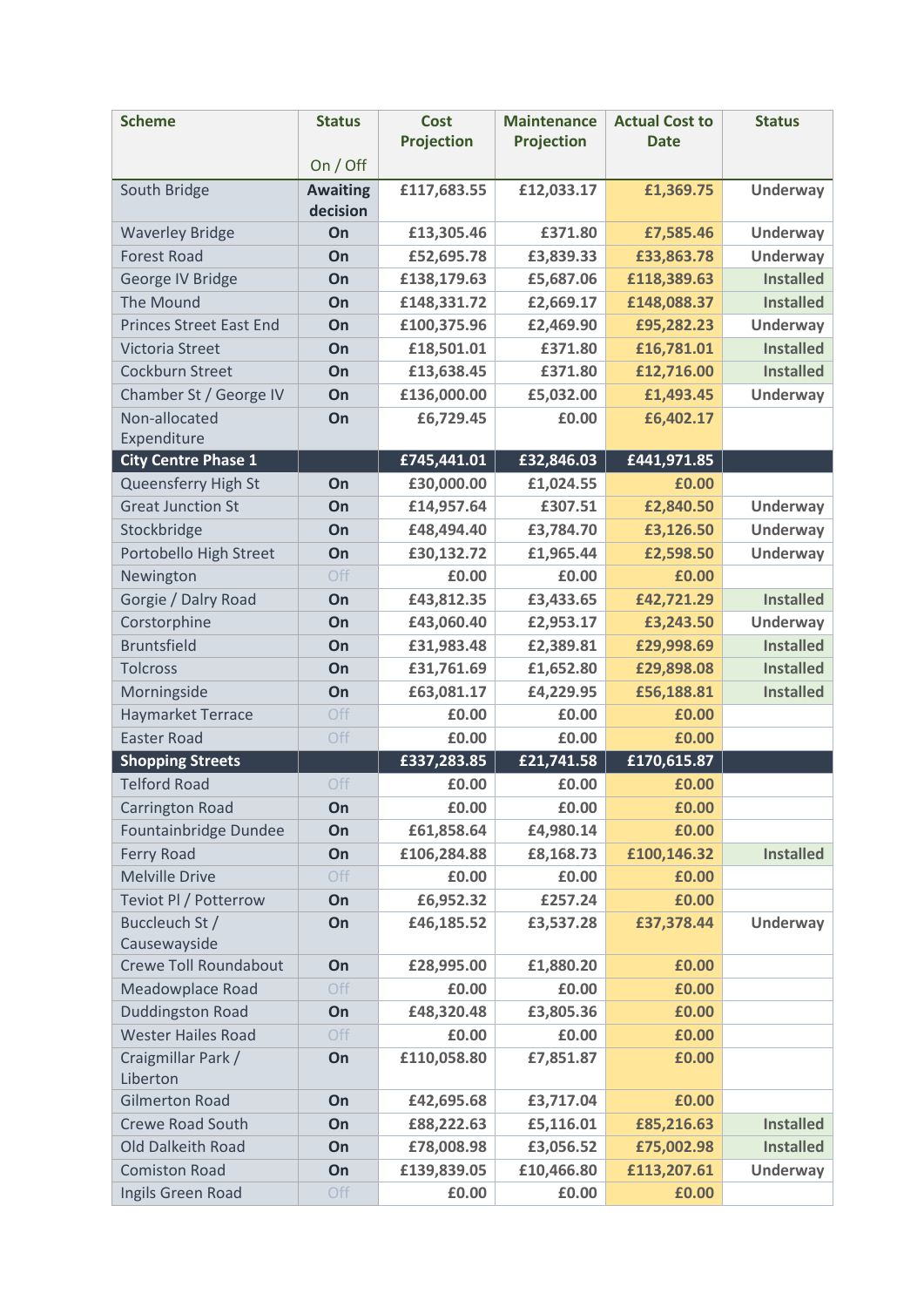| <b>Scheme</b>                               | <b>Status</b>               | <b>Cost</b><br><b>Projection</b> | <b>Maintenance</b><br><b>Projection</b> | <b>Actual Cost to</b><br><b>Date</b> | <b>Status</b>    |
|---------------------------------------------|-----------------------------|----------------------------------|-----------------------------------------|--------------------------------------|------------------|
|                                             | On / Off                    |                                  |                                         |                                      |                  |
| Pennywell Road                              | On                          | £119,757.32                      | £8,785.73                               | £111,788.32                          | <b>Installed</b> |
| Mayfield Road                               | On                          | £29,715.11                       | £2,380.00                               | £0.00                                |                  |
| QC - Meadows /                              | On                          | £43,680.00                       | £2,751.46                               | £0.00                                |                  |
| Greenbank                                   |                             |                                  |                                         |                                      |                  |
| Queensferry Road 1a                         | <b>Awaiting</b><br>decision | £75,261.00                       | £4,965.51                               | £0.00                                |                  |
| A1 Corridor                                 | <b>Awaiting</b><br>decision | £93,692.00                       | £6,662.40                               | £0.00                                |                  |
| Slateford Road (A70),                       | On                          | £252,774.00                      | £19,092.74                              | £0.00                                |                  |
| Lanark Rd, Longstone                        |                             |                                  |                                         |                                      |                  |
| Rd & Murrayburn Rd                          |                             |                                  |                                         |                                      |                  |
| <b>Orchard Brae</b>                         | On                          | £13,330.00                       | £851.91                                 | £0.00                                |                  |
| Non-allocated                               | On                          | £5,992.61                        | £0.00                                   | £0.00                                |                  |
| Expenditure                                 |                             |                                  |                                         |                                      |                  |
| Phase 1b Bus Lanes<br><b>West Coates</b>    | Off<br>Off                  | £0.00<br>£0.00                   | £0.00<br>£0.00                          | £0.00<br>£0.00                       |                  |
| <b>Arterial Routes</b>                      |                             |                                  |                                         | £522,740.30                          |                  |
|                                             |                             | £1,391,624.02                    | £98,326.94                              |                                      |                  |
| <b>East Craigs</b>                          | <b>Awaiting</b><br>decision | £55,598.00                       | £4,878.09                               | £0.00                                |                  |
| <b>Drum Brae North</b>                      | On                          | £36,419.00                       | £2,896.50                               | £0.00                                |                  |
| <b>Leith Connections</b>                    | On                          | £42,880.00                       | £4,087.20                               | £0.00                                |                  |
| Non-allocated                               | On                          | £2,536.00                        | £0.00                                   | £0.00                                |                  |
| Expenditure<br><b>Low Traffic</b>           |                             |                                  |                                         |                                      |                  |
| <b>Neighbourhoods</b>                       |                             | £137,433.00                      | £11,861.79                              | £0.00                                |                  |
| <b>Braid Road</b>                           | On                          | £2,000.00                        | £0.00                                   | £0.00                                |                  |
| Links Garden                                | On                          | £2,000.00                        | £0.00                                   | £0.00                                |                  |
| Cammo Walk                                  | On                          | £1,700.00                        | £0.00                                   | £1,700.00                            | <b>Installed</b> |
| <b>Warriston Road</b>                       | On                          | £2,000.00                        | £0.00                                   | £0.00                                |                  |
| <b>Stanley Street/Hope</b><br><b>Street</b> | On                          | £2,000.00                        | £0.00                                   | £0.00                                |                  |
| <b>Braidburn Terrace</b>                    | On                          | £2,000.00                        | £0.00                                   | £0.00                                |                  |
| Silverknowes Road<br>(South)                | On                          | £33,318.00                       | £2,464.65                               | £0.00                                |                  |
| <b>Silverknowes Road</b><br>(North)         | On                          | £27,900.00                       | £2,306.09                               | £0.00                                |                  |
| Granton Sq / Gypsy<br><b>Brae</b>           | On                          | £77,463.92                       | £5,981.42                               | £0.00                                |                  |
| <b>Braid Hills Drive</b>                    | Off                         | £0.00                            | £0.00                                   | £0.00                                |                  |
| <b>Seafield Street</b>                      | On                          | £2,174.00                        | £78.10                                  | £1,467.00                            | <b>Installed</b> |
| <b>Kings Place</b>                          | On                          | £17,177.00                       | £929.50                                 | £877.00                              | Underway         |
| Arboretum Place                             | On                          | £12,431.46                       | £729.55                                 | £1,766.10                            | <b>Underway</b>  |
| Maybury Rd Temp.                            | On                          | £55,883.63                       | £1,950.00                               | £22,975.84                           | <b>Underway</b>  |
| Crossing                                    |                             |                                  |                                         |                                      |                  |
| <b>Spaces for Exercise</b>                  |                             | £238,048.01                      | £14,439.31                              | £28,785.94                           |                  |
| <b>Broughton Street</b>                     | <b>Awaiting</b><br>decision | £49,428.24                       | £4,939.08                               | £0.00                                |                  |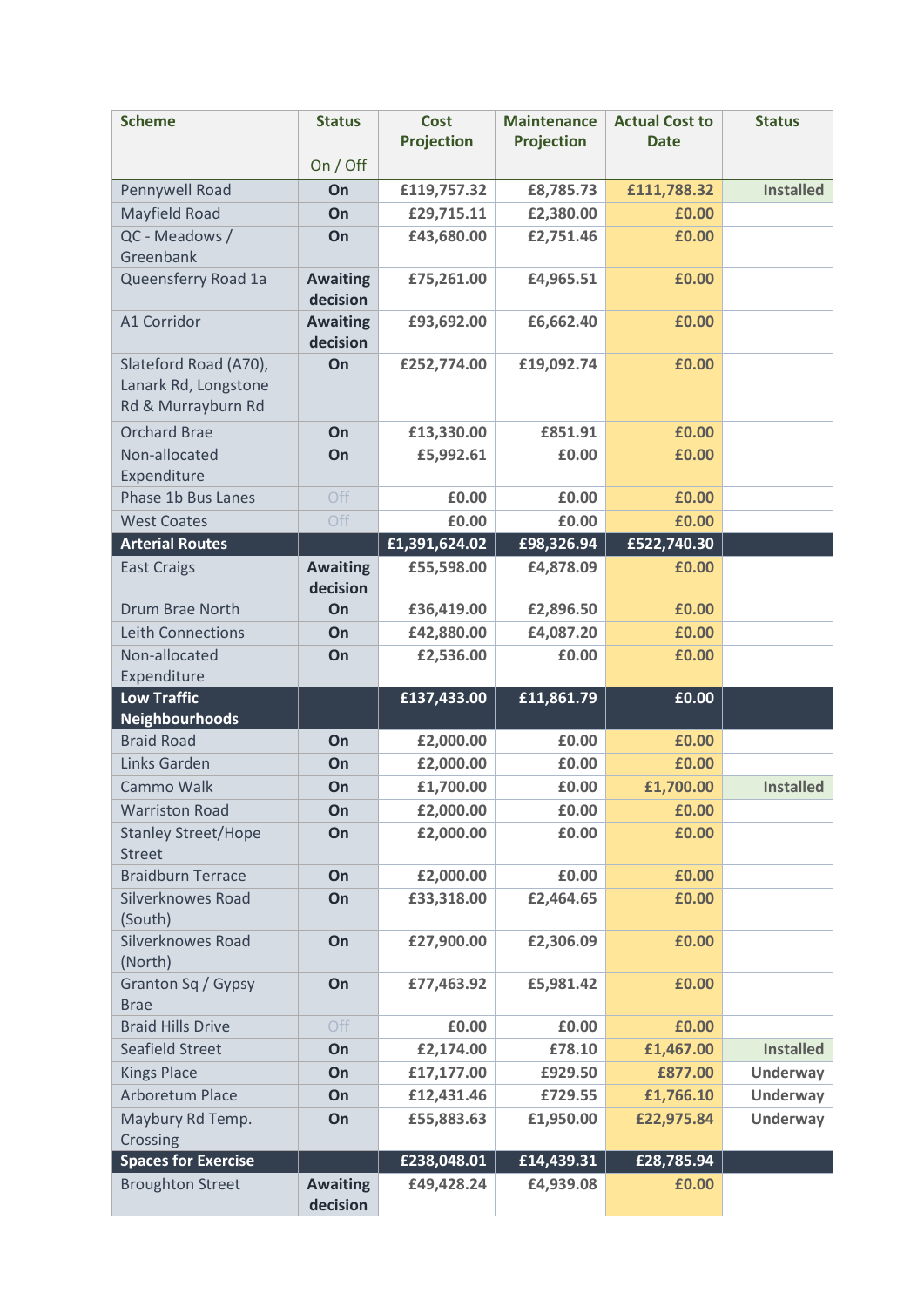| <b>Scheme</b>                                                                     | <b>Status</b>   | <b>Cost</b><br><b>Projection</b> | <b>Maintenance</b><br><b>Projection</b> | <b>Actual Cost to</b><br><b>Date</b> | <b>Status</b> |
|-----------------------------------------------------------------------------------|-----------------|----------------------------------|-----------------------------------------|--------------------------------------|---------------|
|                                                                                   | On / Off        |                                  |                                         |                                      |               |
| <b>Broughton St</b>                                                               | <b>Awaiting</b> | £50,624.20                       | £3,817.03                               | £0.00                                |               |
| Roundabout                                                                        | decision        |                                  |                                         |                                      |               |
| Restalrig Rd South -                                                              | On              | £6,920.00                        | £416.20                                 | £0.00                                |               |
| Opt. 2                                                                            |                 |                                  |                                         |                                      |               |
| <b>West End of Princes</b><br><b>Street</b>                                       | On              | £3,763.00                        | £316.92                                 | £0.00                                |               |
| Musselburgh to<br>Portobello Opt. 1                                               | On              | £55,399.20                       | £5,601.98                               | £0.00                                |               |
| Edinburgh section                                                                 | Off             | £0.00                            | £0.00                                   | £0.00                                |               |
| <b>Duddingston Road West</b><br><b>Fillyside Road - Crossing</b>                  | On              | £30,000.00                       | £1,950.00                               | £0.00                                |               |
| <b>Fillyside Road</b>                                                             | On              | £4,584.36                        | £411.93                                 | £0.00                                |               |
| <b>Glenlockhart Drive</b>                                                         | On              | £2,798.00                        | £103.53                                 | £0.00                                |               |
| <b>Starbank Road</b>                                                              | On              | £12,608.40                       | £1,128.81                               | £0.00                                |               |
|                                                                                   |                 | £216,125.40                      | £18,685.48                              | £0.00                                |               |
| Commonplace<br><b>Interventions</b>                                               |                 |                                  |                                         |                                      |               |
| <b>Schools</b>                                                                    |                 | £150,000.00                      |                                         | £20,625.49                           |               |
|                                                                                   |                 |                                  |                                         |                                      |               |
| Sub-total                                                                         |                 |                                  | £3,413,856.42                           | £1,184,739.45                        |               |
| <b>Consultancy Support</b>                                                        |                 |                                  | £300,000.00                             | £118,478.78                          |               |
| <b>Internal Management</b><br>Costs                                               |                 |                                  | £750,000.00                             | £504,759.07                          |               |
| Segregation units for<br>maintenance and<br>schemes to be<br>developed            |                 |                                  | £171,292.00                             | £0.00                                |               |
| Monitoring &<br>Evaluation                                                        |                 |                                  | £175,000.00                             | £86,410.00                           |               |
| <b>Removal Allowance</b>                                                          |                 |                                  | £450,000.00                             | £0.00                                |               |
| <b>Street Cleaning Over</b><br>Winter Period 20/21/22                             |                 |                                  | £50,000.00                              | £0.00                                |               |
| <b>Removal of Street</b><br>Clutter                                               |                 |                                  | £50,000.00                              | £0.00                                |               |
| Uncertainty -<br>installation,<br>maintenance, removal<br><b>TOTAL PROJECTION</b> |                 |                                  | £196,005.10                             | £0.00<br>£5,556,153.52 £1,894,387.30 |               |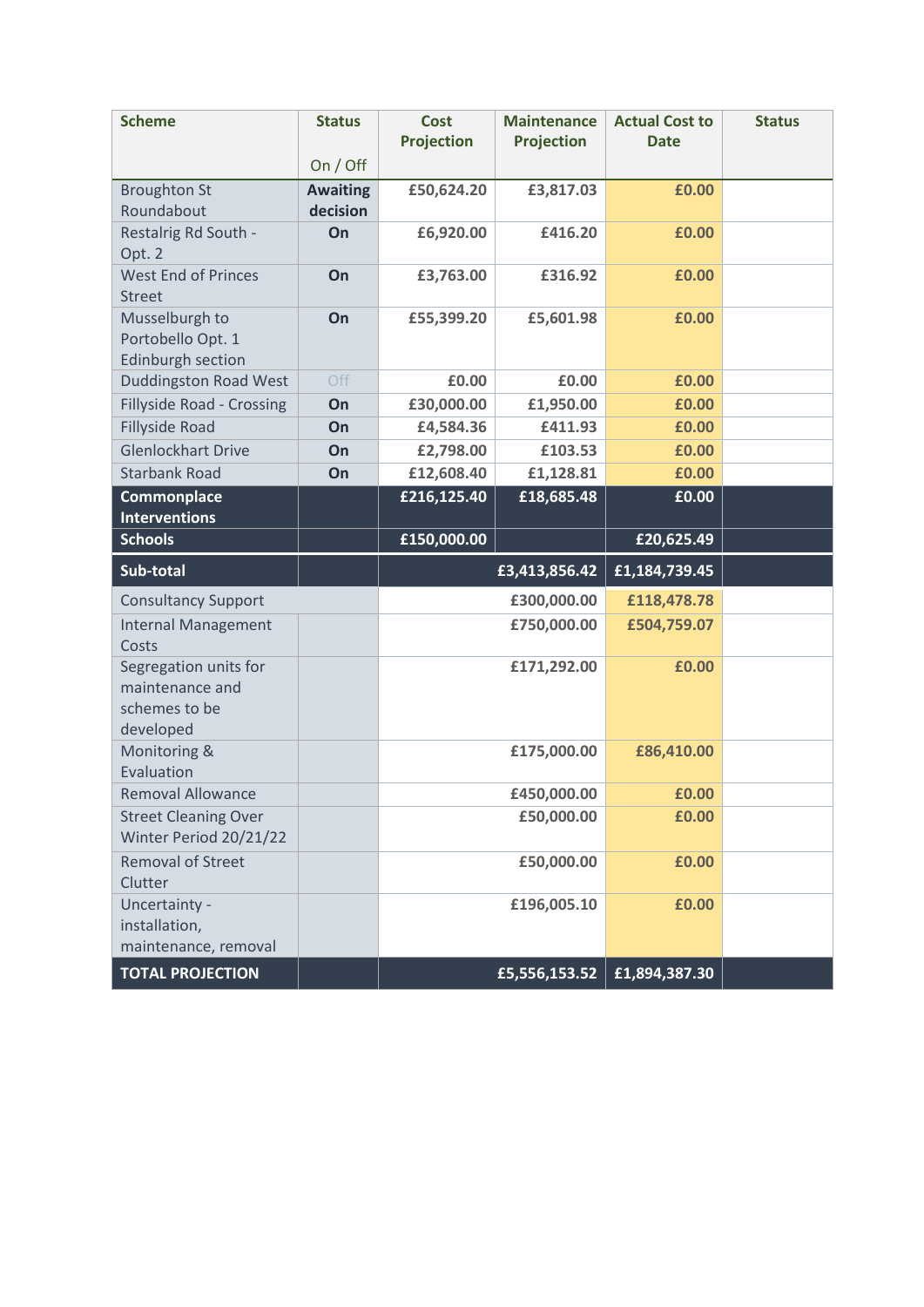## **QUESTION NO 15 By Councillor Jim Campbell for answer by the Lord Provost at a meeting of the Council on 26 August 2021**

Standing Order 22.3 required motions and amendments to be provided to the clerk no later than 2pm on the working day before Council. In the case of June Council, motions and amendments were not published so that Members and the public could view them until after 7pm at night.

- **Question (1)** Could the Lord Provost provide an explanation for this protracted delay?
- **Answer (1)** 35 motions and amendments were submitted for June Council, which is much more than usual, all of which needed to be checked for competency. 27 were received the day before Council with over half after 12 noon. Following the competency check, a number required to be amended involving engagement with the relevant elected members and group business managers. Further reformatting, adding to templates and the creation of PDF files, both individually and collectively, as well as sorting the bookmarks etc. was required. That is clearly a time-consuming process and the Committee Services staff managed this as quickly as possible, whilst working remotely.
- **Question (2)** Would the Lord Provost remind Council that Standing Orders applies to all Members?
- **Answer (2)** Standing Orders apply to all Elected Members.
- **Question (3)** Would it be in order for the Clerk to set out a timetable for the publishing of Motions and Amendments, and routinely include an explanation of any deviation from such a timetable?
- **Answer (3)** Motions and Amendments are published as soon as each has been deemed competent and administrative tasks are complete. Therefore, the additional workload this question proposes being placed upon the Clerk and Committee Services is not supported.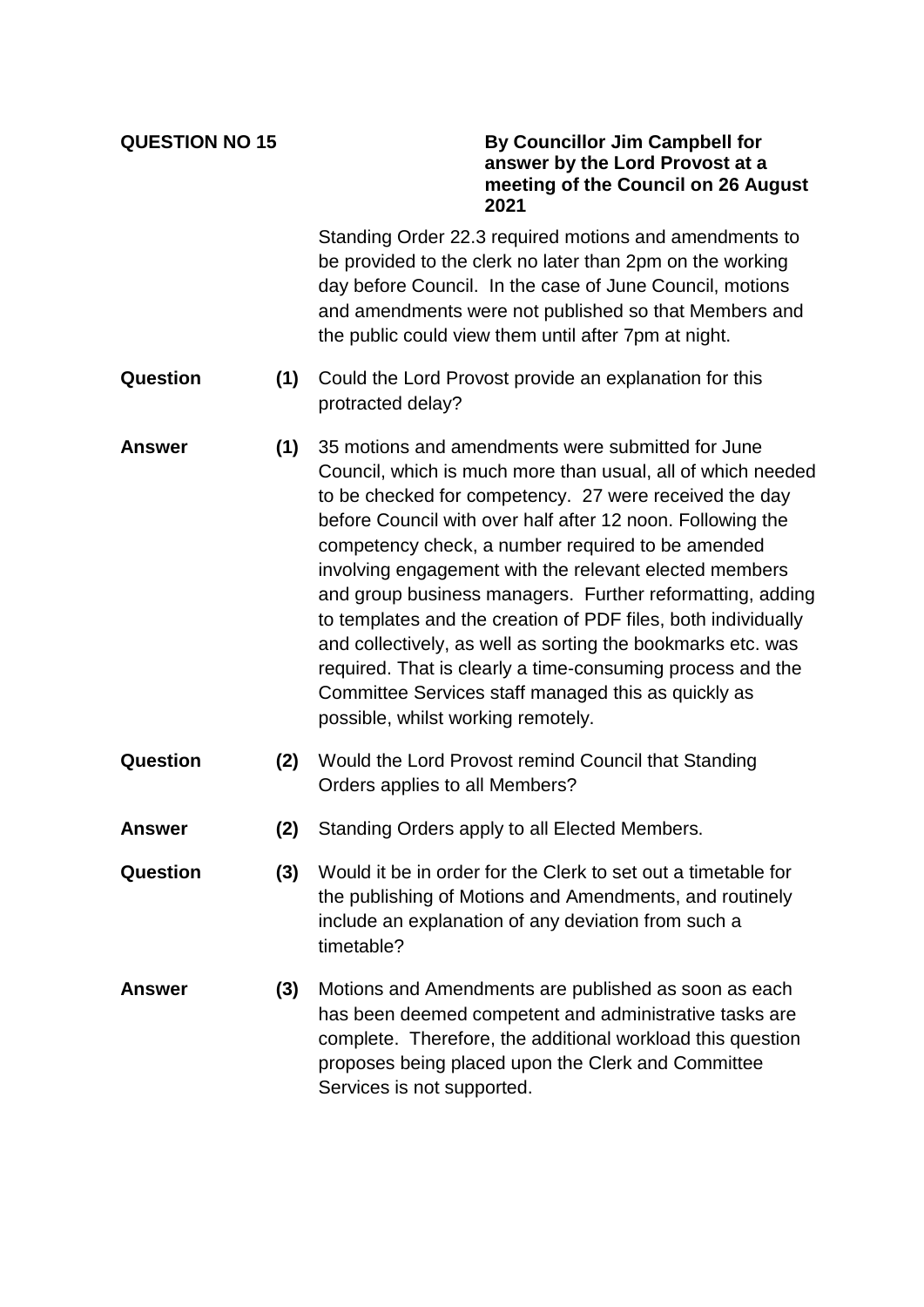**QUESTION NO 16 By Councillor Jim Campbell for answer by the Convener of the Transport and Environment Committee at a meeting of the Council on 26 August 2021**

> The Convener will be aware of recent localised flooding events in Edinburgh.

- **Question (1)** Between 1 July and 17 August, how many requests have been made to clear individual gullies on the roads of Edinburgh?
- **Answer (1)** There have been 2,597 requested received to clear individual gullies.
- **Question (2)** What was the average time between the request being made, and the first physical attendance to the gully?
- **Answer (2)** This information is not recorded. However, the average time from Enquiry Opened to Enquiry Closed for completed enquiries was 8.05 days in the time period 1 July to 17 August**.**
- **Question (3)** How many reports resulted in attendance to a gully that was not blocked or partially blocked?
- **Answer (3)** This information is not recorded.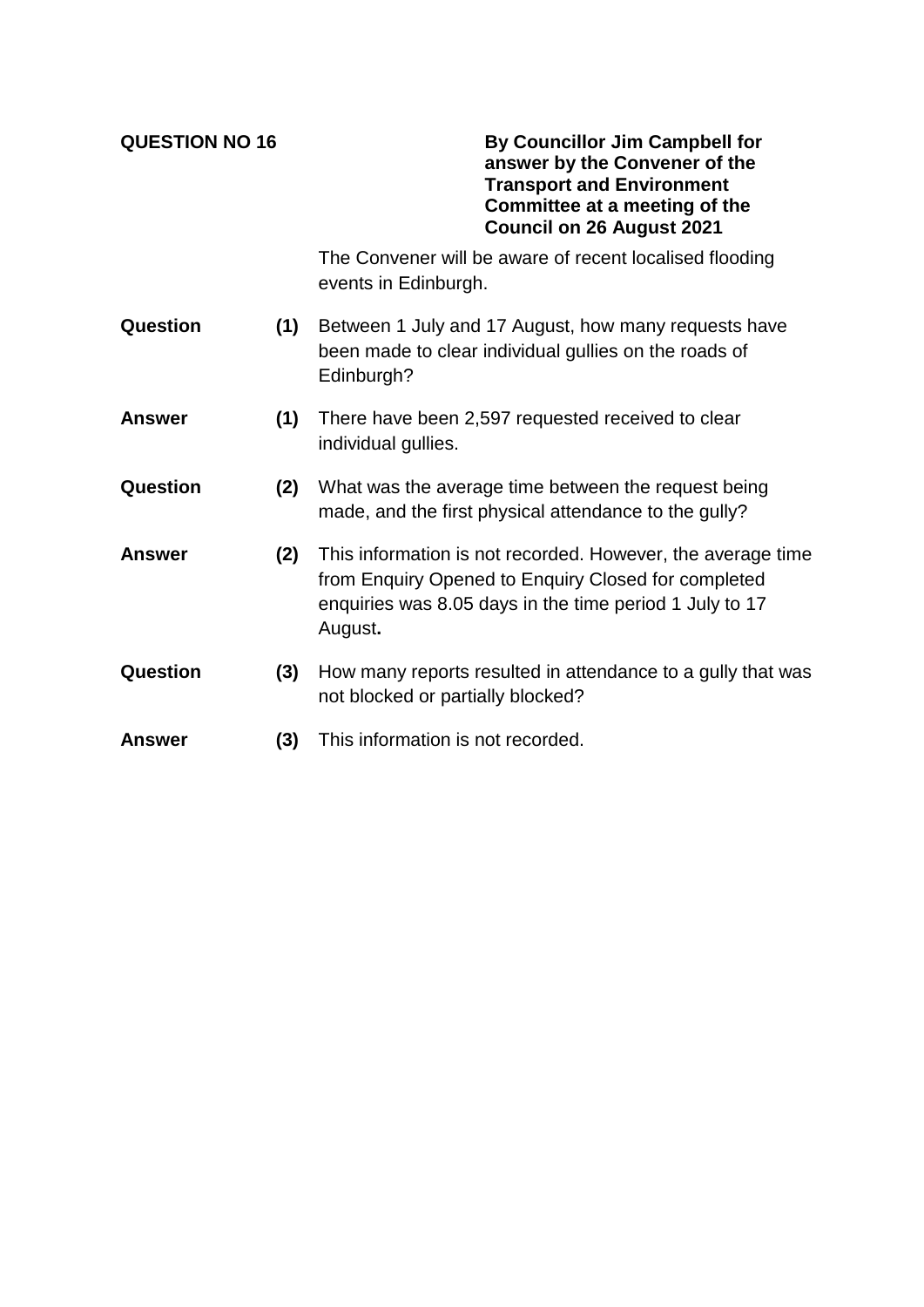| <b>QUESTION NO 17</b> |     | By Councillor McLellan for answer by<br>the Leader of the Council at a<br>meeting of the Council on 26 August<br>2021                                                                                                                                                                                                                         |
|-----------------------|-----|-----------------------------------------------------------------------------------------------------------------------------------------------------------------------------------------------------------------------------------------------------------------------------------------------------------------------------------------------|
|                       |     | June Council's expression of unanimous dismay at the slur<br>against Lothian Buses by SNP MSP James Dornan                                                                                                                                                                                                                                    |
| <b>Question</b>       | (1) | Can the leader copy the text of what he wrote to SNP MSP<br>James Dornan following the instructions of June Council,<br>agreed under item 8.10 (with addendum) by way of answer<br>to this question?                                                                                                                                          |
| <b>Answer</b>         | (1) | James Dornan MSP                                                                                                                                                                                                                                                                                                                              |
|                       |     | 30 <sup>th</sup> June 2021                                                                                                                                                                                                                                                                                                                    |
|                       |     | Dear James,                                                                                                                                                                                                                                                                                                                                   |
|                       |     | I note you recently passed on an apology to Edinburgh's<br>Transport Convenor after contacting you following the<br>comments made in relation to action Lothian Buses took<br>following serious violent<br>behaviour<br>against their<br>employees.                                                                                           |
|                       |     | These comments were also raised at our Council meeting on June 24 <sup>th</sup> .                                                                                                                                                                                                                                                             |
|                       |     | A motion was passed expressing dismay at the comments<br>and having engaged with our bus company since, I feel a<br>direct and public apology to the company is still merited<br>to draw a line under this issue. I very much hope you can<br>echo the sincere apology you issued to the Transport<br>Convenor to the Chair of Lothian Buses. |
| Question              | (2) | Can the leader copy any and all responses received as a<br>result of him writing as instructed?                                                                                                                                                                                                                                               |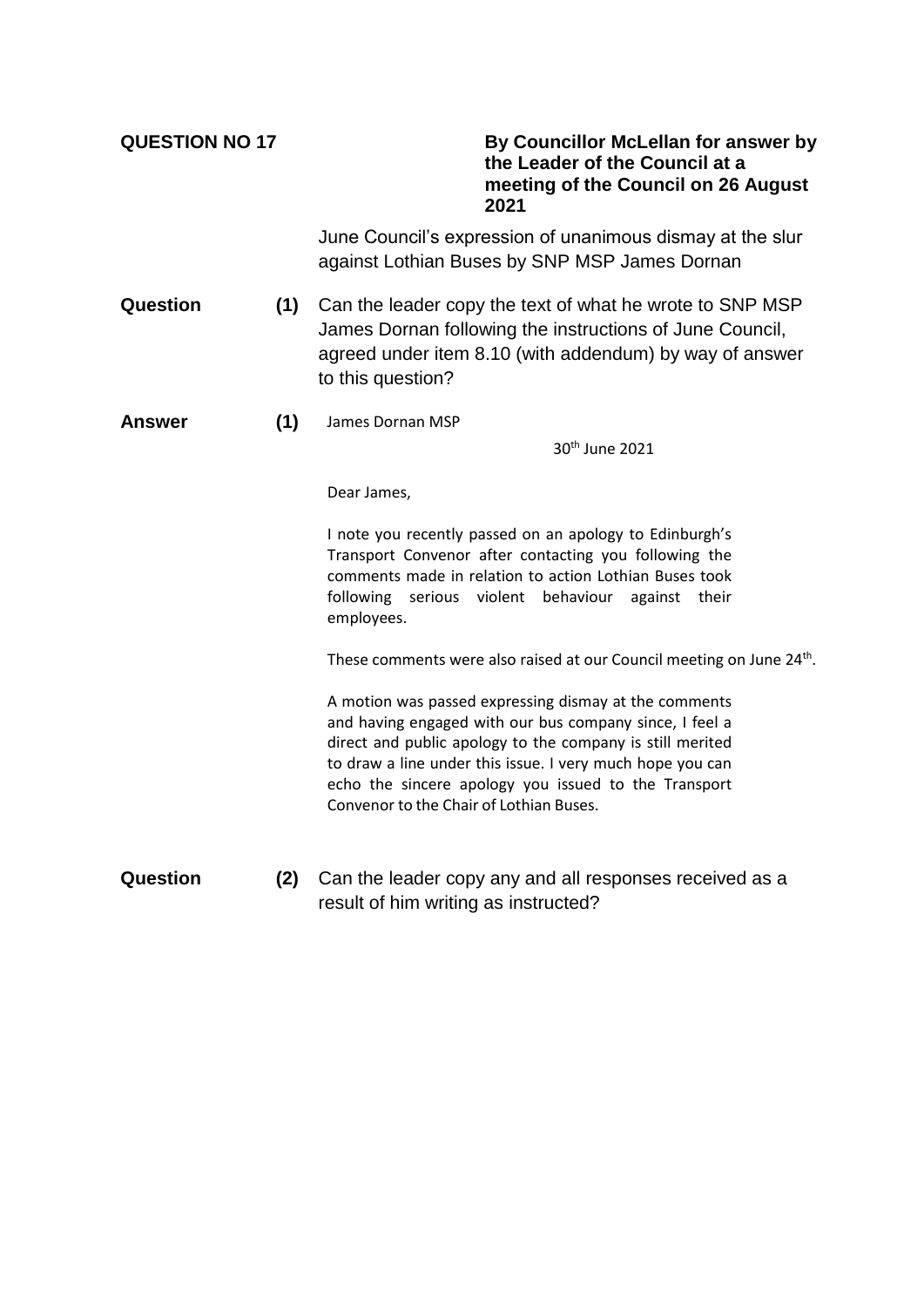**Answer (2)** On 15 Jun 2021, at 16:01, Dornan J (James), MSP [<James.Dornan.msp@parliament.scot>](mailto:James.Dornan.msp@parliament.scot) wrote:

> Dear Mr McFarlane, I've acknowledged my comments were poorly made and that there was no intention by Lothian Buses to target Irish or Catholics, I never considered there was. Of course I regret the misunderstanding, of my own making admittedly, but the point I was intending to make, and did in other parts of my speech was the lack of attention to a significant cultural day for Irish, which would not have been the case for other culturally significant days. This is in no way only the case at Lothian Buses but throughout Scottish business as a whole.

James Dornan MSP

Sent from my iPhone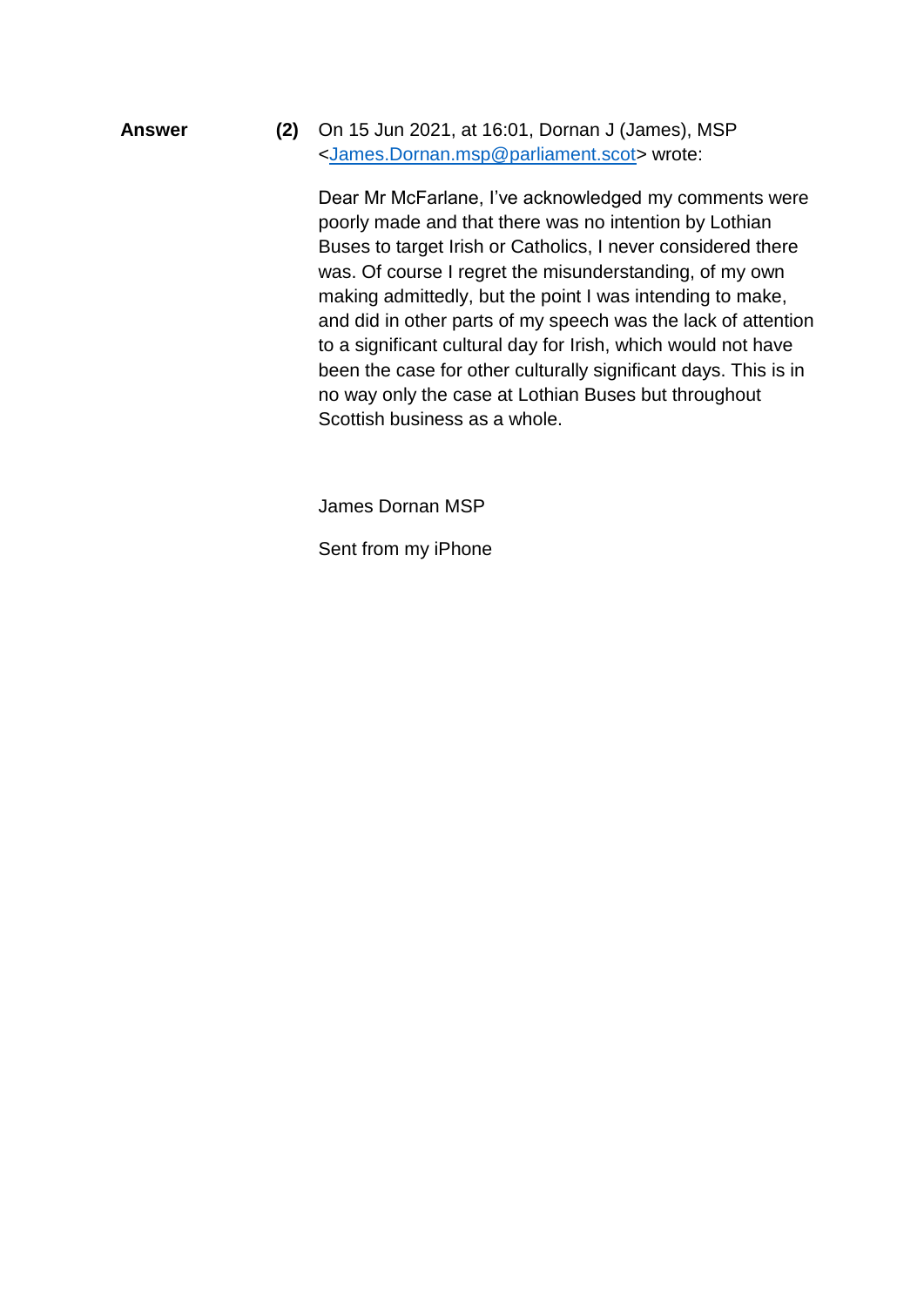## **QUESTION NO 18 By Councillor Brown for answer by the Convener of the Transport and Environment Committee at a meeting of the Council on 26 August 2021**

Many vulnerable / elderly residents across the city either have no on-line access, do not feel comfortable making card payments over the phone or sadly have no relatives or neighbours who can assist with doing so.

- **Question (1)** I understand a Working Group was set up to look the removal of cash and other options for residents for the future. What are the findings of this working group?
- **Answer (1)** The assessment completed by officers considered all Council services for payment options and the frequency with which payments needed to be made. This assessment reaffirmed the need for a range of payment options to support individual circumstances. These options vary depending on the nature and scale of the service and currently can include online payment, direct debit, standing order, BACs, automated payment lines, payment via a Contact agent or cash payments for Council Tax/Housing. In addition, when the current Council Resilience Centres revert to locality office service provision, individuals will be assisted by Council staff to make card payments via the Council's easy to use self-help machines.
- **Question (2)** As the Council no longer accept cash payments in our Local Offices, where can residents make cash payments if they don't have online access?
- **Answer (2)** There is currently no cash payment option for the service. The Garden Waste service has been an online or phone registration service since February 2020. This has proved successful with over 90% signing and paying online, with the remainder registered over the phone. This phone registration process is supported by a dedicated contact team who can support people through the registration and payment process. Further payment options will continue to be explored by the service.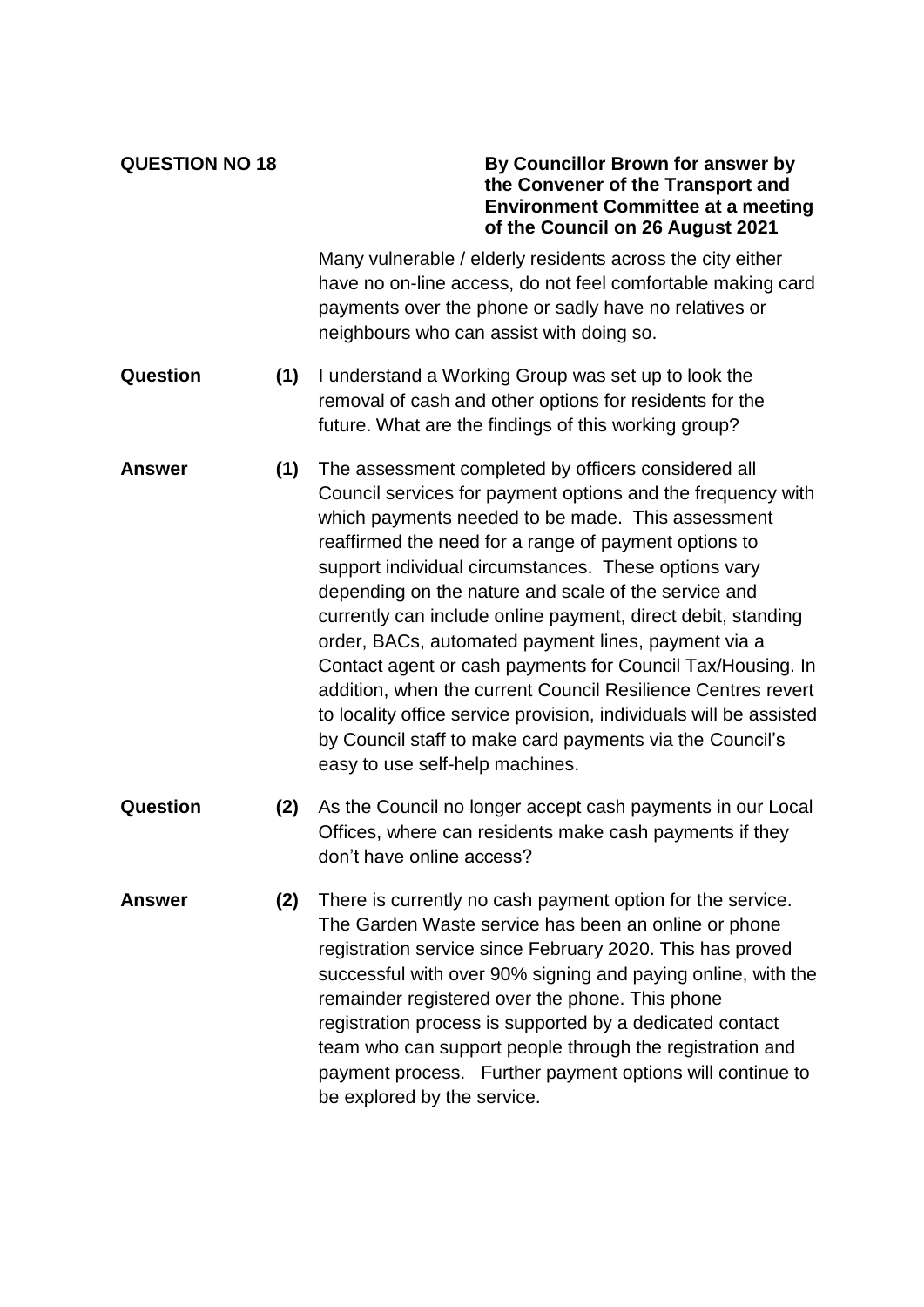**QUESTION NO 19 By Councillor Mitchell for answer by the Convener of the Transport and Environment Committee at a meeting of the Council on 26 August 2021**

**Question** Please could the convener confirm the number of injuries recorded by members of staff in each Ward, where applicable, over the course of the last five years whilst emptying:

- a) Grey bins
- b) Green bins
- c) Brown bins
- d) Blue boxes
- e) Red boxes
- f) Food caddies
- g) Gull proof sacks

**Answer** The SHE portal is the Council's incidents/accidents reporting system and the categories used are from the Health and Safety Executive's grouping for incident causations (e.g. manual handling, slips trips and falls etc). Therefore, as the information requested is not recorded, it is not possible to provide the breakdown requested. However, the table below provides a summary of the number of incidents recorded on the SHE portal relating to doorstep collection of recycling (including gull proof sacks).

| Year | Incidents from  |
|------|-----------------|
|      | <b>GP</b> sacks |
|      | /Doorstep       |
|      | collection of   |
|      | recycling       |
| 2016 | 2               |
| 2017 | 7               |
| 2018 |                 |
| 2019 | 3               |
| 2020 | 2               |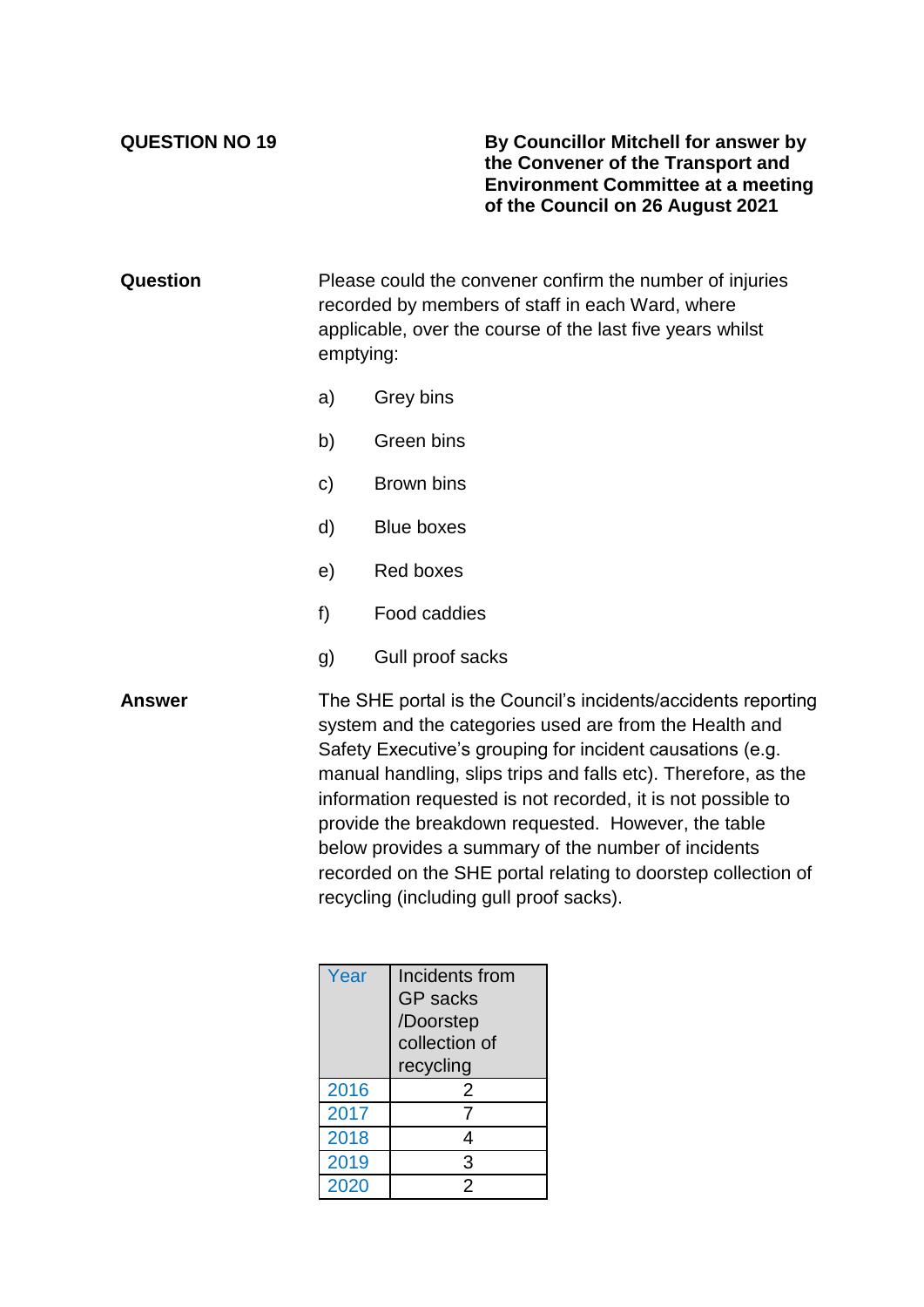**QUESTION NO 20 By Councillor Webber for answer by the Convener of the Transport and Environment Committee at a meeting of the Council on 26 August 2021**

| Question        | (1) | Who created the brand name "Spaces for People"                                                                                                                                                                                                                                              |
|-----------------|-----|---------------------------------------------------------------------------------------------------------------------------------------------------------------------------------------------------------------------------------------------------------------------------------------------|
| <b>Answer</b>   | (1) | In response to the outbreak of COVID-19, the Scottish<br>Government announced funding to enable physical<br>distancing and to improve conditions for walking, cycling and<br>wheeling in April 2020. This funding was titled 'Spaces for<br>People'.                                        |
| <b>Question</b> | (2) | Who designed the adverts for the retaining Spaces for<br>People consultation (used on lampposts and digital formats)<br>for Council to approve and implement?                                                                                                                               |
| <b>Answer</b>   | (2) | These were designed internally within the Council.                                                                                                                                                                                                                                          |
| Question        | (3) | Why is the programme, largely consisting of the same<br>schemes, being rebranded as "Travelling Safely"?                                                                                                                                                                                    |
| <b>Answer</b>   | (3) | As set out in Question 1, the Spaces for People initiative<br>was specifically to enable physical distancing and to<br>improve conditions for walking, cycling and wheeling in<br>response to COVID-19. These measures were introduced<br>using Temporary Traffic Regulation Orders (TTRO). |
|                 |     | In June 2021, the Council agreed to introduce Experimental<br>Traffic Regulation Orders (ETRO) in some areas where<br>measures which are currently in place under TTRO have the<br>potential support the Council's objectives in the longer term.                                           |
|                 |     | This is a new approach rather than a rebranding of the<br>programme.                                                                                                                                                                                                                        |
| Question        | (4) | When there have been so many accidents relating to<br>existing Spaces for People schemes, with a number of<br>personal injury claims, could the Council be accused of<br>misrepresentation by rebranding the programme "Travelling<br>Safely"?                                              |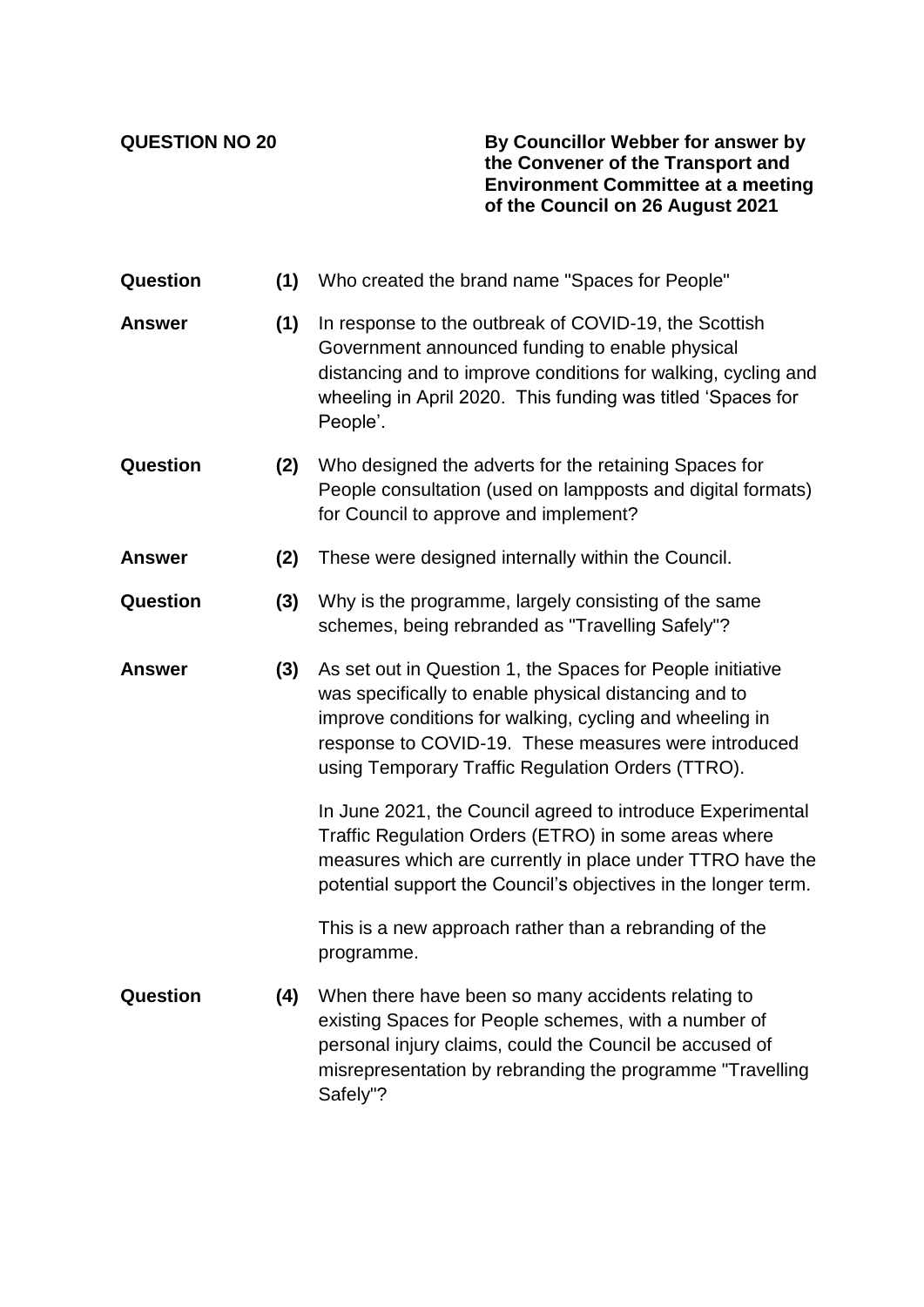| <b>Answer</b>                    | (4) | The schemes which have been approved to progress to<br>ETRO and those which are currently being reviewed are all<br>designed to improve connectivity and to link into other<br>schemes, therefore the new programme has been titled<br><b>Travelling Safely.</b>                                                                                             |
|----------------------------------|-----|--------------------------------------------------------------------------------------------------------------------------------------------------------------------------------------------------------------------------------------------------------------------------------------------------------------------------------------------------------------|
| <b>Question</b>                  | (5) | Why is the programme not more clearly being branded in<br>relation to the main aim of supporting the Net Zero target?                                                                                                                                                                                                                                        |
| <b>Answer</b>                    | (5) | The aim of supporting the Net Zero target was set out<br>clearly in the consultation and in the reports to Transport<br>and Environment Committee and the Council, alongside the<br>other strategic priorities which the new programme will<br>support moving forward.                                                                                       |
| Question                         | (6) | Please can you provide evidence of the exact dangers and<br>number of incidents in the last 5 years in Edinburgh that the<br>"Travelling Safely" programme is aiming to address broken<br>down by each road user group?                                                                                                                                      |
| <b>Answer</b>                    | (6) | The Travelling Safely programme is aiming to provide safer,<br>more desirable routes around the city as an alternative to<br>using motorised vehicles. The programme is designed to<br>encourage cycling and walking around the city for people<br>who do not feel safe with the current infrastructure or who<br>do not have access to a motorised vehicle. |
| <b>Question</b>                  | (7) | Please can you provide the target of reduced accidents by<br>category of road user group, that the "Travelling Safely"<br>programme is aiming to address, in what timescale, and<br>how that will be measured                                                                                                                                                |
| Answer                           | (7) | The priority of the Council is to make travelling around the<br>city as safe as possible, with the ultimate aim of there being<br>no accidents on the city's roads. The Travelling Safely<br>programme does not have specific targets attributed to it.                                                                                                      |
| <b>Supplementary</b><br>Question |     | In answer to questions (3) it is stated this a new approach.<br>Why therefore, for clarity are we not starting again from<br>scratch?                                                                                                                                                                                                                        |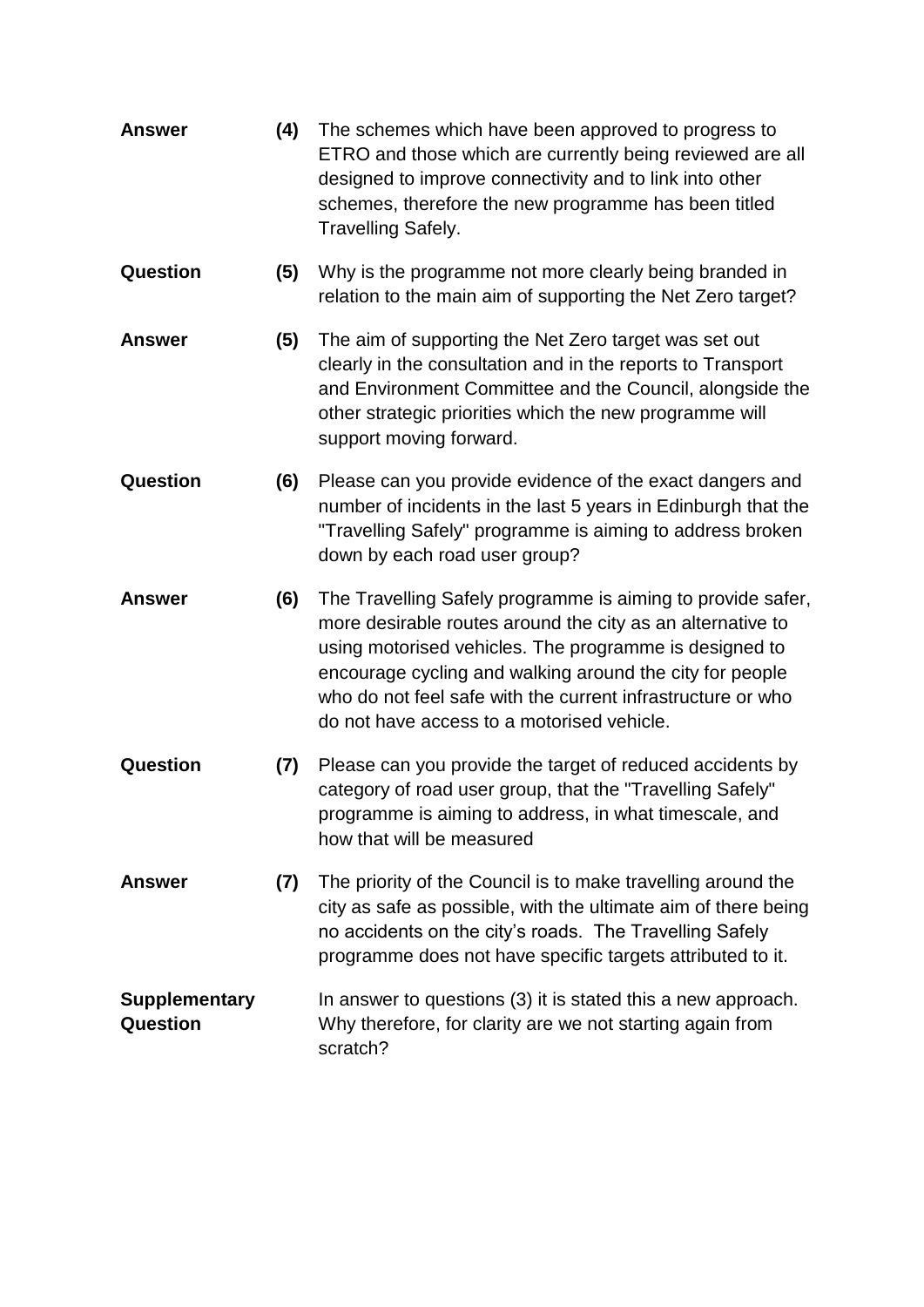| <b>Supplementary</b> | As discussed at Council in June and set out in answer (3) |
|----------------------|-----------------------------------------------------------|
| <b>Answer</b>        | above, there are some measures which are currently in     |
|                      | place under Spaces for People which have the potential to |
|                      | support the Council's objectives in the long term. The    |
|                      | approach to this new programme was set out in a report to |
|                      | Transport and Environment Committee on 19 August 2021.    |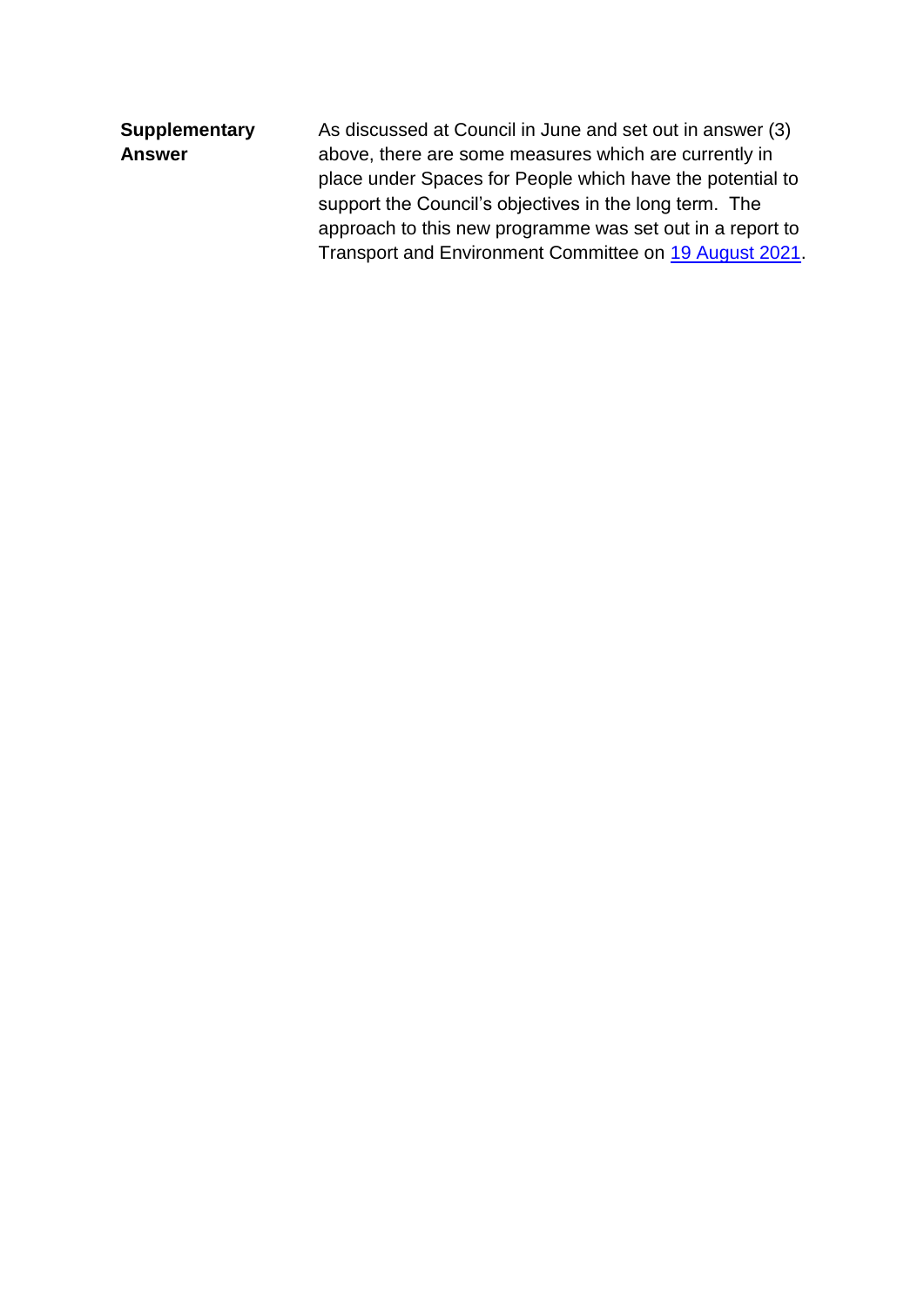**QUESTION NO 21 By Councillor Webber for answer by the Convener of the Finance and Resources Committee at a meeting of the Council on 26 August 2021**

| Question                              | As the cost of providing the service has increased by 40% to<br>£35, can the Convener please pinpoint and specify what is<br>driving such a significant increase?                                                                                                                                                                                                                                                                                           |
|---------------------------------------|-------------------------------------------------------------------------------------------------------------------------------------------------------------------------------------------------------------------------------------------------------------------------------------------------------------------------------------------------------------------------------------------------------------------------------------------------------------|
| <b>Answer</b>                         | The Council introduced a charge for the garden waste<br>collection service to assist in recovering some of the costs<br>associated with this non-statutory service.                                                                                                                                                                                                                                                                                         |
|                                       | Scottish Councils are limited by regulation to only recover<br>costs related to collection, but not disposal. The increase<br>from £25 to £35 enables the service to fully cover the<br>current garden waste collection costs and takes into account<br>overhead costs (e.g. fuel, labour, transportation) which have<br>increased since the charge was first introduced and allows<br>for investment to improve the registration process for<br>customers. |
| <b>Supplementary</b><br>Question      | I requested to "pinpoint and specify" yet I have been given<br>general high level statement. I have submitted a reasonable<br>request As local Cllrs we are all accountable for this and<br>therefore can you please provide a detailed breakdown of<br>the relative costs?                                                                                                                                                                                 |
| <b>Supplementary</b><br><b>Answer</b> | The business case for the introduction of the charge in 2018<br>was based on a mix of known costs and predicted costs<br>based on assumptions such as sign up levels, subscription<br>management costs and system costs.                                                                                                                                                                                                                                    |
|                                       | The table below outlines the forecasted (or actual for<br>2019/20) cost of the service, projected income and<br>anticipated revenue budget allocation required between the<br>original business case to introduce the charge in 2018,<br>2019/20 collection year (used in the cost recovery business<br>case as the last full collection year before the proposal was                                                                                       |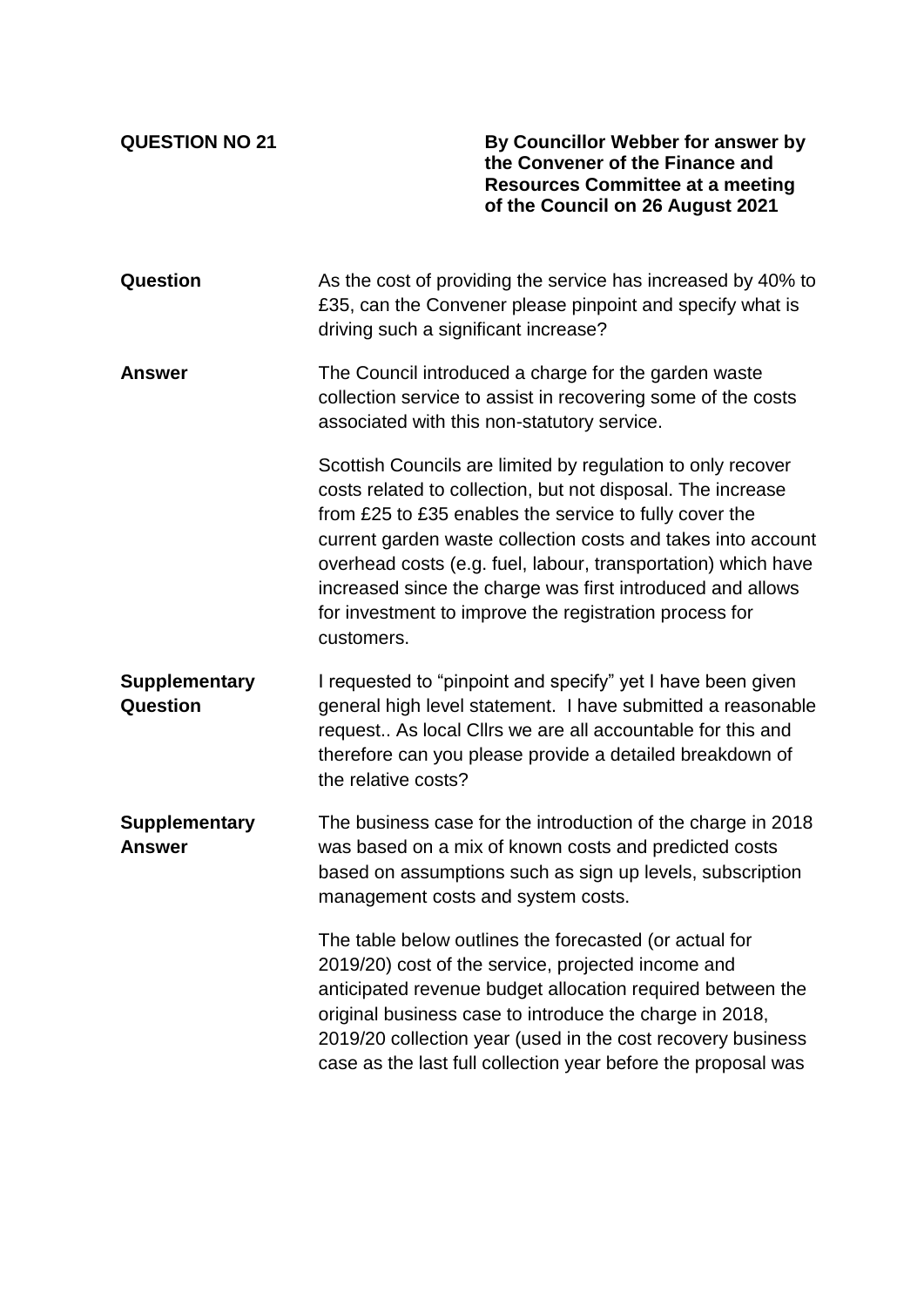developed); and the cost recovery and increased mid-year window business case:

|                                                                        | Cost of<br>Service | Income                       | <b>Budget</b><br>Requirement |
|------------------------------------------------------------------------|--------------------|------------------------------|------------------------------|
| <b>Business case</b><br>assumptions when<br>charges were<br>introduced | £1.8m              | £1.5m                        | £0.256m                      |
| <b>Actual 2019/20</b>                                                  | £2.5m              | £1.9m                        | £0.634m                      |
| <b>Updated business</b><br>case for 2021/22                            | £2.6m              | $£2.3 -$<br>2.5 <sub>m</sub> | £0.088m -<br>£0.341m         |

It is important to note that the service can only recover costs related to the garden waste collection service and cannot generate a surplus.

The £35 charge has been calculated on this basis, with the forecast income based on both projected high and low levels of resident sign up.

The increase in service collection costs from the original business case, and therefore increase required to the charge, has been caused by factors such as:

- The cost of vehicles the number of vehicles required increased following the move from 5-day double shifts to 4-day collections (a cost increase of £0.215m);
- The cost of frontline staffing additional crew members were required and pay awards, pay steps and the pay changes from the move to 4-day week have led to an increase in the cost of frontline staffing (a cost increase of £0.294m);
- The cost of systems and administration the original business case does not breakdown these costs in the same way as the cost recovery calculations so a direct comparison is not possible, however additional resources have been added to the subscription team and funding identified for the system developments to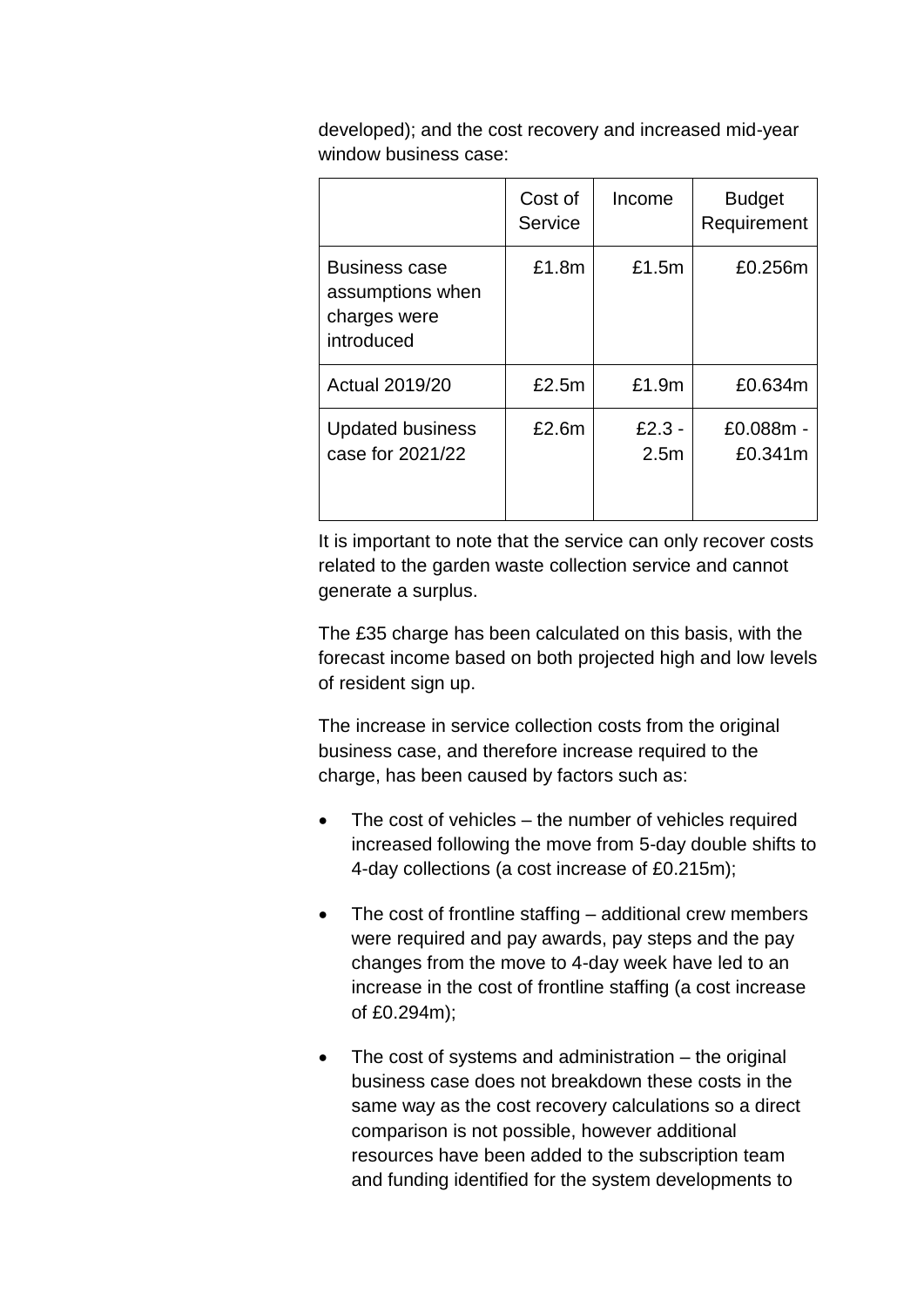improve the process and increase the period when sign up can be processed (a cost increase of £0.207m);

- Communications the ongoing need for a communication and marketing budget (including permit and mailing costs) has led to an annual budget being created for communications (the annual budget has increased by £0.065m);
- Provision of bins particularly for customers signing up at new developments or at addresses that have not been receiving the service (the cost of this has increased by £0.064m);
- Bank charges charges for transaction processing were not accounted for in the original business case. The charge is a percentage of the transaction cost and varies from bank to bank. This cost is met from the income received (this equates to a reduction in income of between £0.058m and £0.065m); and
- $\bullet$  Achieving full cost recovery as outlined above, the service can only recover costs related to the collection service and cannot generate a surplus. The £35 charge is based on the cost of service delivery; however, the associated income was forecast on the basis of both high and low sign up levels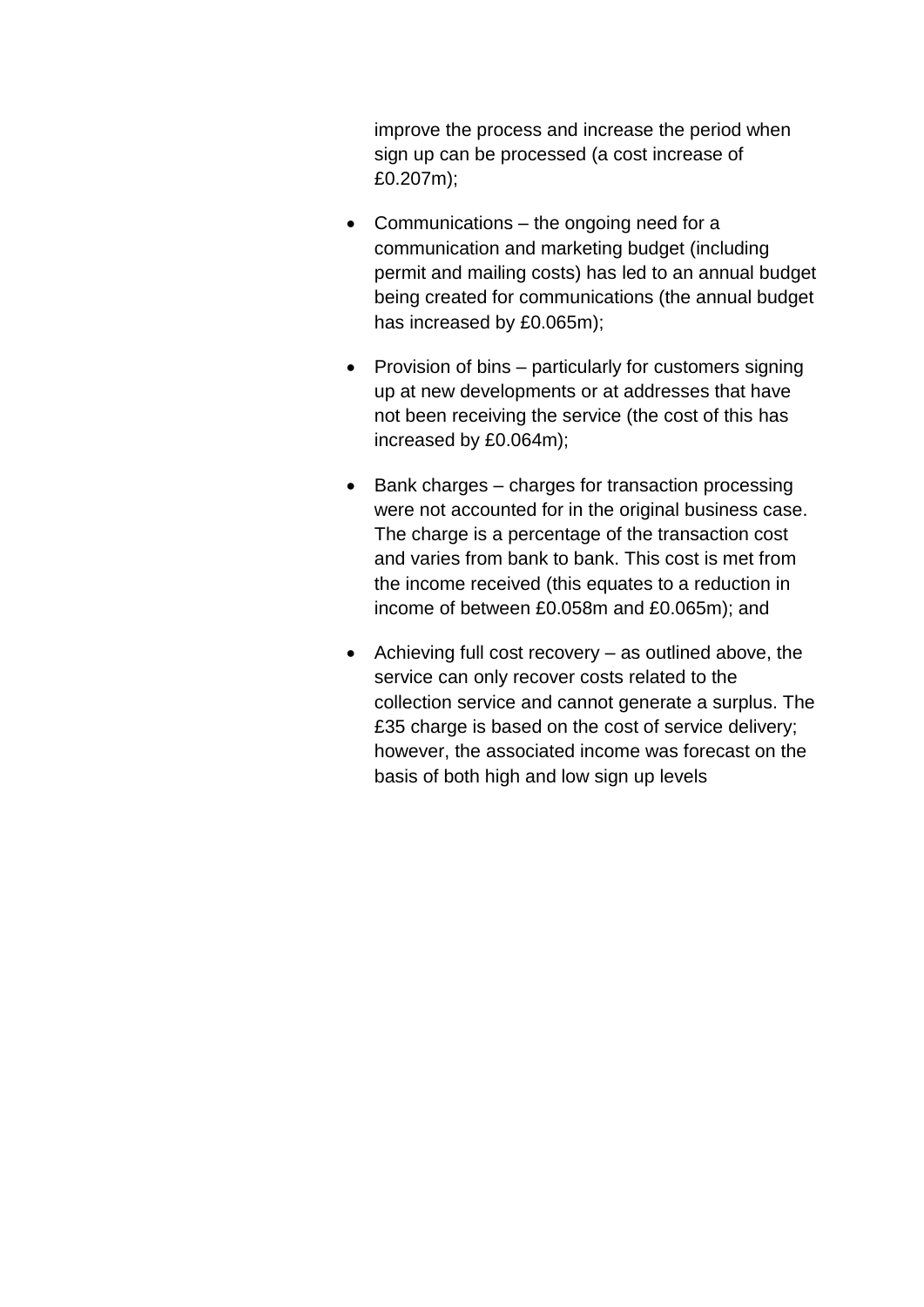**QUESTION NO 22 By Councillor Rust for answer by the Convener of the Transport and Environment Committee at a meeting of the Council on 26 August 2021**

| Question                                | Has the City Council reported to Scottish Government as<br>funder of Spaces for People through Sustrans about the red<br>audit finding and if not, does it intend to do so?                                                                                                                                                                                                                                                                    |
|-----------------------------------------|------------------------------------------------------------------------------------------------------------------------------------------------------------------------------------------------------------------------------------------------------------------------------------------------------------------------------------------------------------------------------------------------------------------------------------------------|
| <b>Answer</b>                           | No, the Council has not reported this to Sustrans as officers<br>do not believe that there is reason to do so.                                                                                                                                                                                                                                                                                                                                 |
| <b>Supplementary</b><br><b>Question</b> | I note that officers do not believe there is a reason to do so.<br>Given we have a councillor and administration led council<br>and the question was of the Convener, what does the<br>convener think?                                                                                                                                                                                                                                         |
| <b>Supplementary</b><br><b>Answer</b>   | The provision of Scottish government funding for the Spaces<br>for People pandemic response did not include any<br>conditions of grant relating to how the programme was<br>administered. There is therefore no specific reason to share<br>the findings of an internal audit with the Scottish<br>Government or with Sustrans. The internal audit is in the<br>public domain and could, of course, be shared with them if<br>they request it. |
|                                         | It should also be recognised, as it was in the internal audit<br>report, that, in the interim period between the internal audit<br>being undertaken and the report being published, there had<br>been significant management actions to meet concerns<br>expressed within the report.                                                                                                                                                          |
|                                         | 'Management had identified a number of areas where<br>improvement was required, and had either addressed them<br>(for example, retrospective publication of prioritisation<br>outcomes) or were implementing improvements (for<br>example, creating a programme risk register) during the<br>audit or as at our audit completion date.'                                                                                                        |
|                                         | The internal audit report also recognised 'the challenges<br>associated within urgent implementation of SfP initiatives to<br>support citizens during initial Covid-19 lockdown measures'.                                                                                                                                                                                                                                                     |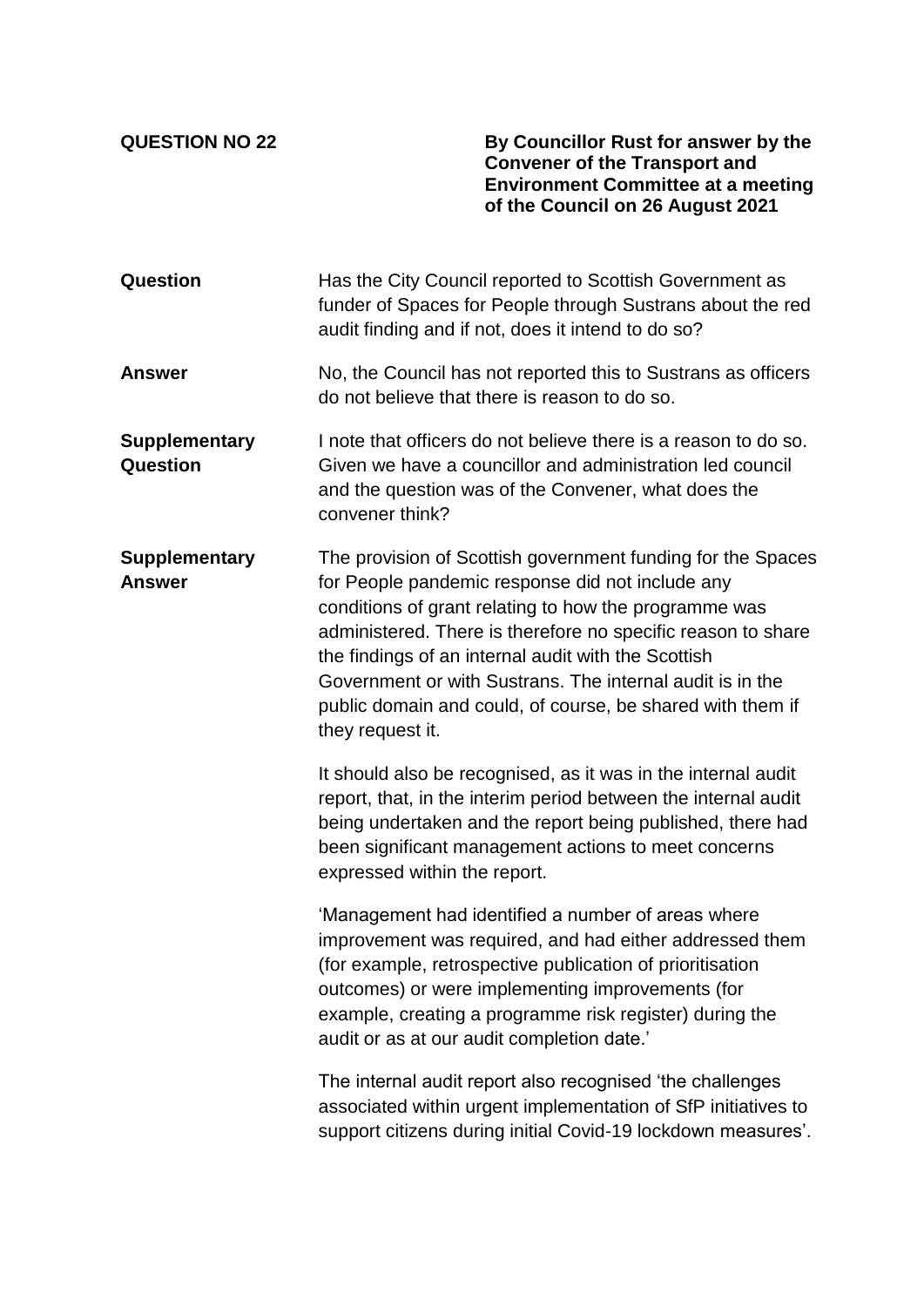The internal audit report is a very useful document which serves to provide guidance on this particular project and to provide lessons for future project implementation.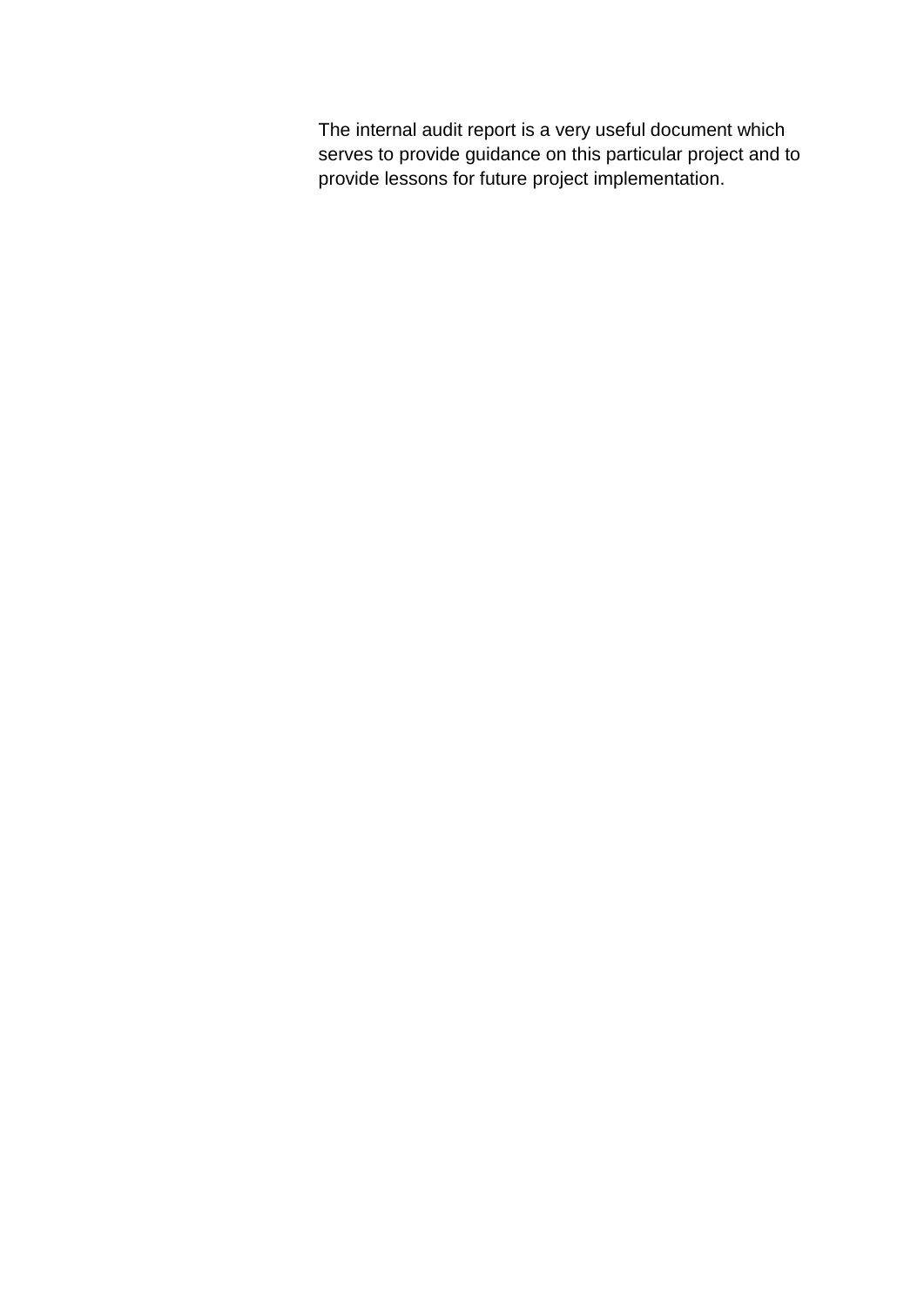## **QUESTION NO 23 By Councillor Whyte for answer by the Vice-Convener of the Transport and Environment Committee at a meeting of the Council on 26 August 2021**

On 21 January 2020 the Evening News reported that the Vice Convener of the Transport and Environment Committee, Councillor Doran would be "devastated" if she found out a loved-one's bench had been burned and that "she did not know how the scandal could have happened" and that "the person behind the decision must be held accountable". The article quotes Councillor Doran directly saying: ""I don't know how this would have happened and that is what we need to investigate. We need to find out who made that decision."

The article also notes the Council Leader as saying a full investigation was underway.

Can the Vice-Convener answer the following:

- **Question (1)** Has the investigation concluded?
- **Answer (1)** The investigation referred to by the Council Leader was concluded. This found that the person that was allegedly responsible for the burning of the benches is no longer employed by the Council.

However, further evidence has come to light in recent weeks which has caused this finding to be questioned and a new investigation is underway.

- **Question (2)** How did the incident happen?
- **Answer (2)** Given the new investigation that has commenced, it would not be appropriate to answer this question at this point.
- **Question (3)** Who made the decision?
- **Answer (3)** Given the new investigation that has commenced, it would not be appropriate to answer this question at this point.
- **Question (4)** Has anyone been held accountable?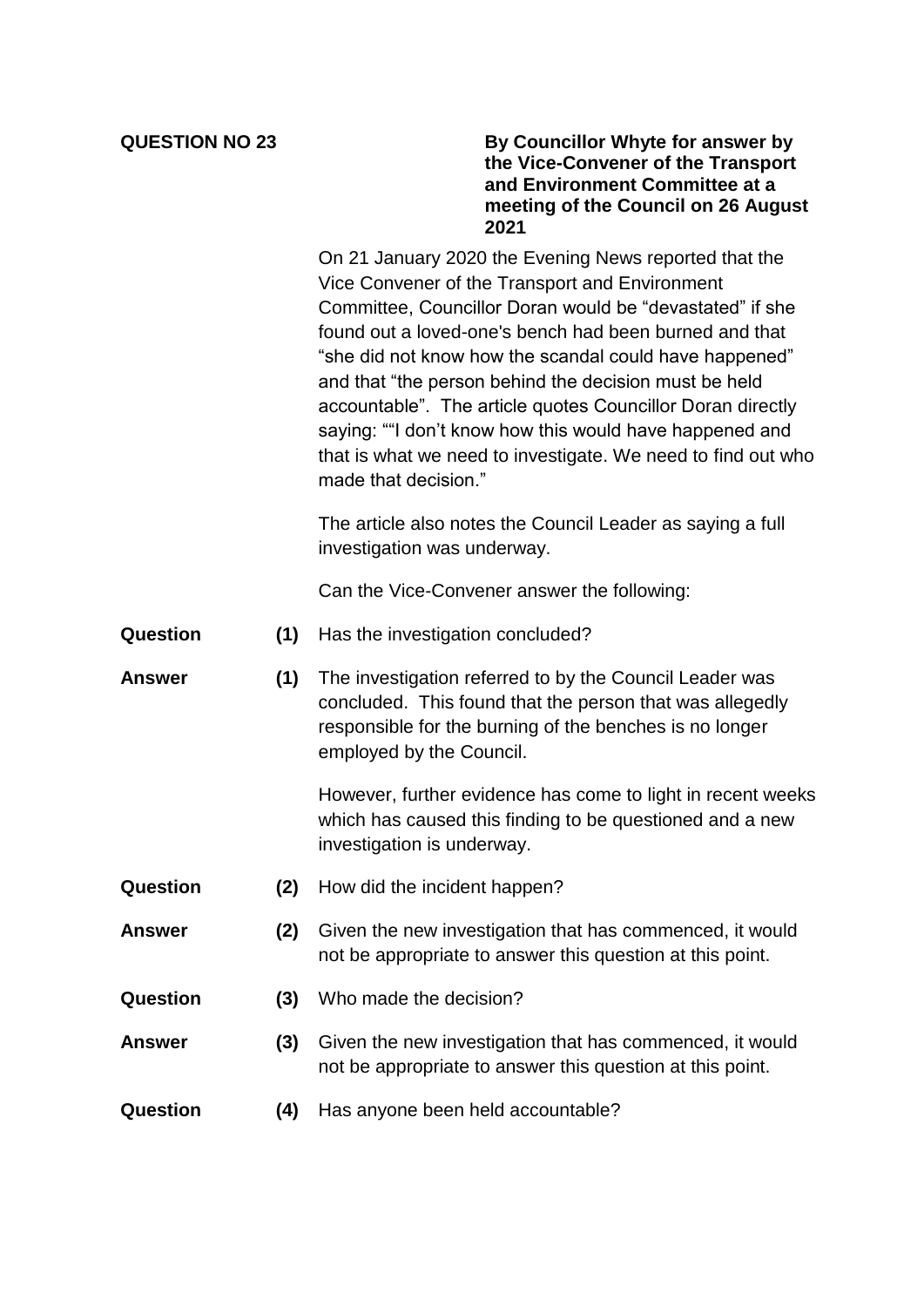**Answer (4)** Following the conclusion of the first investigation, no disciplinary action was taken as the individual that was alleged to be responsible had left the employment of the Council.

> As stated above, however, further evidence has become available and has led to a new investigation being commenced.

If it is the case that there is evidence that shows that there has been a breach of the Council's Disciplinary Code or Employee Code of Conduct, then the appropriate sanctions will be applied. However, it is not appropriate to pre-judge the outcome of this new investigation to ensure that it remains impartial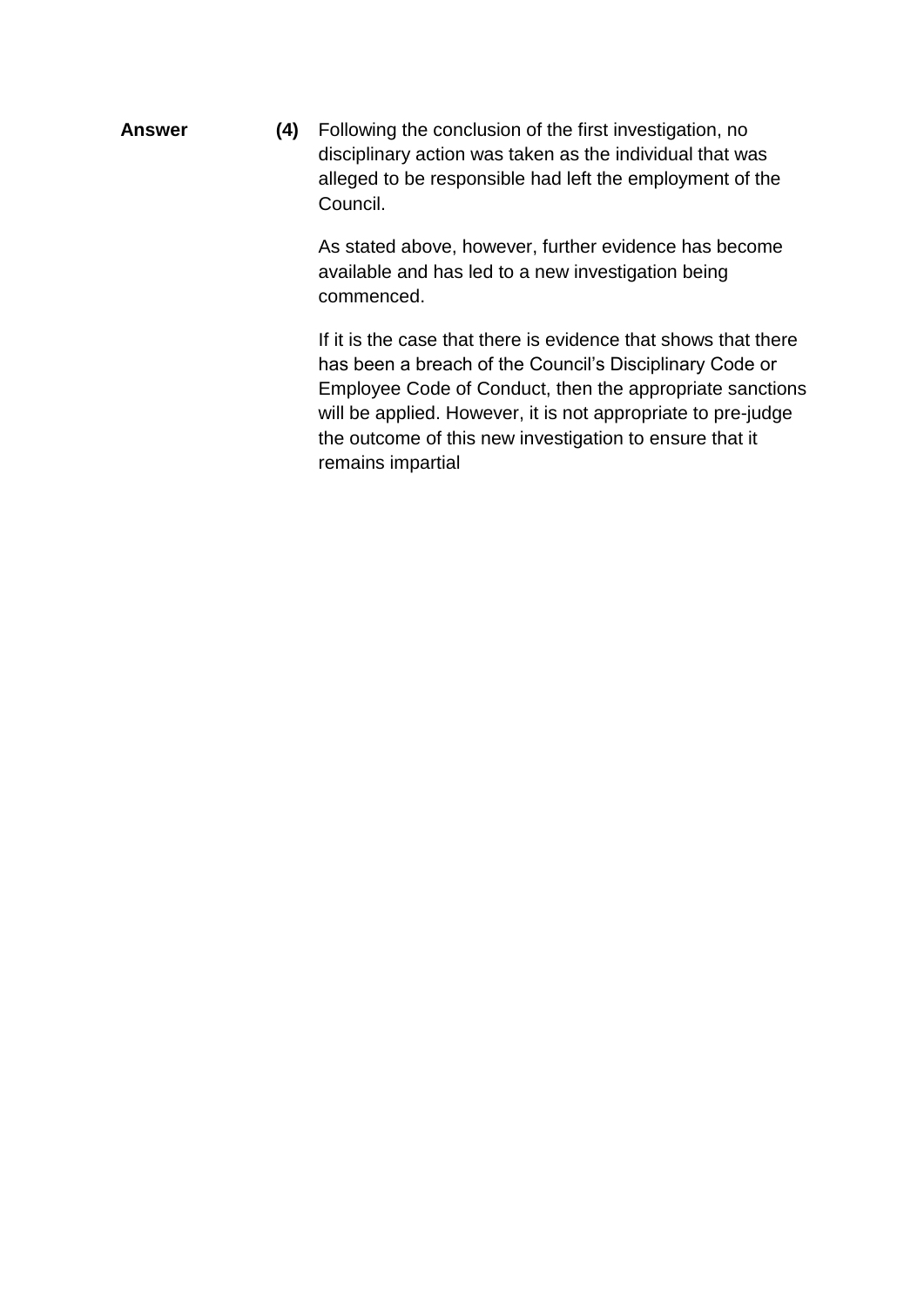**QUESTION NO 24 By Councillor Booth for answer by the Convener of the Education, Children and Families Committee at a meeting of the Council on 26 August 2021**

> Further to the letter sent to the Education Secretary by the Convenor and Vice-Convenor of Education on 12 August and circulated to GME parents, please could the Convener respond to the following points:

- **Question (1)** The letter mentions a table outlining site options the council has already explored for GME secondary. Will the council publish that table?
- **Answer (1)** The table is provided below in appendix
- **Question (2)** Have the following sites been considered for GME secondary? If they have been ruled out, what are the grounds for this?
	- a) Princess Alexandra Eye Pavilion
	- b) Old Royal High School
	- c) Old Tynecastle High School
	- d) Lothian Buses depot, Annandale Street
	- e) Russel Road Depot (former)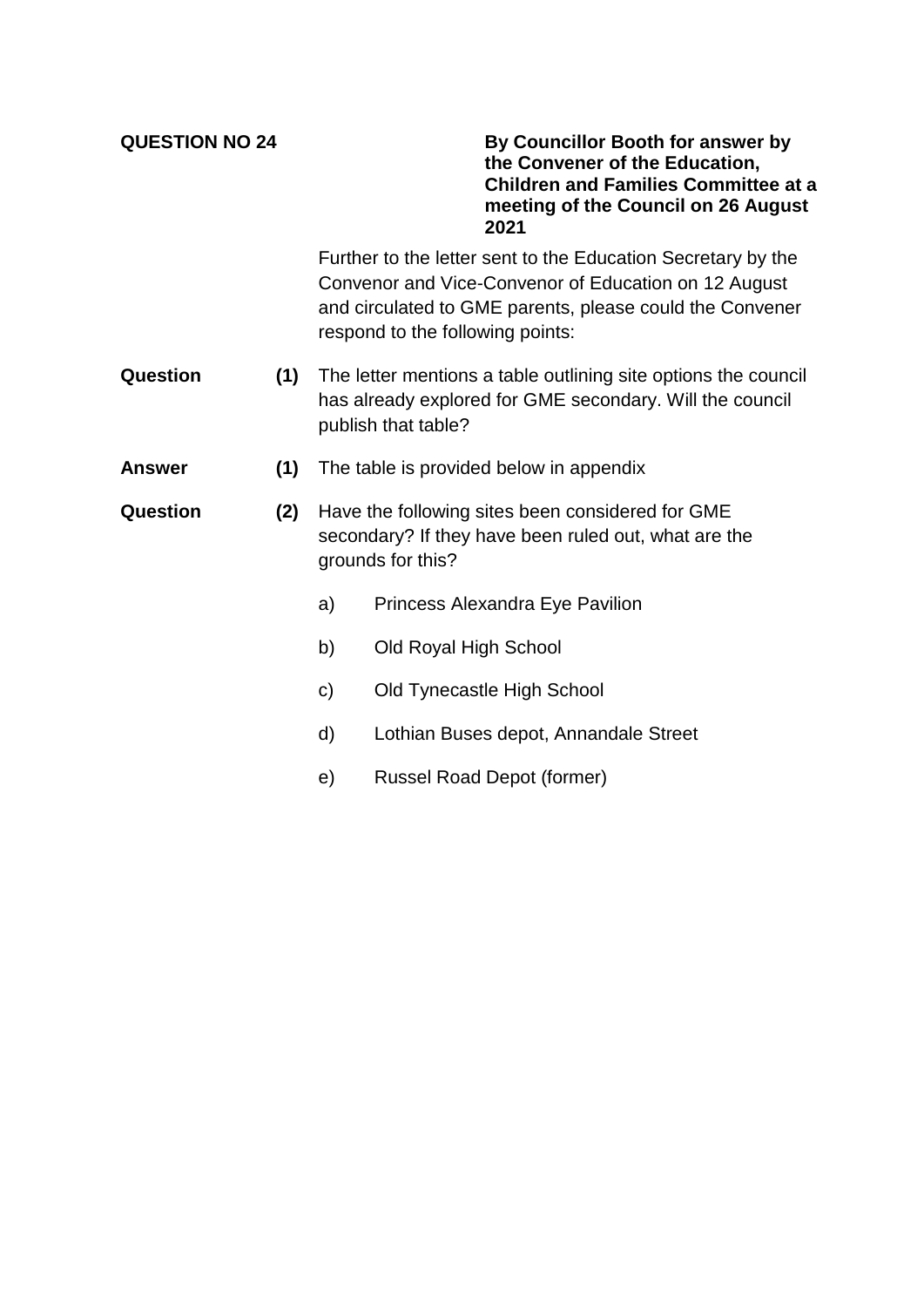| <b>Answer</b> | (2) | <b>Princess Alexandra Eye Pavilion</b><br>a)                                                                                                                                                                                                                                                                                                                                                                                                               |                                                                                                                                                                                                                           |  |
|---------------|-----|------------------------------------------------------------------------------------------------------------------------------------------------------------------------------------------------------------------------------------------------------------------------------------------------------------------------------------------------------------------------------------------------------------------------------------------------------------|---------------------------------------------------------------------------------------------------------------------------------------------------------------------------------------------------------------------------|--|
|               |     |                                                                                                                                                                                                                                                                                                                                                                                                                                                            | Not Council Owned. Still Operational and no date for<br>closure. Site too small for a High School                                                                                                                         |  |
|               |     | b)                                                                                                                                                                                                                                                                                                                                                                                                                                                         | Old Royal High School                                                                                                                                                                                                     |  |
|               |     |                                                                                                                                                                                                                                                                                                                                                                                                                                                            | Site too small and building not suitable for a modern<br><b>High School</b>                                                                                                                                               |  |
|               |     | $\mathsf{C}$                                                                                                                                                                                                                                                                                                                                                                                                                                               | Old Tynecastle High School                                                                                                                                                                                                |  |
|               |     |                                                                                                                                                                                                                                                                                                                                                                                                                                                            | Not owned by Council. In the blast zone for the<br>brewery. Site too small.                                                                                                                                               |  |
|               |     | d)                                                                                                                                                                                                                                                                                                                                                                                                                                                         | Lothian Buses depot, Annandale Street                                                                                                                                                                                     |  |
|               |     |                                                                                                                                                                                                                                                                                                                                                                                                                                                            | It's an operational bus depot and no proposals by<br>LRT to relocate.                                                                                                                                                     |  |
|               |     | e)                                                                                                                                                                                                                                                                                                                                                                                                                                                         | Russel Road Depot (former)                                                                                                                                                                                                |  |
|               |     |                                                                                                                                                                                                                                                                                                                                                                                                                                                            | See table below.                                                                                                                                                                                                          |  |
| Question      | (3) |                                                                                                                                                                                                                                                                                                                                                                                                                                                            | What steps are the council taking to ensure that demand for<br>GME within Edinburgh is met, and that the situation in<br>Glasgow, where parents are being refused places at GME<br>primary, is not repeated in Edinburgh? |  |
| <b>Answer</b> | (3) | The draft statutory consultation paper outlining proposals for<br>the growth of GME in Edinburgh was considered by the<br>Education, Children and Families Committee on 28 May<br>2021. The proposal includes the intention to establish two<br>new dedicated GME teaching units, one in the south east of<br>the city and one in the west, initially within existing primary<br>schools but with a path for growth to full primary schools<br>identified. |                                                                                                                                                                                                                           |  |
| Question      | (4) |                                                                                                                                                                                                                                                                                                                                                                                                                                                            | Will the council conduct a further informal consultation on<br>options for GME secondary before proceeding to a statutory<br>consultation? If so, when?                                                                   |  |
| <b>Answer</b> | (4) | No further informal consultation is planned.                                                                                                                                                                                                                                                                                                                                                                                                               |                                                                                                                                                                                                                           |  |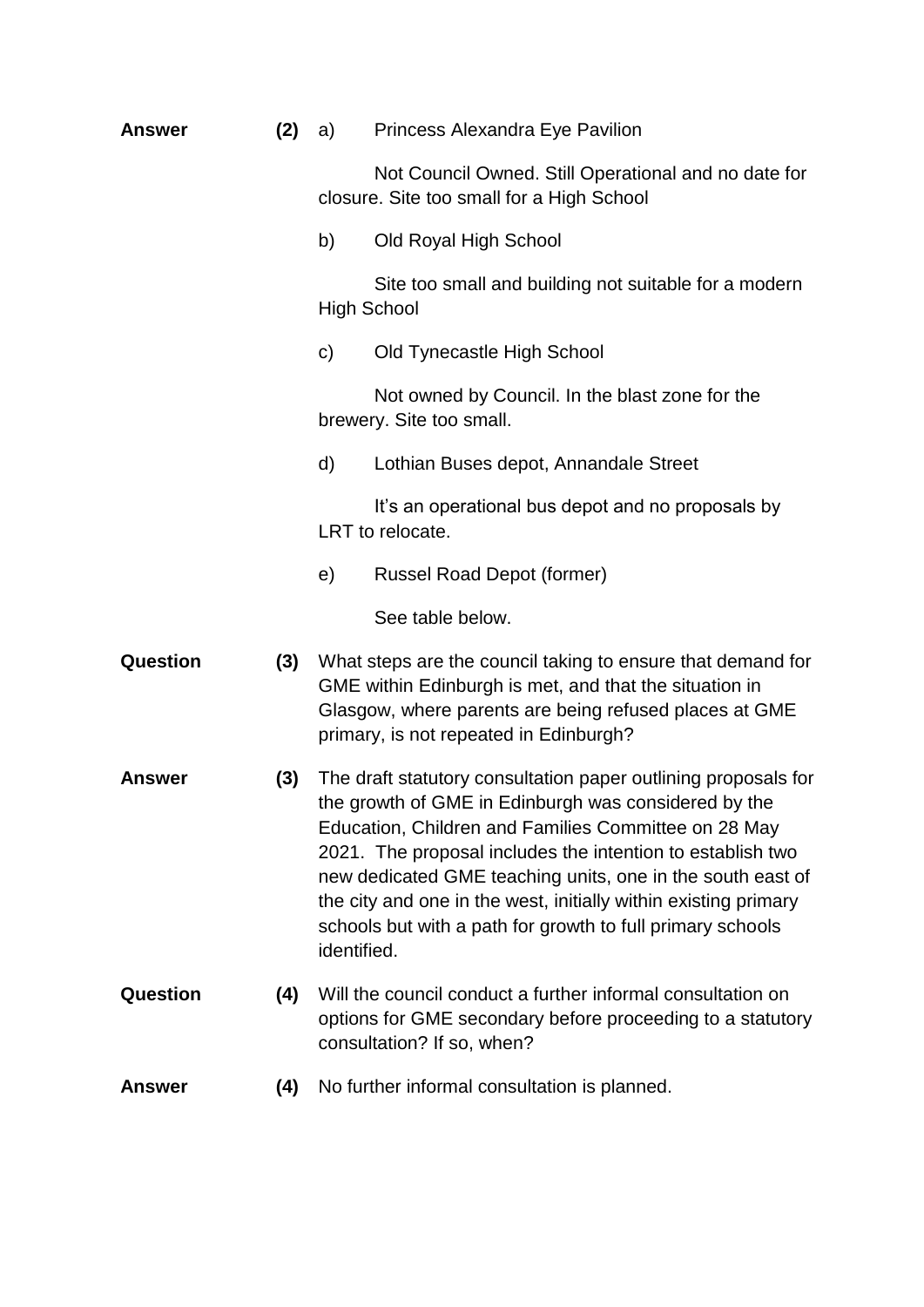| Question      | (5) | Please can the Convenor clarify:                                                                                                                                                           |                                                                                                                                                                           |  |  |
|---------------|-----|--------------------------------------------------------------------------------------------------------------------------------------------------------------------------------------------|---------------------------------------------------------------------------------------------------------------------------------------------------------------------------|--|--|
|               |     | whether the proposed consultation on GME<br>a)<br>Secondary is a 'discontinue' consultation in terms of<br>paragraph 1 of schedule 1 of the Schools (Consultation)<br>(Scotland) Act 2010? |                                                                                                                                                                           |  |  |
|               |     | b)<br>years?                                                                                                                                                                               | If so, and if the council consults and does not<br>proceed with its proposal, can the council consult again on<br>proposals to discontinue GME education at JGHS within 5 |  |  |
| <b>Answer</b> | (5) | a)                                                                                                                                                                                         | Yes, it is a discontinue consultation.                                                                                                                                    |  |  |
|               |     | b)                                                                                                                                                                                         | Yes the 5 year rule would apply unless there was a<br>significant change in the school's circumstances.                                                                   |  |  |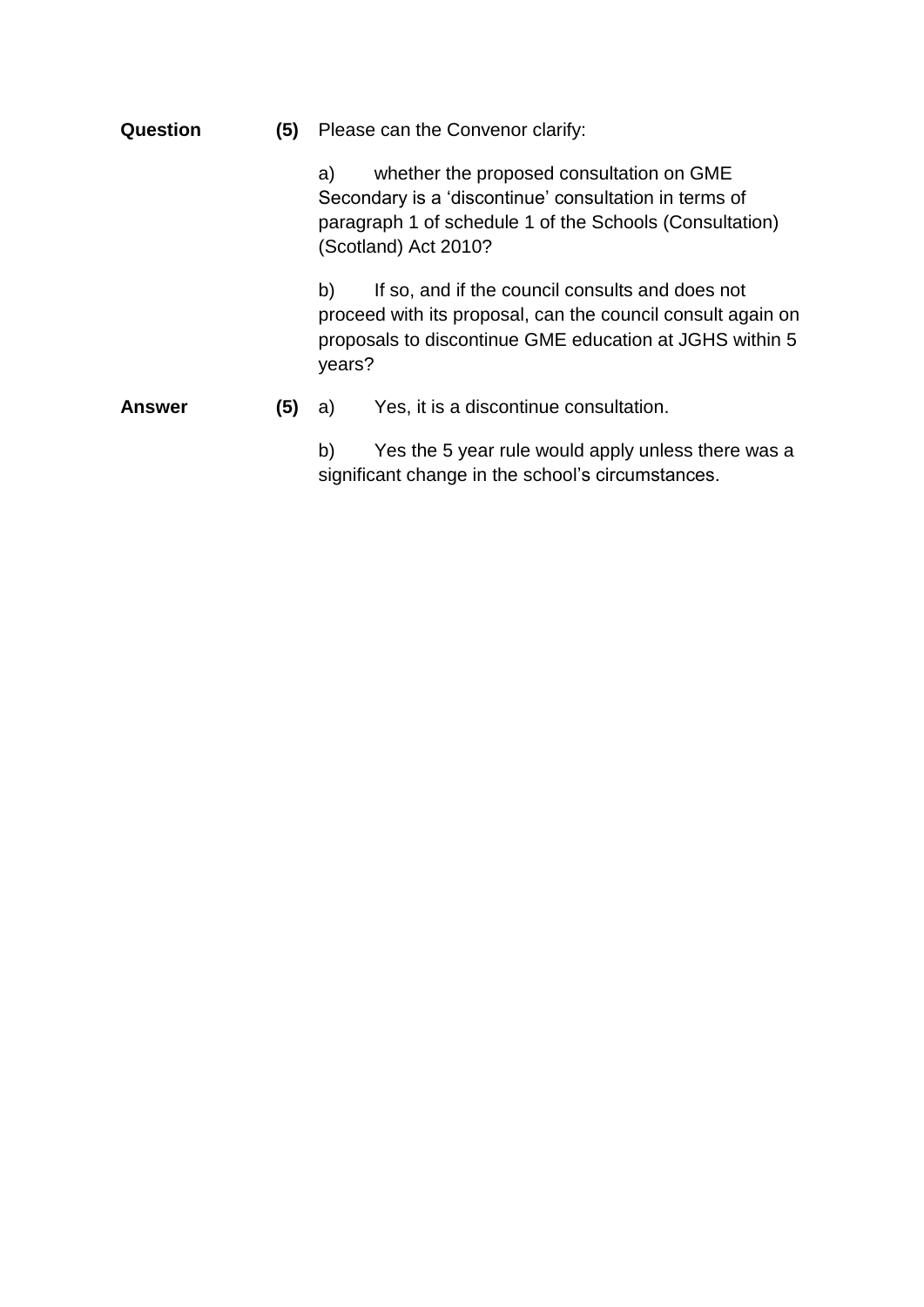| <b>Opportunity</b><br>for<br>development<br>of GME<br><b>School</b> | <b>Associated</b><br><b>School</b> | <b>Barriers to progression</b>                                                                                                                                                                                                                                                                          | <b>Estimated Site</b><br><b>Size</b><br>(for an $800$<br>capacity<br>secondary<br>school 14 acres<br>required -<br>although not<br>ideal 8 acres<br>for playing<br>fields can be<br>off site). | <b>Timescales</b>                                                                                                                       | <b>Implications for Statutory Consultation</b>                                                                                                                                                                                                                                                                                                                                                                                                                                                                |
|---------------------------------------------------------------------|------------------------------------|---------------------------------------------------------------------------------------------------------------------------------------------------------------------------------------------------------------------------------------------------------------------------------------------------------|------------------------------------------------------------------------------------------------------------------------------------------------------------------------------------------------|-----------------------------------------------------------------------------------------------------------------------------------------|---------------------------------------------------------------------------------------------------------------------------------------------------------------------------------------------------------------------------------------------------------------------------------------------------------------------------------------------------------------------------------------------------------------------------------------------------------------------------------------------------------------|
| Bus depot<br>site adjacent<br>to Drummond<br><b>High School</b>     | Drummond<br>High<br>School         | Operational Lothian Buses depot.<br>Would be a small site for a high<br>school but might be possible if we<br>reduce some school building<br>standards and use off site playing<br>fields. There is also and efficiency<br>opportunity due to location directly<br>adjacent to Drummond High<br>School. | 6 acres                                                                                                                                                                                        | Could take a<br>significant<br>amount of<br>time to<br>relocate the<br>current<br>users as no<br>known plans<br>for this at<br>present. | Consultation could not proceed until site<br>availability confirmed.<br>Secondary GME would remain at JGHS in<br>interim.<br>If consultation proceeded in relation to<br>growth of primary GME only from August<br>2022 then new secondary school would<br>need to be deliverable by August 2029<br>There would be a significant risk in taking<br>forward growth of GME primary without a<br>confirmed secondary solution, because<br>Darroch annexe will only accommodate<br>current numbers until 2028-29. |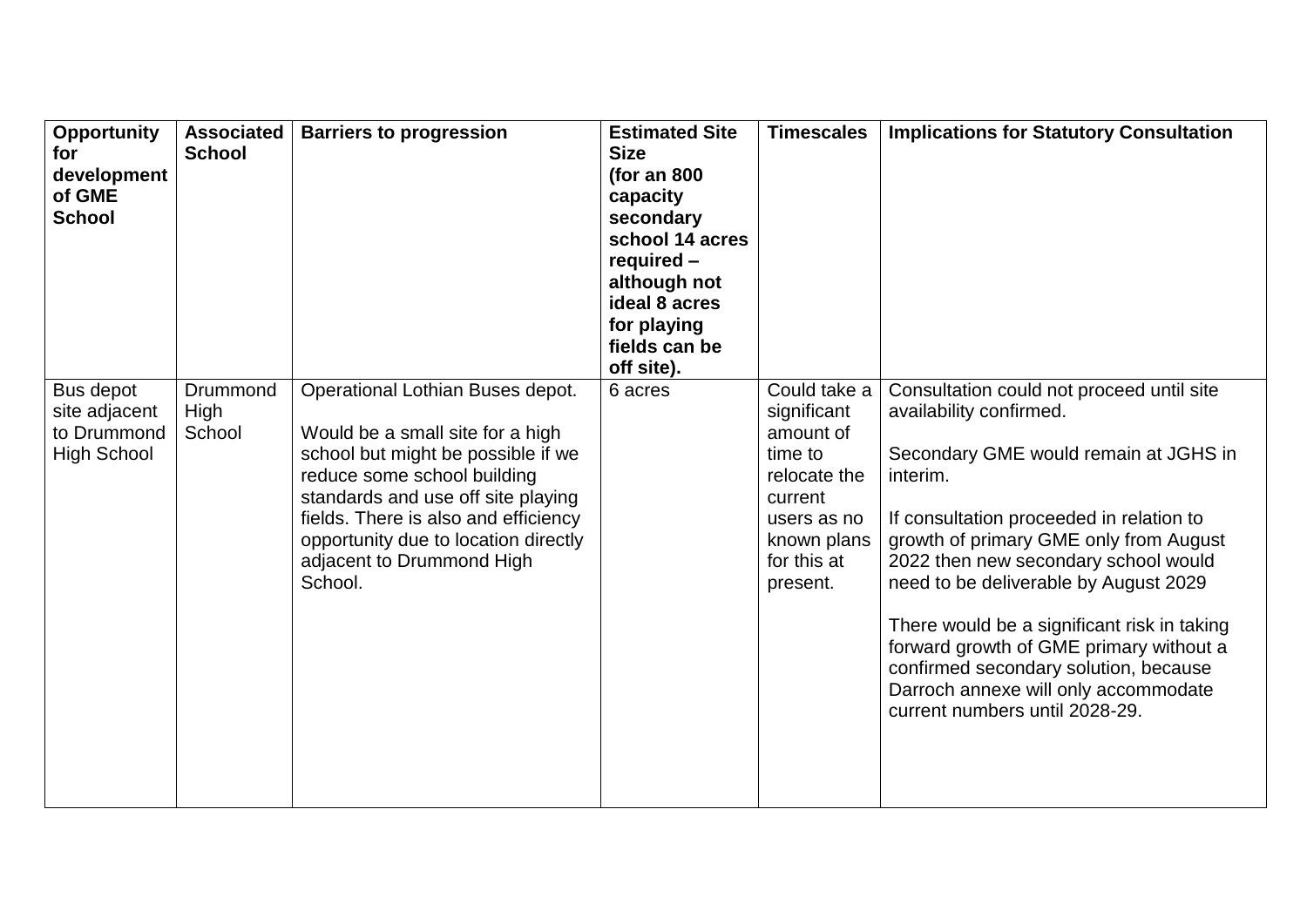| <b>Fettes Police</b><br><b>Station</b>    | <b>Broughton</b><br>High<br>School | Operational police station. Would<br>require Scottish Government<br>support to provide the site for the<br>school and additional funding.                                                                                                                                                 | 14 acres   | Could take a<br>significant<br>amount of<br>time to<br>relocate the<br>current<br>users as no<br>known plans<br>for this at<br>present. | As above                                                                                                                                                 |
|-------------------------------------------|------------------------------------|-------------------------------------------------------------------------------------------------------------------------------------------------------------------------------------------------------------------------------------------------------------------------------------------|------------|-----------------------------------------------------------------------------------------------------------------------------------------|----------------------------------------------------------------------------------------------------------------------------------------------------------|
| Royal Victoria<br><b>Hospital Site</b>    | <b>Broughton</b><br>High<br>School | Site not owned by Council and<br>targeted for housing development.<br><b>Would require Scottish</b><br>Government support to provide the<br>site for the school and additional<br>funding.                                                                                                | 14.4 acres | <b>Further</b><br>information<br>required<br>from NHS                                                                                   | As above                                                                                                                                                 |
| Council's<br>depot at<br>Russell<br>Road; | Tynecastle                         | Still operational. Would be a small<br>site for a high school but might be<br>possible if we reduce some school<br>building standards and use off site<br>playing fields. Council has wider<br>regeneration plans for the site and<br>is anticipating a capital receipt for<br>this site. | 6 acres    | Longer term<br>option due<br>to ongoing<br>operational<br>use and<br>wider<br>regeneration<br>plans.                                    | As above - except Council has ownership of<br>the site so easier to confirm site available for<br>this option before statutory consultation<br>proceeds. |